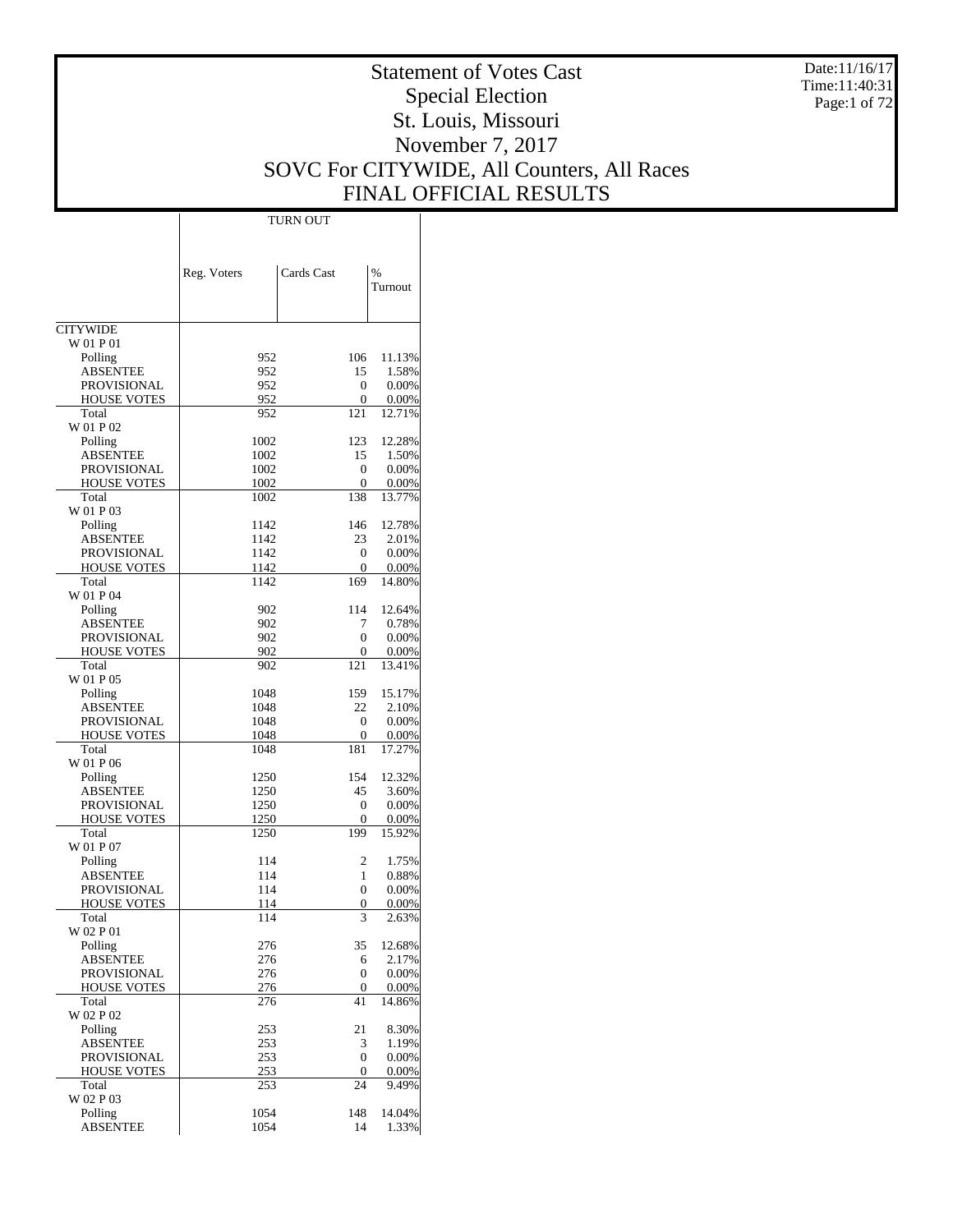Date:11/16/17 Time:11:40:31 Page:2 of 72

# Statement of Votes Cast Special Election St. Louis, Missouri November 7, 2017 SOVC For CITYWIDE, All Counters, All Races FINAL OFFICIAL RESULTS

 $\overline{\phantom{a}}$ 

|                                   | Reg. Voters  | Cards Cast       | %               |
|-----------------------------------|--------------|------------------|-----------------|
|                                   |              |                  | Turnout         |
|                                   |              |                  |                 |
| PROVISIONAL                       | 1054         | 0                | 0.00%           |
| <b>HOUSE VOTES</b>                | 1054         | 0                | 0.00%           |
| Total                             | 1054         | 162              | 15.37%          |
| W 02 P 04                         | 663          | 92               | 13.88%          |
| Polling<br><b>ABSENTEE</b>        | 663          | 7                | 1.06%           |
| <b>PROVISIONAL</b>                | 663          | 1                | 0.15%           |
| <b>HOUSE VOTES</b>                | 663          | 0                | 0.00%           |
| Total                             | 663          | 100              | 15.08%          |
| W 02 P 05                         |              |                  |                 |
| Polling                           | 1097         | 272              | 24.79%          |
| ABSENTEE<br>PROVISIONAL           | 1097<br>1097 | 37<br>0          | 3.37%<br>0.00%  |
| <b>HOUSE VOTES</b>                | 1097         | 0                | 0.00%           |
| Total                             | 1097         | 309              | 28.17%          |
| W 02 P 06                         |              |                  |                 |
| Polling                           | 15           | 0                | 0.00%           |
| <b>ABSENTEE</b>                   | 15           | 0                | 0.00%           |
| PROVISIONAL                       | 15           | 0                | 0.00%           |
| <b>HOUSE VOTES</b><br>Total       | 15<br>15     | 0<br>$\theta$    | 0.00%           |
| W 02 P 07                         |              |                  | 0.00%           |
| Polling                           | 1047         | 257              | 24.55%          |
| ABSENTEE                          | 1047         | 40               | 3.82%           |
| PROVISIONAL                       | 1047         | 0                | 0.00%           |
| <b>HOUSE VOTES</b>                | 1047         | 0                | 0.00%           |
| Total                             | 1047         | 297              | 28.37%          |
| W 02 P 08                         |              |                  |                 |
| Polling<br>ABSENTEE               | 1301<br>1301 | 230<br>21        | 17.68%<br>1.61% |
| PROVISIONAL                       | 1301         | 1                | 0.08%           |
| <b>HOUSE VOTES</b>                | 1301         | $\theta$         | 0.00%           |
| Total                             | 1301         | 252              | 19.37%          |
| W 03 P 01                         |              |                  |                 |
| Polling                           | 309          | 40               | 12.94%          |
| <b>ABSENTEE</b>                   | 309          | 3                | 0.97%           |
| PROVISIONAL<br><b>HOUSE VOTES</b> | 309<br>309   | 0<br>0           | 0.00%<br>0.00%  |
| Total                             | 309          | 43               | 13.92%          |
| W 03 P 02                         |              |                  |                 |
| Polling                           | 901          | 149              | 16.54%          |
| ABSENTEE                          | 901          | 9                | 1.00%           |
| PROVISIONAL                       | 901          | 0                | $0.00\%$        |
| <b>HOUSE VOTES</b>                | 901          | 0                | 0.00%           |
| Total<br>W 03 P 03                | 901          | 158              | 17.54%          |
| Polling                           | 559          | 28               | 5.01%           |
| <b>ABSENTEE</b>                   | 559          | 25               | 4.47%           |
| <b>PROVISIONAL</b>                | 559          | 0                | 0.00%           |
| <b>HOUSE VOTES</b>                | 559          | 0                | 0.00%           |
| Total                             | 559          | 53               | 9.48%           |
| W 03 P 04                         |              |                  |                 |
| Polling<br><b>ABSENTEE</b>        | 894          | 60               | 6.71%           |
| PROVISIONAL                       | 894<br>894   | 8<br>0           | 0.89%<br>0.00%  |
| <b>HOUSE VOTES</b>                | 894          | $\boldsymbol{0}$ | 0.00%           |
| Total                             | 894          | 68               | 7.61%           |
| W 03 P 05                         |              |                  |                 |

TURN OUT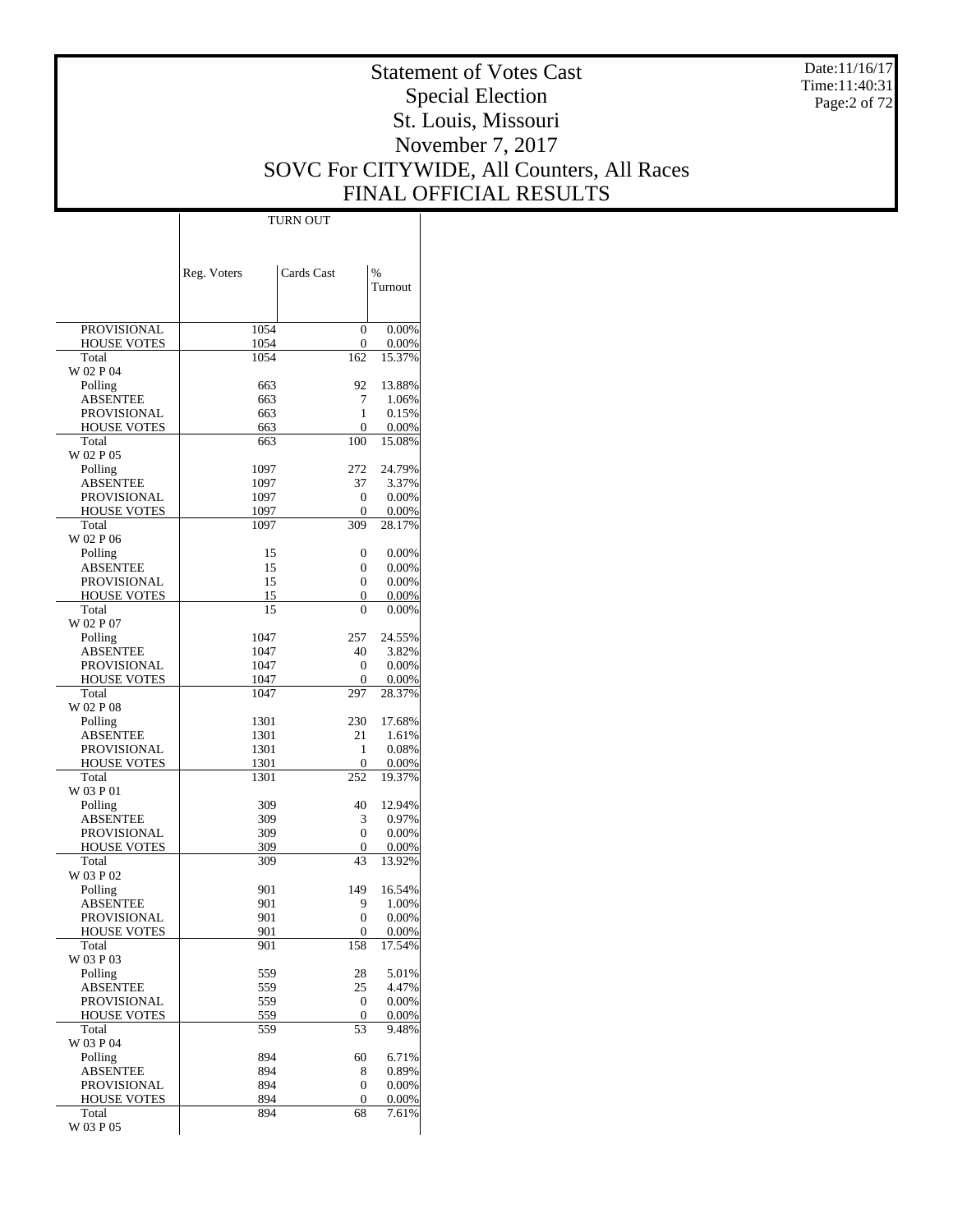Date:11/16/17 Time:11:40:31 Page:3 of 72

# Statement of Votes Cast Special Election St. Louis, Missouri November 7, 2017 SOVC For CITYWIDE, All Counters, All Races FINAL OFFICIAL RESULTS

Τ

|                      | <b>TURN OUT</b> |            |               |
|----------------------|-----------------|------------|---------------|
|                      |                 |            |               |
|                      |                 |            |               |
|                      |                 | Cards Cast | $\frac{0}{6}$ |
|                      | Reg. Voters     |            | Turnout       |
|                      |                 |            |               |
|                      |                 |            |               |
| Polling              | 659             | 44         | 6.68%         |
| <b>ABSENTEE</b>      | 659             | 9          | 1.37%         |
| PROVISIONAL          | 659             | 0          | 0.00%         |
| HOUSE VOTES          | 659             | 0          | 0.00%         |
| Total                | 659             | 53         | 8.04%         |
| W 03 P 06            |                 |            |               |
| Polling              | 687             | 72         | 10.48%        |
| <b>ABSENTEE</b>      | 687             | 14         | 2.04%         |
| <b>PROVISIONAL</b>   | 687             | 0          | 0.00%         |
| HOUSE VOTES          | 687             | 0          | 0.00%         |
| Total                | 687             | 86         | 12.52%        |
| W 03 P 07            | 964             | 98         | 10.17%        |
| Polling<br>ABSENTEE  | 964             | 15         | 1.56%         |
| PROVISIONAL          | 964             | 0          | 0.00%         |
| HOUSE VOTES          | 964             | 0          | 0.00%         |
| Total                | 964             | 113        | 11.72%        |
| W 03 P 08            |                 |            |               |
| Polling              | 570             | 43         | 7.54%         |
| ABSENTEE             | 570             | 11         | 1.93%         |
| <b>PROVISIONAL</b>   | 570             | 0          | 0.00%         |
| HOUSE VOTES          | 570             | 0          | 0.00%         |
| Total                | 570             | 54         | 9.47%         |
| W 03 P 09            |                 |            |               |
| Polling              | 502             | 81         | 16.14%        |
| ABSENTEE             | 502             | 22         | 4.38%         |
| PROVISIONAL          | 502             | 0          | 0.00%         |
| HOUSE VOTES          | 502             | 0          | 0.00%         |
| Total                | 502             | 103        | 20.52%        |
| W 04 P 01            |                 |            | 11.87%        |
| Polling<br>ABSENTEE  | 691<br>691      | 82<br>34   | 4.92%         |
| <b>PROVISIONAL</b>   | 691             | 1          | 0.14%         |
| HOUSE VOTES          | 691             | 0          | 0.00%         |
| Total                | 691             | 117        | 16.93%        |
| W 04 P 02            |                 |            |               |
| Polling              | 1526            | 152        | 9.96%         |
| ABSENTEE             | 1526            | 12         | 0.79%         |
| PROVISIONAL          | 1526            | 0          | 0.00%         |
| <b>HOUSE VOTES</b>   | 1526            | 0          | 0.00%         |
| Total                | 1526            | 164        | 10.75%        |
| W 04 P 03            |                 |            |               |
| Polling              | 647             | 70         | 10.82%        |
| <b>ABSENTEE</b>      | 647             | 9          | 1.39%         |
| PROVISIONAL          | 647             | 0          | 0.00%         |
| HOUSE VOTES<br>Total | 647<br>647      | 0<br>79    | 0.00%         |
| W 04 P 04            |                 |            | 12.21%        |
| Polling              | 879             | 93         | 10.58%        |
| <b>ABSENTEE</b>      | 879             | 13         | 1.48%         |
| PROVISIONAL          | 879             | 0          | 0.00%         |
| HOUSE VOTES          | 879             | 0          | 0.00%         |
| Total                | 879             | 106        | 12.06%        |
| W 04 P 05            |                 |            |               |
| Polling              | 759             | 82         | 10.80%        |
| <b>ABSENTEE</b>      | 759             | 11         | 1.45%         |
| PROVISIONAL          | 759             | 0          | 0.00%         |
| <b>HOUSE VOTES</b>   | 759             | 0          | 0.00%         |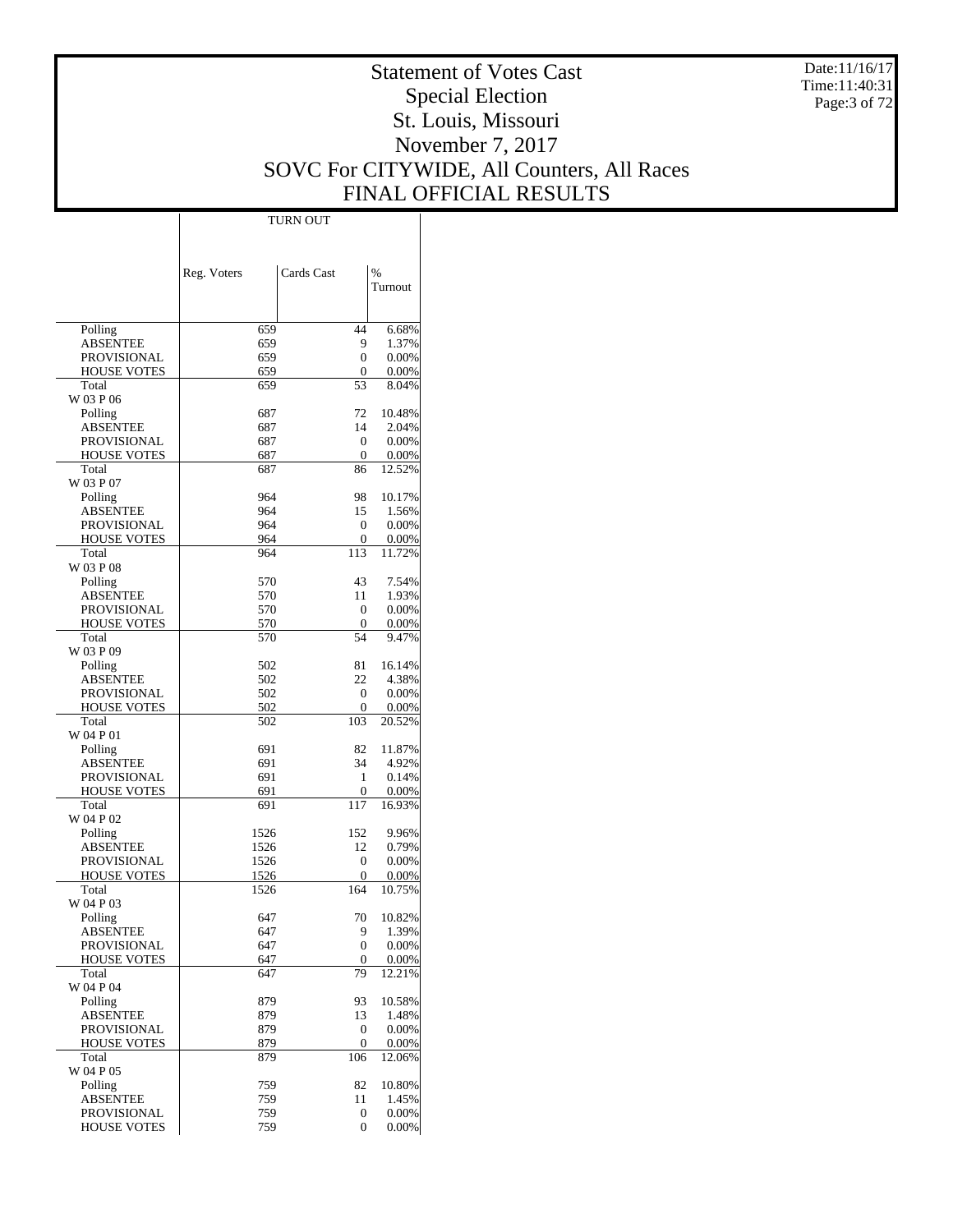Date:11/16/17 Time:11:40:31 Page:4 of 72

# Statement of Votes Cast Special Election St. Louis, Missouri November 7, 2017 SOVC For CITYWIDE, All Counters, All Races FINAL OFFICIAL RESULTS

Τ

|                             | <b>TURN OUT</b> |                |                 |
|-----------------------------|-----------------|----------------|-----------------|
|                             |                 |                |                 |
|                             |                 |                |                 |
|                             | Reg. Voters     | Cards Cast     | $\frac{0}{0}$   |
|                             |                 |                | Turnout         |
|                             |                 |                |                 |
|                             |                 |                |                 |
| Total                       | 759             | 93             | 12.25%          |
| W 04 P 06                   |                 |                |                 |
| Polling                     | 553             | 59             | 10.67%          |
| ABSENTEE                    | 553             | 5              | 0.90%           |
| <b>PROVISIONAL</b>          | 553             | 0              | 0.00%           |
| <b>HOUSE VOTES</b>          | 553             | 0              | 0.00%           |
| Total                       | 553             | 64             | 11.57%          |
| W 04 P 07                   |                 |                |                 |
| Polling                     | 783             | 109            | 13.92%          |
| ABSENTEE                    | 783             | 20             | 2.55%           |
| PROVISIONAL                 | 783             | 0              | 0.00%           |
| <b>HOUSE VOTES</b><br>Total | 783<br>783      | 0<br>129       | 0.00%           |
| W 04 P 08                   |                 |                | 16.48%          |
| Polling                     | 161             | 18             | 11.18%          |
| ABSENTEE                    | 161             | 2              | 1.24%           |
| <b>PROVISIONAL</b>          | 161             | 0              | 0.00%           |
| <b>HOUSE VOTES</b>          | 161             | 0              | 0.00%           |
| Total                       | 161             | 20             | 12.42%          |
| W 04 P 09                   |                 |                |                 |
| Polling                     | 138             | 21             | 15.22%          |
| ABSENTEE                    | 138             | 1              | 0.72%           |
| <b>PROVISIONAL</b>          | 138             | 0              | 0.00%           |
| <b>HOUSE VOTES</b>          | 138             | 0              | 0.00%           |
| Total                       | 138             | 22             | 15.94%          |
| W 04 P 10                   |                 |                |                 |
| Polling                     | 245             | 23             | 9.39%           |
| ABSENTEE                    | 245             | 2              | 0.82%           |
| PROVISIONAL                 | 245             | 0              | 0.00%           |
| <b>HOUSE VOTES</b><br>Total | 245<br>245      | 0<br>25        | 0.00%<br>10.20% |
| W 05 P 01                   |                 |                |                 |
| Polling                     | 494             | 48             | 9.72%           |
| ABSENTEE                    | 494             | 22             | 4.45%           |
| PROVISIONAL                 | 494             | 0              | 0.00%           |
| <b>HOUSE VOTES</b>          | 494             | 0              | 0.00%           |
| Total                       | 494             | 70             | 14.17%          |
| W 05 P 02                   |                 |                |                 |
| Polling                     | 643             | 70             | 10.89%          |
| ABSENTEE                    | 643             | 6              | 0.93%           |
| <b>PROVISIONAL</b>          | 643             | 0              | 0.00%           |
| <b>HOUSE VOTES</b>          | 643             | $\overline{0}$ | $0.00\%$        |
| Total                       | 643             | 76             | 11.82%          |
| W 05 P 03                   | 870             | 94             |                 |
| Polling<br><b>ABSENTEE</b>  | 870             | 35             | 10.80%<br>4.02% |
| <b>PROVISIONAL</b>          | 870             | $\mathbf{0}$   | 0.00%           |
| <b>HOUSE VOTES</b>          | 870             | 0              | 0.00%           |
| Total                       | 870             | 129            | 14.83%          |
| W 05 P 04                   |                 |                |                 |
| Polling                     | 525             | 67             | 12.76%          |
| <b>ABSENTEE</b>             | 525             | 3              | 0.57%           |
| PROVISIONAL                 | 525             | 0              | 0.00%           |
| <b>HOUSE VOTES</b>          | 525             | 0              | 0.00%           |
| Total                       | 525             | 70             | 13.33%          |
| W 05 P 05                   |                 |                |                 |
| Polling                     | 854             | 64             | 7.49%           |
| <b>ABSENTEE</b>             | 854             | 9              | 1.05%           |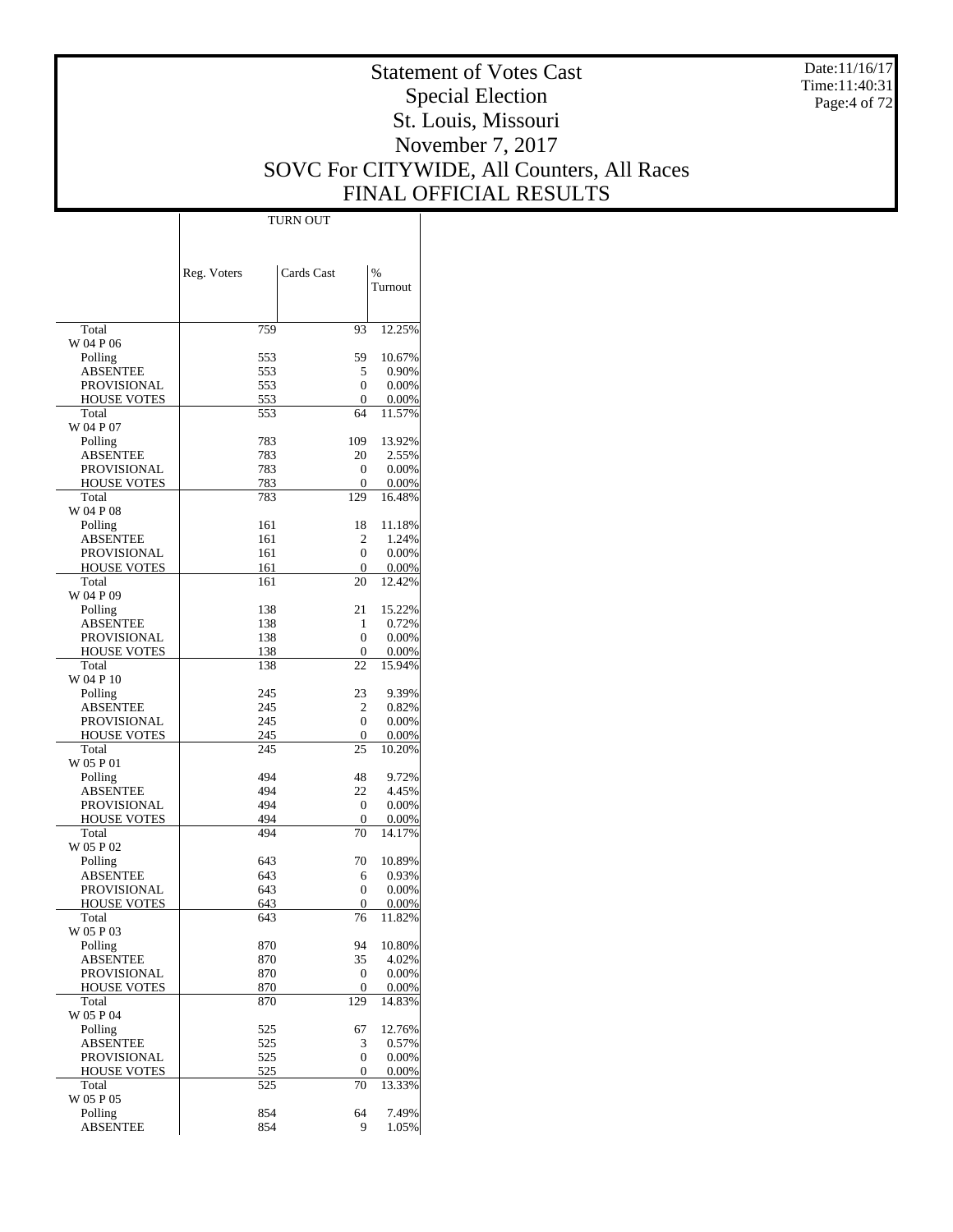Date:11/16/17 Time:11:40:31 Page:5 of 72

# Statement of Votes Cast Special Election St. Louis, Missouri November 7, 2017 SOVC For CITYWIDE, All Counters, All Races FINAL OFFICIAL RESULTS

Τ

|                                   | Reg. Voters | Cards Cast     | %               |
|-----------------------------------|-------------|----------------|-----------------|
|                                   |             |                | Turnout         |
|                                   |             |                |                 |
| <b>PROVISIONAL</b>                | 854         | $\theta$       | 0.00%           |
| <b>HOUSE VOTES</b>                | 854         | 0              | 0.00%           |
| Total                             | 854         | 73             | 8.55%           |
| W 05 P 06<br>Polling              | 1032        | 113            | 10.95%          |
| ABSENTEE                          | 1032        | 15             | 1.45%           |
| PROVISIONAL                       | 1032        | 0              | 0.00%           |
| <b>HOUSE VOTES</b>                | 1032        | 0              | 0.00%           |
| Total                             | 1032        | 128            | 12.40%          |
| W 05 P 07                         | 1144        | 132            | 11.54%          |
| Polling<br><b>ABSENTEE</b>        | 1144        | 16             | 1.40%           |
| <b>PROVISIONAL</b>                | 1144        | 0              | 0.00%           |
| <b>HOUSE VOTES</b>                | 1144        | $\Omega$       | 0.00%           |
| Total                             | 1144        | 148            | 12.94%          |
| W 05 P 08                         |             |                |                 |
| Polling                           | 524         | 54             | 10.31%          |
| ABSENTEE<br><b>PROVISIONAL</b>    | 524<br>524  | 27<br>$\Omega$ | 5.15%<br>0.00%  |
| <b>HOUSE VOTES</b>                | 524         | 0              | 0.00%           |
| Total                             | 524         | 81             | 15.46%          |
| W 06 P 01                         |             |                |                 |
| Polling                           | 899         | 201            | 22.36%          |
| <b>ABSENTEE</b>                   | 899         | 13             | 1.45%           |
| <b>PROVISIONAL</b><br>HOUSE VOTES | 899<br>899  | 0<br>0         | 0.00%<br>0.00%  |
| Total                             | 899         | 214            | 23.80%          |
| W 06 P 02                         |             |                |                 |
| Polling                           | 799         | 247            | 30.91%          |
| ABSENTEE                          | 799         | 8              | 1.00%           |
| <b>PROVISIONAL</b>                | 799         | $\theta$       | 0.00%           |
| <b>HOUSE VOTES</b><br>Total       | 799<br>799  | 0<br>255       | 0.00%<br>31.91% |
| W 06 P 03                         |             |                |                 |
| Polling                           | 1096        | 222            | 20.26%          |
| <b>ABSENTEE</b>                   | 1096        | 5              | 0.46%           |
| <b>PROVISIONAL</b>                | 1096        | $\Omega$       | 0.00%           |
| HOUSE VOTES                       | 1096        | 0<br>227       | 0.00%           |
| Total<br>W 06 P 04                | 1096        |                | 20.71%          |
| Polling                           | 1065        | 280            | 26.29%          |
| <b>ABSENTEE</b>                   | 1065        | 18             | 1.69%           |
| <b>PROVISIONAL</b>                | 1065        | 0              | 0.00%           |
| HOUSE VOTES                       | 1065        | $\mathbf 0$    | $0.00\%$        |
| Total<br>W 06 P 05                | 1065        | 298            | 27.98%          |
| Polling                           | 526         | 125            | 23.76%          |
| <b>ABSENTEE</b>                   | 526         | 9              | 1.71%           |
| PROVISIONAL                       | 526         | $\mathbf{0}$   | 0.00%           |
| <b>HOUSE VOTES</b>                | 526         | 0              | 0.00%           |
| Total                             | 526         | 134            | 25.48%          |
| W 06 P 06                         |             |                |                 |
| Polling<br><b>ABSENTEE</b>        | 940<br>940  | 142<br>8       | 15.11%<br>0.85% |
| PROVISIONAL                       | 940         | 0              | 0.00%           |
| <b>HOUSE VOTES</b>                | 940         | 0              | 0.00%           |
| Total                             | 940         | 150            | 15.96%          |
| W 06 P 07                         |             |                |                 |

TURN OUT

 $\overline{1}$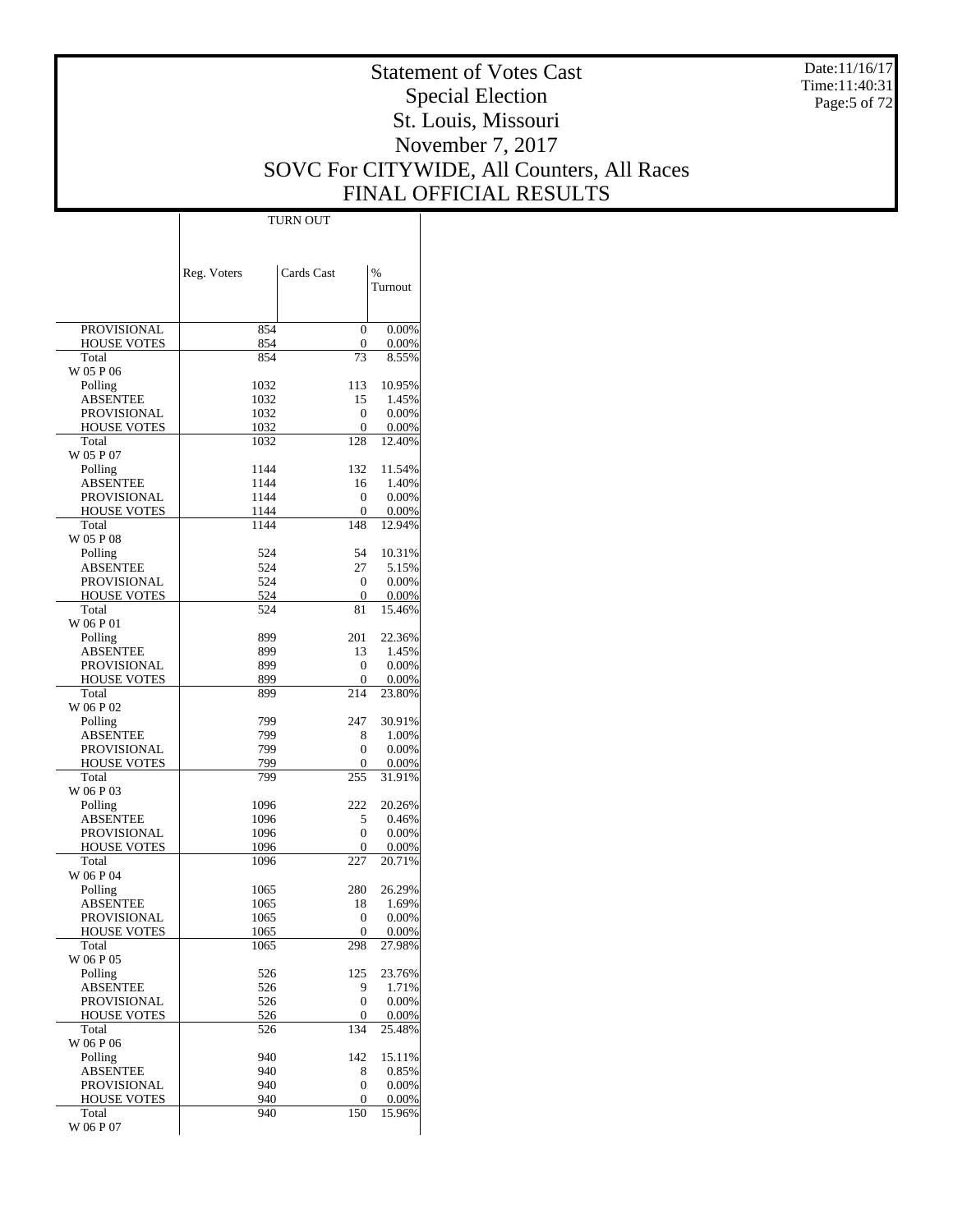Date:11/16/17 Time:11:40:31 Page:6 of 72

# Statement of Votes Cast Special Election St. Louis, Missouri November 7, 2017 SOVC For CITYWIDE, All Counters, All Races FINAL OFFICIAL RESULTS

Τ

|                                |              | <b>TURN OUT</b>  |                |
|--------------------------------|--------------|------------------|----------------|
|                                |              |                  |                |
|                                |              |                  |                |
|                                |              |                  |                |
|                                | Reg. Voters  | Cards Cast       | $\frac{0}{0}$  |
|                                |              |                  | Turnout        |
|                                |              |                  |                |
| Polling                        | 1452         | 348              | 23.97%         |
| <b>ABSENTEE</b>                | 1452         | 16               | 1.10%          |
| PROVISIONAL                    | 1452         | 0                | 0.00%          |
| <b>HOUSE VOTES</b>             | 1452         | 0                | 0.00%          |
| Total                          | 1452         | 364              | 25.07%         |
| W 06 P 08                      |              |                  |                |
| Polling                        | 1032         | 118              | 11.43%         |
| <b>ABSENTEE</b>                | 1032         | 21               | 2.03%          |
| PROVISIONAL                    | 1032         | 0                | 0.00%          |
| <b>HOUSE VOTES</b>             | 1032         | 0                | 0.00%          |
| Total                          | 1032         | 139              | 13.47%         |
| W 06 P 09                      |              |                  |                |
| Polling                        | 130          | 31               | 23.85%         |
| ABSENTEE                       | 130          | 1                | 0.77%          |
| PROVISIONAL                    | 130          | 0                | 0.00%          |
| <b>HOUSE VOTES</b>             | 130          | 0                | 0.00%          |
| Total<br>W 07 P 01             | 130          | 32               | 24.62%         |
| Polling                        | 690          | 139              | 20.14%         |
| ABSENTEE                       | 690          | 7                | 1.01%          |
| <b>PROVISIONAL</b>             | 690          | 0                | 0.00%          |
| <b>HOUSE VOTES</b>             | 690          | 0                | 0.00%          |
| Total                          | 690          | 146              | 21.16%         |
| W 07 P 02                      |              |                  |                |
| Polling                        | 688          | 134              | 19.48%         |
| ABSENTEE                       | 688          | 4                | 0.58%          |
| PROVISIONAL                    | 688          | 0                | 0.00%          |
| <b>HOUSE VOTES</b>             | 688          | 0                | 0.00%          |
| Total                          | 688          | 138              | 20.06%         |
| W 07 P 03                      |              |                  |                |
| Polling                        | 636          | 165              | 25.94%         |
| ABSENTEE                       | 636          | 14               | 2.20%          |
| <b>PROVISIONAL</b>             | 636          | 0                | 0.00%          |
| <b>HOUSE VOTES</b>             | 636          | 0                | 0.00%          |
| Total                          | 636          | 179              | 28.14%         |
| W 07 P 04                      |              |                  |                |
| Polling                        | 2025         | 283              | 13.98%         |
| ABSENTEE<br><b>PROVISIONAL</b> | 2025         | 19<br>0          | 0.94%<br>0.00% |
| <b>HOUSE VOTES</b>             | 2025<br>2025 | 0                | 0.00%          |
| Total                          | 2025         | 302              | 14.91%         |
| W 07 P 05                      |              |                  |                |
| Polling                        | 1633         | 264              | 16.17%         |
| <b>ABSENTEE</b>                | 1633         | 22               | 1.35%          |
| <b>PROVISIONAL</b>             | 1633         | 0                | 0.00%          |
| HOUSE VOTES                    | 1633         | 0                | 0.00%          |
| Total                          | 1633         | 286              | 17.51%         |
| W 07 P 06                      |              |                  |                |
| Polling                        | 2009         | 411              | 20.46%         |
| <b>ABSENTEE</b>                | 2009         | 24               | 1.19%          |
| PROVISIONAL                    | 2009         | $\boldsymbol{0}$ | 0.00%          |
| HOUSE VOTES                    | 2009         | 0                | 0.00%          |
| Total                          | 2009         | 435              | 21.65%         |
| W 08 P 01                      |              |                  |                |
| Polling                        | 1123         | 314              | 27.96%         |
| <b>ABSENTEE</b>                | 1123         | 8                | 0.71%          |
| PROVISIONAL                    | 1123         | 1                | 0.09%          |
| <b>HOUSE VOTES</b>             | 1123         | 0                | 0.00%          |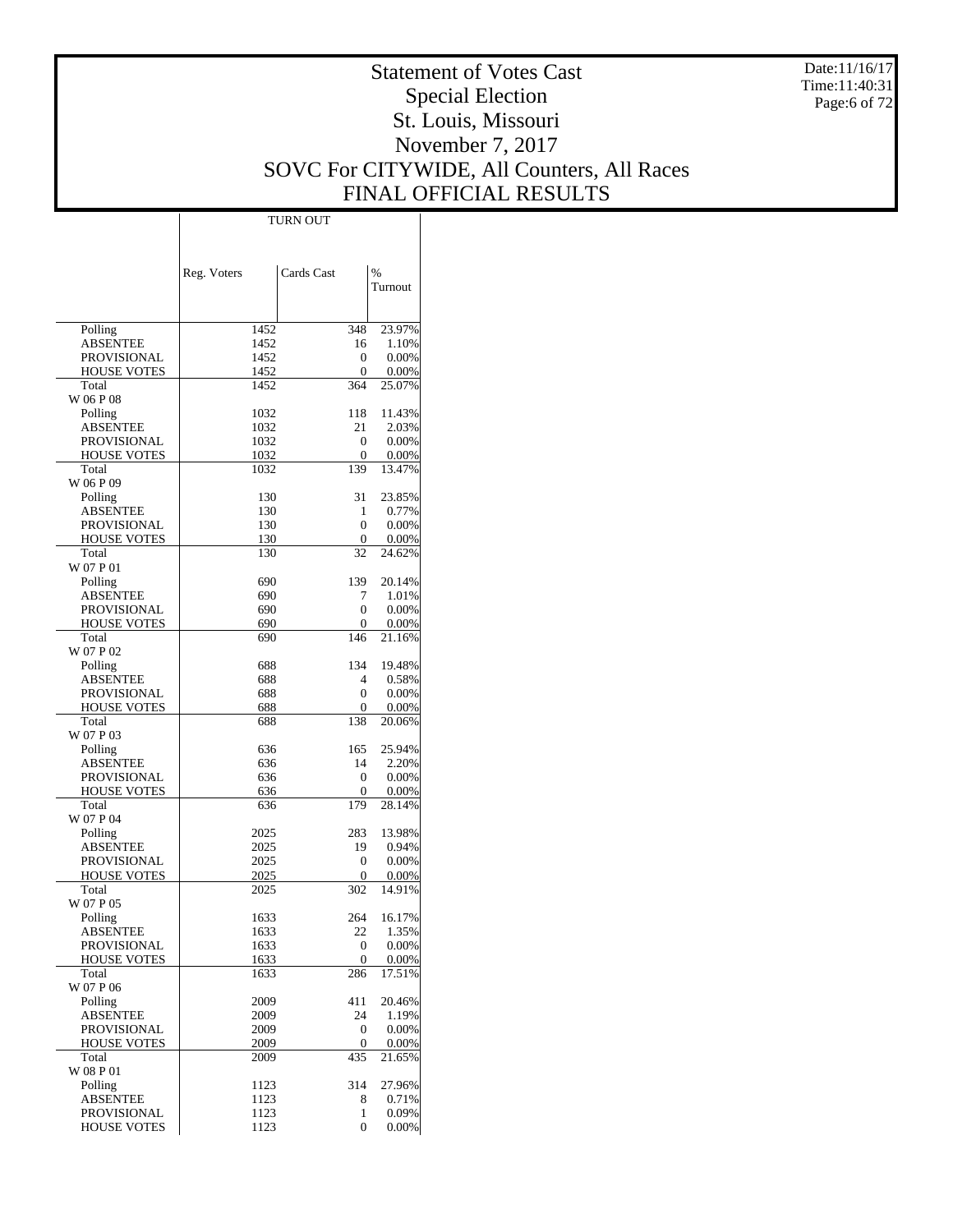Date:11/16/17 Time:11:40:31 Page:7 of 72

# Statement of Votes Cast Special Election St. Louis, Missouri November 7, 2017 SOVC For CITYWIDE, All Counters, All Races FINAL OFFICIAL RESULTS

Τ

|                                          |              | TURN OUT     |                    |
|------------------------------------------|--------------|--------------|--------------------|
|                                          |              |              |                    |
|                                          |              |              |                    |
|                                          | Reg. Voters  | Cards Cast   | $\%$               |
|                                          |              |              | Turnout            |
|                                          |              |              |                    |
|                                          |              |              |                    |
| Total                                    | 1123         | 323          | 28.76%             |
| W 08 P 02                                |              |              |                    |
| Polling                                  | 836          | 198          | 23.68%             |
| <b>ABSENTEE</b>                          | 836          | 6            | 0.72%              |
| <b>PROVISIONAL</b><br><b>HOUSE VOTES</b> | 836          | 0<br>0       | 0.00%              |
| Total                                    | 836<br>836   | 204          | 0.00%<br>24.40%    |
| W 08 P 03                                |              |              |                    |
| Polling                                  | 678          | 151          | 22.27%             |
| <b>ABSENTEE</b>                          | 678          | 4            | 0.59%              |
| PROVISIONAL                              | 678          | 0            | 0.00%              |
| <b>HOUSE VOTES</b>                       | 678          | 0            | 0.00%              |
| Total                                    | 678          | 155          | 22.86%             |
| W 08 P 04                                |              |              |                    |
| Polling                                  | 1502         | 410          | 27.30%             |
| <b>ABSENTEE</b>                          | 1502         | 10           | 0.67%              |
| <b>PROVISIONAL</b>                       | 1502         | 0            | 0.00%              |
| <b>HOUSE VOTES</b><br>Total              | 1502<br>1502 | 0<br>420     | 0.00%<br>27.96%    |
| W 08 P 05                                |              |              |                    |
| Polling                                  | 1497         | 453          | 30.26%             |
| <b>ABSENTEE</b>                          | 1497         | 12           | 0.80%              |
| PROVISIONAL                              | 1497         | 0            | 0.00%              |
| <b>HOUSE VOTES</b>                       | 1497         | 0            | 0.00%              |
| Total                                    | 1497         | 465          | 31.06%             |
| W 08 P 06                                |              |              |                    |
| Polling                                  | 85           | 14           | 16.47%             |
| <b>ABSENTEE</b>                          | 85           | 0            | 0.00%              |
| <b>PROVISIONAL</b>                       | 85           | 0            | 0.00%              |
| <b>HOUSE VOTES</b><br>Total              | 85<br>85     | 0<br>14      | 0.00%              |
| W 08 P 07                                |              |              | 16.47%             |
| Polling                                  | 563          | 131          | 23.27%             |
| <b>ABSENTEE</b>                          | 563          | 16           | 2.84%              |
| PROVISIONAL                              | 563          | 0            | 0.00%              |
| <b>HOUSE VOTES</b>                       | 563          | 0            | 0.00%              |
| Total                                    | 563          | 147          | 26.11%             |
| W 08 P 08                                |              |              |                    |
| Polling                                  | 960          | 265          | 27.60%             |
| <b>ABSENTEE</b>                          | 960          | 15           | 1.56%              |
| PROVISIONAL                              | 960          | 0            | 0.00%              |
| <b>HOUSE VOTES</b><br>Total              | 960<br>960   | 0<br>280     | $0.00\%$<br>29.17% |
| W 08 P 09                                |              |              |                    |
| Polling                                  | 936          | 240          | 25.64%             |
| <b>ABSENTEE</b>                          | 936          | 11           | 1.18%              |
| <b>PROVISIONAL</b>                       | 936          | $\mathbf{0}$ | 0.00%              |
| <b>HOUSE VOTES</b>                       | 936          | 0            | 0.00%              |
| Total                                    | 936          | 251          | 26.82%             |
| W 09 P 01                                |              |              |                    |
| Polling                                  | 1170         | 183          | 15.64%             |
| <b>ABSENTEE</b>                          | 1170         | 5            | 0.43%              |
| <b>PROVISIONAL</b><br><b>HOUSE VOTES</b> | 1170         | 0            | 0.00%              |
| Total                                    | 1170<br>1170 | 0<br>188     | 0.00%<br>16.07%    |
| W 09 P 02                                |              |              |                    |
| Polling                                  | 1364         | 192          | 14.08%             |
| <b>ABSENTEE</b>                          | 1364         | 16           | 1.17%              |
|                                          |              |              |                    |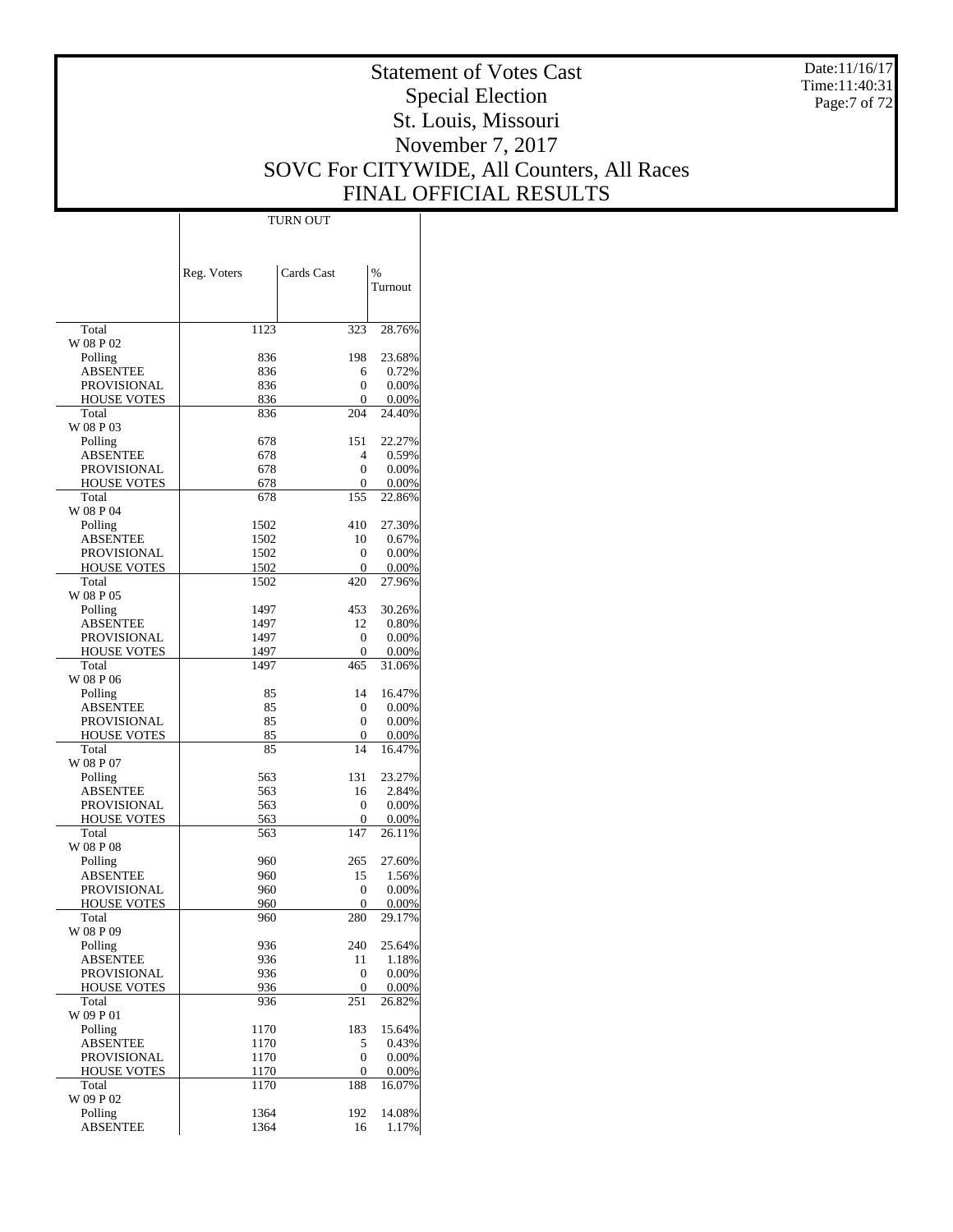Date:11/16/17 Time:11:40:31 Page:8 of 72

# Statement of Votes Cast Special Election St. Louis, Missouri November 7, 2017 SOVC For CITYWIDE, All Counters, All Races FINAL OFFICIAL RESULTS

 $\top$ 

|                                   | Reg. Voters  | Cards Cast     | %               |
|-----------------------------------|--------------|----------------|-----------------|
|                                   |              |                | Turnout         |
|                                   |              |                |                 |
| <b>PROVISIONAL</b>                | 1364         | 0              | 0.00%           |
| <b>HOUSE VOTES</b>                | 1364         | 0              | 0.00%           |
| Total                             | 1364         | 208            | 15.25%          |
| W 09 P 03<br>Polling              | 884          | 227            | 25.68%          |
| <b>ABSENTEE</b>                   | 884          | 6              | 0.68%           |
| PROVISIONAL                       | 884          | 0              | 0.00%           |
| <b>HOUSE VOTES</b>                | 884          | 0              | 0.00%           |
| Total                             | 884          | 233            | 26.36%          |
| W 09 P 04                         |              |                |                 |
| Polling<br><b>ABSENTEE</b>        | 634<br>634   | 148<br>5       | 23.34%<br>0.79% |
| <b>PROVISIONAL</b>                | 634          | 0              | 0.00%           |
| <b>HOUSE VOTES</b>                | 634          | 0              | 0.00%           |
| Total                             | 634          | 153            | 24.13%          |
| W 09 P 05                         |              |                |                 |
| Polling                           | 777          | 196            | 25.23%          |
| <b>ABSENTEE</b><br>PROVISIONAL    | 777<br>777   | 1<br>0         | 0.13%<br>0.00%  |
| <b>HOUSE VOTES</b>                | 777          | 0              | 0.00%           |
| Total                             | 777          | 197            | 25.35%          |
| W 09 P 06                         |              |                |                 |
| Polling                           | 933          | 120            | 12.86%          |
| <b>ABSENTEE</b>                   | 933          | 8              | 0.86%           |
| <b>PROVISIONAL</b>                | 933          | 0              | 0.00%           |
| <b>HOUSE VOTES</b><br>Total       | 933<br>933   | 0<br>128       | 0.00%<br>13.72% |
| W 09 P 07                         |              |                |                 |
| Polling                           | 76           | 1              | 1.32%           |
| ABSENTEE                          | 76           | $\overline{c}$ | 2.63%           |
| <b>PROVISIONAL</b>                | 76           | 0              | 0.00%           |
| <b>HOUSE VOTES</b>                | 76           | 0              | 0.00%           |
| Total<br>W 09 P 08                | 76           | 3              | 3.95%           |
| Polling                           | 433          | 94             | 21.71%          |
| <b>ABSENTEE</b>                   | 433          | 6              | 1.39%           |
| <b>PROVISIONAL</b>                | 433          | 0              | 0.00%           |
| <b>HOUSE VOTES</b>                | 433          | 0              | 0.00%           |
| Total                             | 433          | 100            | 23.09%          |
| W 09 P 09<br>Polling              | 347          | 79             | 22.77%          |
| ABSENTEE                          | 347          | 4              | 1.15%           |
| <b>PROVISIONAL</b>                | 347          | 0              | 0.00%           |
| <b>HOUSE VOTES</b>                | 347          | $\mathbf 0$    | 0.00%           |
| Total                             | 347          | 83             | 23.92%          |
| W 10 P 01                         |              |                |                 |
| Polling<br><b>ABSENTEE</b>        | 1275<br>1275 | 366<br>15      | 28.71%          |
| <b>PROVISIONAL</b>                | 1275         | 0              | 1.18%<br>0.00%  |
| <b>HOUSE VOTES</b>                | 1275         | 0              | 0.00%           |
| Total                             | 1275         | 381            | 29.88%          |
| W 10 P 02                         |              |                |                 |
| Polling                           | 1097         | 327            | 29.81%          |
| <b>ABSENTEE</b>                   | 1097         | 12             | 1.09%           |
| PROVISIONAL<br><b>HOUSE VOTES</b> | 1097<br>1097 | 0<br>0         | 0.00%<br>0.00%  |
| Total                             | 1097         | 339            | 30.90%          |
| W 10 P 03                         |              |                |                 |

TURN OUT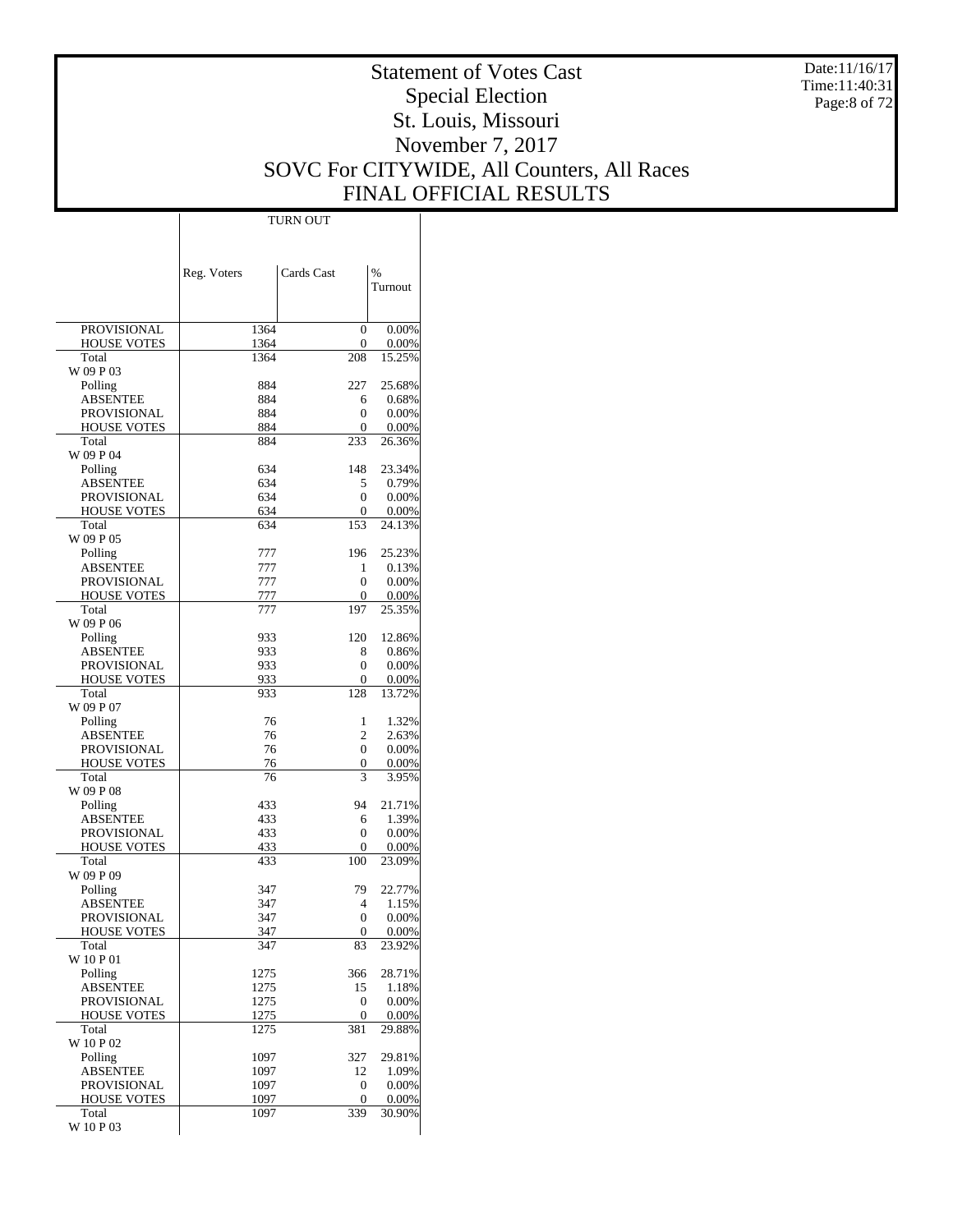Date:11/16/17 Time:11:40:32 Page:9 of 72

# Statement of Votes Cast Special Election St. Louis, Missouri November 7, 2017 SOVC For CITYWIDE, All Counters, All Races FINAL OFFICIAL RESULTS

Τ

|                                   | <b>TURN OUT</b> |              |                |
|-----------------------------------|-----------------|--------------|----------------|
|                                   |                 |              |                |
|                                   |                 |              |                |
|                                   |                 | Cards Cast   | $\frac{0}{0}$  |
|                                   | Reg. Voters     |              | Turnout        |
|                                   |                 |              |                |
|                                   |                 |              |                |
| Polling                           | 995             | 264          | 26.53%         |
| <b>ABSENTEE</b>                   | 995             | 10           | 1.01%          |
| <b>PROVISIONAL</b>                | 995             | 0            | 0.00%          |
| <b>HOUSE VOTES</b>                | 995             | 0            | 0.00%          |
| Total                             | 995             | 274          | 27.54%         |
| W 10 P 04                         |                 |              |                |
| Polling<br><b>ABSENTEE</b>        | 1202<br>1202    | 293          | 24.38%         |
| <b>PROVISIONAL</b>                | 1202            | 6<br>0       | 0.50%<br>0.00% |
| <b>HOUSE VOTES</b>                | 1202            | 0            | 0.00%          |
| Total                             | 1202            | 299          | 24.88%         |
| W 10 P 05                         |                 |              |                |
| Polling                           | 1128            | 183          | 16.22%         |
| ABSENTEE                          | 1128            | 4            | 0.35%          |
| <b>PROVISIONAL</b>                | 1128            | $\mathbf{0}$ | 0.00%          |
| <b>HOUSE VOTES</b>                | 1128            | 0            | 0.00%          |
| Total                             | 1128            | 187          | 16.58%         |
| W 10 P 06                         |                 |              |                |
| Polling                           | 191             | 61           | 31.94%         |
| <b>ABSENTEE</b>                   | 191             | 4            | 2.09%          |
| <b>PROVISIONAL</b>                | 191             | $\mathbf{0}$ | 0.00%          |
| <b>HOUSE VOTES</b>                | 191             | 0            | 0.00%          |
| Total                             | 191             | 65           | 34.03%         |
| W 10 P 07<br>Polling              | 1087            | 235          | 21.62%         |
| <b>ABSENTEE</b>                   | 1087            | 3            | 0.28%          |
| <b>PROVISIONAL</b>                | 1087            | 0            | 0.00%          |
| <b>HOUSE VOTES</b>                | 1087            | 0            | 0.00%          |
| Total                             | 1087            | 238          | 21.90%         |
| W 10 P 09                         |                 |              |                |
| Polling                           | 49              | 3            | 6.12%          |
| ABSENTEE                          | 49              | 1            | 2.04%          |
| <b>PROVISIONAL</b>                | 49              | 0            | 0.00%          |
| <b>HOUSE VOTES</b>                | 49              | 0            | 0.00%          |
| Total                             | 49              | 4            | 8.16%          |
| W 10 P 10                         |                 |              |                |
| Polling                           | 160             | 41           | 25.63%         |
| <b>ABSENTEE</b>                   | 160             | 2<br>0       | 1.25%<br>0.00% |
| PROVISIONAL<br><b>HOUSE VOTES</b> | 160<br>160      | 0            | 0.00%          |
| Total                             | 160             | 43           | 26.88%         |
| W 11 P 01                         |                 |              |                |
| Polling                           | 770             | 131          | 17.01%         |
| <b>ABSENTEE</b>                   | 770             | 7            | 0.91%          |
| <b>PROVISIONAL</b>                | 770             | $\mathbf{0}$ | 0.00%          |
| <b>HOUSE VOTES</b>                | 770             | 0            | 0.00%          |
| Total                             | 770             | 138          | 17.92%         |
| W 11 P 02                         |                 |              |                |
| Polling                           | 1113            | 347          | 31.18%         |
| <b>ABSENTEE</b>                   | 1113            | 9            | 0.81%          |
| <b>PROVISIONAL</b>                | 1113            | $\mathbf{0}$ | 0.00%          |
| HOUSE VOTES                       | 1113            | 0            | 0.00%          |
| Total<br>W 11 P 03                | 1113            | 356          | 31.99%         |
| Polling                           | 786             | 70           | 8.91%          |
| <b>ABSENTEE</b>                   | 786             | 6            | 0.76%          |
| PROVISIONAL                       | 786             | 0            | 0.00%          |
| <b>HOUSE VOTES</b>                | 786             | 0            | 0.00%          |
|                                   |                 |              |                |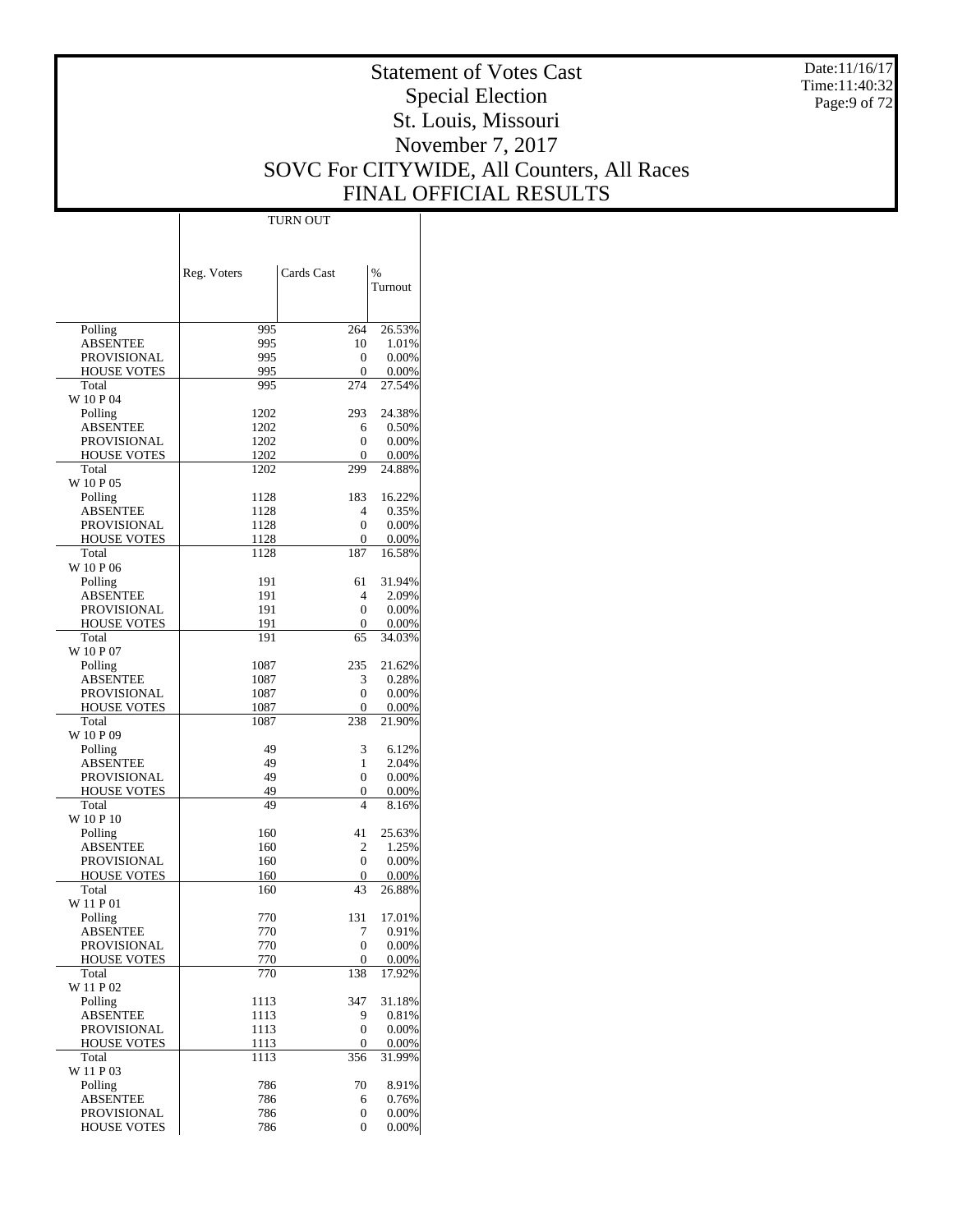Date:11/16/17 Time:11:40:32 Page:10 of 72

# Statement of Votes Cast Special Election St. Louis, Missouri November 7, 2017 SOVC For CITYWIDE, All Counters, All Races FINAL OFFICIAL RESULTS

Τ

|                                          | Reg. Voters  | Cards Cast          | %                  |
|------------------------------------------|--------------|---------------------|--------------------|
|                                          |              |                     | Turnout            |
|                                          |              |                     |                    |
| Total                                    | 786          | 76                  | 9.67%              |
| W 11 P 04<br>Polling                     | 1212         | 217                 | 17.90%             |
| <b>ABSENTEE</b>                          | 1212         | 18                  | 1.49%              |
| <b>PROVISIONAL</b>                       | 1212         | 1                   | 0.08%              |
| <b>HOUSE VOTES</b>                       | 1212         | 0                   | $0.00\%$           |
| Total                                    | 1212         | 236                 | 19.47%             |
| W 11 P 05<br>Polling                     | 1206         | 184                 | 15.26%             |
| <b>ABSENTEE</b>                          | 1206         | 33                  | 2.74%              |
| <b>PROVISIONAL</b>                       | 1206         | $\mathbf{0}$        | 0.00%              |
| <b>HOUSE VOTES</b>                       | 1206         | 0                   | 0.00%              |
| Total                                    | 1206         | 217                 | 17.99%             |
| W 11 P 06                                |              |                     |                    |
| Polling<br><b>ABSENTEE</b>               | 1028<br>1028 | 189<br>9            | 18.39%<br>0.88%    |
| <b>PROVISIONAL</b>                       | 1028         | 0                   | 0.00%              |
| <b>HOUSE VOTES</b>                       | 1028         | 0                   | $0.00\%$           |
| Total                                    | 1028         | 198                 | 19.26%             |
| W 12 P 01                                |              |                     |                    |
| Polling                                  | 739          | 202                 | 27.33%             |
| <b>ABSENTEE</b>                          | 739          | 6                   | 0.81%              |
| <b>PROVISIONAL</b><br><b>HOUSE VOTES</b> | 739<br>739   | 0<br>0              | 0.00%<br>0.00%     |
| Total                                    | 739          | 208                 | 28.15%             |
| W 12 P 02                                |              |                     |                    |
| Polling                                  | 1608         | 471                 | 29.29%             |
| <b>ABSENTEE</b>                          | 1608         | 26                  | 1.62%              |
| <b>PROVISIONAL</b>                       | 1608         | $\mathbf{0}$        | 0.00%              |
| <b>HOUSE VOTES</b><br>Total              | 1608<br>1608 | $\mathbf{0}$<br>497 | $0.00\%$<br>30.91% |
| W 12 P 03                                |              |                     |                    |
| Polling                                  | 799          | 249                 | 31.16%             |
| <b>ABSENTEE</b>                          | 799          | 5                   | 0.63%              |
| PROVISIONAL                              | 799          | 0                   | 0.00%              |
| <b>HOUSE VOTES</b>                       | 799          | 0                   | 0.00%              |
| Total<br>W 12 P 04                       | 799          | 254                 | 31.79%             |
| Polling                                  | 1351         | 421                 | 31.16%             |
| <b>ABSENTEE</b>                          | 1351         | 15                  | 1.11%              |
| <b>PROVISIONAL</b>                       | 1351         | $\mathbf{0}$        | 0.00%              |
| <b>HOUSE VOTES</b>                       | 1351         | $\mathbf{0}$        | 0.00%              |
| Total                                    | 1351         | 436                 | 32.27%             |
| W 12 P 05<br>Polling                     |              | 482                 | 30.43%             |
| <b>ABSENTEE</b>                          | 1584<br>1584 | 21                  | 1.33%              |
| <b>PROVISIONAL</b>                       | 1584         | $\mathbf{0}$        | 0.00%              |
| <b>HOUSE VOTES</b>                       | 1584         | $\mathbf{0}$        | 0.00%              |
| Total                                    | 1584         | 503                 | 31.76%             |
| W 12 P 06                                |              |                     |                    |
| Polling<br><b>ABSENTEE</b>               | 1648<br>1648 | 419<br>33           | 25.42%<br>2.00%    |
| <b>PROVISIONAL</b>                       | 1648         | $\boldsymbol{0}$    | 0.00%              |
| <b>HOUSE VOTES</b>                       | 1648         | $\boldsymbol{0}$    | 0.00%              |
| Total                                    | 1648         | 452                 | 27.43%             |
| W 12 P 08                                |              |                     |                    |
| Polling                                  | 85           | 23                  | 27.06%             |
| <b>ABSENTEE</b>                          | 85           | $\mathbf{0}$        | 0.00%              |

TURN OUT

 $\mathbb{I}$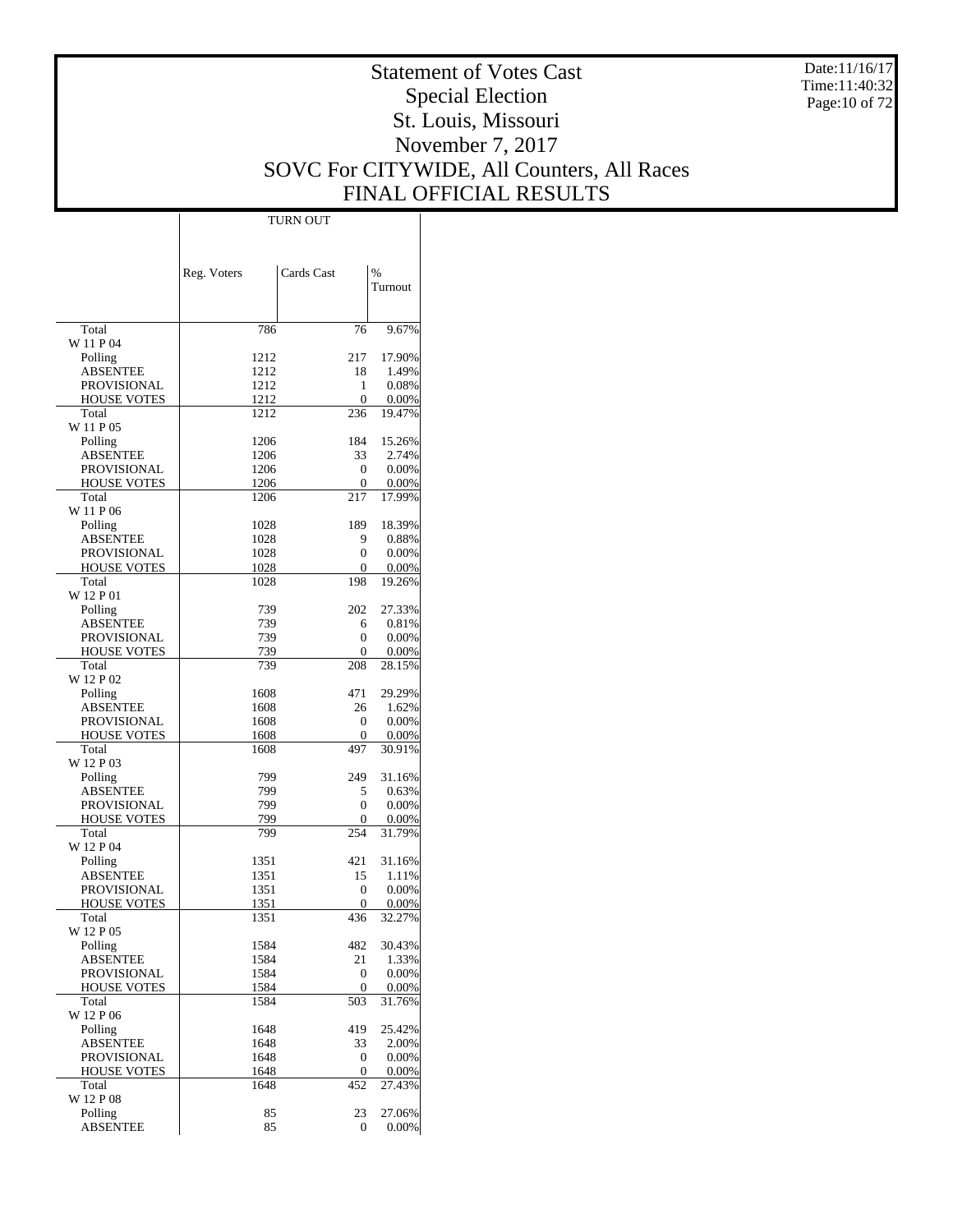Date:11/16/17 Time:11:40:32 Page:11 of 72

# Statement of Votes Cast Special Election St. Louis, Missouri November 7, 2017 SOVC For CITYWIDE, All Counters, All Races FINAL OFFICIAL RESULTS

 $\mathbf{I}$ 

|                             | Reg. Voters  | Cards Cast              | %               |
|-----------------------------|--------------|-------------------------|-----------------|
|                             |              |                         | Turnout         |
|                             |              |                         |                 |
| <b>PROVISIONAL</b>          | 85           | $\overline{0}$          | 0.00%           |
| <b>HOUSE VOTES</b>          | 85           | 0                       | 0.00%           |
| Total<br>W 12 P 09          | 85           | 23                      | 27.06%          |
| Polling                     | 51           | 12                      | 23.53%          |
| ABSENTEE                    | 51           | 0                       | $0.00\%$        |
| PROVISIONAL                 | 51           | 0                       | 0.00%           |
| <b>HOUSE VOTES</b>          | 51           | 0                       | 0.00%           |
| Total<br>W 13 P 01          | 51           | 12                      | 23.53%          |
| Polling                     | 1677         | 383                     | 22.84%          |
| ABSENTEE                    | 1677         | 22                      | 1.31%           |
| PROVISIONAL                 | 1677         | $\mathbf{0}$            | 0.00%           |
| <b>HOUSE VOTES</b><br>Total | 1677<br>1677 | $\mathbf{0}$<br>405     | 0.00%           |
| W 13 P 02                   |              |                         | 24.15%          |
| Polling                     | 1502         | 457                     | 30.43%          |
| ABSENTEE                    | 1502         | 19                      | 1.26%           |
| PROVISIONAL                 | 1502         | 0                       | 0.00%           |
| <b>HOUSE VOTES</b><br>Total | 1502<br>1502 | 0<br>476                | 0.00%           |
| W 13 P 03                   |              |                         | 31.69%          |
| Polling                     | 1167         | 164                     | 14.05%          |
| ABSENTEE                    | 1167         | 7                       | 0.60%           |
| PROVISIONAL                 | 1167         | 0                       | 0.00%           |
| <b>HOUSE VOTES</b>          | 1167         | 0<br>171                | 0.00%           |
| Total<br>W 13 P 04          | 1167         |                         | 14.65%          |
| Polling                     | 1297         | 402                     | 30.99%          |
| ABSENTEE                    | 1297         | 11                      | 0.85%           |
| PROVISIONAL                 | 1297         | $\mathbf{0}$            | $0.00\%$        |
| <b>HOUSE VOTES</b><br>Total | 1297<br>1297 | 0<br>413                | 0.00%<br>31.84% |
| W 13 P 06                   |              |                         |                 |
| Polling                     | 1244         | 216                     | 17.36%          |
| ABSENTEE                    | 1244         | 12                      | 0.96%           |
| PROVISIONAL                 | 1244         | 0                       | 0.00%           |
| <b>HOUSE VOTES</b><br>Total | 1244<br>1244 | 0<br>228                | 0.00%<br>18.33% |
| W 13 P 07                   |              |                         |                 |
| Polling                     | 53           | 4                       | 7.55%           |
| ABSENTEE                    | 53           | 1                       | 1.89%           |
| PROVISIONAL                 | 53           | 0                       | 0.00%           |
| <b>HOUSE VOTES</b><br>Total | 53<br>53     | 0<br>5                  | 0.00%<br>9.43%  |
| W 14 P 01                   |              |                         |                 |
| Polling                     | 944          | 278                     | 29.45%          |
| <b>ABSENTEE</b>             | 944          | 11                      | 1.17%           |
| PROVISIONAL                 | 944          | $\boldsymbol{0}$        | 0.00%           |
| <b>HOUSE VOTES</b><br>Total | 944<br>944   | 0<br>289                | 0.00%<br>30.61% |
| W 14 P 02                   |              |                         |                 |
| Polling                     | 823          | 164                     | 19.93%          |
| <b>ABSENTEE</b>             | 823          | 7                       | 0.85%           |
| PROVISIONAL                 | 823          | 0                       | $0.00\%$        |
| <b>HOUSE VOTES</b><br>Total | 823<br>823   | $\boldsymbol{0}$<br>171 | 0.00%<br>20.78% |
| W 14 P 03                   |              |                         |                 |

TURN OUT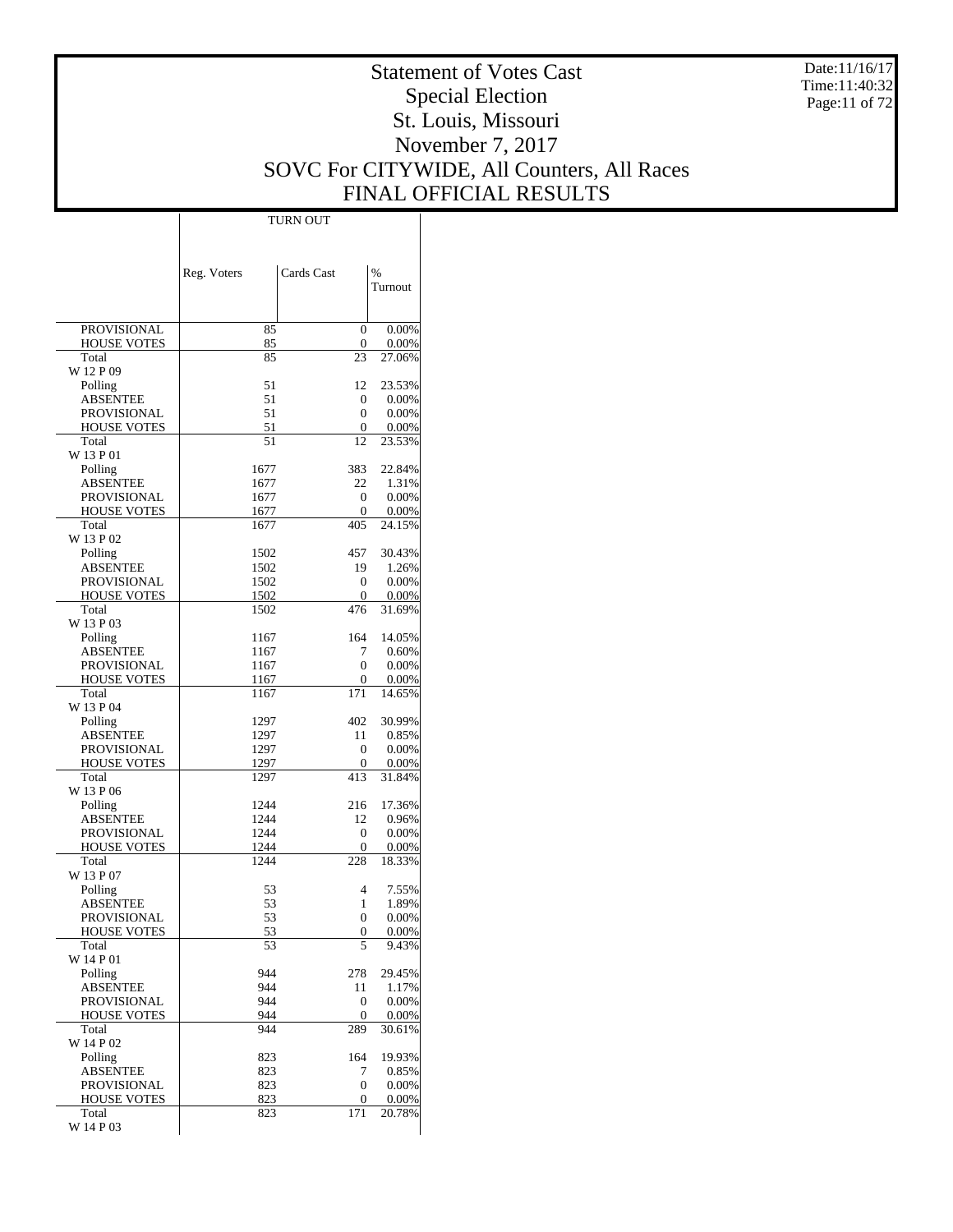Date:11/16/17 Time:11:40:32 Page:12 of 72

# Statement of Votes Cast Special Election St. Louis, Missouri November 7, 2017 SOVC For CITYWIDE, All Counters, All Races FINAL OFFICIAL RESULTS

|                             |              | TURN OUT     |                 |
|-----------------------------|--------------|--------------|-----------------|
|                             |              |              |                 |
|                             |              |              |                 |
|                             |              |              |                 |
|                             | Reg. Voters  | Cards Cast   | $\%$            |
|                             |              |              | Turnout         |
|                             |              |              |                 |
| Polling                     |              |              | 21.31%          |
| <b>ABSENTEE</b>             | 1009<br>1009 | 215<br>15    | 1.49%           |
| <b>PROVISIONAL</b>          | 1009         | 0            | 0.00%           |
| <b>HOUSE VOTES</b>          | 1009         | 0            | 0.00%           |
| Total                       | 1009         | 230          | 22.79%          |
| W 14 P 04                   |              |              |                 |
| Polling                     | 1353         | 381          | 28.16%          |
| <b>ABSENTEE</b>             | 1353         | 4            | 0.30%           |
| <b>PROVISIONAL</b>          | 1353         | 0            | 0.00%           |
| <b>HOUSE VOTES</b>          | 1353         | 0            | 0.00%           |
| Total                       | 1353         | 385          | 28.46%          |
| W 14 P 05                   |              |              |                 |
| Polling                     | 596          | 79           | 13.26%          |
| <b>ABSENTEE</b>             | 596          | 9            | 1.51%           |
| <b>PROVISIONAL</b>          | 596          | 0            | 0.00%           |
| <b>HOUSE VOTES</b>          | 596          | 0            | 0.00%           |
| Total                       | 596          | 88           | 14.77%          |
| W 14 P 06                   |              |              |                 |
| Polling                     | 1035         | 201          | 19.42%          |
| <b>ABSENTEE</b>             | 1035         | 4            | 0.39%           |
| <b>PROVISIONAL</b>          | 1035         | 0            | 0.00%           |
| <b>HOUSE VOTES</b>          | 1035         | 0            | 0.00%           |
| Total                       | 1035         | 205          | 19.81%          |
| W 14 P 07                   |              |              |                 |
| Polling                     | 94           | 28           | 29.79%          |
| <b>ABSENTEE</b>             | 94           | 2            | 2.13%           |
| <b>PROVISIONAL</b>          | 94           | 0            | 0.00%           |
| <b>HOUSE VOTES</b>          | 94           | 0            | 0.00%           |
| Total                       | 94           | 30           | 31.91%          |
| W 14 P 08                   |              |              |                 |
| Polling                     | 52           | 14           | 26.92%          |
| <b>ABSENTEE</b>             | 52           | 0            | 0.00%           |
| <b>PROVISIONAL</b>          | 52           | 0            | 0.00%           |
| <b>HOUSE VOTES</b><br>Total | 52<br>52     | 0<br>14      | 0.00%<br>26.92% |
| W 14 P 09                   |              |              |                 |
| Polling                     | 350          | 67           | 19.14%          |
| <b>ABSENTEE</b>             | 350          | 16           | 4.57%           |
| <b>PROVISIONAL</b>          | 350          | 0            | 0.00%           |
| <b>HOUSE VOTES</b>          | 350          | 0            | 0.00%           |
| Total                       | 350          | 83           | 23.71%          |
| W 15 P 01                   |              |              |                 |
| Polling                     | 1198         | 334          | 27.88%          |
| <b>ABSENTEE</b>             | 1198         | 8            | 0.67%           |
| <b>PROVISIONAL</b>          | 1198         | 0            | 0.00%           |
| <b>HOUSE VOTES</b>          | 1198         | 0            | 0.00%           |
| Total                       | 1198         | 342          | 28.55%          |
| W 15 P 02                   |              |              |                 |
| Polling                     | 1421         | 517          | 36.38%          |
| <b>ABSENTEE</b>             | 1421         | 13           | 0.91%           |
| <b>PROVISIONAL</b>          | 1421         | $\mathbf{0}$ | 0.00%           |
| <b>HOUSE VOTES</b>          | 1421         | 0            | 0.00%           |
| Total                       | 1421         | 530          | 37.30%          |
| W 15 P 03                   |              |              |                 |
| Polling                     | 1664         | 474          | 28.49%          |
| <b>ABSENTEE</b>             | 1664         | 15           | 0.90%           |
| <b>PROVISIONAL</b>          | 1664         | 0            | 0.00%           |
| <b>HOUSE VOTES</b>          | 1664         | 0            | 0.00%           |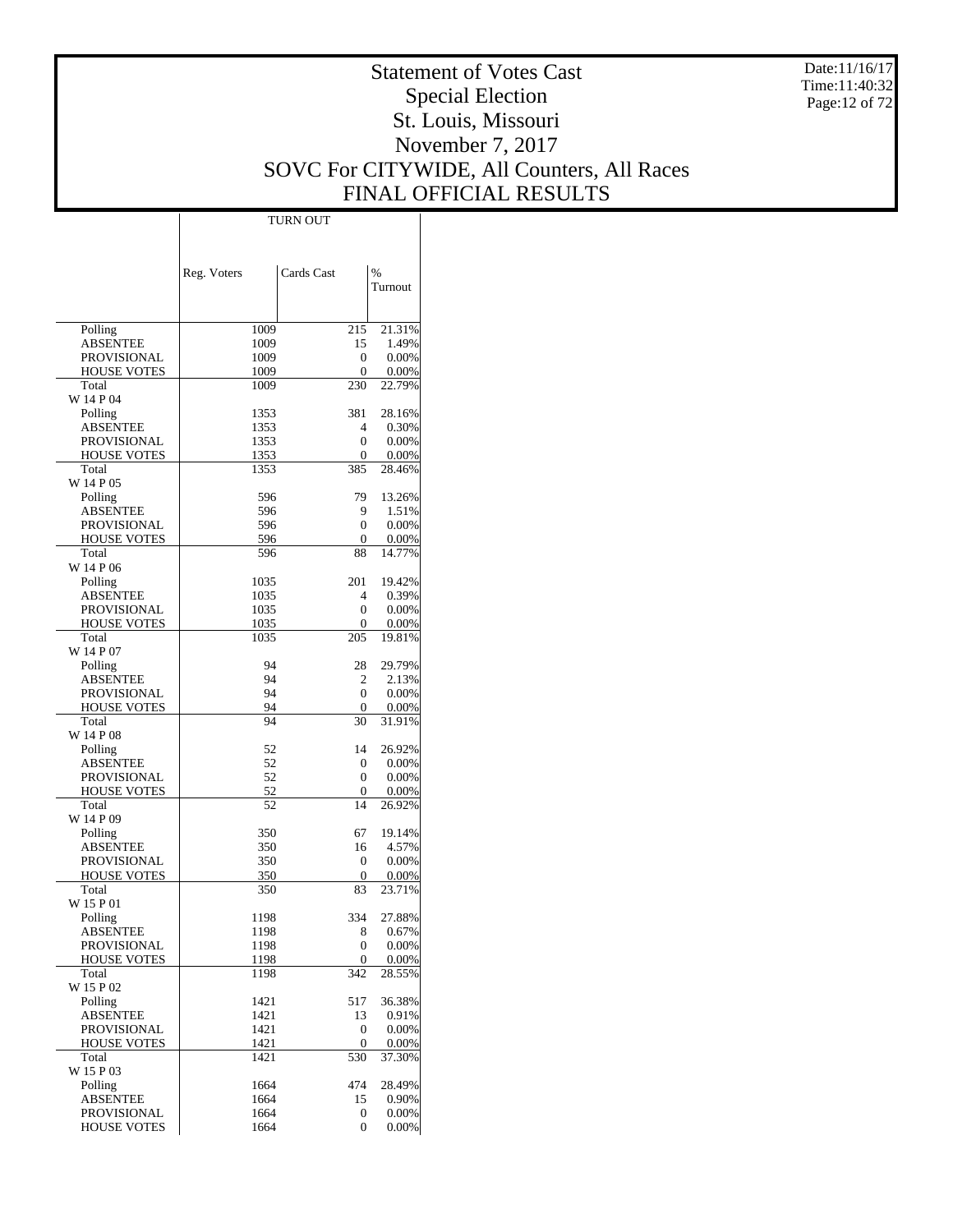Date:11/16/17 Time:11:40:32 Page:13 of 72

# Statement of Votes Cast Special Election St. Louis, Missouri November 7, 2017 SOVC For CITYWIDE, All Counters, All Races FINAL OFFICIAL RESULTS

 $\overline{\phantom{a}}$ 

|                                   | Reg. Voters  | Cards Cast | $\frac{0}{0}$      |
|-----------------------------------|--------------|------------|--------------------|
|                                   |              |            | Turnout            |
|                                   |              |            |                    |
| Total                             | 1664         | 489        | 29.39%             |
| W 15 P 04                         |              |            |                    |
| Polling<br>ABSENTEE               | 921<br>921   | 134<br>7   | 14.55%<br>0.76%    |
| PROVISIONAL                       | 921          | 0          | 0.00%              |
| <b>HOUSE VOTES</b>                | 921          | 0          | $0.00\%$           |
| Total                             | 921          | 141        | 15.31%             |
| W 15 P 05                         |              |            |                    |
| Polling                           | 1214         | 316        | 26.03%             |
| ABSENTEE                          | 1214         | 8          | 0.66%              |
| PROVISIONAL                       | 1214         | 0<br>0     | $0.00\%$           |
| <b>HOUSE VOTES</b><br>Total       | 1214<br>1214 | 324        | $0.00\%$<br>26.69% |
| W 15 P 06                         |              |            |                    |
| Polling                           | 650          | 116        | 17.85%             |
| ABSENTEE                          | 650          | 3          | 0.46%              |
| PROVISIONAL                       | 650          | 0          | 0.00%              |
| <b>HOUSE VOTES</b>                | 650          | 0          | 0.00%              |
| Total                             | 650          | 119        | 18.31%             |
| W 15 P 07                         |              |            |                    |
| Polling                           | 3            | 0          | 0.00%              |
| ABSENTEE                          | 3            | 0          | $0.00\%$           |
| PROVISIONAL<br><b>HOUSE VOTES</b> | 3<br>3       | 0<br>0     | 0.00%<br>$0.00\%$  |
| Total                             | 3            | 0          | $0.00\%$           |
| W 16 P 01                         |              |            |                    |
| Polling                           | 1088         | 376        | 34.56%             |
| ABSENTEE                          | 1088         | 24         | 2.21%              |
| PROVISIONAL                       | 1088         | 0          | $0.00\%$           |
| <b>HOUSE VOTES</b>                | 1088         | 0          | $0.00\%$           |
| Total                             | 1088         | 400        | 36.76%             |
| W 16 P 02                         |              |            |                    |
| Polling                           | 1238         | 491        | 39.66%             |
| ABSENTEE<br>PROVISIONAL           | 1238<br>1238 | 32<br>0    | 2.58%<br>$0.00\%$  |
| <b>HOUSE VOTES</b>                | 1238         | 0          | $0.00\%$           |
| Total                             | 1238         | 523        | 42.25%             |
| W 16 P 03                         |              |            |                    |
| Polling                           | 1197         | 433        | 36.17%             |
| ABSENTEE                          | 1197         | 7          | 0.58%              |
| PROVISIONAL                       | 1197         | 0          | 0.00%              |
| <b>HOUSE VOTES</b>                | 1197         | 0          | 0.00%              |
| Total                             | 1197         | 440        | 36.76%             |
| W 16 P 04<br>Polling              | 1261         |            | 38.46%             |
| <b>ABSENTEE</b>                   | 1261         | 485<br>18  | 1.43%              |
| PROVISIONAL                       | 1261         | 0          | 0.00%              |
| <b>HOUSE VOTES</b>                | 1261         | 0          | 0.00%              |
| Total                             | 1261         | 503        | 39.89%             |
| W 16 P 05                         |              |            |                    |
| Polling                           | 1205         | 369        | 30.62%             |
| ABSENTEE                          | 1205         | 19         | 1.58%              |
| PROVISIONAL                       | 1205         | 0          | 0.00%              |
| HOUSE VOTES                       | 1205         | 0          | 0.00%              |
| Total<br>W 16 P 06                | 1205         | 388        | 32.20%             |
| Polling                           | 995          | 409        | 41.11%             |
| <b>ABSENTEE</b>                   | 995          | 11         | 1.11%              |
|                                   |              |            |                    |

TURN OUT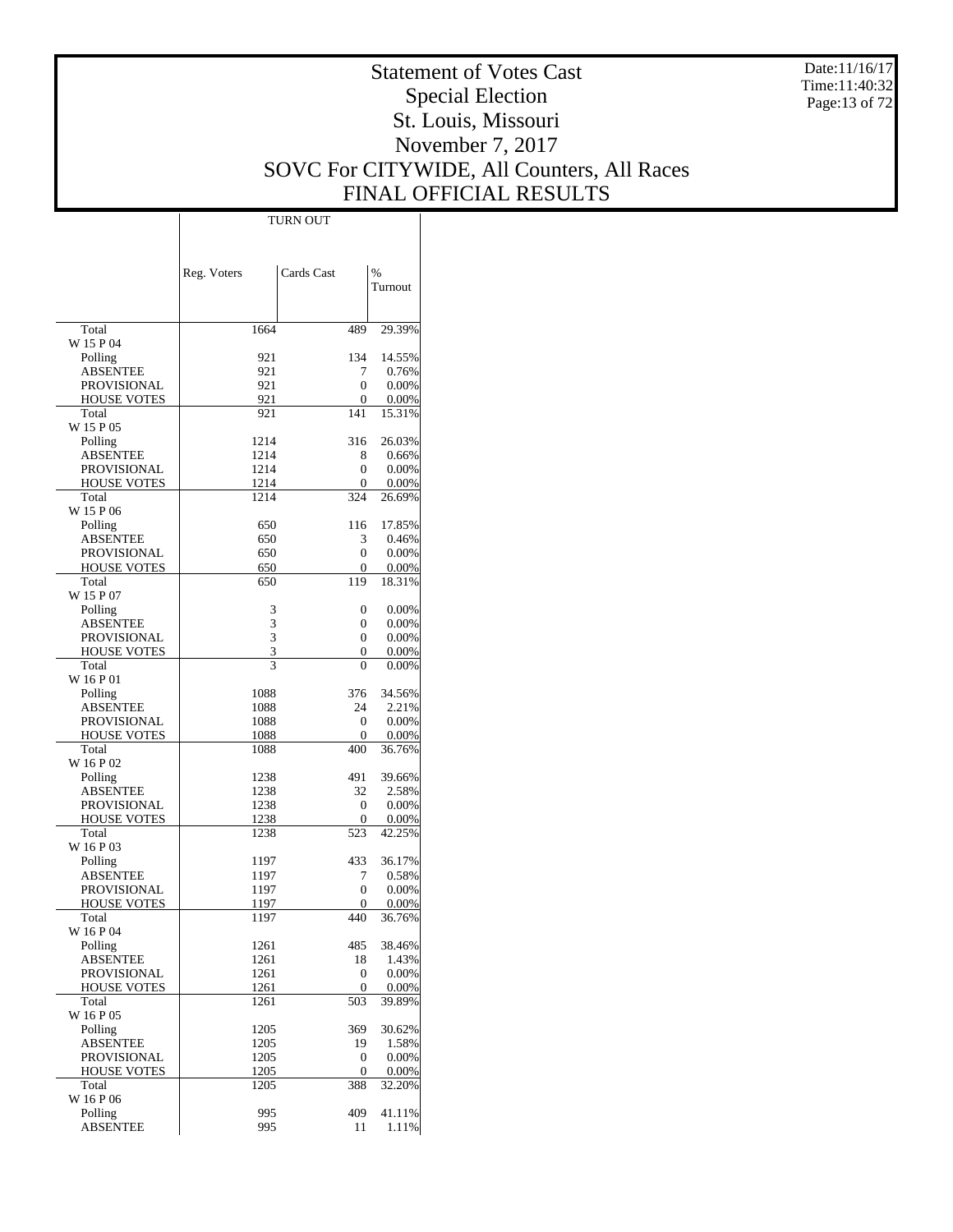Date:11/16/17 Time:11:40:32 Page:14 of 72

# Statement of Votes Cast Special Election St. Louis, Missouri November 7, 2017 SOVC For CITYWIDE, All Counters, All Races FINAL OFFICIAL RESULTS

Τ

|                                   | Reg. Voters  | Cards Cast             | %               |
|-----------------------------------|--------------|------------------------|-----------------|
|                                   |              |                        | Turnout         |
|                                   |              |                        |                 |
| <b>PROVISIONAL</b>                | 995          | 0                      | 0.00%           |
| <b>HOUSE VOTES</b>                | 995          | 0                      | 0.00%           |
| Total                             | 995          | 420                    | 42.21%          |
| W 16 P 07                         | 1014         | 367                    | 36.19%          |
| Polling<br><b>ABSENTEE</b>        | 1014         | 20                     | 1.97%           |
| PROVISIONAL                       | 1014         | 0                      | 0.00%           |
| <b>HOUSE VOTES</b>                | 1014         | 0                      | 0.00%           |
| Total                             | 1014         | 387                    | 38.17%          |
| W 16 P 08                         |              |                        |                 |
| Polling<br><b>ABSENTEE</b>        | 512<br>512   | 116                    | 22.66%          |
| <b>PROVISIONAL</b>                | 512          | 6<br>0                 | 1.17%<br>0.00%  |
| <b>HOUSE VOTES</b>                | 512          | 0                      | 0.00%           |
| Total                             | 512          | 122                    | 23.83%          |
| W 17 P 01                         |              |                        |                 |
| Polling                           | 624          | 134                    | 21.47%          |
| ABSENTEE                          | 624          | 2                      | 0.32%           |
| PROVISIONAL<br><b>HOUSE VOTES</b> | 624<br>624   | 0<br>0                 | 0.00%<br>0.00%  |
| Total                             | 624          | 136                    | 21.79%          |
| W 17 P 02                         |              |                        |                 |
| Polling                           | 636          | 105                    | 16.51%          |
| <b>ABSENTEE</b>                   | 636          | 4                      | 0.63%           |
| PROVISIONAL                       | 636          | 0                      | 0.00%           |
| <b>HOUSE VOTES</b><br>Total       | 636<br>636   | 0<br>109               | 0.00%<br>17.14% |
| W 17 P 03                         |              |                        |                 |
| Polling                           | 60           | 6                      | 10.00%          |
| ABSENTEE                          | 60           | 2                      | 3.33%           |
| PROVISIONAL                       | 60           | 0                      | 0.00%           |
| <b>HOUSE VOTES</b>                | 60           | 0                      | 0.00%           |
| Total<br>W 17 P 04                | 60           | 8                      | 13.33%          |
| Polling                           | 1116         | 160                    | 14.34%          |
| <b>ABSENTEE</b>                   | 1116         | 19                     | 1.70%           |
| PROVISIONAL                       | 1116         | 0                      | 0.00%           |
| <b>HOUSE VOTES</b>                | 1116         | 0                      | 0.00%           |
| Total                             | 1116         | 179                    | 16.04%          |
| W 17 P 05                         | 2004         | 468                    | 23.35%          |
| Polling<br>ABSENTEE               | 2004         | 35                     | 1.75%           |
| <b>PROVISIONAL</b>                | 2004         | 0                      | 0.00%           |
| <b>HOUSE VOTES</b>                | 2004         | 0                      | 0.00%           |
| Total                             | 2004         | 503                    | 25.10%          |
| W 17 P 06                         |              |                        |                 |
| Polling                           | 1428         | 256                    | 17.93%          |
| <b>ABSENTEE</b><br>PROVISIONAL    | 1428<br>1428 | 24<br>$\boldsymbol{0}$ | 1.68%<br>0.00%  |
| <b>HOUSE VOTES</b>                | 1428         | 0                      | 0.00%           |
| Total                             | 1428         | 280                    | 19.61%          |
| W 17 P 07                         |              |                        |                 |
| Polling                           | 26           | 0                      | 0.00%           |
| <b>ABSENTEE</b>                   | 26           | 0                      | 0.00%           |
| PROVISIONAL<br><b>HOUSE VOTES</b> | 26<br>26     | 0<br>0                 | 0.00%<br>0.00%  |
| Total                             | 26           | 0                      | 0.00%           |
| W 17 P 08                         |              |                        |                 |

TURN OUT

 $\overline{1}$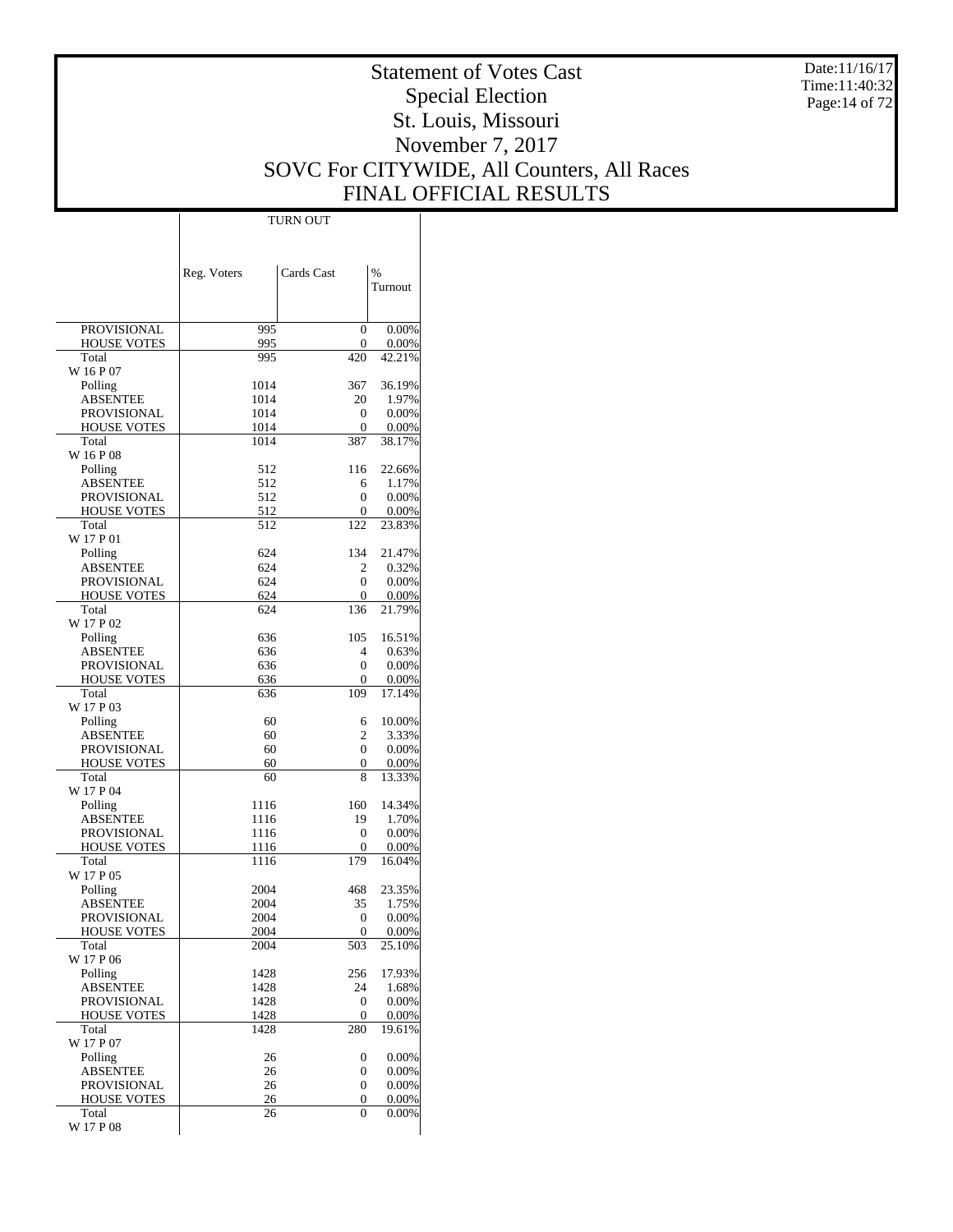Date:11/16/17 Time:11:40:32 Page:15 of 72

# Statement of Votes Cast Special Election St. Louis, Missouri November 7, 2017 SOVC For CITYWIDE, All Counters, All Races FINAL OFFICIAL RESULTS

Τ

|                             |              | <b>TURN OUT</b>      |                |
|-----------------------------|--------------|----------------------|----------------|
|                             |              |                      |                |
|                             |              |                      |                |
|                             |              | Cards Cast           | $\frac{0}{0}$  |
|                             | Reg. Voters  |                      | Turnout        |
|                             |              |                      |                |
|                             |              |                      |                |
| Polling                     | 1151         | 220                  | 19.11%         |
| <b>ABSENTEE</b>             | 1151         | 28                   | 2.43%          |
| PROVISIONAL                 | 1151         | 1                    | 0.09%          |
| <b>HOUSE VOTES</b>          | 1151         | 0                    | 0.00%          |
| Total                       | 1151         | 249                  | 21.63%         |
| W 18 P 01                   |              |                      |                |
| Polling                     | 1496         | 258                  | 17.25%         |
| <b>ABSENTEE</b>             | 1496         | 44                   | 2.94%          |
| PROVISIONAL                 | 1496         | $\mathbf{0}$         | 0.00%          |
| <b>HOUSE VOTES</b>          | 1496         | 0                    | 0.00%          |
| Total                       | 1496         | 302                  | 20.19%         |
| W 18 P 02                   |              |                      |                |
| Polling                     | 1033         | 141<br>10            | 13.65%         |
| ABSENTEE<br>PROVISIONAL     | 1033<br>1033 | 0                    | 0.97%<br>0.00% |
| <b>HOUSE VOTES</b>          | 1033         | 0                    | 0.00%          |
| Total                       | 1033         | 151                  | 14.62%         |
| W 18 P 03                   |              |                      |                |
| Polling                     | 222          | 24                   | 10.81%         |
| ABSENTEE                    | 222          | 0                    | 0.00%          |
| <b>PROVISIONAL</b>          | 222          | 0                    | 0.00%          |
| <b>HOUSE VOTES</b>          | 222          | 0                    | 0.00%          |
| Total                       | 222          | 24                   | 10.81%         |
| W 18 P 04                   |              |                      |                |
| Polling                     | 935          | 143                  | 15.29%         |
| ABSENTEE                    | 935          | 11                   | 1.18%          |
| PROVISIONAL                 | 935          | 0                    | 0.00%          |
| <b>HOUSE VOTES</b>          | 935          | 0                    | 0.00%          |
| Total                       | 935          | 154                  | 16.47%         |
| W 18 P 05                   |              |                      |                |
| Polling                     | 921          | 136                  | 14.77%         |
| ABSENTEE                    | 921          | 51                   | 5.54%          |
| PROVISIONAL                 | 921          | 0                    | 0.00%          |
| <b>HOUSE VOTES</b><br>Total | 921          | 0<br>187             | 0.00%          |
| W 18 P 06                   | 921          |                      | 20.30%         |
| Polling                     | 969          | 111                  | 11.46%         |
| ABSENTEE                    | 969          | 24                   | 2.48%          |
| PROVISIONAL                 | 969          | 1                    | 0.10%          |
| <b>HOUSE VOTES</b>          | 969          | 0                    | 0.00%          |
| Total                       | 969          | 136                  | 14.04%         |
| W 19 P 01                   |              |                      |                |
| Polling                     | 1112         | 182                  | 16.37%         |
| <b>ABSENTEE</b>             | 1112         | 11                   | 0.99%          |
| <b>PROVISIONAL</b>          | 1112         | 0                    | 0.00%          |
| HOUSE VOTES                 | 1112         | 0                    | 0.00%          |
| Total                       | 1112         | 193                  | 17.36%         |
| W 19 P 02                   |              |                      |                |
| Polling                     | 67           | 44                   | 65.67%         |
| <b>ABSENTEE</b>             | 67           | 0                    | 0.00%          |
| PROVISIONAL                 | 67           | 0                    | 0.00%          |
| <b>HOUSE VOTES</b>          | 67           | 0                    | 0.00%          |
| Total                       | 67           | 44                   | 65.67%         |
| W 19 P 03                   |              |                      | 22.94%         |
| Polling<br><b>ABSENTEE</b>  | 327<br>327   | 75<br>$\overline{4}$ | 1.22%          |
| PROVISIONAL                 | 327          | 0                    | 0.00%          |
| <b>HOUSE VOTES</b>          | 327          | 0                    | 0.00%          |
|                             |              |                      |                |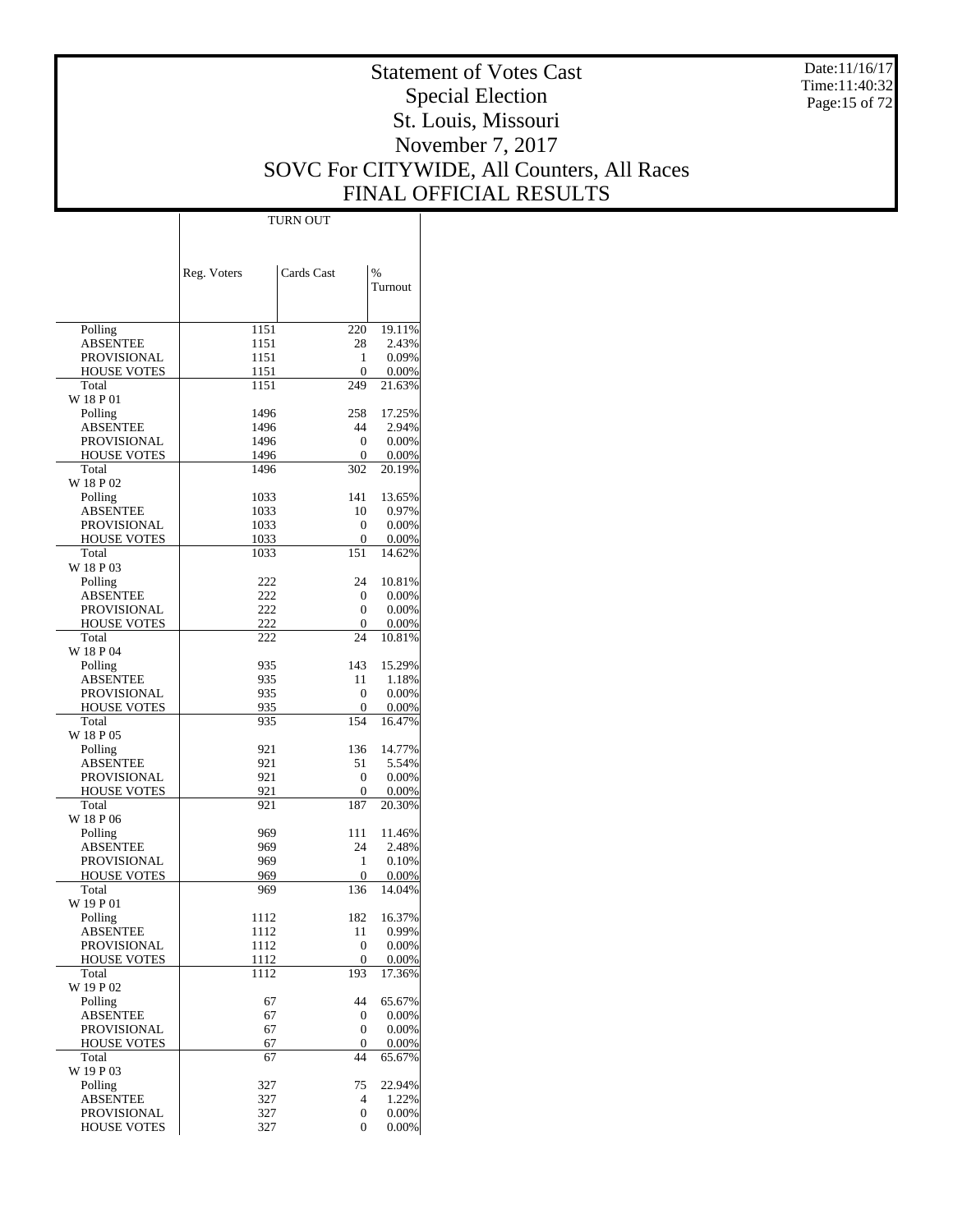Date:11/16/17 Time:11:40:32 Page:16 of 72

# Statement of Votes Cast Special Election St. Louis, Missouri November 7, 2017 SOVC For CITYWIDE, All Counters, All Races FINAL OFFICIAL RESULTS

Τ

|                                          | Reg. Voters  | Cards Cast | $\%$            |
|------------------------------------------|--------------|------------|-----------------|
|                                          |              |            | Turnout         |
| Total                                    | 327          | 79         | 24.16%          |
| W 19 P 04                                |              |            |                 |
| Polling                                  | 701          | 99         | 14.12%          |
| <b>ABSENTEE</b>                          | 701<br>701   | 7<br>0     | 1.00%           |
| <b>PROVISIONAL</b><br><b>HOUSE VOTES</b> | 701          | 0          | 0.00%<br>0.00%  |
| Total                                    | 701          | 106        | 15.12%          |
| W 19 P 05                                |              |            |                 |
| Polling                                  | 1046         | 47         | 4.49%           |
| <b>ABSENTEE</b><br>PROVISIONAL           | 1046<br>1046 | 12<br>0    | 1.15%<br>0.00%  |
| <b>HOUSE VOTES</b>                       | 1046         | 0          | 0.00%           |
| Total                                    | 1046         | 59         | 5.64%           |
| W 19 P 06                                |              |            |                 |
| Polling                                  | 885          | 134        | 15.14%          |
| <b>ABSENTEE</b><br><b>PROVISIONAL</b>    | 885<br>885   | 19<br>0    | 2.15%<br>0.00%  |
| <b>HOUSE VOTES</b>                       | 885          | 0          | 0.00%           |
| Total                                    | 885          | 153        | 17.29%          |
| W 19 P 07                                |              |            |                 |
| Polling                                  | 203          | 43         | 21.18%          |
| <b>ABSENTEE</b><br><b>PROVISIONAL</b>    | 203<br>203   | 2<br>0     | 0.99%<br>0.00%  |
| <b>HOUSE VOTES</b>                       | 203          | 0          | 0.00%           |
| Total                                    | 203          | 45         | 22.17%          |
| W 19 P 08                                |              |            |                 |
| Polling                                  | 619          | 57         | 9.21%           |
| <b>ABSENTEE</b>                          | 619          | 8          | 1.29%           |
| <b>PROVISIONAL</b><br><b>HOUSE VOTES</b> | 619<br>619   | 0<br>0     | 0.00%<br>0.00%  |
| Total                                    | 619          | 65         | 10.50%          |
| W 19 P 09                                |              |            |                 |
| Polling                                  | 514          | 54         | 10.51%          |
| <b>ABSENTEE</b>                          | 514          | 14         | 2.72%           |
| PROVISIONAL<br><b>HOUSE VOTES</b>        | 514<br>514   | 0<br>0     | 0.00%<br>0.00%  |
| Total                                    | 514          | 68         | 13.23%          |
| W 20 P 01                                |              |            |                 |
| Polling                                  | 1076         | 92         | 8.55%           |
| <b>ABSENTEE</b>                          | 1076         | 3          | 0.28%           |
| PROVISIONAL<br><b>HOUSE VOTES</b>        | 1076<br>1076 | 0          | 0.00%           |
| Total                                    | 1076         | 0<br>95    | 0.00%<br>8.83%  |
| W 20 P 02                                |              |            |                 |
| Polling                                  | 636          | 70         | 11.01%          |
| <b>ABSENTEE</b>                          | 636          | 5          | 0.79%           |
| PROVISIONAL                              | 636          | 0          | 0.00%           |
| <b>HOUSE VOTES</b><br>Total              | 636<br>636   | 0<br>75    | 0.00%<br>11.79% |
| W 20 P 03                                |              |            |                 |
| Polling                                  | 1228         | 161        | 13.11%          |
| <b>ABSENTEE</b>                          | 1228         | 9          | 0.73%           |
| <b>PROVISIONAL</b>                       | 1228         | 1          | 0.08%           |
| <b>HOUSE VOTES</b><br>Total              | 1228<br>1228 | 0<br>171   | 0.00%<br>13.93% |
| W 20 P 04                                |              |            |                 |
| Polling                                  | 703          | 83         | 11.81%          |
| <b>ABSENTEE</b>                          | 703          | 3          | 0.43%           |

TURN OUT

 $\mathbb{I}$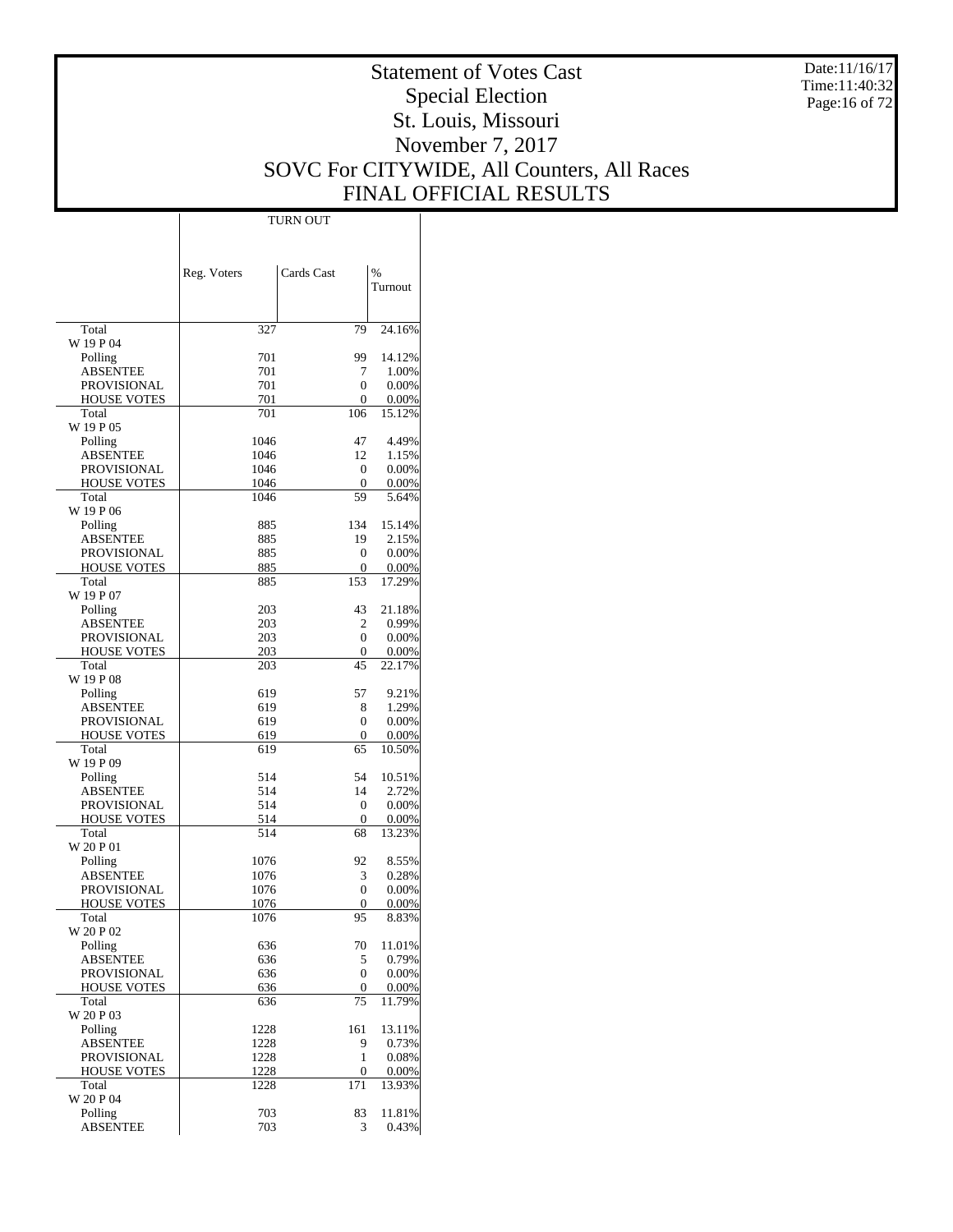Date:11/16/17 Time:11:40:32 Page:17 of 72

# Statement of Votes Cast Special Election St. Louis, Missouri November 7, 2017 SOVC For CITYWIDE, All Counters, All Races FINAL OFFICIAL RESULTS

 $\top$ 

|                                   | Reg. Voters | Cards Cast        | $\%$            |
|-----------------------------------|-------------|-------------------|-----------------|
|                                   |             |                   | Turnout         |
|                                   |             |                   |                 |
| <b>PROVISIONAL</b>                | 703         | 0                 | 0.00%           |
| <b>HOUSE VOTES</b>                | 703         | 0                 | 0.00%           |
| Total                             | 703         | 86                | 12.23%          |
| W 20 P 05<br>Polling              | 1240        | 188               | 15.16%          |
| ABSENTEE                          | 1240        | 11                | 0.89%           |
| <b>PROVISIONAL</b>                | 1240        | 0                 | 0.00%           |
| <b>HOUSE VOTES</b>                | 1240        | 0                 | 0.00%           |
| Total                             | 1240        | 199               | 16.05%          |
| W 20 P 06                         |             |                   |                 |
| Polling<br><b>ABSENTEE</b>        | 225<br>225  | 11<br>2           | 4.89%<br>0.89%  |
| PROVISIONAL                       | 225         | 0                 | 0.00%           |
| <b>HOUSE VOTES</b>                | 225         | 0                 | 0.00%           |
| Total                             | 225         | 13                | 5.78%           |
| W 20 P 07                         |             |                   |                 |
| Polling                           | 334         | 52                | 15.57%          |
| ABSENTEE                          | 334         | 11                | 3.29%           |
| PROVISIONAL<br><b>HOUSE VOTES</b> | 334<br>334  | 0<br>$\mathbf{0}$ | 0.00%<br>0.00%  |
| Total                             | 334         | 63                | 18.86%          |
| W 21 P 01                         |             |                   |                 |
| Polling                           | 597         | 68                | 11.39%          |
| ABSENTEE                          | 597         | 8                 | 1.34%           |
| PROVISIONAL                       | 597         | 0                 | 0.00%           |
| <b>HOUSE VOTES</b>                | 597         | 0                 | 0.00%           |
| Total<br>W 21 P 02                | 597         | 76                | 12.73%          |
| Polling                           | 876         | 104               | 11.87%          |
| ABSENTEE                          | 876         | 19                | 2.17%           |
| PROVISIONAL                       | 876         | 0                 | 0.00%           |
| <b>HOUSE VOTES</b>                | 876         | 0                 | 0.00%           |
| Total                             | 876         | 123               | 14.04%          |
| W 21 P 03                         |             |                   |                 |
| Polling<br>ABSENTEE               | 825<br>825  | 86<br>13          | 10.42%<br>1.58% |
| PROVISIONAL                       | 825         | $\mathbf{0}$      | 0.00%           |
| <b>HOUSE VOTES</b>                | 825         | $\mathbf{0}$      | 0.00%           |
| Total                             | 825         | 99                | 12.00%          |
| W 21 P 04                         |             |                   |                 |
| Polling                           | 925         | 132               | 14.27%          |
| ABSENTEE                          | 925         | 17                | 1.84%           |
| PROVISIONAL<br>HOUSE VOTES        | 925<br>925  | 0<br>0            | 0.00%<br>0.00%  |
| Total                             | 925         | 149               | 16.11%          |
| W 21 P 05                         |             |                   |                 |
| Polling                           | 746         | 92                | 12.33%          |
| ABSENTEE                          | 746         | 11                | 1.47%           |
| <b>PROVISIONAL</b>                | 746         | 0                 | 0.00%           |
| <b>HOUSE VOTES</b>                | 746         | 0                 | 0.00%           |
| Total<br>W 21 P 06                | 746         | 103               | 13.81%          |
| Polling                           | 811         | 158               | 19.48%          |
| <b>ABSENTEE</b>                   | 811         | 15                | 1.85%           |
| PROVISIONAL                       | 811         | 1                 | 0.12%           |
| <b>HOUSE VOTES</b>                | 811         | 0                 | 0.00%           |
| Total                             | 811         | 174               | 21.45%          |
| W 21 P 07                         |             |                   |                 |

TURN OUT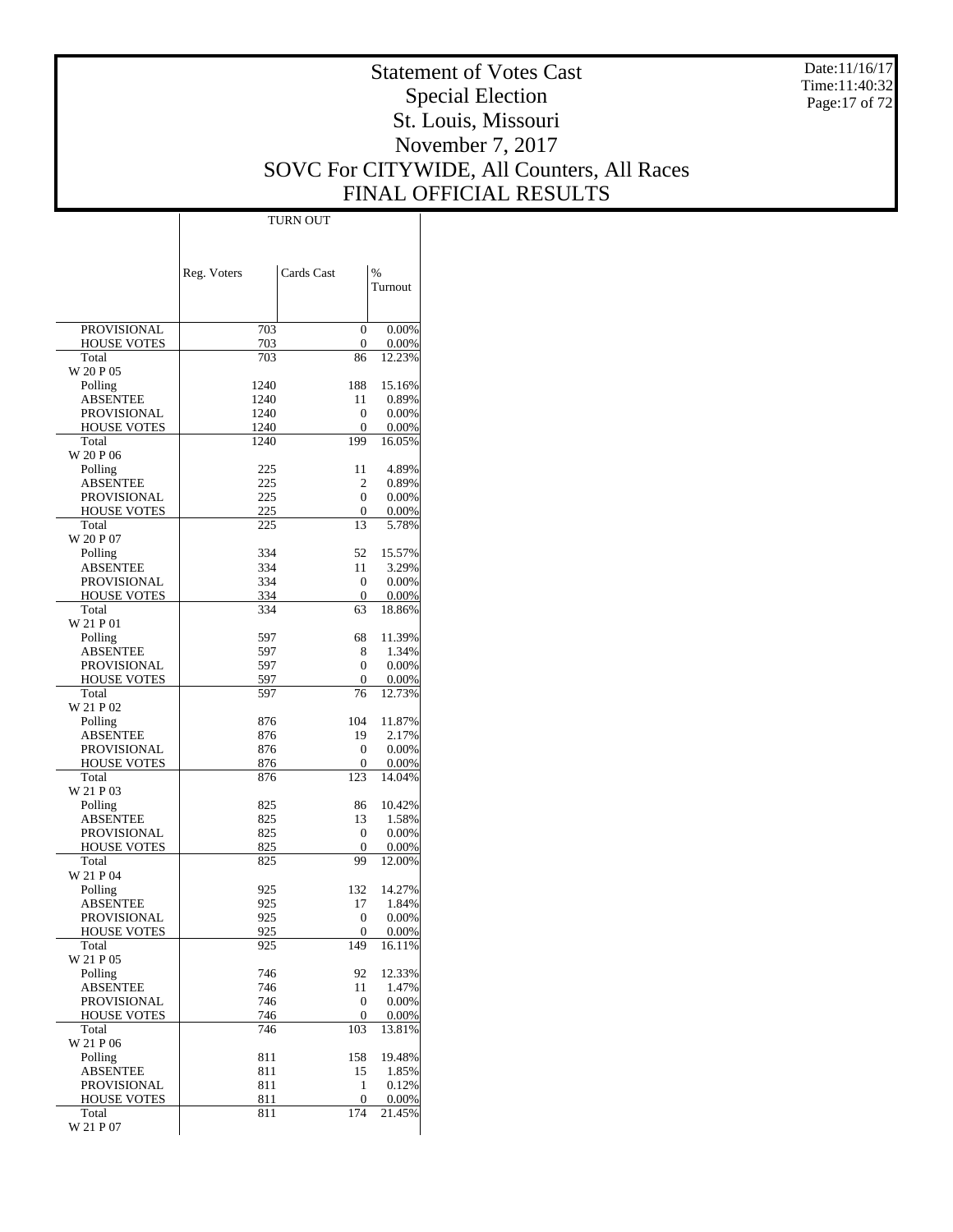Date:11/16/17 Time:11:40:32 Page:18 of 72

# Statement of Votes Cast Special Election St. Louis, Missouri November 7, 2017 SOVC For CITYWIDE, All Counters, All Races FINAL OFFICIAL RESULTS

Τ

| Cards Cast<br>$\%$<br>Reg. Voters<br>Turnout                                         |  |
|--------------------------------------------------------------------------------------|--|
|                                                                                      |  |
|                                                                                      |  |
|                                                                                      |  |
|                                                                                      |  |
|                                                                                      |  |
|                                                                                      |  |
| Polling<br>12.96%<br>548<br>71                                                       |  |
| 2.19%<br><b>ABSENTEE</b><br>548<br>12                                                |  |
| <b>PROVISIONAL</b><br>548<br>0<br>0.00%                                              |  |
| <b>HOUSE VOTES</b><br>548<br>0<br>0.00%                                              |  |
| Total<br>548<br>83<br>15.15%<br>W 21 P 08                                            |  |
| 705<br>15.18%<br>Polling<br>107                                                      |  |
| <b>ABSENTEE</b><br>705<br>15<br>2.13%                                                |  |
| <b>PROVISIONAL</b><br>705<br>0<br>0.00%                                              |  |
| <b>HOUSE VOTES</b><br>705<br>0<br>0.00%                                              |  |
| 17.30%<br>Total<br>705<br>122                                                        |  |
| W 21 P 09                                                                            |  |
| 837<br>96<br>11.47%<br>Polling                                                       |  |
| 1.79%<br><b>ABSENTEE</b><br>837<br>15                                                |  |
| <b>PROVISIONAL</b><br>837<br>0<br>0.00%                                              |  |
| <b>HOUSE VOTES</b><br>837<br>0<br>0.00%                                              |  |
| Total<br>111<br>13.26%<br>837                                                        |  |
| W 22 P 01                                                                            |  |
| 7.91%<br>493<br>39<br>Polling                                                        |  |
| <b>ABSENTEE</b><br>493<br>0.20%<br>1                                                 |  |
| 493<br><b>PROVISIONAL</b><br>0<br>0.00%                                              |  |
| <b>HOUSE VOTES</b><br>493<br>$\mathbf{0}$<br>0.00%<br>Total<br>493<br>40<br>8.11%    |  |
| W 22 P 02                                                                            |  |
| 1000<br>99<br>9.90%<br>Polling                                                       |  |
| <b>ABSENTEE</b><br>1000<br>16<br>1.60%                                               |  |
| <b>PROVISIONAL</b><br>1000<br>0<br>0.00%                                             |  |
| <b>HOUSE VOTES</b><br>1000<br>0<br>0.00%                                             |  |
| Total<br>115<br>11.50%<br>1000                                                       |  |
| W 22 P 03                                                                            |  |
| 12.00%<br>1175<br>141<br>Polling                                                     |  |
| <b>ABSENTEE</b><br>1175<br>12<br>1.02%                                               |  |
| <b>PROVISIONAL</b><br>1175<br>0<br>0.00%                                             |  |
| <b>HOUSE VOTES</b><br>1175<br>0<br>0.00%                                             |  |
| Total<br>13.02%<br>1175<br>153                                                       |  |
| W 22 P 04<br>12.25%<br>800<br>98                                                     |  |
| Polling<br><b>ABSENTEE</b><br>800<br>23<br>2.88%                                     |  |
| <b>PROVISIONAL</b><br>800<br>0<br>0.00%                                              |  |
| <b>HOUSE VOTES</b><br>800<br>0<br>0.00%                                              |  |
| 121<br>Total<br>800<br>15.13%                                                        |  |
| W 22 P 05                                                                            |  |
| Polling<br>9.84%<br>732<br>72                                                        |  |
| 20<br>2.73%<br><b>ABSENTEE</b><br>732                                                |  |
| <b>PROVISIONAL</b><br>732<br>0<br>0.00%                                              |  |
| <b>HOUSE VOTES</b><br>732<br>0<br>0.00%                                              |  |
| Total<br>732<br>92<br>12.57%                                                         |  |
| W 22 P 06                                                                            |  |
| Polling<br>1156<br>121<br>10.47%                                                     |  |
| <b>ABSENTEE</b><br>1156<br>23<br>1.99%                                               |  |
| <b>PROVISIONAL</b><br>1156<br>0<br>0.00%<br><b>HOUSE VOTES</b><br>1156<br>0.00%<br>0 |  |
| Total<br>1156<br>144<br>12.46%                                                       |  |
| W 22 P 07                                                                            |  |
| Polling<br>469<br>47<br>10.02%                                                       |  |
| <b>ABSENTEE</b><br>469<br>1.07%<br>5                                                 |  |
| <b>PROVISIONAL</b><br>469<br>0<br>0.00%                                              |  |
| <b>HOUSE VOTES</b><br>469<br>0<br>0.00%                                              |  |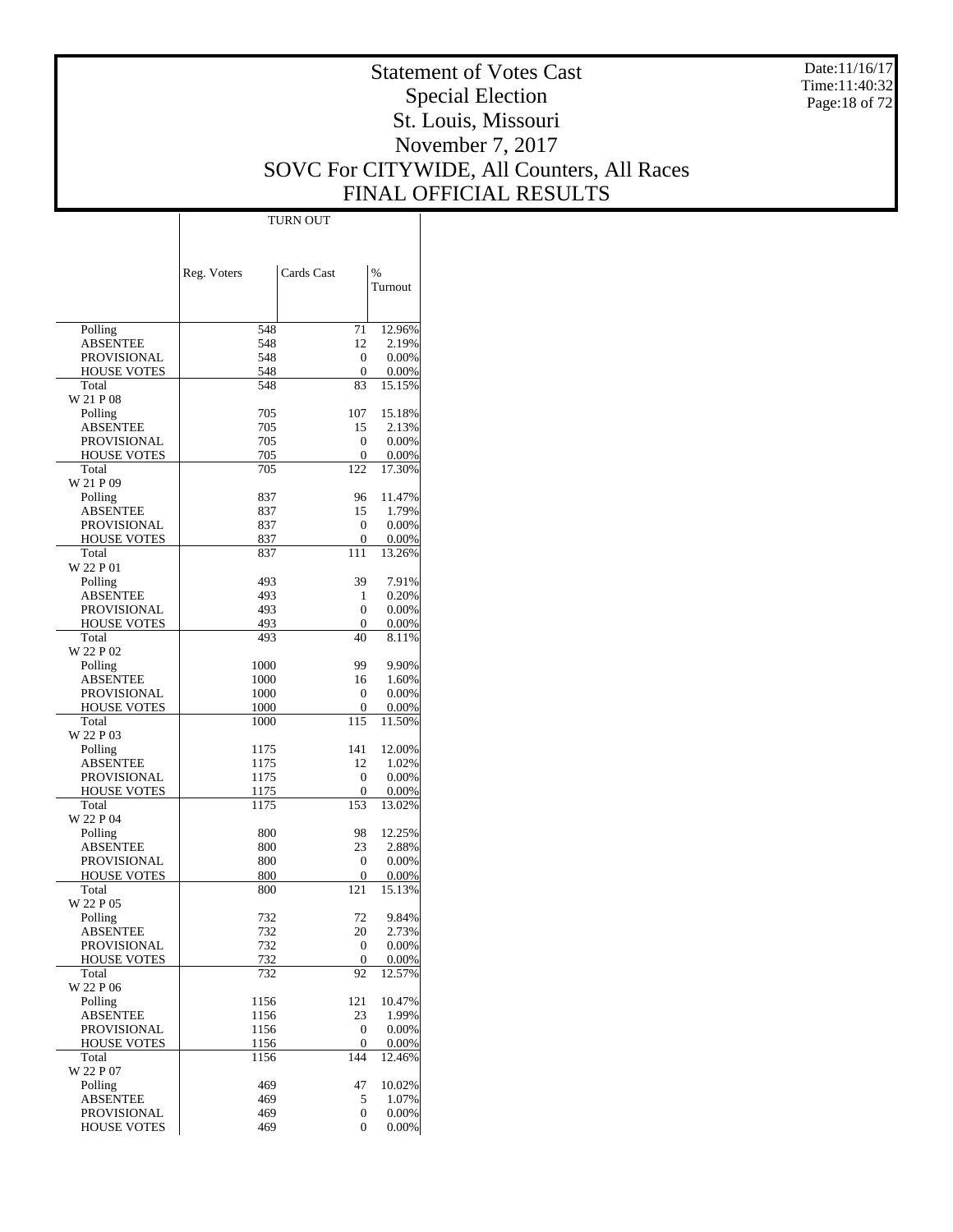Date:11/16/17 Time:11:40:32 Page:19 of 72

# Statement of Votes Cast Special Election St. Louis, Missouri November 7, 2017 SOVC For CITYWIDE, All Counters, All Races FINAL OFFICIAL RESULTS

Τ

|                                   |              | <b>TURN OUT</b>   |                 |
|-----------------------------------|--------------|-------------------|-----------------|
|                                   |              |                   |                 |
|                                   |              |                   |                 |
|                                   | Reg. Voters  | Cards Cast        | $\frac{0}{0}$   |
|                                   |              |                   | Turnout         |
|                                   |              |                   |                 |
|                                   |              |                   |                 |
| Total                             | 469          | 52                | 11.09%          |
| W 22 P 08                         |              |                   |                 |
| Polling                           | 160          | 18                | 11.25%          |
| <b>ABSENTEE</b>                   | 160          | 3                 | 1.88%           |
| PROVISIONAL                       | 160          | 0                 | 0.00%           |
| <b>HOUSE VOTES</b>                | 160          | 0                 | 0.00%           |
| Total                             | 160          | 21                | 13.13%          |
| W 23 P 01                         |              |                   |                 |
| Polling                           | 1522         | 460               | 30.22%          |
| ABSENTEE                          | 1522         | 8<br>0            | 0.53%           |
| PROVISIONAL<br><b>HOUSE VOTES</b> | 1522<br>1522 | 0                 | 0.00%<br>0.00%  |
| Total                             | 1522         | 468               | 30.75%          |
| W 23 P 02                         |              |                   |                 |
| Polling                           | 1151         | 368               | 31.97%          |
| <b>ABSENTEE</b>                   | 1151         | 14                | 1.22%           |
| PROVISIONAL                       | 1151         | 0                 | 0.00%           |
| <b>HOUSE VOTES</b>                | 1151         | 0                 | 0.00%           |
| Total                             | 1151         | 382               | 33.19%          |
| W 23 P 03                         |              |                   |                 |
| Polling                           | 782          | 253               | 32.35%          |
| ABSENTEE                          | 782          | 11                | 1.41%           |
| PROVISIONAL                       | 782          | 0                 | 0.00%           |
| <b>HOUSE VOTES</b>                | 782          | 0                 | 0.00%           |
| Total<br>W 23 P 04                | 782          | 264               | 33.76%          |
| Polling                           | 1181         | 391               | 33.11%          |
| ABSENTEE                          | 1181         | 12                | 1.02%           |
| PROVISIONAL                       | 1181         | 0                 | 0.00%           |
| <b>HOUSE VOTES</b>                | 1181         | 0                 | 0.00%           |
| Total                             | 1181         | 403               | 34.12%          |
| W 23 P 05                         |              |                   |                 |
| Polling                           | 883          | 282               | 31.94%          |
| ABSENTEE                          | 883          | 9                 | 1.02%           |
| PROVISIONAL                       | 883          | 0                 | 0.00%           |
| <b>HOUSE VOTES</b>                | 883          | 0                 | 0.00%           |
| Total                             | 883          | 291               | 32.96%          |
| W 23 P 06                         |              |                   |                 |
| Polling<br><b>ABSENTEE</b>        | 912<br>912   | 293<br>7          | 32.13%<br>0.77% |
| PROVISIONAL                       | 912          | 1                 | 0.11%           |
| <b>HOUSE VOTES</b>                | <u>912</u>   | 0                 | 0.00%           |
| Total                             | 912          | 301               | 33.00%          |
| W 23 P 07                         |              |                   |                 |
| Polling                           | 934          | 270               | 28.91%          |
| ABSENTEE                          | 934          | 17                | 1.82%           |
| <b>PROVISIONAL</b>                | 934          | 1                 | 0.11%           |
| HOUSE VOTES                       | 934          | 0                 | 0.00%           |
| Total                             | 934          | 288               | 30.84%          |
| W 23 P 08                         |              |                   |                 |
| Polling                           | 899          | 258               | 28.70%          |
| ABSENTEE                          | 899          | 9                 | 1.00%           |
| PROVISIONAL                       | 899          | $\mathbf{0}$<br>0 | 0.00%           |
| HOUSE VOTES<br>Total              | 899<br>899   | 267               | 0.00%<br>29.70% |
| W 23 P 09                         |              |                   |                 |
| Polling                           | 281          | 78                | 27.76%          |
| <b>ABSENTEE</b>                   | 281          | 2                 | 0.71%           |
|                                   |              |                   |                 |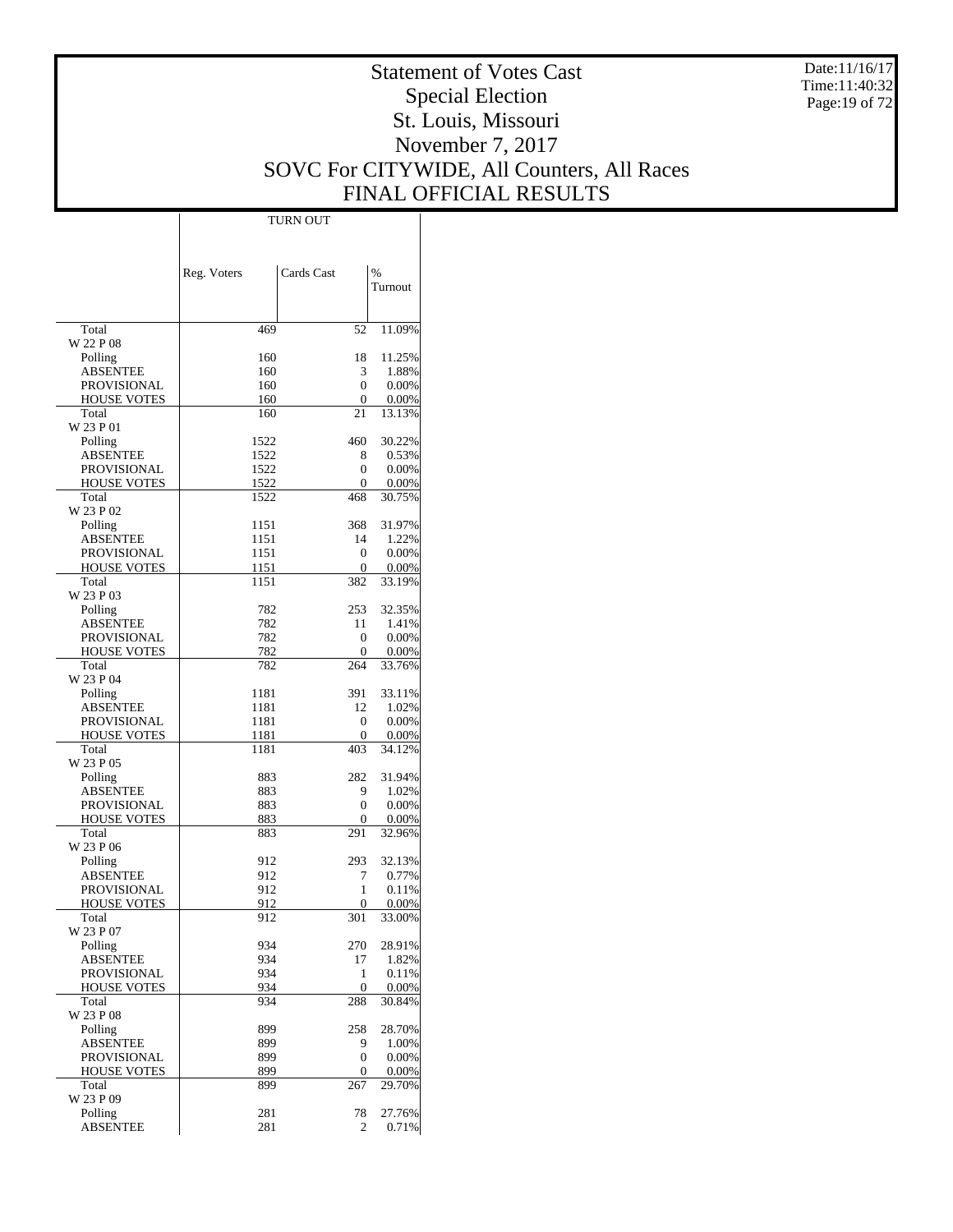Date:11/16/17 Time:11:40:32 Page:20 of 72

# Statement of Votes Cast Special Election St. Louis, Missouri November 7, 2017 SOVC For CITYWIDE, All Counters, All Races FINAL OFFICIAL RESULTS

 $\overline{\phantom{a}}$ 

|                                          | Reg. Voters  | Cards Cast       | %               |
|------------------------------------------|--------------|------------------|-----------------|
|                                          |              |                  | Turnout         |
|                                          |              |                  |                 |
| PROVISIONAL                              | 281          | 0                | 0.00%           |
| <b>HOUSE VOTES</b>                       | 281          | 0                | 0.00%           |
| Total<br>W 24 P 01                       | 281          | 80               | 28.47%          |
| Polling                                  | 1126         | 279              | 24.78%          |
| <b>ABSENTEE</b>                          | 1126         | 10               | 0.89%           |
| PROVISIONAL                              | 1126         | 0                | 0.00%           |
| <b>HOUSE VOTES</b>                       | 1126         | 0                | 0.00%           |
| Total<br>W 24 P 02                       | 1126         | 289              | 25.67%          |
| Polling                                  | 762          | 180              | 23.62%          |
| ABSENTEE                                 | 762          | 9                | 1.18%           |
| PROVISIONAL                              | 762          | 0                | 0.00%           |
| <b>HOUSE VOTES</b>                       | 762          | 0                | 0.00%           |
| Total<br>W 24 P 03                       | 762          | 189              | 24.80%          |
| Polling                                  | 886          | 166              | 18.74%          |
| ABSENTEE                                 | 886          | 10               | 1.13%           |
| PROVISIONAL                              | 886          | 0                | 0.00%           |
| <b>HOUSE VOTES</b>                       | 886          | 0                | 0.00%           |
| Total                                    | 886          | 176              | 19.86%          |
| W 24 P 04                                |              |                  |                 |
| Polling<br><b>ABSENTEE</b>               | 1124<br>1124 | 293<br>12        | 26.07%<br>1.07% |
| <b>PROVISIONAL</b>                       | 1124         | 0                | 0.00%           |
| <b>HOUSE VOTES</b>                       | 1124         | 0                | 0.00%           |
| Total                                    | 1124         | 305              | 27.14%          |
| W 24 P 05                                |              |                  |                 |
| Polling<br>ABSENTEE                      | 1142<br>1142 | 288<br>11        | 25.22%<br>0.96% |
| PROVISIONAL                              | 1142         | 0                | 0.00%           |
| <b>HOUSE VOTES</b>                       | 1142         | 0                | 0.00%           |
| Total                                    | 1142         | 299              | 26.18%          |
| W 24 P 06                                |              |                  |                 |
| Polling                                  | 1220         | 285              | 23.36%          |
| <b>ABSENTEE</b><br>PROVISIONAL           | 1220<br>1220 | 7<br>0           | 0.57%<br>0.00%  |
| <b>HOUSE VOTES</b>                       | 1220         | 0                | 0.00%           |
| Total                                    | 1220         | 292              | 23.93%          |
| W 24 P 07                                |              |                  |                 |
| Polling                                  | 1080         | 232              | 21.48%          |
| ABSENTEE<br>PROVISIONAL                  | 1080<br>1080 | 8<br>0           | 0.74%<br>0.00%  |
| <b>HOUSE VOTES</b>                       | 1080         | $\boldsymbol{0}$ | 0.00%           |
| Total                                    | 1080         | 240              | 22.22%          |
| W 24 P 08                                |              |                  |                 |
| Polling                                  | 361          | 79               | 21.88%          |
| <b>ABSENTEE</b>                          | 361          | 6                | 1.66%           |
| PROVISIONAL<br><b>HOUSE VOTES</b>        | 361<br>361   | 0<br>0           | 0.00%<br>0.00%  |
| Total                                    | 361          | 85               | 23.55%          |
| W 25 P 01                                |              |                  |                 |
| Polling                                  | 1309         | 154              | 11.76%          |
| <b>ABSENTEE</b>                          | 1309         | 17               | 1.30%           |
| <b>PROVISIONAL</b><br><b>HOUSE VOTES</b> | 1309<br>1309 | 0<br>0           | 0.00%<br>0.00%  |
| Total                                    | 1309         | 171              | 13.06%          |
| W 25 P 02                                |              |                  |                 |

TURN OUT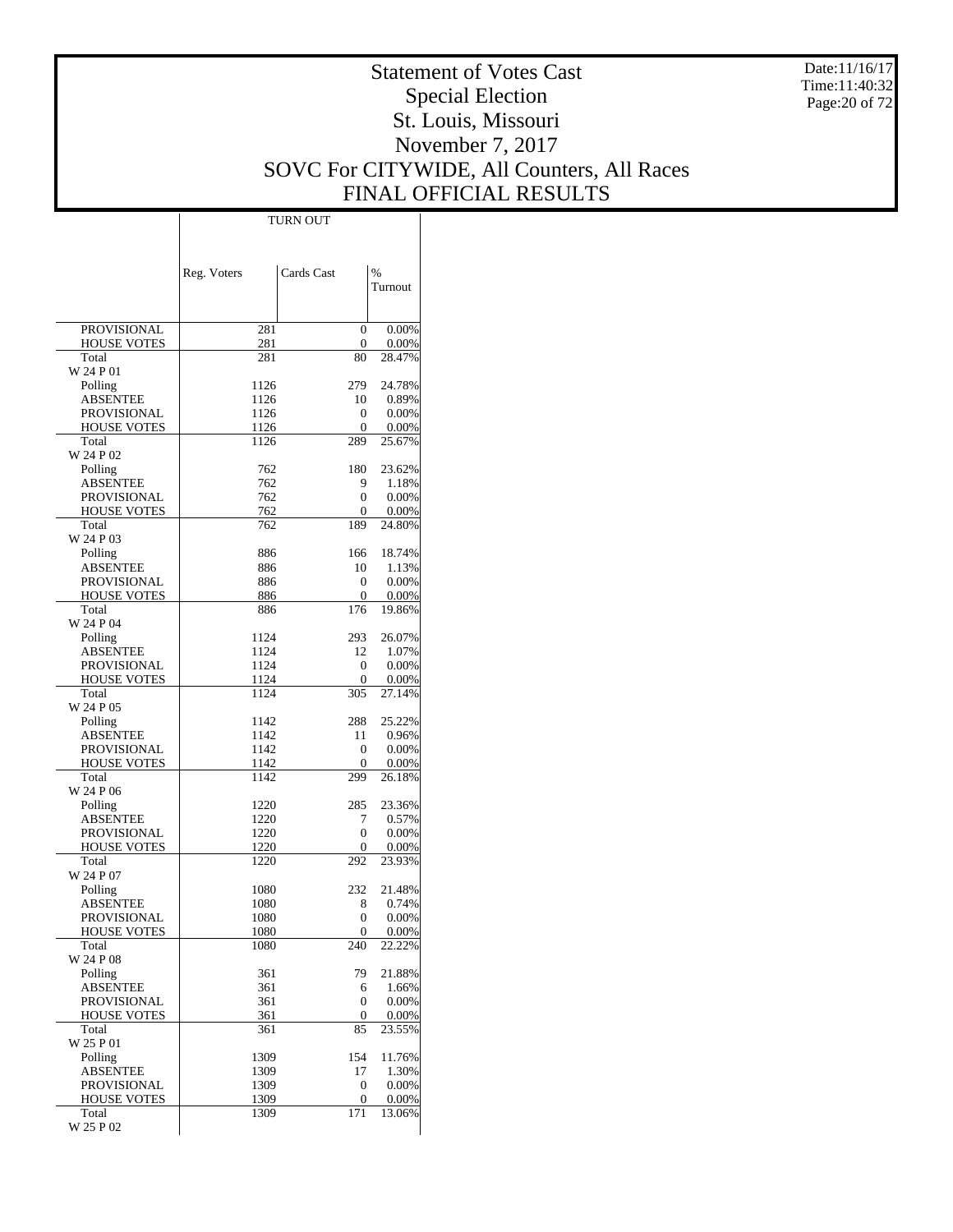Date:11/16/17 Time:11:40:32 Page:21 of 72

# Statement of Votes Cast Special Election St. Louis, Missouri November 7, 2017 SOVC For CITYWIDE, All Counters, All Races FINAL OFFICIAL RESULTS

Τ

|                                       | TURN OUT     |              |                |
|---------------------------------------|--------------|--------------|----------------|
|                                       |              |              |                |
|                                       |              |              |                |
|                                       | Reg. Voters  | Cards Cast   | $\%$           |
|                                       |              |              | Turnout        |
|                                       |              |              |                |
|                                       |              |              |                |
| Polling                               | 1392         | 215          | 15.45%         |
| <b>ABSENTEE</b>                       | 1392         | 9            | 0.65%          |
| <b>PROVISIONAL</b>                    | 1392         | 0            | 0.00%          |
| <b>HOUSE VOTES</b>                    | 1392         | 0            | 0.00%          |
| Total<br>W 25 P 03                    | 1392         | 224          | 16.09%         |
| Polling                               | 838          | 93           | 11.10%         |
| <b>ABSENTEE</b>                       | 838          | 5            | 0.60%          |
| <b>PROVISIONAL</b>                    | 838          | 0            | 0.00%          |
| <b>HOUSE VOTES</b>                    | 838          | 0            | 0.00%          |
| Total                                 | 838          | 98           | 11.69%         |
| W 25 P 04                             |              |              |                |
| Polling                               | 1436         | 171          | 11.91%         |
| <b>ABSENTEE</b>                       | 1436         | 9            | 0.63%          |
| <b>PROVISIONAL</b>                    | 1436         | 0            | 0.00%          |
| <b>HOUSE VOTES</b>                    | 1436         | 0            | 0.00%          |
| Total<br>W 25 P 05                    | 1436         | 180          | 12.53%         |
|                                       | 548          | 69           | 12.59%         |
| Polling<br><b>ABSENTEE</b>            | 548          | 1            | 0.18%          |
| <b>PROVISIONAL</b>                    | 548          | 0            | 0.00%          |
| <b>HOUSE VOTES</b>                    | 548          | 0            | 0.00%          |
| Total                                 | 548          | 70           | 12.77%         |
| W 25 P 06                             |              |              |                |
| Polling                               | 21           | 3            | 14.29%         |
| <b>ABSENTEE</b>                       | 21           | 0            | 0.00%          |
| PROVISIONAL                           | 21           | 0            | 0.00%          |
| <b>HOUSE VOTES</b>                    | 21           | 0            | 0.00%          |
| Total                                 | 21           | 3            | 14.29%         |
| W 26 P 01                             |              |              |                |
| Polling                               | 794          | 125          | 15.74%         |
| <b>ABSENTEE</b><br><b>PROVISIONAL</b> | 794<br>794   | 8<br>0       | 1.01%<br>0.00% |
| <b>HOUSE VOTES</b>                    | 794          | 0            | 0.00%          |
| Total                                 | 794          | 133          | 16.75%         |
| W 26 P 02                             |              |              |                |
| Polling                               | 659          | 79           | 11.99%         |
| <b>ABSENTEE</b>                       | 659          | 21           | 3.19%          |
| PROVISIONAL                           | 659          | 0            | 0.00%          |
| <b>HOUSE VOTES</b>                    | 659          | 0            | 0.00%          |
| Total                                 | 659          | 100          | 15.17%         |
| W 26 P 03                             |              |              |                |
| Polling                               | 1914         | 313          | 16.35%         |
| <b>ABSENTEE</b><br>PROVISIONAL        | 1914<br>1914 | 29<br>0      | 1.52%<br>0.00% |
| <b>HOUSE VOTES</b>                    | 1914         | 0            | 0.00%          |
| Total                                 | 1914         | 342          | 17.87%         |
| W 26 P 04                             |              |              |                |
| Polling                               | 1307         | 189          | 14.46%         |
| <b>ABSENTEE</b>                       | 1307         | 40           | 3.06%          |
| <b>PROVISIONAL</b>                    | 1307         | $\mathbf{0}$ | 0.00%          |
| <b>HOUSE VOTES</b>                    | 1307         | 0            | 0.00%          |
| Total                                 | 1307         | 229          | 17.52%         |
| W 26 P 05                             |              |              |                |
| Polling                               | 1077         | 145          | 13.46%         |
| <b>ABSENTEE</b>                       | 1077         | 7            | 0.65%          |
| PROVISIONAL                           | 1077         | 0<br>0       | 0.00%<br>0.00% |
| <b>HOUSE VOTES</b>                    | 1077         |              |                |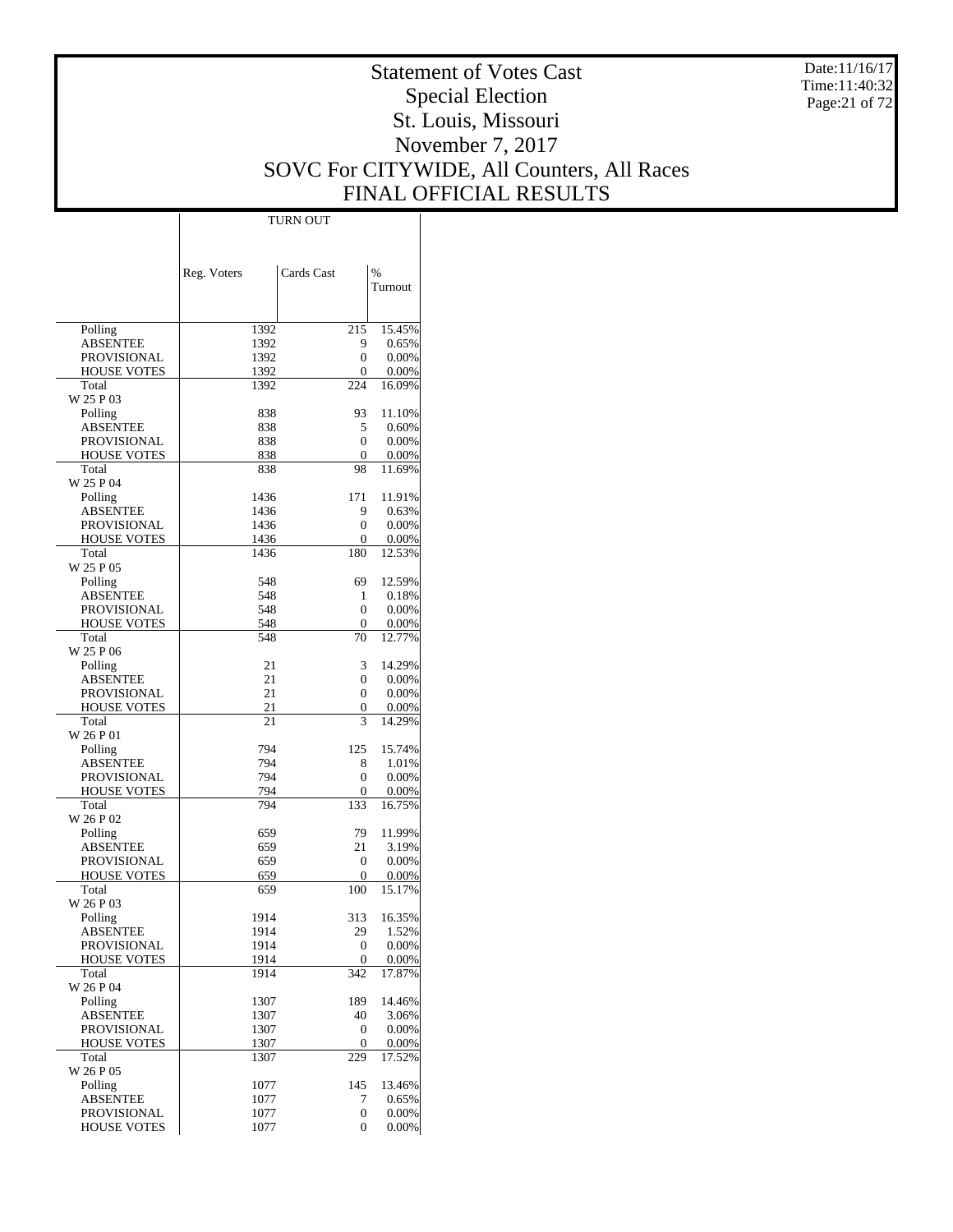Date:11/16/17 Time:11:40:32 Page:22 of 72

# Statement of Votes Cast Special Election St. Louis, Missouri November 7, 2017 SOVC For CITYWIDE, All Counters, All Races FINAL OFFICIAL RESULTS

Τ

|                                   |              | <b>TURN OUT</b>       |                 |
|-----------------------------------|--------------|-----------------------|-----------------|
|                                   |              |                       |                 |
|                                   |              |                       |                 |
|                                   | Reg. Voters  | Cards Cast            | $\frac{0}{0}$   |
|                                   |              |                       | Turnout         |
|                                   |              |                       |                 |
|                                   |              |                       |                 |
| Total                             | 1077         | 152                   | 14.11%          |
| W 26 P 06                         |              |                       |                 |
| Polling                           | 1078         | 154                   | 14.29%          |
| <b>ABSENTEE</b>                   | 1078         | 24                    | 2.23%           |
| <b>PROVISIONAL</b>                | 1078         | 0                     | 0.00%           |
| <b>HOUSE VOTES</b><br>Total       | 1078<br>1078 | 0<br>178              | 0.00%<br>16.51% |
| W 27 P 01                         |              |                       |                 |
| Polling                           | 1090         | 168                   | 15.41%          |
| ABSENTEE                          | 1090         | 27                    | 2.48%           |
| PROVISIONAL                       | 1090         | 0                     | 0.00%           |
| <b>HOUSE VOTES</b>                | 1090         | 0                     | 0.00%           |
| Total                             | 1090         | 195                   | 17.89%          |
| W 27 P 02                         |              |                       |                 |
| Polling                           | 833          | 68                    | 8.16%           |
| ABSENTEE                          | 833<br>833   | $\overline{4}$<br>0   | 0.48%           |
| PROVISIONAL<br><b>HOUSE VOTES</b> | 833          | 0                     | 0.00%<br>0.00%  |
| Total                             | 833          | 72                    | 8.64%           |
| W 27 P 03                         |              |                       |                 |
| Polling                           | 1041         | 105                   | 10.09%          |
| ABSENTEE                          | 1041         | 8                     | 0.77%           |
| PROVISIONAL                       | 1041         | 0                     | 0.00%           |
| <b>HOUSE VOTES</b>                | 1041         | 0                     | 0.00%           |
| Total                             | 1041         | 113                   | 10.85%          |
| W 27 P 04                         |              |                       |                 |
| Polling                           | 860          | 53                    | 6.16%           |
| ABSENTEE                          | 860          | 8<br>0                | 0.93%           |
| PROVISIONAL<br><b>HOUSE VOTES</b> | 860<br>860   | 0                     | 0.00%<br>0.00%  |
| Total                             | 860          | 61                    | 7.09%           |
| W 27 P 05                         |              |                       |                 |
| Polling                           | 672          | 58                    | 8.63%           |
| ABSENTEE                          | 672          | 14                    | 2.08%           |
| PROVISIONAL                       | 672          | 0                     | 0.00%           |
| <b>HOUSE VOTES</b>                | 672          | 0                     | 0.00%           |
| Total                             | 672          | 72                    | 10.71%          |
| W 27 P 06<br>Polling              | 1174         | 113                   | 9.63%           |
| ABSENTEE                          | 1174         | 15                    | 1.28%           |
| <b>PROVISIONAL</b>                | 1174         | 0                     | 0.00%           |
| <b>HOUSE VOTES</b>                | 1174         | $\overline{0}$        | 0.00%           |
| Total                             | 1174         | 128                   | 10.90%          |
| W 27 P 07                         |              |                       |                 |
| Polling                           | 1093         | 176                   | 16.10%          |
| <b>ABSENTEE</b>                   | 1093         | 24                    | 2.20%           |
| <b>PROVISIONAL</b>                | 1093         | $\boldsymbol{0}$      | 0.00%           |
| <b>HOUSE VOTES</b>                | 1093         | 0                     | 0.00%           |
| Total<br>W 27 P 08                | 1093         | 200                   | 18.30%          |
| Polling                           | 644          | 121                   | 18.79%          |
| ABSENTEE                          | 644          | 17                    | 2.64%           |
| PROVISIONAL                       | 644          | $\boldsymbol{0}$      | 0.00%           |
| <b>HOUSE VOTES</b>                | 644          | 0                     | 0.00%           |
| Total                             | 644          | 138                   | 21.43%          |
| W 28 P 01                         |              |                       |                 |
| Polling<br><b>ABSENTEE</b>        | 730<br>730   | 193<br>$\overline{4}$ | 26.44%<br>0.55% |
|                                   |              |                       |                 |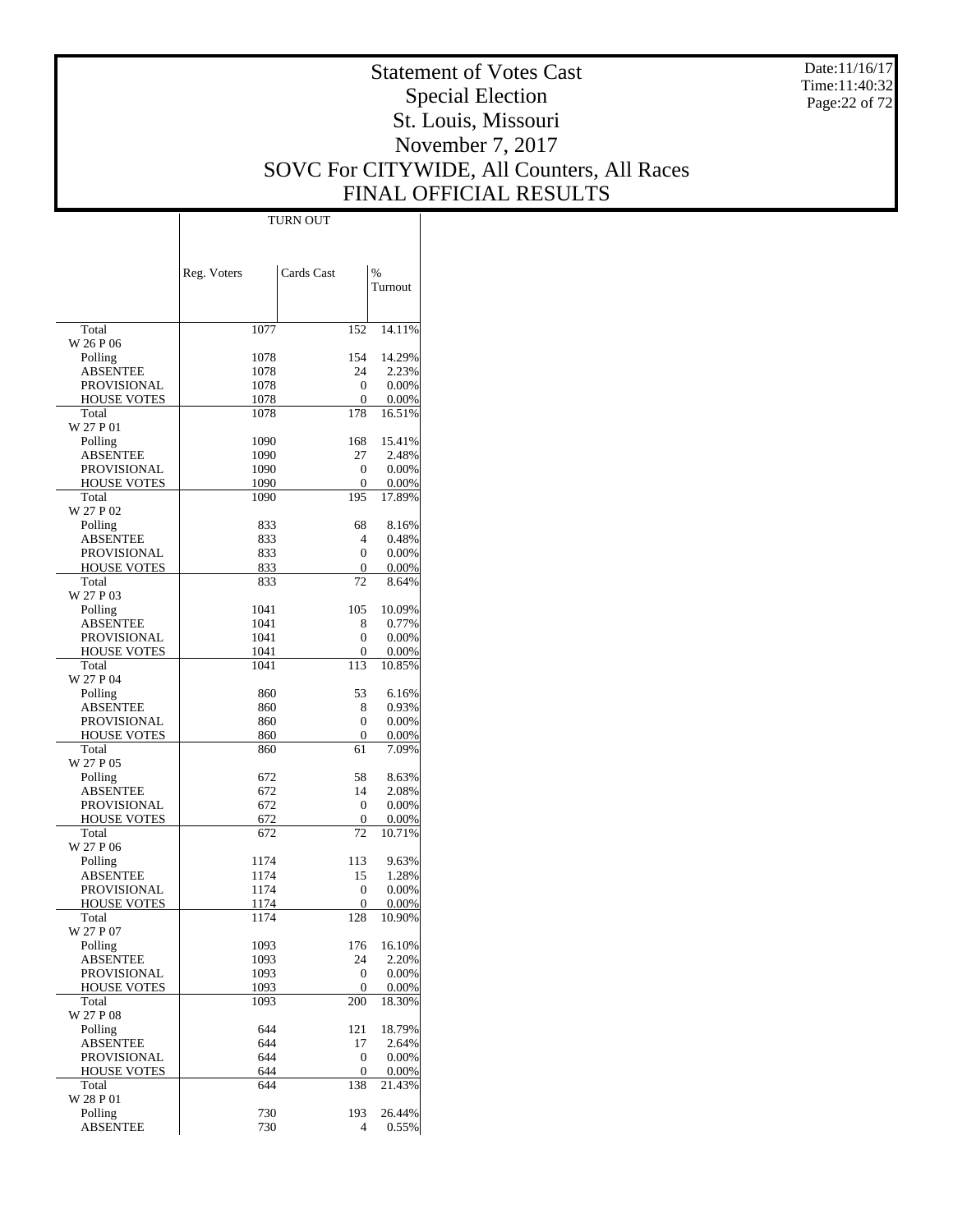Date:11/16/17 Time:11:40:32 Page:23 of 72

# Statement of Votes Cast Special Election St. Louis, Missouri November 7, 2017 SOVC For CITYWIDE, All Counters, All Races FINAL OFFICIAL RESULTS

 $\overline{\phantom{a}}$ 

|                                       | Reg. Voters  | Cards Cast     | %                 |
|---------------------------------------|--------------|----------------|-------------------|
|                                       |              |                | Turnout           |
|                                       |              |                |                   |
| PROVISIONAL                           | 730          | 0              | 0.00%             |
| <b>HOUSE VOTES</b>                    | 730          | 0              | 0.00%             |
| Total                                 | 730          | 197            | 26.99%            |
| W 28 P 02                             | 500          | 155            | 31.00%            |
| Polling<br><b>ABSENTEE</b>            | 500          | 4              | 0.80%             |
| <b>PROVISIONAL</b>                    | 500          | $\theta$       | 0.00%             |
| <b>HOUSE VOTES</b>                    | 500          | 0              | 0.00%             |
| Total                                 | 500          | 159            | 31.80%            |
| W 28 P 04                             |              |                |                   |
| Polling                               | 559          | 166            | 29.70%            |
| ABSENTEE<br>PROVISIONAL               | 559<br>559   | 10<br>0        | 1.79%<br>0.00%    |
| <b>HOUSE VOTES</b>                    | 559          | 0              | 0.00%             |
| Total                                 | 559          | 176            | 31.48%            |
| W 28 P 05                             |              |                |                   |
| Polling                               | 1103         | 228            | 20.67%            |
| ABSENTEE                              | 1103         | 5              | 0.45%             |
| <b>PROVISIONAL</b>                    | 1103         | $\theta$       | 0.00%             |
| <b>HOUSE VOTES</b><br>Total           | 1103         | 0<br>233       | 0.00%<br>21.12%   |
| W 28 P 06                             | 1103         |                |                   |
| Polling                               | 869          | 249            | 28.65%            |
| <b>ABSENTEE</b>                       | 869          | 16             | 1.84%             |
| PROVISIONAL                           | 869          | 0              | 0.00%             |
| <b>HOUSE VOTES</b>                    | 869          | 0              | 0.00%             |
| Total                                 | 869          | 265            | 30.49%            |
| W 28 P 07                             |              |                |                   |
| Polling<br>ABSENTEE                   | 656<br>656   | 192<br>3       | 29.27%<br>0.46%   |
| PROVISIONAL                           | 656          | 0              | 0.00%             |
| <b>HOUSE VOTES</b>                    | 656          | 0              | 0.00%             |
| Total                                 | 656          | 195            | 29.73%            |
| W 28 P 08                             |              |                |                   |
| Polling                               | 1207         | 259            | 21.46%            |
| ABSENTEE                              | 1207         | 9              | 0.75%             |
| PROVISIONAL<br><b>HOUSE VOTES</b>     | 1207<br>1207 | 0<br>0         | 0.00%<br>0.00%    |
| Total                                 | 1207         | 268            | 22.20%            |
| W 28 P 09                             |              |                |                   |
| Polling                               | 558          | 145            | 25.99%            |
| ABSENTEE                              | 558          | 7              | 1.25%             |
| PROVISIONAL                           | 558          | 0              | 0.00%             |
| <b>HOUSE VOTES</b>                    | 558          | $\overline{0}$ | 0.00%             |
| Total<br>W 28 P 10                    | 558          | 152            | 27.24%            |
| Polling                               | 1089         | 324            | 29.75%            |
| <b>ABSENTEE</b>                       | 1089         | 13             | 1.19%             |
| PROVISIONAL                           | 1089         | 0              | 0.00%             |
| <b>HOUSE VOTES</b>                    | 1089         | 0              | 0.00%             |
| Total                                 | 1089         | 337            | 30.95%            |
| W 28 P 11                             |              |                |                   |
| Polling                               | 589          | 130            | 22.07%            |
| <b>ABSENTEE</b><br><b>PROVISIONAL</b> | 589<br>589   | 6<br>0         | 1.02%<br>$0.00\%$ |
| <b>HOUSE VOTES</b>                    | 589          | 0              | 0.00%             |
| Total                                 | 589          | 136            | 23.09%            |
| Total                                 |              |                |                   |

TURN OUT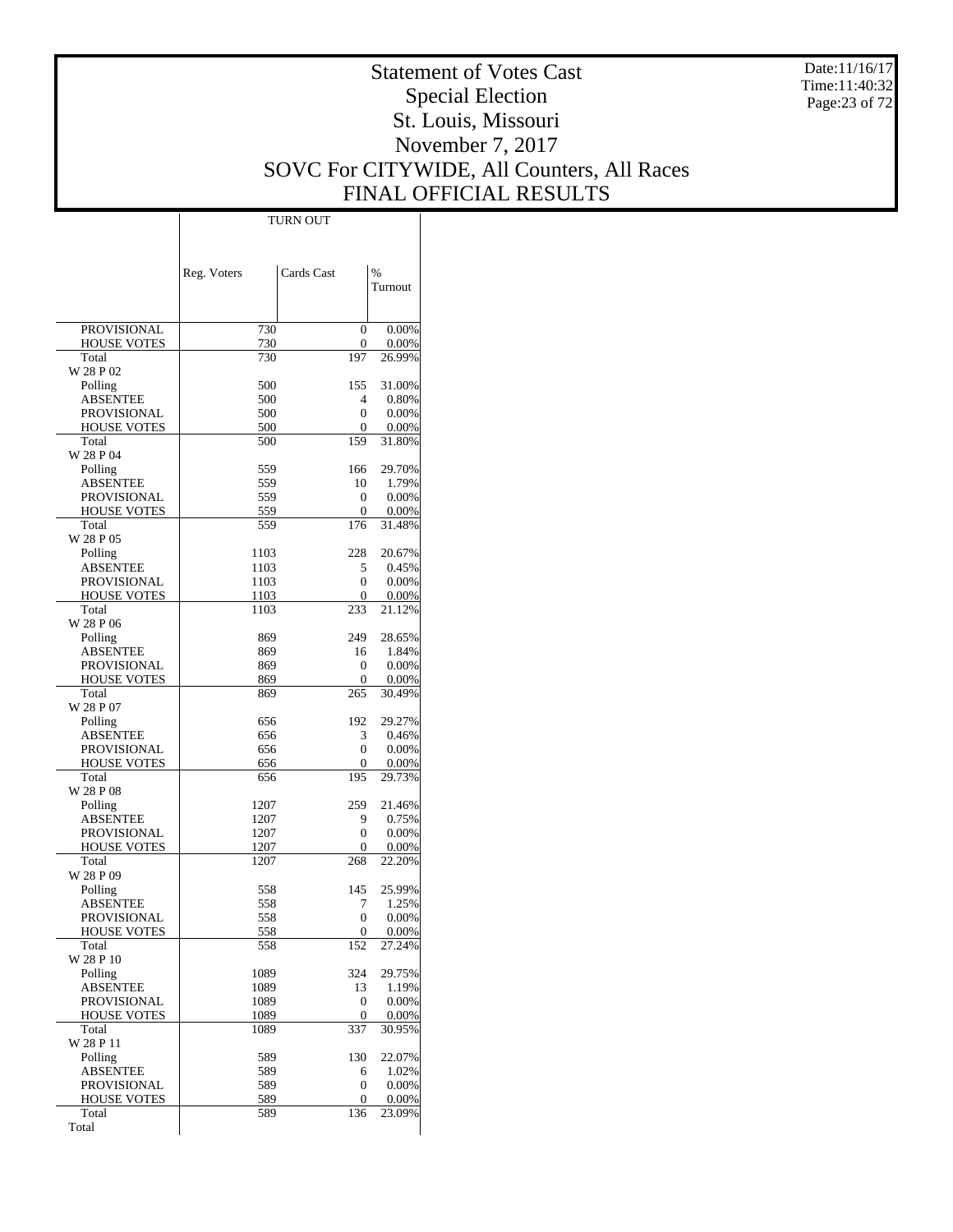Date:11/16/17 Time:11:40:32 Page:24 of 72

# Statement of Votes Cast Special Election St. Louis, Missouri November 7, 2017 SOVC For CITYWIDE, All Counters, All Races FINAL OFFICIAL RESULTS

|                    | <b>TURN OUT</b> |            |              |
|--------------------|-----------------|------------|--------------|
|                    | Reg. Voters     | Cards Cast | %<br>Turnout |
| Polling            | 191266          | 37702      | 19.71%       |
| <b>ABSENTEE</b>    | 191266          | 2643       | 1.38%        |
| <b>PROVISIONAL</b> | 191266          | 11         | 0.01%        |
| <b>HOUSE VOTES</b> | 191266          |            | 0.00%        |
| Total              | 191266          | 40356      | 21.10%       |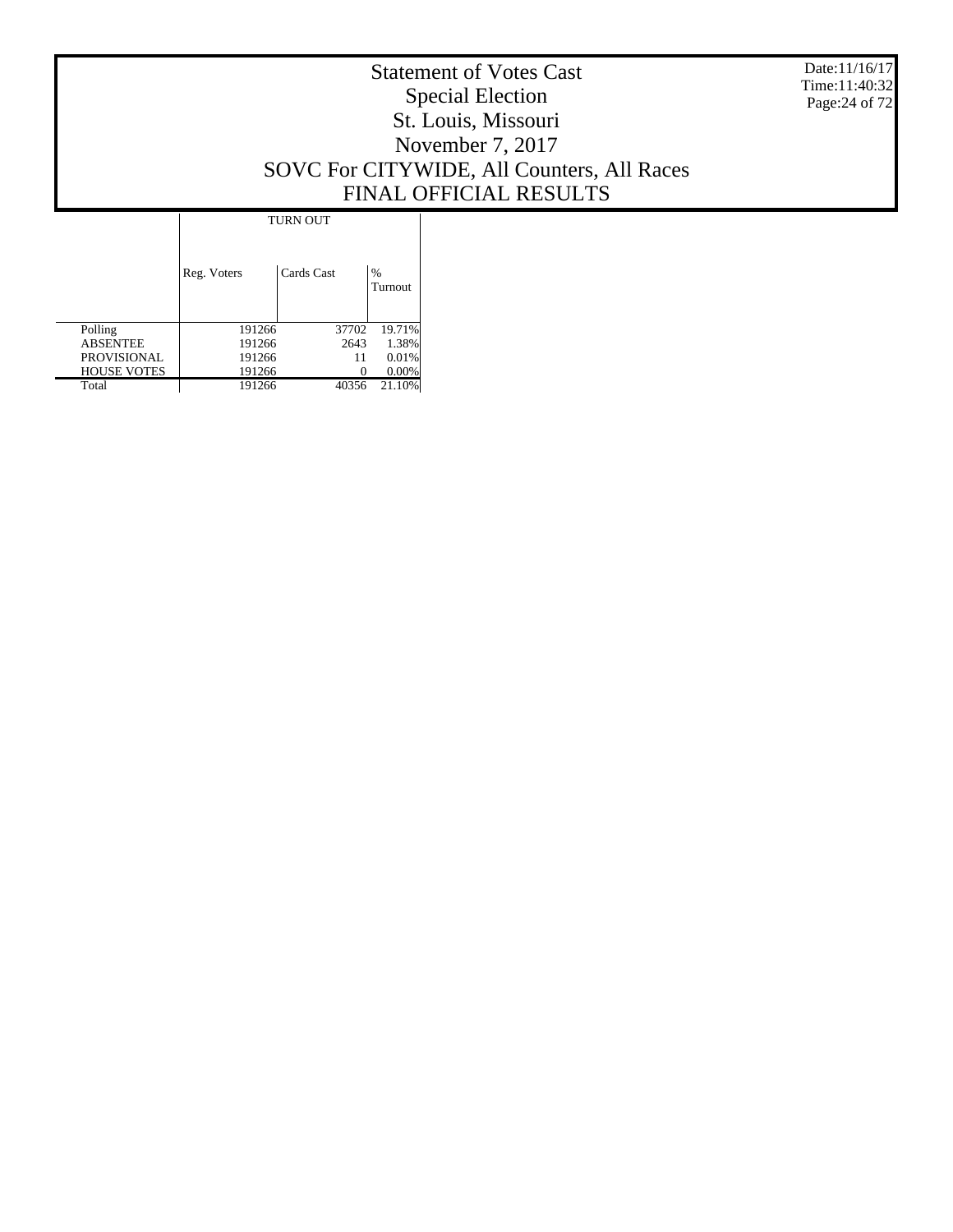Date:11/16/17 Time:11:40:32 Page:25 of 72

# Statement of Votes Cast Special Election St. Louis, Missouri November 7, 2017 SOVC For CITYWIDE, All Counters, All Races FINAL OFFICIAL RESULTS

|                                       | Reg. Voters | Times   | <b>Total Votes</b> | <b>LISA</b>                          |                          | <b>ELSTON</b>                      |           | <b>JASMINE TURNAGE</b> |                     |
|---------------------------------------|-------------|---------|--------------------|--------------------------------------|--------------------------|------------------------------------|-----------|------------------------|---------------------|
|                                       |             | Counted |                    | <b>MIDDLEBROOK</b>                   |                          | <b>MCCOWAN</b>                     |           |                        |                     |
|                                       |             |         |                    |                                      |                          |                                    |           |                        |                     |
| <b>CITYWIDE</b>                       |             |         |                    |                                      |                          |                                    |           |                        |                     |
| W 01 P 01                             |             |         |                    |                                      |                          |                                    |           |                        |                     |
| Polling                               |             |         |                    |                                      |                          |                                    |           |                        |                     |
| <b>ABSENTEE</b><br>PROVISIONAL        |             |         |                    |                                      |                          |                                    |           |                        |                     |
| <b>HOUSE VOTES</b>                    |             |         |                    |                                      |                          |                                    |           |                        |                     |
| Total                                 |             |         |                    |                                      |                          |                                    |           |                        |                     |
| W 01 P 02                             |             |         |                    |                                      |                          |                                    |           |                        |                     |
| Polling                               |             |         |                    |                                      |                          |                                    |           |                        |                     |
| <b>ABSENTEE</b>                       |             |         |                    |                                      |                          |                                    |           |                        |                     |
| <b>PROVISIONAL</b>                    |             |         |                    |                                      |                          |                                    |           |                        |                     |
| <b>HOUSE VOTES</b><br>Total           |             |         |                    |                                      |                          |                                    |           |                        |                     |
| W 01 P 03                             |             |         |                    |                                      |                          |                                    |           |                        |                     |
| Polling                               |             |         |                    |                                      |                          |                                    |           |                        |                     |
| <b>ABSENTEE</b>                       |             |         |                    |                                      |                          |                                    |           |                        |                     |
| PROVISIONAL                           |             |         |                    |                                      |                          |                                    |           |                        |                     |
| <b>HOUSE VOTES</b>                    |             |         |                    |                                      |                          |                                    |           |                        |                     |
| Total                                 |             |         |                    |                                      |                          |                                    |           |                        |                     |
| W 01 P 04                             |             |         |                    |                                      |                          |                                    |           |                        |                     |
| Polling                               |             |         |                    |                                      |                          |                                    |           |                        |                     |
| <b>ABSENTEE</b><br><b>PROVISIONAL</b> |             |         |                    |                                      |                          |                                    |           |                        |                     |
| <b>HOUSE VOTES</b>                    |             |         |                    |                                      |                          |                                    |           |                        |                     |
| Total                                 |             |         |                    |                                      |                          |                                    |           |                        |                     |
| W 01 P 05                             |             |         |                    |                                      |                          |                                    |           |                        |                     |
| Polling                               |             |         |                    |                                      |                          |                                    |           |                        |                     |
| <b>ABSENTEE</b>                       |             |         |                    |                                      |                          |                                    |           |                        |                     |
| PROVISIONAL                           |             |         |                    |                                      |                          |                                    |           |                        |                     |
| <b>HOUSE VOTES</b>                    |             |         |                    |                                      |                          |                                    |           |                        |                     |
| Total<br>W 01 P 06                    |             |         |                    |                                      |                          |                                    |           |                        |                     |
| Polling                               |             |         |                    |                                      |                          |                                    |           |                        |                     |
| <b>ABSENTEE</b>                       |             |         |                    |                                      |                          |                                    |           |                        |                     |
| <b>PROVISIONAL</b>                    |             |         |                    |                                      |                          |                                    |           |                        |                     |
| <b>HOUSE VOTES</b>                    |             |         |                    |                                      |                          |                                    |           |                        |                     |
| Total                                 |             |         |                    |                                      |                          |                                    |           |                        |                     |
| W 01 P 07                             |             |         |                    |                                      |                          |                                    |           |                        |                     |
| Polling                               |             |         |                    |                                      |                          |                                    |           |                        |                     |
| <b>ABSENTEE</b><br>PROVISIONAL        |             |         |                    |                                      |                          |                                    |           |                        |                     |
| <b>HOUSE VOTES</b>                    |             |         |                    |                                      |                          |                                    |           |                        |                     |
| Total                                 |             |         |                    |                                      |                          |                                    |           |                        |                     |
| W 02 P 01                             |             |         |                    |                                      |                          |                                    |           |                        |                     |
| Polling                               | 276         |         | 35                 | 34                                   | 17 50.00%                | 8                                  | 23.53%    | 9                      | 26.47%              |
| <b>ABSENTEE</b>                       | 276         |         | 6                  | 6                                    | 6 100.00%                | $\boldsymbol{0}$                   | 0.00%     | $\boldsymbol{0}$       | 0.00%               |
| PROVISIONAL                           | 276         |         | $\boldsymbol{0}$   | $\boldsymbol{0}$<br>$\boldsymbol{0}$ |                          | $\mathbf{0}$                       |           | $\mathbf{0}$           |                     |
| <b>HOUSE VOTES</b>                    | 276         |         | $\boldsymbol{0}$   | $\mathbf{0}$<br>$\mathbf{0}$         | $\overline{\phantom{a}}$ | $\mathbf{0}$                       | $\sim$    | $\mathbf{0}$           | $\sim$              |
| Total                                 | 276         |         | 41                 | $40\,$<br>23                         | 57.50%                   | $\,8\,$                            | 20.00%    | 9                      | 22.50%              |
| W 02 P 02                             | 253         |         | $21\,$<br>21       | $\tau$                               |                          |                                    | 19.05%    |                        |                     |
| Polling<br><b>ABSENTEE</b>            | 253         |         | 3                  | 3<br>2                               | 33.33%<br>66.67%         | $\overline{4}$<br>$\boldsymbol{0}$ | 0.00%     | $\mathbf{1}$           | 10 47.62%<br>33.33% |
| PROVISIONAL                           | 253         |         | $\boldsymbol{0}$   | $\boldsymbol{0}$<br>$\boldsymbol{0}$ |                          | $\mathbf{0}$                       | ÷         | $\boldsymbol{0}$       | $\sim$              |
| <b>HOUSE VOTES</b>                    | 253         |         | $\boldsymbol{0}$   | $\mathbf{0}$<br>$\mathbf{0}$         | $\sim$                   | $\mathbf{0}$                       | $\sim$    | $\boldsymbol{0}$       | $\sim$              |
| Total                                 | 253         |         | 24                 | 24<br>9                              | 37.50%                   | $\overline{4}$                     | 16.67%    | 11                     | 45.83%              |
| $\rm W$ 02 P 03                       |             |         |                    |                                      |                          |                                    |           |                        |                     |
| Polling                               | 1054        | 148     | 147                |                                      | 77 52.38%                |                                    | 23 15.65% |                        | 47 31.97%           |
| <b>ABSENTEE</b>                       | 1054        |         | 14                 | 14                                   | 10 71.43%                | $\overline{0}$                     | $0.00\%$  |                        | 4 28.57%            |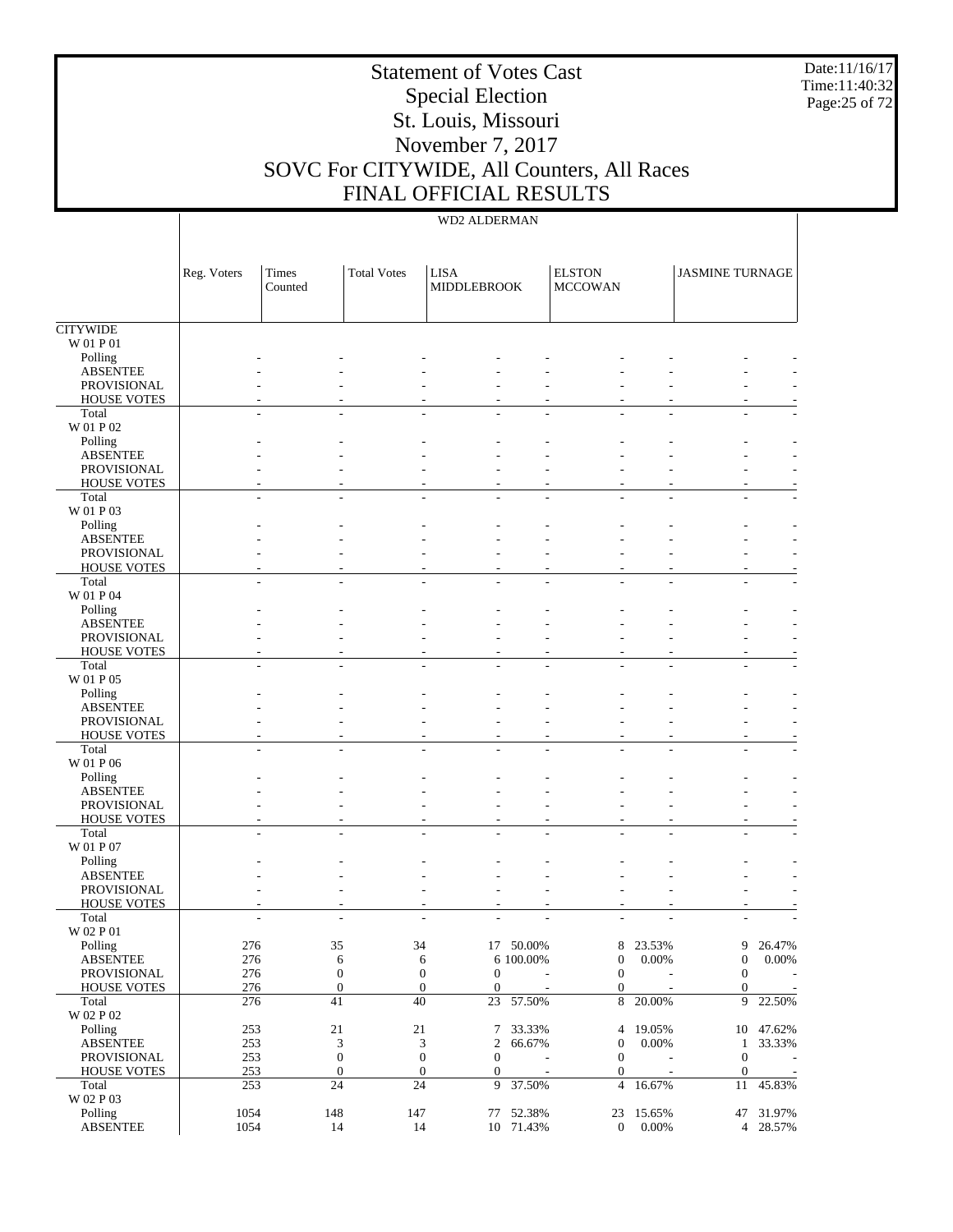Date:11/16/17 Time:11:40:32 Page:26 of 72

# Statement of Votes Cast Special Election St. Louis, Missouri November 7, 2017 SOVC For CITYWIDE, All Counters, All Races FINAL OFFICIAL RESULTS

|                                          | Reg. Voters              | Times<br>Counted                     | <b>Total Votes</b>             | <b>LISA</b><br><b>MIDDLEBROOK</b> |           | <b>ELSTON</b><br><b>MCCOWAN</b> |        | <b>JASMINE TURNAGE</b>           |                          |
|------------------------------------------|--------------------------|--------------------------------------|--------------------------------|-----------------------------------|-----------|---------------------------------|--------|----------------------------------|--------------------------|
| <b>PROVISIONAL</b>                       | 1054                     | $\boldsymbol{0}$                     | $\mathbf{0}$                   | $\mathbf{0}$                      |           | $\boldsymbol{0}$                |        | $\mathbf{0}$                     |                          |
| <b>HOUSE VOTES</b>                       | 1054                     | $\boldsymbol{0}$                     | $\mathbf{0}$                   | $\boldsymbol{0}$                  |           | $\mathbf{0}$                    |        | $\boldsymbol{0}$                 |                          |
| Total<br>W 02 P 04                       | 1054                     | 162                                  | 161                            | 87                                | 54.04%    | 23                              | 14.29% | 51                               | 31.68%                   |
| Polling                                  | 663                      | 92                                   | 89                             | 37                                | 41.57%    | 17                              | 19.10% | 33                               | 37.08%                   |
| <b>ABSENTEE</b>                          | 663                      | $\tau$                               | 7                              | 3                                 | 42.86%    | $\mathbf{0}$                    | 0.00%  | 4                                | 57.14%                   |
| PROVISIONAL                              | 663                      | $\mathbf{1}$                         | $\mathbf{1}$                   | $\boldsymbol{0}$                  | 0.00%     | $\mathbf{0}$                    | 0.00%  |                                  | 1 100.00%                |
| <b>HOUSE VOTES</b>                       | 663                      | $\mathbf{0}$                         | $\mathbf{0}$                   | $\mathbf{0}$                      |           | $\theta$                        |        | $\boldsymbol{0}$                 |                          |
| Total<br>W 02 P 05                       | 663                      | 100                                  | 97                             | 40                                | 41.24%    | 17                              | 17.53% | 38                               | 39.18%                   |
| Polling                                  | 1097                     | 272                                  | 272                            | 137                               | 50.37%    | 26                              | 9.56%  | 109                              | 40.07%                   |
| <b>ABSENTEE</b>                          | 1097                     | 37                                   | 37                             | 25                                | 67.57%    | $\mathbf{1}$                    | 2.70%  | 11                               | 29.73%                   |
| <b>PROVISIONAL</b>                       | 1097                     | $\boldsymbol{0}$                     | $\boldsymbol{0}$               | $\mathbf{0}$                      |           | $\mathbf{0}$                    |        | $\boldsymbol{0}$                 |                          |
| <b>HOUSE VOTES</b>                       | 1097                     | $\mathbf{0}$                         | $\Omega$                       | $\boldsymbol{0}$                  |           | $\mathbf{0}$                    |        | $\boldsymbol{0}$                 | $\overline{\phantom{a}}$ |
| Total<br>W 02 P 06                       | 1097                     | 309                                  | 309                            | 162                               | 52.43%    | 27                              | 8.74%  | 120                              | 38.83%                   |
| Polling                                  | 15                       | $\boldsymbol{0}$                     | $\boldsymbol{0}$               | $\boldsymbol{0}$                  |           | $\mathbf{0}$                    |        | $\boldsymbol{0}$                 |                          |
| <b>ABSENTEE</b>                          | 15                       | $\boldsymbol{0}$                     | $\boldsymbol{0}$               | $\boldsymbol{0}$                  |           | $\mathbf{0}$                    |        | $\boldsymbol{0}$                 |                          |
| <b>PROVISIONAL</b>                       | 15                       | $\boldsymbol{0}$                     | $\boldsymbol{0}$               | $\boldsymbol{0}$                  |           | $\theta$                        |        | $\boldsymbol{0}$                 |                          |
| <b>HOUSE VOTES</b><br>Total              | 15<br>15                 | $\boldsymbol{0}$<br>$\boldsymbol{0}$ | $\mathbf{0}$<br>$\overline{0}$ | $\mathbf{0}$<br>$\boldsymbol{0}$  |           | $\mathbf{0}$<br>$\overline{0}$  |        | $\boldsymbol{0}$<br>$\mathbf{0}$ |                          |
| W 02 P 07                                |                          |                                      |                                |                                   |           |                                 |        |                                  |                          |
| Polling                                  | 1047                     | 257                                  | 255                            | 127                               | 49.80%    | 43                              | 16.86% | 84                               | 32.94%                   |
| <b>ABSENTEE</b>                          | 1047                     | 40                                   | 40                             | 20                                | 50.00%    | 9                               | 22.50% | 11                               | 27.50%                   |
| <b>PROVISIONAL</b>                       | 1047                     | $\mathbf{0}$                         | $\boldsymbol{0}$               | $\boldsymbol{0}$                  |           | $\mathbf{0}$                    |        | $\boldsymbol{0}$                 |                          |
| <b>HOUSE VOTES</b>                       | 1047                     | $\boldsymbol{0}$                     | $\mathbf{0}$                   | $\boldsymbol{0}$                  |           | $\theta$                        |        | $\boldsymbol{0}$                 |                          |
| Total<br>W 02 P 08                       | 1047                     | 297                                  | 295                            | 147                               | 49.83%    | 52                              | 17.63% | 95                               | 32.20%                   |
| Polling                                  | 1301                     | 230                                  | 228                            | 99                                | 43.42%    | 53                              | 23.25% | 75                               | 32.89%                   |
| <b>ABSENTEE</b>                          | 1301                     | 21                                   | 21                             | 15                                | 71.43%    | -1                              | 4.76%  | 5                                | 23.81%                   |
| <b>PROVISIONAL</b>                       | 1301                     | 1                                    | $\mathbf{1}$                   |                                   | 1 100.00% | $\mathbf{0}$                    | 0.00%  | $\boldsymbol{0}$                 | 0.00%                    |
| <b>HOUSE VOTES</b><br>Total              | 1301<br>1301             | $\mathbf{0}$<br>252                  | $\mathbf{0}$<br>250            | $\boldsymbol{0}$<br>115           | 46.00%    | $\theta$<br>54                  | 21.60% | $\boldsymbol{0}$<br>80           | 32.00%                   |
| W 03 P 01                                |                          |                                      |                                |                                   |           |                                 |        |                                  |                          |
| Polling                                  |                          |                                      |                                |                                   |           |                                 |        |                                  |                          |
| <b>ABSENTEE</b><br><b>PROVISIONAL</b>    |                          |                                      |                                |                                   |           |                                 |        |                                  |                          |
| <b>HOUSE VOTES</b>                       |                          |                                      |                                |                                   |           |                                 |        |                                  |                          |
| Total                                    |                          |                                      |                                |                                   |           |                                 |        |                                  |                          |
| W 03 P 02                                |                          |                                      |                                |                                   |           |                                 |        |                                  |                          |
| Polling                                  |                          |                                      |                                |                                   |           |                                 |        |                                  |                          |
| <b>ABSENTEE</b>                          |                          |                                      |                                |                                   |           |                                 |        |                                  |                          |
| <b>PROVISIONAL</b><br><b>HOUSE VOTES</b> |                          |                                      |                                |                                   |           |                                 |        |                                  |                          |
| Total                                    | $\overline{\phantom{a}}$ | $\overline{\phantom{a}}$             | $\overline{\phantom{a}}$       | ٠                                 | ٠         |                                 |        |                                  |                          |
| W 03 P 03                                |                          |                                      |                                |                                   |           |                                 |        |                                  |                          |
| Polling                                  |                          |                                      |                                |                                   |           |                                 |        |                                  |                          |
| <b>ABSENTEE</b>                          |                          |                                      |                                |                                   |           |                                 |        |                                  |                          |
| PROVISIONAL                              |                          |                                      |                                |                                   |           |                                 |        |                                  |                          |
| <b>HOUSE VOTES</b><br>Total              | ä,                       | ٠                                    | ٠                              | ٠                                 | ۰         |                                 |        |                                  |                          |
| W 03 P 04                                |                          |                                      |                                |                                   |           |                                 |        |                                  |                          |
| Polling                                  |                          |                                      |                                |                                   |           |                                 |        |                                  |                          |
| <b>ABSENTEE</b>                          |                          |                                      |                                |                                   |           |                                 |        |                                  |                          |
| <b>PROVISIONAL</b>                       |                          |                                      |                                |                                   |           |                                 |        |                                  |                          |
| <b>HOUSE VOTES</b><br>Total              | L,                       | ٠                                    |                                | ٠                                 |           |                                 |        |                                  |                          |
| W 03 P 05                                |                          |                                      |                                |                                   |           |                                 |        |                                  |                          |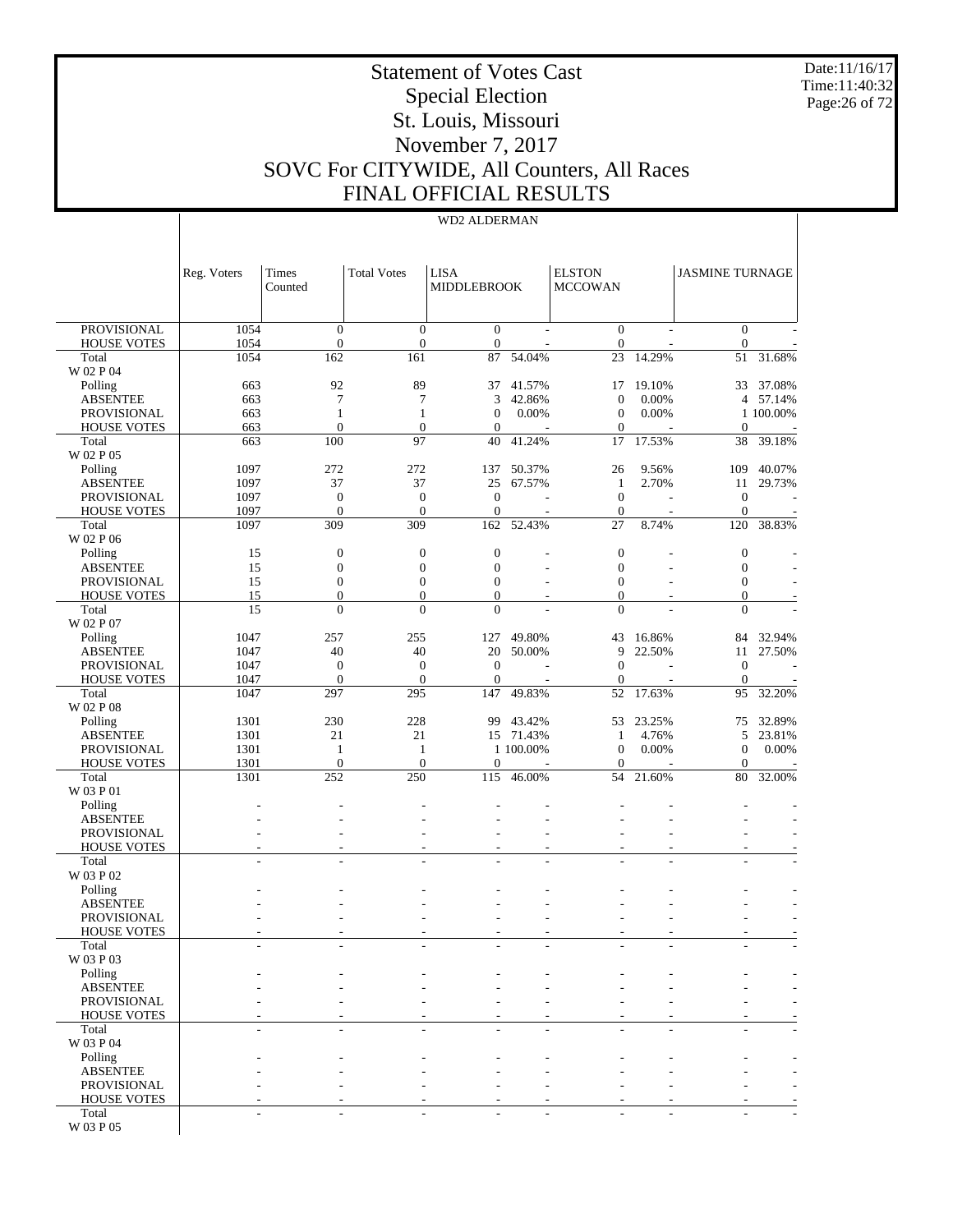Date:11/16/17 Time:11:40:32 Page:27 of 72

# Statement of Votes Cast Special Election St. Louis, Missouri November 7, 2017 SOVC For CITYWIDE, All Counters, All Races FINAL OFFICIAL RESULTS

| Polling<br><b>ABSENTEE</b><br>PROVISIONAL<br><b>HOUSE VOTES</b><br>Total<br>W 03 P 06<br>Polling<br><b>ABSENTEE</b><br>PROVISIONAL<br><b>HOUSE VOTES</b><br>Total<br>W 03 P 07<br>Polling<br><b>ABSENTEE</b><br>PROVISIONAL<br><b>HOUSE VOTES</b><br>Total<br>W 03 P 08<br>Polling<br><b>ABSENTEE</b><br>PROVISIONAL<br><b>HOUSE VOTES</b><br>Total<br>W 03 P 09<br>Polling<br><b>ABSENTEE</b><br>PROVISIONAL<br><b>HOUSE VOTES</b><br>Total<br>W 04 P 01<br>Polling<br><b>ABSENTEE</b><br>PROVISIONAL<br><b>HOUSE VOTES</b><br>Total<br>W 04 P 02<br>Polling<br><b>ABSENTEE</b><br>PROVISIONAL<br><b>HOUSE VOTES</b><br>Total<br>W 04 P 03<br>Polling<br><b>ABSENTEE</b><br>PROVISIONAL<br>HOUSE VOTES<br>Total<br>W 04 P 04<br>Polling<br><b>ABSENTEE</b><br>PROVISIONAL<br><b>HOUSE VOTES</b><br>Total<br>W 04 P 05<br>Polling<br><b>ABSENTEE</b><br>PROVISIONAL |             | Reg. Voters | Times<br>Counted | <b>Total Votes</b> | <b>LISA</b><br>MIDDLEBROOK | <b>ELSTON</b><br><b>MCCOWAN</b> | <b>JASMINE TURNAGE</b> |
|---------------------------------------------------------------------------------------------------------------------------------------------------------------------------------------------------------------------------------------------------------------------------------------------------------------------------------------------------------------------------------------------------------------------------------------------------------------------------------------------------------------------------------------------------------------------------------------------------------------------------------------------------------------------------------------------------------------------------------------------------------------------------------------------------------------------------------------------------------------------|-------------|-------------|------------------|--------------------|----------------------------|---------------------------------|------------------------|
|                                                                                                                                                                                                                                                                                                                                                                                                                                                                                                                                                                                                                                                                                                                                                                                                                                                                     |             |             |                  |                    |                            |                                 |                        |
|                                                                                                                                                                                                                                                                                                                                                                                                                                                                                                                                                                                                                                                                                                                                                                                                                                                                     |             |             |                  |                    |                            |                                 |                        |
|                                                                                                                                                                                                                                                                                                                                                                                                                                                                                                                                                                                                                                                                                                                                                                                                                                                                     |             |             |                  |                    |                            |                                 |                        |
|                                                                                                                                                                                                                                                                                                                                                                                                                                                                                                                                                                                                                                                                                                                                                                                                                                                                     |             |             |                  |                    |                            |                                 |                        |
|                                                                                                                                                                                                                                                                                                                                                                                                                                                                                                                                                                                                                                                                                                                                                                                                                                                                     |             |             |                  |                    |                            |                                 |                        |
|                                                                                                                                                                                                                                                                                                                                                                                                                                                                                                                                                                                                                                                                                                                                                                                                                                                                     |             |             |                  |                    |                            |                                 |                        |
|                                                                                                                                                                                                                                                                                                                                                                                                                                                                                                                                                                                                                                                                                                                                                                                                                                                                     |             |             |                  |                    |                            |                                 |                        |
|                                                                                                                                                                                                                                                                                                                                                                                                                                                                                                                                                                                                                                                                                                                                                                                                                                                                     |             |             |                  |                    |                            |                                 |                        |
|                                                                                                                                                                                                                                                                                                                                                                                                                                                                                                                                                                                                                                                                                                                                                                                                                                                                     |             |             |                  |                    |                            |                                 |                        |
|                                                                                                                                                                                                                                                                                                                                                                                                                                                                                                                                                                                                                                                                                                                                                                                                                                                                     |             |             |                  |                    |                            |                                 |                        |
|                                                                                                                                                                                                                                                                                                                                                                                                                                                                                                                                                                                                                                                                                                                                                                                                                                                                     |             |             |                  |                    |                            |                                 |                        |
|                                                                                                                                                                                                                                                                                                                                                                                                                                                                                                                                                                                                                                                                                                                                                                                                                                                                     |             |             |                  |                    |                            |                                 |                        |
|                                                                                                                                                                                                                                                                                                                                                                                                                                                                                                                                                                                                                                                                                                                                                                                                                                                                     |             |             |                  |                    |                            |                                 |                        |
|                                                                                                                                                                                                                                                                                                                                                                                                                                                                                                                                                                                                                                                                                                                                                                                                                                                                     |             |             |                  |                    |                            |                                 |                        |
|                                                                                                                                                                                                                                                                                                                                                                                                                                                                                                                                                                                                                                                                                                                                                                                                                                                                     |             |             |                  |                    |                            |                                 |                        |
|                                                                                                                                                                                                                                                                                                                                                                                                                                                                                                                                                                                                                                                                                                                                                                                                                                                                     |             |             |                  |                    |                            |                                 |                        |
|                                                                                                                                                                                                                                                                                                                                                                                                                                                                                                                                                                                                                                                                                                                                                                                                                                                                     |             |             |                  |                    |                            |                                 |                        |
|                                                                                                                                                                                                                                                                                                                                                                                                                                                                                                                                                                                                                                                                                                                                                                                                                                                                     |             |             |                  |                    |                            |                                 |                        |
|                                                                                                                                                                                                                                                                                                                                                                                                                                                                                                                                                                                                                                                                                                                                                                                                                                                                     |             |             |                  |                    |                            |                                 |                        |
|                                                                                                                                                                                                                                                                                                                                                                                                                                                                                                                                                                                                                                                                                                                                                                                                                                                                     |             |             |                  |                    |                            |                                 |                        |
|                                                                                                                                                                                                                                                                                                                                                                                                                                                                                                                                                                                                                                                                                                                                                                                                                                                                     |             |             |                  |                    |                            |                                 |                        |
|                                                                                                                                                                                                                                                                                                                                                                                                                                                                                                                                                                                                                                                                                                                                                                                                                                                                     |             |             |                  |                    |                            |                                 |                        |
|                                                                                                                                                                                                                                                                                                                                                                                                                                                                                                                                                                                                                                                                                                                                                                                                                                                                     |             |             |                  |                    |                            |                                 |                        |
|                                                                                                                                                                                                                                                                                                                                                                                                                                                                                                                                                                                                                                                                                                                                                                                                                                                                     |             |             |                  |                    |                            |                                 |                        |
|                                                                                                                                                                                                                                                                                                                                                                                                                                                                                                                                                                                                                                                                                                                                                                                                                                                                     |             |             |                  |                    |                            |                                 |                        |
|                                                                                                                                                                                                                                                                                                                                                                                                                                                                                                                                                                                                                                                                                                                                                                                                                                                                     |             |             |                  |                    |                            |                                 |                        |
|                                                                                                                                                                                                                                                                                                                                                                                                                                                                                                                                                                                                                                                                                                                                                                                                                                                                     |             |             |                  |                    |                            |                                 |                        |
|                                                                                                                                                                                                                                                                                                                                                                                                                                                                                                                                                                                                                                                                                                                                                                                                                                                                     |             |             |                  |                    |                            |                                 |                        |
|                                                                                                                                                                                                                                                                                                                                                                                                                                                                                                                                                                                                                                                                                                                                                                                                                                                                     |             |             |                  |                    |                            |                                 |                        |
|                                                                                                                                                                                                                                                                                                                                                                                                                                                                                                                                                                                                                                                                                                                                                                                                                                                                     |             |             |                  |                    |                            |                                 |                        |
|                                                                                                                                                                                                                                                                                                                                                                                                                                                                                                                                                                                                                                                                                                                                                                                                                                                                     |             |             |                  |                    |                            |                                 |                        |
|                                                                                                                                                                                                                                                                                                                                                                                                                                                                                                                                                                                                                                                                                                                                                                                                                                                                     |             |             |                  |                    |                            |                                 |                        |
|                                                                                                                                                                                                                                                                                                                                                                                                                                                                                                                                                                                                                                                                                                                                                                                                                                                                     |             |             |                  |                    |                            |                                 |                        |
|                                                                                                                                                                                                                                                                                                                                                                                                                                                                                                                                                                                                                                                                                                                                                                                                                                                                     |             |             |                  |                    |                            |                                 |                        |
|                                                                                                                                                                                                                                                                                                                                                                                                                                                                                                                                                                                                                                                                                                                                                                                                                                                                     |             |             |                  |                    |                            |                                 |                        |
|                                                                                                                                                                                                                                                                                                                                                                                                                                                                                                                                                                                                                                                                                                                                                                                                                                                                     |             |             |                  |                    |                            |                                 |                        |
|                                                                                                                                                                                                                                                                                                                                                                                                                                                                                                                                                                                                                                                                                                                                                                                                                                                                     |             |             |                  |                    |                            |                                 |                        |
|                                                                                                                                                                                                                                                                                                                                                                                                                                                                                                                                                                                                                                                                                                                                                                                                                                                                     |             |             |                  |                    |                            |                                 |                        |
|                                                                                                                                                                                                                                                                                                                                                                                                                                                                                                                                                                                                                                                                                                                                                                                                                                                                     |             |             |                  |                    |                            |                                 |                        |
|                                                                                                                                                                                                                                                                                                                                                                                                                                                                                                                                                                                                                                                                                                                                                                                                                                                                     |             |             |                  |                    |                            |                                 |                        |
|                                                                                                                                                                                                                                                                                                                                                                                                                                                                                                                                                                                                                                                                                                                                                                                                                                                                     |             |             |                  |                    |                            |                                 |                        |
|                                                                                                                                                                                                                                                                                                                                                                                                                                                                                                                                                                                                                                                                                                                                                                                                                                                                     |             |             |                  |                    |                            |                                 |                        |
|                                                                                                                                                                                                                                                                                                                                                                                                                                                                                                                                                                                                                                                                                                                                                                                                                                                                     |             |             |                  |                    |                            |                                 |                        |
|                                                                                                                                                                                                                                                                                                                                                                                                                                                                                                                                                                                                                                                                                                                                                                                                                                                                     |             |             |                  |                    |                            |                                 |                        |
|                                                                                                                                                                                                                                                                                                                                                                                                                                                                                                                                                                                                                                                                                                                                                                                                                                                                     |             |             |                  |                    |                            |                                 |                        |
|                                                                                                                                                                                                                                                                                                                                                                                                                                                                                                                                                                                                                                                                                                                                                                                                                                                                     |             |             |                  |                    |                            |                                 |                        |
|                                                                                                                                                                                                                                                                                                                                                                                                                                                                                                                                                                                                                                                                                                                                                                                                                                                                     |             |             |                  |                    |                            |                                 |                        |
|                                                                                                                                                                                                                                                                                                                                                                                                                                                                                                                                                                                                                                                                                                                                                                                                                                                                     |             |             |                  |                    |                            |                                 |                        |
|                                                                                                                                                                                                                                                                                                                                                                                                                                                                                                                                                                                                                                                                                                                                                                                                                                                                     |             |             |                  |                    |                            |                                 |                        |
|                                                                                                                                                                                                                                                                                                                                                                                                                                                                                                                                                                                                                                                                                                                                                                                                                                                                     | HOUSE VOTES |             |                  |                    |                            |                                 |                        |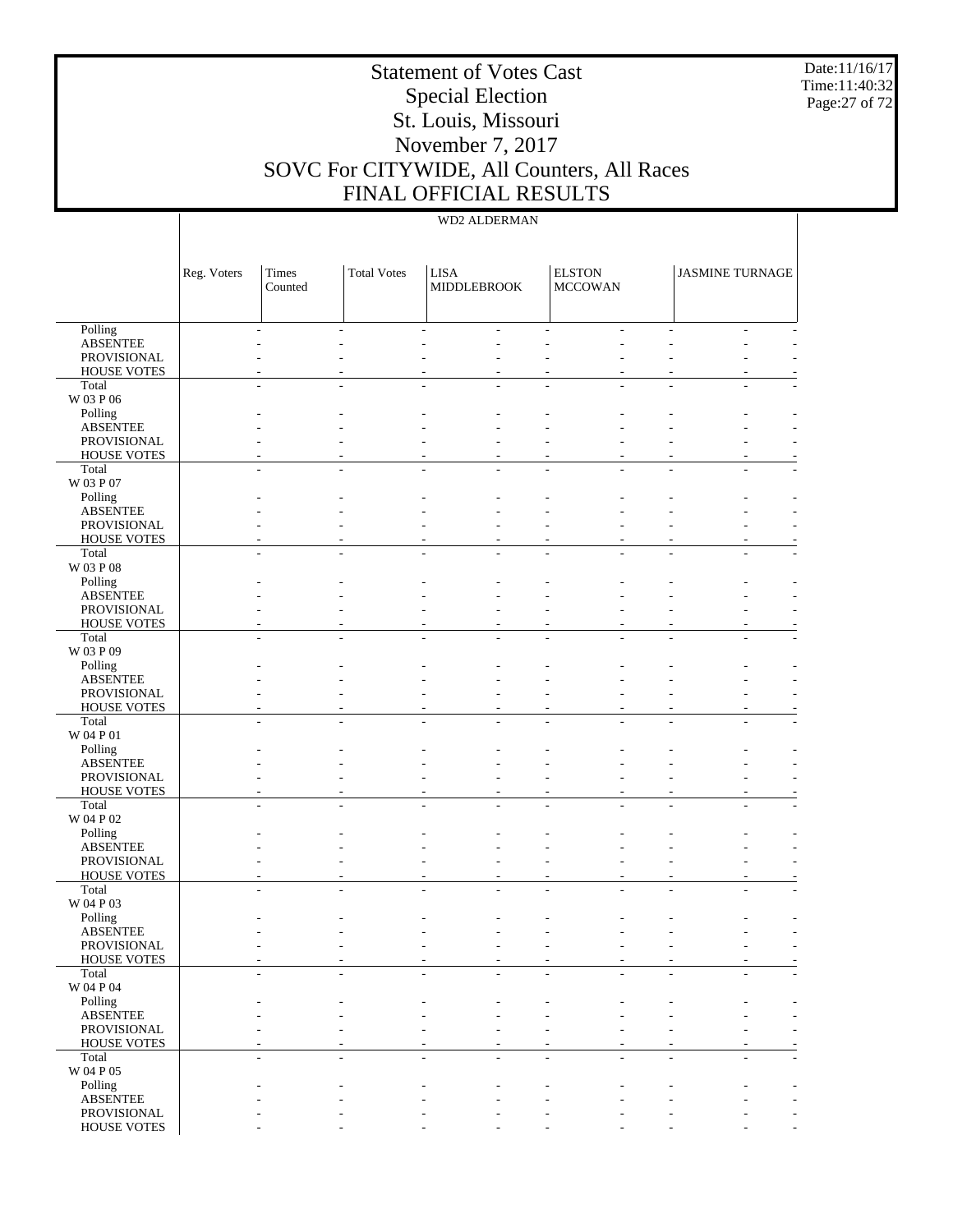Date:11/16/17 Time:11:40:32 Page:28 of 72

# Statement of Votes Cast Special Election St. Louis, Missouri November 7, 2017 SOVC For CITYWIDE, All Counters, All Races FINAL OFFICIAL RESULTS

|                                   | Reg. Voters | Times<br>Counted | <b>Total Votes</b> | <b>LISA</b><br><b>MIDDLEBROOK</b> | <b>ELSTON</b><br><b>MCCOWAN</b> | <b>JASMINE TURNAGE</b> |                          |
|-----------------------------------|-------------|------------------|--------------------|-----------------------------------|---------------------------------|------------------------|--------------------------|
| Total                             |             |                  |                    |                                   |                                 |                        |                          |
| W 04 P 06                         |             |                  |                    |                                   |                                 |                        |                          |
| Polling<br><b>ABSENTEE</b>        |             |                  |                    |                                   |                                 |                        |                          |
| PROVISIONAL                       |             |                  |                    |                                   |                                 |                        |                          |
| <b>HOUSE VOTES</b>                |             |                  |                    |                                   |                                 |                        |                          |
| Total                             |             |                  |                    |                                   |                                 |                        |                          |
| W 04 P 07                         |             |                  |                    |                                   |                                 |                        |                          |
| Polling                           |             |                  |                    |                                   |                                 |                        |                          |
| <b>ABSENTEE</b><br>PROVISIONAL    |             |                  |                    |                                   |                                 |                        |                          |
| <b>HOUSE VOTES</b>                |             |                  |                    |                                   |                                 |                        |                          |
| Total                             |             |                  |                    |                                   |                                 |                        |                          |
| W 04 P 08                         |             |                  |                    |                                   |                                 |                        |                          |
| Polling                           |             |                  |                    |                                   |                                 |                        |                          |
| <b>ABSENTEE</b>                   |             |                  |                    |                                   |                                 |                        |                          |
| PROVISIONAL<br><b>HOUSE VOTES</b> |             |                  |                    |                                   |                                 |                        |                          |
| Total                             |             |                  |                    |                                   |                                 |                        |                          |
| W 04 P 09                         |             |                  |                    |                                   |                                 |                        |                          |
| Polling                           |             |                  |                    |                                   |                                 |                        |                          |
| <b>ABSENTEE</b>                   |             |                  |                    |                                   |                                 |                        |                          |
| PROVISIONAL                       |             |                  |                    |                                   |                                 |                        |                          |
| <b>HOUSE VOTES</b>                |             |                  |                    |                                   |                                 |                        |                          |
| Total<br>W 04 P 10                |             |                  |                    |                                   |                                 |                        |                          |
| Polling                           |             |                  |                    |                                   |                                 |                        |                          |
| <b>ABSENTEE</b>                   |             |                  |                    |                                   |                                 |                        |                          |
| PROVISIONAL                       |             |                  |                    |                                   |                                 |                        |                          |
| <b>HOUSE VOTES</b>                |             |                  |                    |                                   |                                 |                        |                          |
| Total                             |             |                  |                    |                                   |                                 |                        |                          |
| W 05 P 01<br>Polling              |             |                  |                    |                                   |                                 |                        |                          |
| <b>ABSENTEE</b>                   |             |                  |                    |                                   |                                 |                        |                          |
| PROVISIONAL                       |             |                  |                    |                                   |                                 |                        |                          |
| <b>HOUSE VOTES</b>                |             |                  |                    |                                   | $\overline{a}$                  |                        |                          |
| Total                             |             |                  |                    |                                   |                                 |                        |                          |
| W 05 P 02                         |             |                  |                    |                                   |                                 |                        |                          |
| Polling<br><b>ABSENTEE</b>        |             |                  |                    |                                   |                                 |                        |                          |
| PROVISIONAL                       |             |                  |                    |                                   |                                 |                        |                          |
| <b>HOUSE VOTES</b>                |             |                  |                    |                                   |                                 |                        |                          |
| Total                             |             |                  |                    |                                   |                                 |                        |                          |
| W 05 P 03                         |             |                  |                    |                                   |                                 |                        |                          |
| Polling                           |             |                  |                    |                                   |                                 |                        |                          |
| <b>ABSENTEE</b><br>PROVISIONAL    |             |                  |                    |                                   |                                 |                        | $\overline{\phantom{a}}$ |
| <b>HOUSE VOTES</b>                |             |                  |                    |                                   |                                 |                        |                          |
| Total                             |             |                  |                    |                                   |                                 |                        |                          |
| W 05 P 04                         |             |                  |                    |                                   |                                 |                        |                          |
| Polling                           |             |                  |                    |                                   |                                 |                        |                          |
| <b>ABSENTEE</b>                   |             |                  |                    |                                   |                                 |                        |                          |
| PROVISIONAL<br><b>HOUSE VOTES</b> |             |                  |                    |                                   |                                 |                        |                          |
| Total                             |             |                  |                    |                                   |                                 |                        |                          |
| $\rm W$ 05 P 05                   |             |                  |                    |                                   |                                 |                        |                          |
| Polling                           |             |                  |                    |                                   |                                 |                        |                          |
| <b>ABSENTEE</b>                   |             |                  |                    |                                   |                                 |                        | $\overline{\phantom{a}}$ |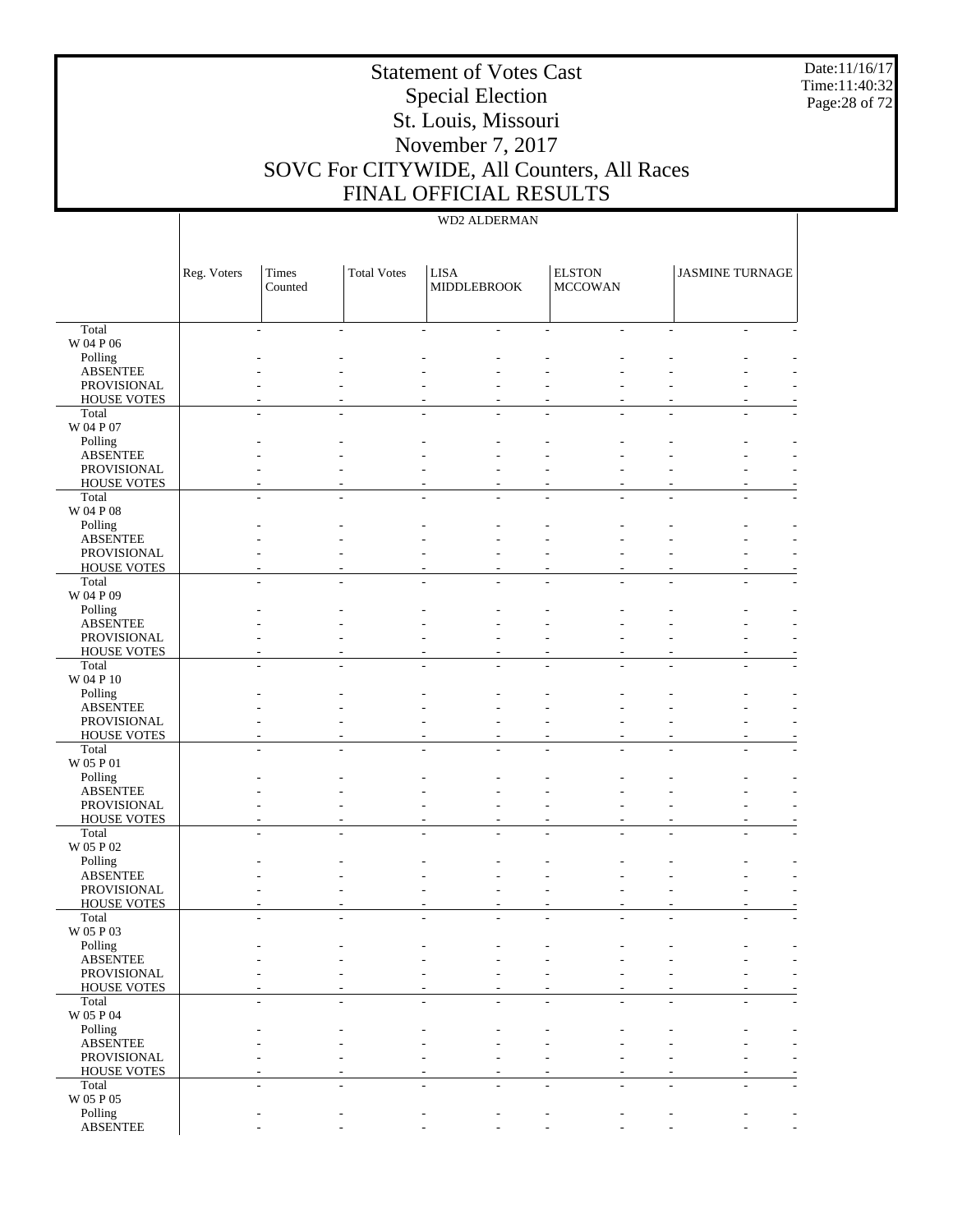Date:11/16/17 Time:11:40:32 Page:29 of 72

# Statement of Votes Cast Special Election St. Louis, Missouri November 7, 2017 SOVC For CITYWIDE, All Counters, All Races FINAL OFFICIAL RESULTS

|                                          | Reg. Voters | Times<br>Counted         | <b>Total Votes</b> | <b>LISA</b><br>MIDDLEBROOK         |   | <b>ELSTON</b><br><b>MCCOWAN</b> |                             | <b>JASMINE TURNAGE</b> |             |
|------------------------------------------|-------------|--------------------------|--------------------|------------------------------------|---|---------------------------------|-----------------------------|------------------------|-------------|
| <b>PROVISIONAL</b><br><b>HOUSE VOTES</b> |             | $\overline{a}$<br>$\sim$ |                    | $\overline{\phantom{a}}$<br>$\sim$ | ÷ |                                 | $\mathcal{L}_{\mathcal{A}}$ |                        | $\sim$<br>٠ |
| Total                                    |             |                          |                    |                                    |   |                                 |                             |                        |             |
| W 05 P 06                                |             |                          |                    |                                    |   |                                 |                             |                        |             |
| Polling<br><b>ABSENTEE</b>               |             |                          |                    |                                    |   |                                 |                             |                        |             |
| PROVISIONAL                              |             |                          |                    |                                    |   |                                 |                             |                        |             |
| <b>HOUSE VOTES</b><br>Total              |             |                          |                    |                                    |   |                                 |                             |                        |             |
| W 05 P 07                                |             |                          |                    |                                    |   |                                 |                             |                        |             |
| Polling                                  |             |                          |                    |                                    |   |                                 |                             |                        |             |
| <b>ABSENTEE</b><br>PROVISIONAL           |             |                          |                    |                                    |   |                                 |                             |                        |             |
| <b>HOUSE VOTES</b>                       |             |                          |                    |                                    |   |                                 |                             |                        |             |
| Total<br>W 05 P 08                       |             |                          |                    |                                    |   |                                 |                             |                        |             |
| Polling                                  |             |                          |                    |                                    |   |                                 |                             |                        |             |
| <b>ABSENTEE</b>                          |             |                          |                    |                                    |   |                                 |                             |                        |             |
| PROVISIONAL<br><b>HOUSE VOTES</b>        |             |                          |                    |                                    |   |                                 |                             |                        |             |
| Total                                    |             |                          |                    |                                    |   |                                 |                             |                        |             |
| W 06 P 01                                |             |                          |                    |                                    |   |                                 |                             |                        |             |
| Polling<br><b>ABSENTEE</b>               |             |                          |                    |                                    |   |                                 |                             |                        |             |
| PROVISIONAL                              |             |                          |                    |                                    |   |                                 |                             |                        |             |
| <b>HOUSE VOTES</b><br>Total              |             |                          |                    |                                    |   |                                 |                             |                        |             |
| W 06 P 02                                |             |                          |                    |                                    |   |                                 |                             |                        |             |
| Polling                                  |             |                          |                    |                                    |   |                                 |                             |                        |             |
| <b>ABSENTEE</b><br>PROVISIONAL           |             |                          |                    |                                    |   |                                 |                             |                        |             |
| <b>HOUSE VOTES</b>                       |             |                          |                    |                                    |   |                                 |                             |                        |             |
| Total<br>W 06 P 03                       |             |                          |                    |                                    |   |                                 |                             |                        |             |
| Polling                                  |             |                          |                    |                                    |   |                                 |                             |                        |             |
| <b>ABSENTEE</b>                          |             |                          |                    |                                    |   |                                 |                             |                        |             |
| PROVISIONAL<br><b>HOUSE VOTES</b>        |             |                          |                    |                                    |   |                                 |                             |                        |             |
| Total                                    |             |                          |                    |                                    |   |                                 |                             |                        |             |
| W 06 P 04<br>Polling                     |             |                          |                    |                                    |   |                                 |                             |                        |             |
| <b>ABSENTEE</b>                          |             |                          |                    |                                    |   |                                 |                             |                        |             |
| PROVISIONAL                              |             |                          |                    |                                    |   |                                 |                             |                        |             |
| <b>HOUSE VOTES</b><br>Total              |             |                          |                    |                                    |   |                                 |                             |                        |             |
| W 06 P 05                                |             |                          |                    |                                    |   |                                 |                             |                        |             |
| Polling<br><b>ABSENTEE</b>               |             |                          |                    |                                    |   |                                 |                             |                        |             |
| PROVISIONAL                              |             |                          |                    |                                    |   |                                 |                             |                        |             |
| <b>HOUSE VOTES</b>                       |             |                          |                    |                                    |   |                                 |                             |                        |             |
| Total<br>W 06 P 06                       |             | L.                       |                    | ÷                                  |   |                                 |                             |                        | ÷           |
| Polling                                  |             |                          |                    |                                    |   |                                 |                             |                        |             |
| <b>ABSENTEE</b>                          |             |                          |                    |                                    |   |                                 |                             |                        |             |
| PROVISIONAL<br><b>HOUSE VOTES</b>        |             |                          |                    |                                    |   |                                 |                             |                        |             |
| Total                                    |             |                          |                    |                                    |   |                                 |                             |                        |             |
| W 06 P 07                                |             |                          |                    |                                    |   |                                 |                             |                        |             |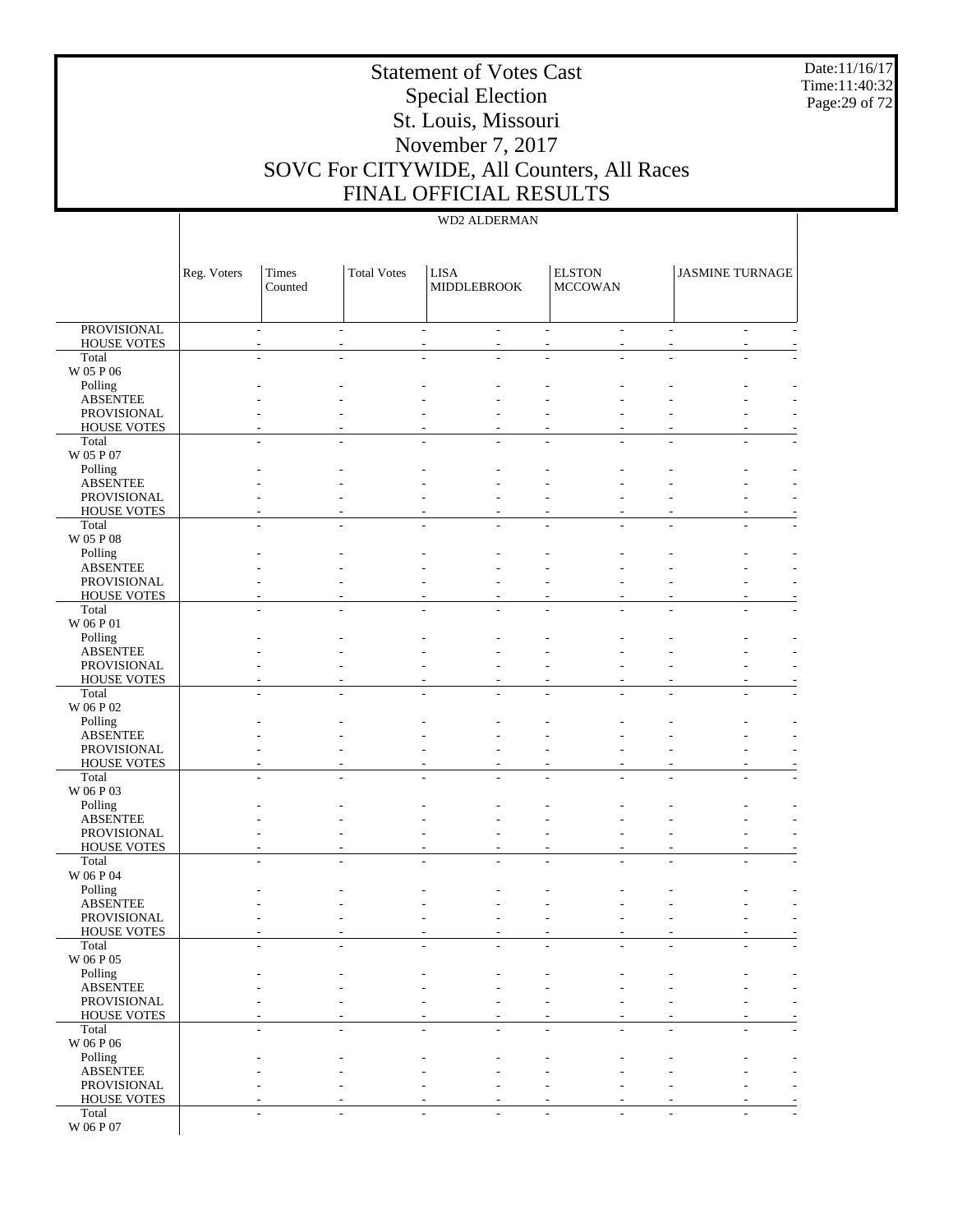Date:11/16/17 Time:11:40:32 Page:30 of 72

# Statement of Votes Cast Special Election St. Louis, Missouri November 7, 2017 SOVC For CITYWIDE, All Counters, All Races FINAL OFFICIAL RESULTS

|                                | Reg. Voters | Times<br>Counted | <b>Total Votes</b> | <b>LISA</b><br><b>MIDDLEBROOK</b> | <b>ELSTON</b><br><b>MCCOWAN</b> | <b>JASMINE TURNAGE</b> |  |
|--------------------------------|-------------|------------------|--------------------|-----------------------------------|---------------------------------|------------------------|--|
| Polling                        |             |                  |                    |                                   |                                 |                        |  |
| <b>ABSENTEE</b>                |             |                  |                    |                                   |                                 |                        |  |
| PROVISIONAL                    |             |                  |                    |                                   |                                 |                        |  |
| <b>HOUSE VOTES</b>             |             |                  |                    |                                   |                                 |                        |  |
| Total<br>W 06 P 08             |             |                  |                    |                                   |                                 |                        |  |
| Polling                        |             |                  |                    |                                   |                                 |                        |  |
| <b>ABSENTEE</b>                |             |                  |                    |                                   |                                 |                        |  |
| PROVISIONAL                    |             |                  |                    |                                   |                                 |                        |  |
| <b>HOUSE VOTES</b>             |             |                  |                    |                                   |                                 |                        |  |
| Total                          |             |                  |                    |                                   |                                 |                        |  |
| W 06 P 09                      |             |                  |                    |                                   |                                 |                        |  |
| Polling                        |             |                  |                    |                                   |                                 |                        |  |
| <b>ABSENTEE</b><br>PROVISIONAL |             |                  |                    |                                   |                                 |                        |  |
| <b>HOUSE VOTES</b>             |             |                  |                    |                                   |                                 |                        |  |
| Total                          |             |                  |                    |                                   |                                 |                        |  |
| W 07 P 01                      |             |                  |                    |                                   |                                 |                        |  |
| Polling                        |             |                  |                    |                                   |                                 |                        |  |
| <b>ABSENTEE</b>                |             |                  |                    |                                   |                                 |                        |  |
| PROVISIONAL                    |             |                  |                    |                                   |                                 |                        |  |
| <b>HOUSE VOTES</b>             |             |                  |                    |                                   |                                 |                        |  |
| Total                          |             |                  |                    |                                   |                                 |                        |  |
| $\rm W$ 07 P $02$<br>Polling   |             |                  |                    |                                   |                                 |                        |  |
| <b>ABSENTEE</b>                |             |                  |                    |                                   |                                 |                        |  |
| PROVISIONAL                    |             |                  |                    |                                   |                                 |                        |  |
| <b>HOUSE VOTES</b>             |             |                  |                    |                                   |                                 |                        |  |
| Total                          |             |                  |                    |                                   |                                 |                        |  |
| W 07 P 03                      |             |                  |                    |                                   |                                 |                        |  |
| Polling                        |             |                  |                    |                                   |                                 |                        |  |
| <b>ABSENTEE</b>                |             |                  |                    |                                   |                                 |                        |  |
| PROVISIONAL                    |             |                  |                    |                                   |                                 |                        |  |
| <b>HOUSE VOTES</b><br>Total    |             |                  |                    |                                   |                                 |                        |  |
| W 07 P 04                      |             |                  |                    |                                   |                                 |                        |  |
| Polling                        |             |                  |                    |                                   |                                 |                        |  |
| <b>ABSENTEE</b>                |             |                  |                    |                                   |                                 |                        |  |
| PROVISIONAL                    |             |                  |                    |                                   |                                 |                        |  |
| HOUSE VOTES                    |             |                  |                    |                                   |                                 |                        |  |
| Total                          |             |                  |                    |                                   |                                 |                        |  |
| W 07 P 05                      |             |                  |                    |                                   |                                 |                        |  |
| Polling<br><b>ABSENTEE</b>     |             |                  |                    |                                   |                                 |                        |  |
| PROVISIONAL                    |             |                  |                    |                                   |                                 |                        |  |
| HOUSE VOTES                    |             |                  |                    |                                   |                                 |                        |  |
| Total                          |             |                  |                    |                                   |                                 |                        |  |
| W 07 P 06                      |             |                  |                    |                                   |                                 |                        |  |
| Polling                        |             |                  |                    |                                   |                                 |                        |  |
| <b>ABSENTEE</b>                |             |                  |                    |                                   |                                 |                        |  |
| PROVISIONAL                    |             |                  |                    |                                   |                                 |                        |  |
| HOUSE VOTES                    |             |                  |                    |                                   |                                 |                        |  |
| Total<br>$\rm W$ 08 P $01$     |             |                  |                    |                                   |                                 |                        |  |
| Polling                        |             |                  |                    |                                   |                                 |                        |  |
| <b>ABSENTEE</b>                |             |                  |                    |                                   |                                 |                        |  |
| PROVISIONAL                    |             |                  |                    |                                   |                                 |                        |  |
| HOUSE VOTES                    |             |                  |                    |                                   |                                 |                        |  |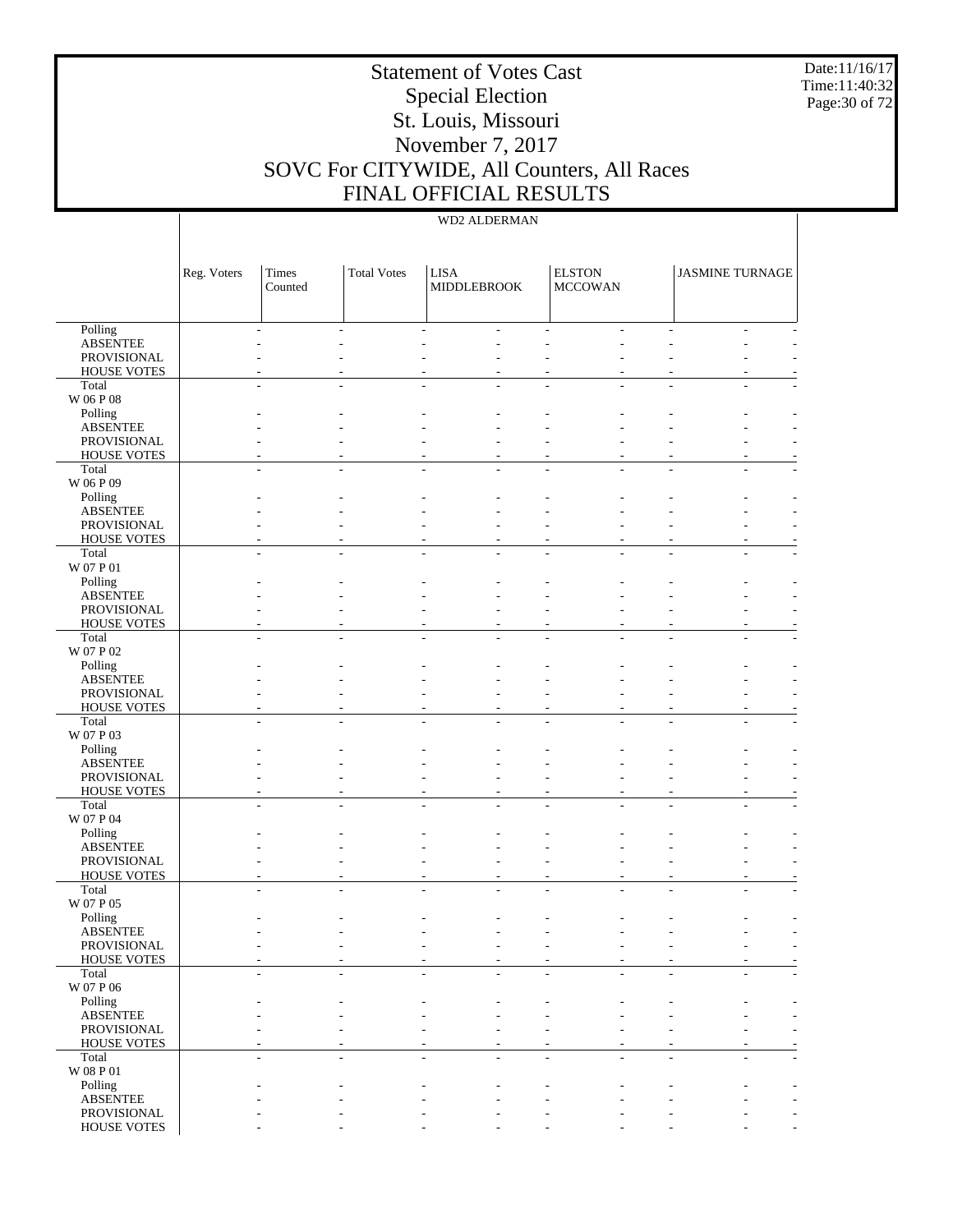Date:11/16/17 Time:11:40:32 Page:31 of 72

# Statement of Votes Cast Special Election St. Louis, Missouri November 7, 2017 SOVC For CITYWIDE, All Counters, All Races FINAL OFFICIAL RESULTS

|                                   | Reg. Voters | Times<br>Counted | <b>Total Votes</b> | <b>LISA</b><br><b>MIDDLEBROOK</b> | <b>ELSTON</b><br><b>MCCOWAN</b> | <b>JASMINE TURNAGE</b> |                          |
|-----------------------------------|-------------|------------------|--------------------|-----------------------------------|---------------------------------|------------------------|--------------------------|
| Total                             |             |                  |                    |                                   |                                 |                        |                          |
| W 08 P 02                         |             |                  |                    |                                   |                                 |                        |                          |
| Polling<br><b>ABSENTEE</b>        |             |                  |                    |                                   |                                 |                        |                          |
| PROVISIONAL                       |             |                  |                    |                                   |                                 |                        |                          |
| <b>HOUSE VOTES</b>                |             |                  |                    |                                   |                                 |                        |                          |
| Total                             |             |                  |                    |                                   |                                 |                        |                          |
| W 08 P 03                         |             |                  |                    |                                   |                                 |                        |                          |
| Polling                           |             |                  |                    |                                   |                                 |                        |                          |
| <b>ABSENTEE</b><br>PROVISIONAL    |             |                  |                    |                                   |                                 |                        |                          |
| <b>HOUSE VOTES</b>                |             |                  |                    |                                   |                                 |                        |                          |
| Total                             |             |                  |                    |                                   |                                 |                        |                          |
| W 08 P 04                         |             |                  |                    |                                   |                                 |                        |                          |
| Polling                           |             |                  |                    |                                   |                                 |                        |                          |
| <b>ABSENTEE</b>                   |             |                  |                    |                                   |                                 |                        |                          |
| PROVISIONAL<br><b>HOUSE VOTES</b> |             |                  |                    |                                   |                                 |                        |                          |
| Total                             |             |                  |                    |                                   |                                 |                        |                          |
| W 08 P 05                         |             |                  |                    |                                   |                                 |                        |                          |
| Polling                           |             |                  |                    |                                   |                                 |                        |                          |
| <b>ABSENTEE</b>                   |             |                  |                    |                                   |                                 |                        |                          |
| PROVISIONAL<br><b>HOUSE VOTES</b> |             |                  |                    |                                   |                                 |                        |                          |
| Total                             |             |                  |                    |                                   |                                 |                        |                          |
| W 08 P 06                         |             |                  |                    |                                   |                                 |                        |                          |
| Polling                           |             |                  |                    |                                   |                                 |                        |                          |
| <b>ABSENTEE</b>                   |             |                  |                    |                                   |                                 |                        |                          |
| PROVISIONAL                       |             |                  |                    |                                   |                                 |                        |                          |
| <b>HOUSE VOTES</b><br>Total       |             |                  |                    |                                   |                                 |                        |                          |
| W 08 P 07                         |             |                  |                    |                                   |                                 |                        |                          |
| Polling                           |             |                  |                    |                                   |                                 |                        |                          |
| <b>ABSENTEE</b>                   |             |                  |                    |                                   |                                 |                        |                          |
| PROVISIONAL                       |             |                  |                    |                                   |                                 |                        |                          |
| <b>HOUSE VOTES</b>                |             |                  |                    |                                   | $\overline{a}$                  |                        |                          |
| Total<br>$\rm W$ 08 P $08$        |             |                  |                    |                                   |                                 |                        |                          |
| Polling                           |             |                  |                    |                                   |                                 |                        |                          |
| <b>ABSENTEE</b>                   |             |                  |                    |                                   |                                 |                        |                          |
| PROVISIONAL                       |             |                  |                    |                                   |                                 |                        |                          |
| <b>HOUSE VOTES</b>                |             |                  |                    |                                   |                                 |                        |                          |
| Total<br>W 08 P 09                |             |                  |                    |                                   |                                 |                        |                          |
| Polling                           |             |                  |                    |                                   |                                 |                        |                          |
| <b>ABSENTEE</b>                   |             |                  |                    |                                   |                                 |                        | $\overline{\phantom{a}}$ |
| PROVISIONAL                       |             |                  |                    |                                   |                                 |                        |                          |
| <b>HOUSE VOTES</b>                |             |                  |                    |                                   |                                 |                        |                          |
| Total                             |             |                  |                    |                                   |                                 |                        |                          |
| W 09 P 01<br>Polling              |             |                  |                    |                                   |                                 |                        |                          |
| <b>ABSENTEE</b>                   |             |                  |                    |                                   |                                 |                        |                          |
| PROVISIONAL                       |             |                  |                    |                                   |                                 |                        |                          |
| <b>HOUSE VOTES</b>                |             |                  |                    |                                   |                                 |                        |                          |
| Total                             |             |                  |                    |                                   |                                 |                        |                          |
| W 09 P 02                         |             |                  |                    |                                   |                                 |                        |                          |
| Polling<br><b>ABSENTEE</b>        |             |                  |                    |                                   |                                 |                        | $\overline{\phantom{a}}$ |
|                                   |             |                  |                    |                                   |                                 |                        |                          |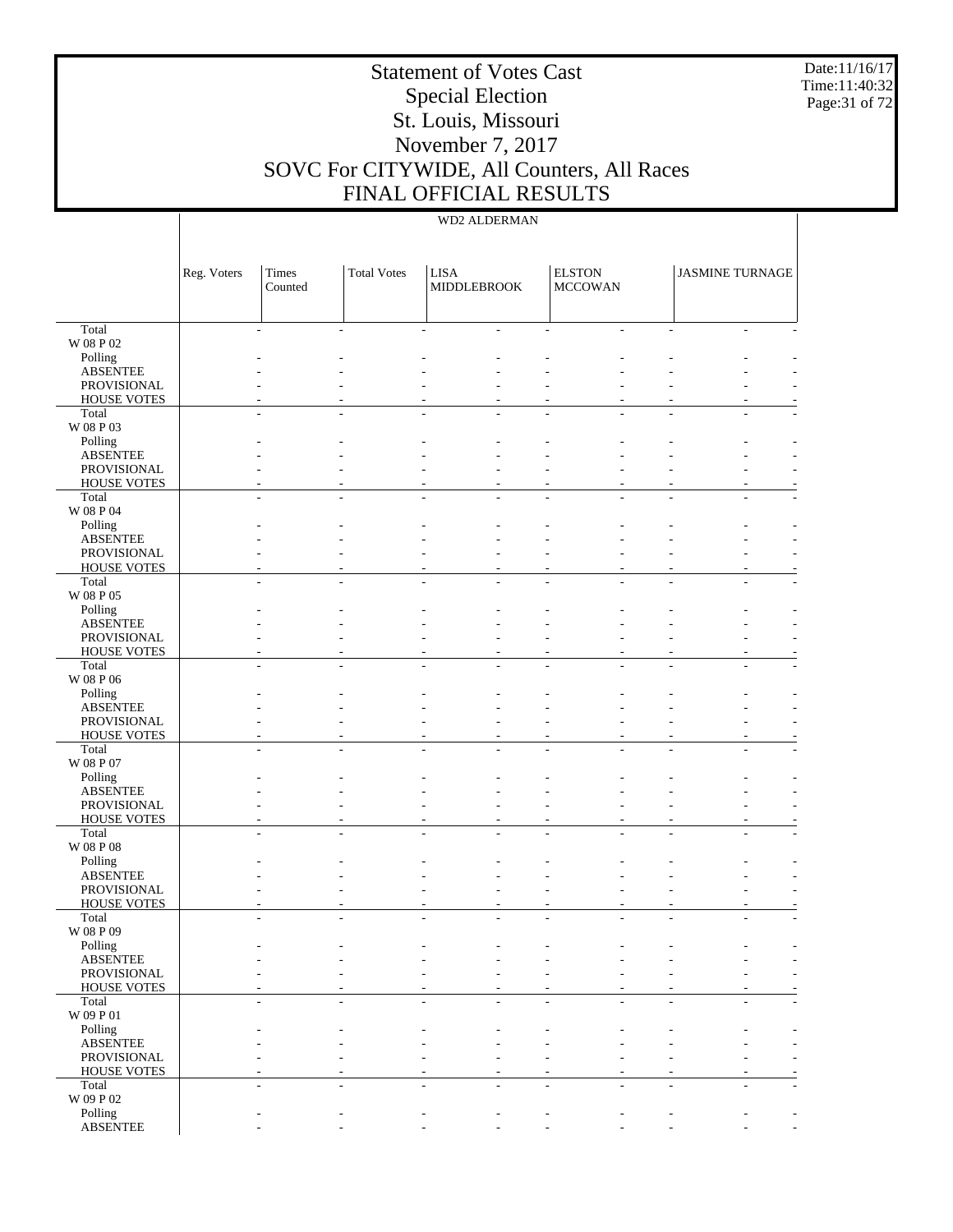Date:11/16/17 Time:11:40:32 Page:32 of 72

# Statement of Votes Cast Special Election St. Louis, Missouri November 7, 2017 SOVC For CITYWIDE, All Counters, All Races FINAL OFFICIAL RESULTS

|                                          | Reg. Voters | Times<br>Counted                 | <b>Total Votes</b>            | <b>LISA</b><br>MIDDLEBROOK |                | <b>ELSTON</b><br><b>MCCOWAN</b> |                          | <b>JASMINE TURNAGE</b> |                          |
|------------------------------------------|-------------|----------------------------------|-------------------------------|----------------------------|----------------|---------------------------------|--------------------------|------------------------|--------------------------|
| <b>PROVISIONAL</b><br><b>HOUSE VOTES</b> |             | $\overline{a}$<br>$\overline{a}$ | $\overline{\phantom{a}}$<br>٠ | $\overline{\phantom{a}}$   | $\overline{a}$ | $\overline{\phantom{0}}$        | ÷.<br>÷.                 |                        | $\sim$<br>$\overline{a}$ |
| Total                                    |             |                                  |                               |                            |                |                                 |                          |                        |                          |
| W 09 P 03                                |             |                                  |                               |                            |                |                                 |                          |                        |                          |
| Polling                                  |             |                                  |                               |                            |                |                                 |                          |                        |                          |
| <b>ABSENTEE</b><br>PROVISIONAL           |             |                                  |                               |                            |                |                                 |                          |                        |                          |
| <b>HOUSE VOTES</b>                       |             |                                  |                               |                            |                |                                 |                          |                        |                          |
| Total                                    |             |                                  | $\overline{a}$                |                            |                |                                 |                          |                        |                          |
| W 09 P 04                                |             |                                  |                               |                            |                |                                 |                          |                        |                          |
| Polling<br><b>ABSENTEE</b>               |             |                                  |                               |                            |                |                                 |                          |                        |                          |
| PROVISIONAL                              |             |                                  |                               |                            |                |                                 |                          |                        |                          |
| <b>HOUSE VOTES</b>                       |             |                                  |                               |                            |                |                                 |                          |                        |                          |
| Total                                    |             |                                  |                               |                            |                |                                 |                          |                        |                          |
| W 09 P 05<br>Polling                     |             |                                  |                               |                            |                |                                 |                          |                        |                          |
| <b>ABSENTEE</b>                          |             |                                  |                               |                            |                |                                 |                          |                        |                          |
| PROVISIONAL                              |             |                                  |                               |                            |                |                                 |                          |                        |                          |
| <b>HOUSE VOTES</b>                       |             |                                  |                               |                            |                |                                 |                          |                        |                          |
| Total<br>W 09 P 06                       |             |                                  | $\overline{\phantom{a}}$      |                            | L,             | ÷                               |                          |                        | ٠                        |
| Polling                                  |             |                                  |                               |                            |                |                                 |                          |                        |                          |
| <b>ABSENTEE</b>                          |             |                                  |                               |                            |                |                                 |                          |                        |                          |
| PROVISIONAL                              |             |                                  |                               |                            |                |                                 |                          |                        |                          |
| <b>HOUSE VOTES</b><br>Total              |             |                                  |                               |                            |                |                                 |                          |                        |                          |
| W 09 P 07                                |             |                                  |                               |                            |                |                                 |                          |                        |                          |
| Polling                                  |             |                                  |                               |                            |                |                                 |                          |                        |                          |
| <b>ABSENTEE</b>                          |             |                                  |                               |                            |                |                                 |                          |                        |                          |
| PROVISIONAL                              |             |                                  |                               |                            |                |                                 |                          |                        |                          |
| <b>HOUSE VOTES</b><br>Total              |             |                                  |                               |                            |                |                                 |                          |                        |                          |
| W 09 P 08                                |             |                                  |                               |                            |                |                                 |                          |                        |                          |
| Polling                                  |             |                                  |                               |                            |                |                                 |                          |                        |                          |
| <b>ABSENTEE</b><br>PROVISIONAL           |             |                                  |                               |                            |                |                                 |                          |                        |                          |
| <b>HOUSE VOTES</b>                       |             |                                  |                               |                            |                | ٠                               |                          |                        |                          |
| Total                                    |             |                                  |                               |                            |                |                                 |                          |                        |                          |
| W 09 P 09                                |             |                                  |                               |                            |                |                                 |                          |                        |                          |
| Polling<br><b>ABSENTEE</b>               |             |                                  |                               |                            |                |                                 |                          |                        |                          |
| PROVISIONAL                              |             |                                  |                               |                            |                |                                 |                          |                        |                          |
| <b>HOUSE VOTES</b>                       |             |                                  |                               |                            |                |                                 |                          |                        |                          |
| Total                                    |             |                                  |                               |                            |                |                                 |                          |                        |                          |
| W 10 P 01                                |             |                                  |                               |                            |                |                                 |                          |                        |                          |
| Polling<br><b>ABSENTEE</b>               |             |                                  |                               |                            |                |                                 |                          |                        |                          |
| PROVISIONAL                              |             |                                  | ٠                             |                            |                | ۰                               |                          |                        | $\overline{\phantom{a}}$ |
| <b>HOUSE VOTES</b>                       |             |                                  |                               |                            |                | ٠                               |                          |                        | ٠                        |
| Total                                    |             | ä,<br>٠                          | $\overline{a}$                | $\overline{a}$             | L,             | ÷                               | ÷                        |                        | $\overline{a}$<br>۰      |
| W 10 P 02<br>Polling                     |             |                                  |                               |                            |                |                                 |                          |                        |                          |
| <b>ABSENTEE</b>                          |             |                                  |                               |                            |                |                                 |                          |                        |                          |
| PROVISIONAL                              |             |                                  |                               |                            |                | ۰                               |                          |                        | ٠                        |
| <b>HOUSE VOTES</b>                       |             |                                  |                               |                            |                | ٠                               |                          |                        |                          |
| Total<br>W 10 P 03                       |             | $\overline{a}$                   | ÷                             |                            | ٠              | ÷                               | $\overline{\phantom{a}}$ |                        | $\overline{a}$           |
|                                          |             |                                  |                               |                            |                |                                 |                          |                        |                          |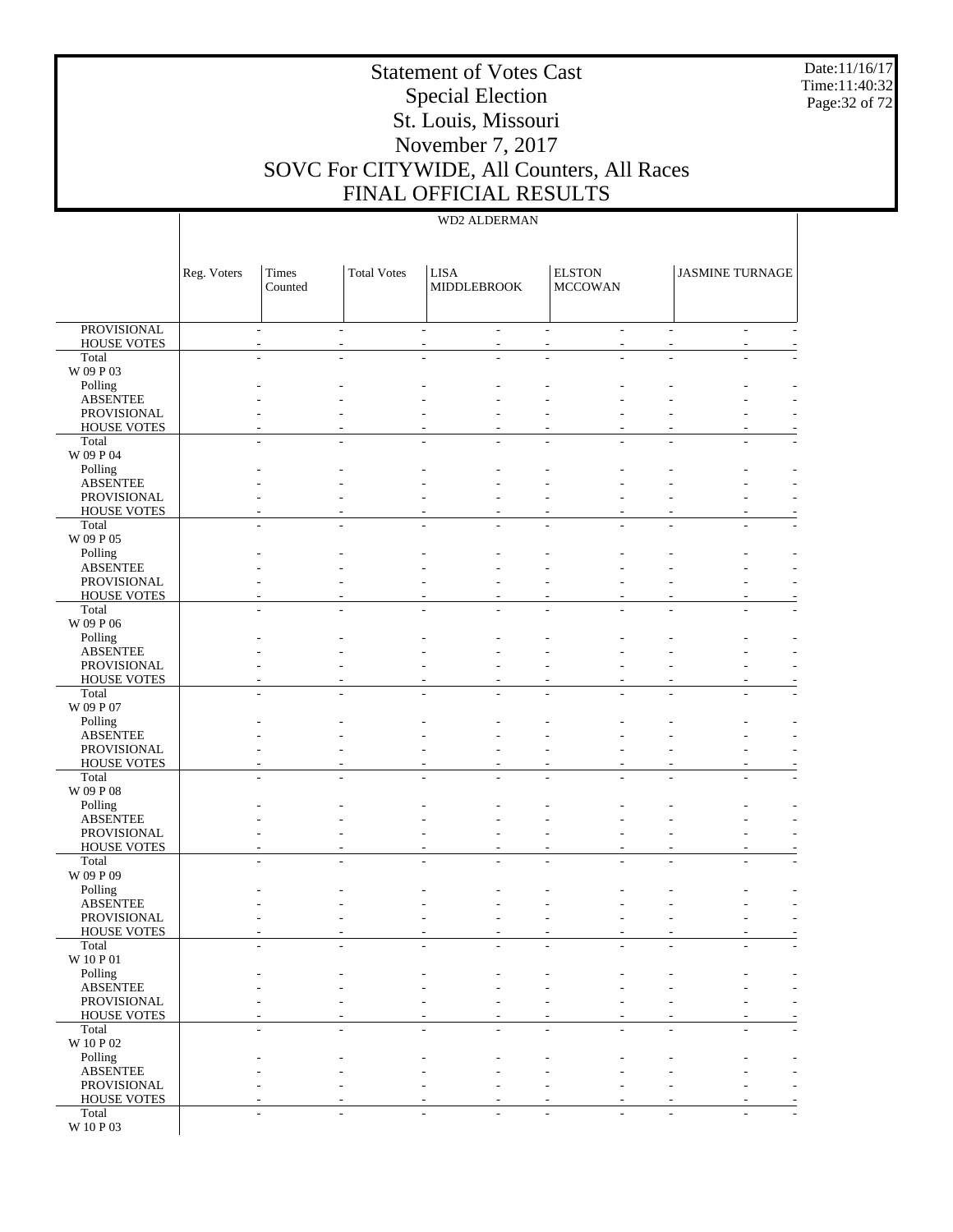Date:11/16/17 Time:11:40:32 Page:33 of 72

# Statement of Votes Cast Special Election St. Louis, Missouri November 7, 2017 SOVC For CITYWIDE, All Counters, All Races FINAL OFFICIAL RESULTS

|                                | Reg. Voters | Times<br>Counted | <b>Total Votes</b> | <b>LISA</b><br><b>MIDDLEBROOK</b> | <b>ELSTON</b><br><b>MCCOWAN</b> | <b>JASMINE TURNAGE</b> |  |
|--------------------------------|-------------|------------------|--------------------|-----------------------------------|---------------------------------|------------------------|--|
| Polling                        |             |                  |                    |                                   |                                 |                        |  |
| <b>ABSENTEE</b>                |             |                  |                    |                                   |                                 |                        |  |
| PROVISIONAL                    |             |                  |                    |                                   |                                 |                        |  |
| <b>HOUSE VOTES</b>             |             |                  |                    |                                   |                                 |                        |  |
| Total<br>W 10 P 04             |             |                  |                    |                                   |                                 |                        |  |
| Polling                        |             |                  |                    |                                   |                                 |                        |  |
| <b>ABSENTEE</b>                |             |                  |                    |                                   |                                 |                        |  |
| PROVISIONAL                    |             |                  |                    |                                   |                                 |                        |  |
| <b>HOUSE VOTES</b>             |             |                  |                    |                                   |                                 |                        |  |
| Total                          |             |                  |                    |                                   |                                 |                        |  |
| W 10 P 05                      |             |                  |                    |                                   |                                 |                        |  |
| Polling                        |             |                  |                    |                                   |                                 |                        |  |
| <b>ABSENTEE</b><br>PROVISIONAL |             |                  |                    |                                   |                                 |                        |  |
| <b>HOUSE VOTES</b>             |             |                  |                    |                                   |                                 |                        |  |
| Total                          |             |                  |                    |                                   |                                 |                        |  |
| W 10 P 06                      |             |                  |                    |                                   |                                 |                        |  |
| Polling                        |             |                  |                    |                                   |                                 |                        |  |
| <b>ABSENTEE</b>                |             |                  |                    |                                   |                                 |                        |  |
| PROVISIONAL                    |             |                  |                    |                                   |                                 |                        |  |
| <b>HOUSE VOTES</b>             |             |                  |                    |                                   |                                 |                        |  |
| Total                          |             |                  |                    |                                   |                                 |                        |  |
| W 10 P 07<br>Polling           |             |                  |                    |                                   |                                 |                        |  |
| <b>ABSENTEE</b>                |             |                  |                    |                                   |                                 |                        |  |
| PROVISIONAL                    |             |                  |                    |                                   |                                 |                        |  |
| <b>HOUSE VOTES</b>             |             |                  |                    |                                   |                                 |                        |  |
| Total                          |             |                  |                    |                                   |                                 |                        |  |
| W 10 P 09                      |             |                  |                    |                                   |                                 |                        |  |
| Polling                        |             |                  |                    |                                   |                                 |                        |  |
| <b>ABSENTEE</b>                |             |                  |                    |                                   |                                 |                        |  |
| PROVISIONAL                    |             |                  |                    |                                   |                                 |                        |  |
| <b>HOUSE VOTES</b><br>Total    |             |                  |                    |                                   |                                 |                        |  |
| $\rm W$ 10 P 10                |             |                  |                    |                                   |                                 |                        |  |
| Polling                        |             |                  |                    |                                   |                                 |                        |  |
| <b>ABSENTEE</b>                |             |                  |                    |                                   |                                 |                        |  |
| PROVISIONAL                    |             |                  |                    |                                   |                                 |                        |  |
| HOUSE VOTES                    |             |                  |                    |                                   |                                 |                        |  |
| Total                          |             |                  |                    |                                   |                                 |                        |  |
| W 11 P 01                      |             |                  |                    |                                   |                                 |                        |  |
| Polling<br><b>ABSENTEE</b>     |             |                  |                    |                                   |                                 |                        |  |
| PROVISIONAL                    |             |                  |                    |                                   |                                 |                        |  |
| <b>HOUSE VOTES</b>             |             |                  |                    |                                   |                                 |                        |  |
| Total                          |             |                  |                    |                                   |                                 |                        |  |
| W 11 P 02                      |             |                  |                    |                                   |                                 |                        |  |
| Polling                        |             |                  |                    |                                   |                                 |                        |  |
| <b>ABSENTEE</b>                |             |                  |                    |                                   |                                 |                        |  |
| PROVISIONAL                    |             |                  |                    |                                   |                                 |                        |  |
| HOUSE VOTES                    |             |                  |                    |                                   |                                 |                        |  |
| Total<br>W 11 P 03             |             |                  |                    |                                   |                                 |                        |  |
| Polling                        |             |                  |                    |                                   |                                 |                        |  |
| <b>ABSENTEE</b>                |             |                  |                    |                                   |                                 |                        |  |
| PROVISIONAL                    |             |                  |                    |                                   |                                 |                        |  |
| HOUSE VOTES                    |             |                  |                    |                                   |                                 |                        |  |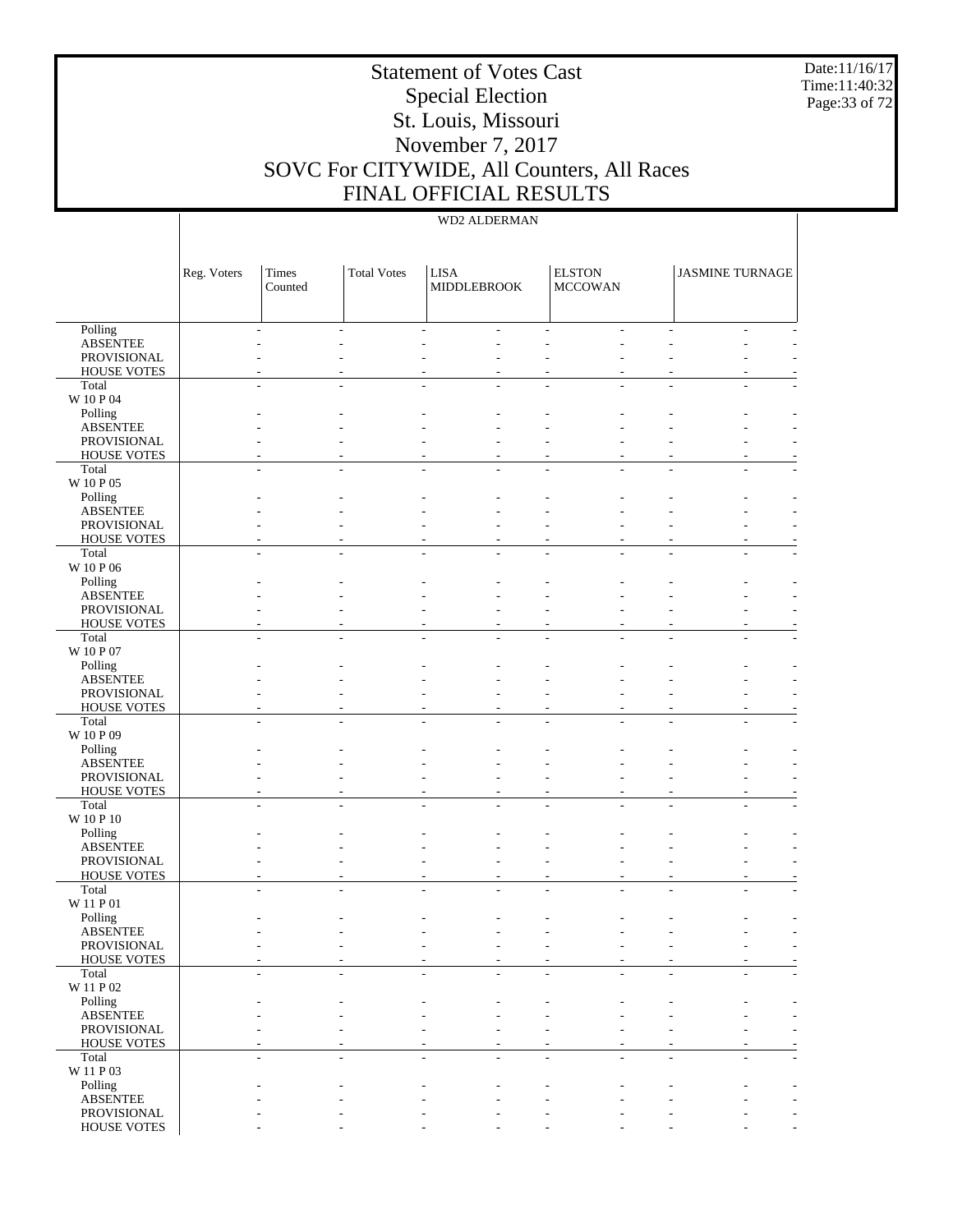Date:11/16/17 Time:11:40:32 Page:34 of 72

# Statement of Votes Cast Special Election St. Louis, Missouri November 7, 2017 SOVC For CITYWIDE, All Counters, All Races FINAL OFFICIAL RESULTS

|                                   | Reg. Voters | Times<br>Counted | <b>Total Votes</b> | <b>LISA</b><br><b>MIDDLEBROOK</b> |    | <b>ELSTON</b><br><b>MCCOWAN</b> | <b>JASMINE TURNAGE</b>   |   |
|-----------------------------------|-------------|------------------|--------------------|-----------------------------------|----|---------------------------------|--------------------------|---|
| Total                             |             |                  |                    |                                   |    |                                 |                          |   |
| W 11 P 04                         |             |                  |                    |                                   |    |                                 |                          |   |
| Polling                           |             |                  |                    |                                   |    |                                 |                          |   |
| <b>ABSENTEE</b>                   |             |                  |                    |                                   |    |                                 |                          |   |
| PROVISIONAL<br><b>HOUSE VOTES</b> |             |                  |                    |                                   |    |                                 |                          |   |
| Total                             |             |                  |                    |                                   |    |                                 |                          |   |
| W 11 P 05                         |             |                  |                    |                                   |    |                                 |                          |   |
| Polling                           |             |                  |                    |                                   |    |                                 |                          |   |
| <b>ABSENTEE</b>                   |             |                  |                    |                                   |    |                                 |                          |   |
| PROVISIONAL                       |             |                  |                    |                                   |    |                                 |                          |   |
| <b>HOUSE VOTES</b>                |             |                  |                    |                                   |    |                                 |                          |   |
| Total<br>W 11 P 06                |             |                  |                    |                                   |    |                                 |                          |   |
| Polling                           |             |                  |                    |                                   |    |                                 |                          |   |
| <b>ABSENTEE</b>                   |             |                  |                    |                                   |    |                                 |                          |   |
| PROVISIONAL                       |             |                  |                    |                                   |    |                                 |                          |   |
| <b>HOUSE VOTES</b>                |             |                  |                    |                                   |    |                                 |                          |   |
| Total                             |             |                  |                    |                                   |    |                                 |                          |   |
| W 12 P 01                         |             |                  |                    |                                   |    |                                 |                          |   |
| Polling                           |             |                  |                    |                                   |    |                                 |                          |   |
| <b>ABSENTEE</b><br>PROVISIONAL    |             |                  |                    |                                   |    |                                 |                          |   |
| <b>HOUSE VOTES</b>                |             |                  |                    |                                   | ۰  | ۰                               |                          |   |
| Total                             |             |                  |                    |                                   |    |                                 |                          |   |
| W 12 P 02                         |             |                  |                    |                                   |    |                                 |                          |   |
| Polling                           |             |                  |                    |                                   |    |                                 |                          |   |
| <b>ABSENTEE</b>                   |             |                  |                    |                                   |    |                                 |                          |   |
| PROVISIONAL                       |             |                  |                    |                                   |    |                                 |                          |   |
| <b>HOUSE VOTES</b><br>Total       |             |                  |                    |                                   | L, |                                 |                          |   |
| W 12 P 03                         |             |                  |                    |                                   |    |                                 |                          |   |
| Polling                           |             |                  |                    |                                   |    |                                 |                          |   |
| <b>ABSENTEE</b>                   |             |                  |                    |                                   |    |                                 |                          |   |
| PROVISIONAL                       |             |                  |                    |                                   |    |                                 |                          |   |
| <b>HOUSE VOTES</b>                |             |                  |                    | $\overline{\phantom{a}}$<br>٠     | ۰  | ٠                               | $\overline{\phantom{a}}$ |   |
| Total                             |             |                  |                    |                                   |    |                                 |                          |   |
| W 12 P 04<br>Polling              |             |                  |                    |                                   |    |                                 |                          |   |
| <b>ABSENTEE</b>                   |             |                  |                    |                                   |    |                                 |                          |   |
| PROVISIONAL                       |             |                  |                    |                                   |    |                                 |                          |   |
| <b>HOUSE VOTES</b>                |             |                  |                    |                                   |    |                                 |                          |   |
| Total                             |             |                  |                    |                                   |    |                                 |                          |   |
| W 12 P 05                         |             |                  |                    |                                   |    |                                 |                          |   |
| Polling                           |             |                  |                    |                                   |    |                                 |                          |   |
| <b>ABSENTEE</b><br>PROVISIONAL    |             |                  |                    |                                   |    |                                 |                          | ۰ |
| <b>HOUSE VOTES</b>                |             |                  |                    |                                   |    |                                 |                          |   |
| Total                             |             |                  |                    |                                   |    |                                 |                          |   |
| W 12 P 06                         |             |                  |                    |                                   |    |                                 |                          |   |
| Polling                           |             |                  |                    |                                   |    |                                 |                          |   |
| <b>ABSENTEE</b>                   |             |                  |                    |                                   |    |                                 |                          |   |
| PROVISIONAL                       |             |                  |                    |                                   |    |                                 |                          |   |
| <b>HOUSE VOTES</b>                |             |                  |                    |                                   |    |                                 |                          |   |
| Total<br>W 12 P 08                |             |                  |                    |                                   |    |                                 |                          |   |
| Polling                           |             |                  |                    |                                   |    |                                 |                          |   |
| <b>ABSENTEE</b>                   |             |                  |                    |                                   |    |                                 |                          |   |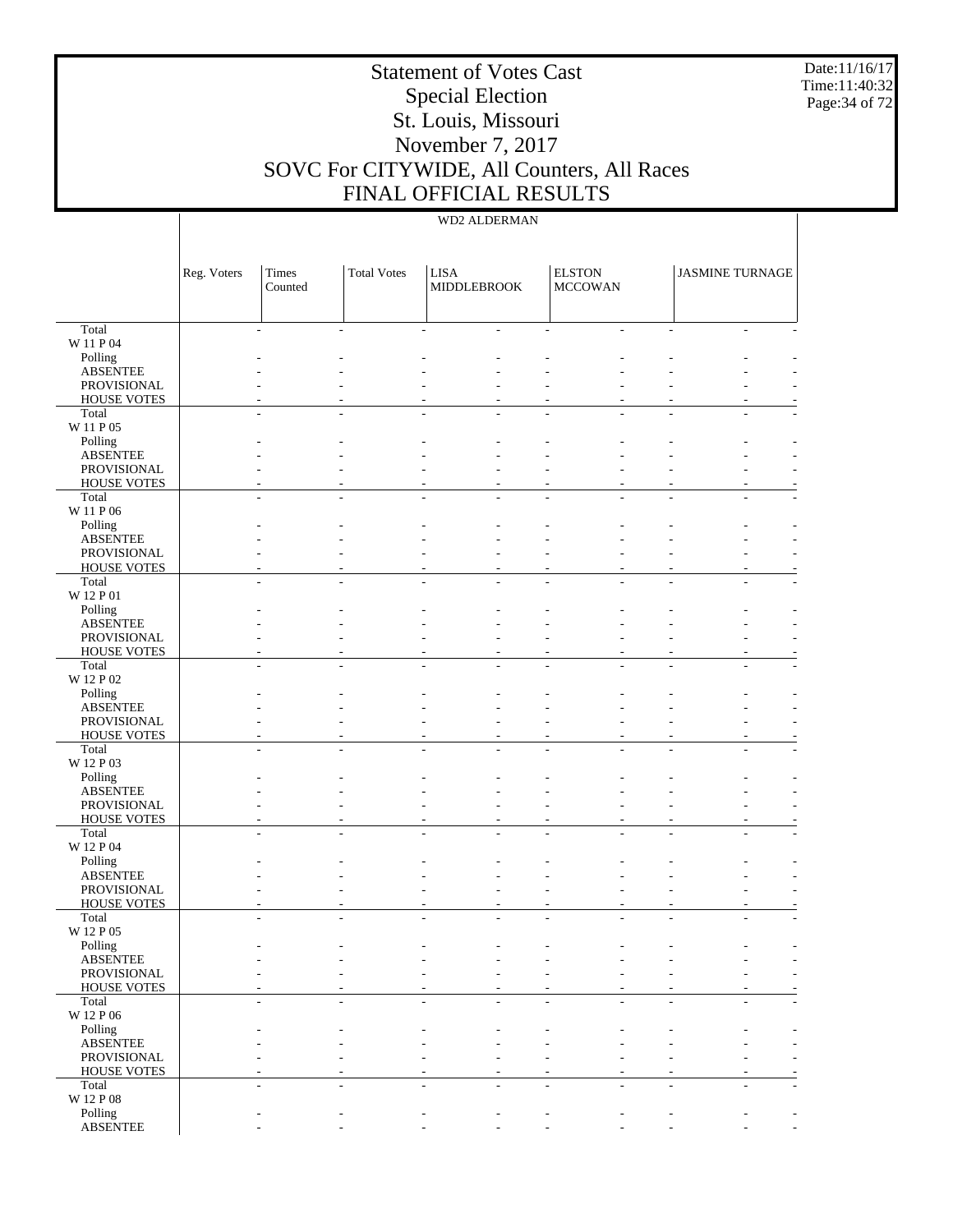Date:11/16/17 Time:11:40:32 Page:35 of 72

# Statement of Votes Cast Special Election St. Louis, Missouri November 7, 2017 SOVC For CITYWIDE, All Counters, All Races FINAL OFFICIAL RESULTS

|                                          | Reg. Voters | Times<br>Counted         | <b>Total Votes</b> | <b>LISA</b><br>MIDDLEBROOK         |    | <b>ELSTON</b><br><b>MCCOWAN</b> |                             | <b>JASMINE TURNAGE</b> |        |
|------------------------------------------|-------------|--------------------------|--------------------|------------------------------------|----|---------------------------------|-----------------------------|------------------------|--------|
| <b>PROVISIONAL</b><br><b>HOUSE VOTES</b> |             | $\overline{a}$<br>$\sim$ |                    | $\overline{\phantom{a}}$<br>$\sim$ | ÷  |                                 | $\mathcal{L}_{\mathcal{A}}$ |                        | $\sim$ |
| Total                                    |             |                          |                    |                                    |    |                                 |                             |                        |        |
| W 12 P 09                                |             |                          |                    |                                    |    |                                 |                             |                        |        |
| Polling<br><b>ABSENTEE</b>               |             |                          |                    |                                    |    |                                 |                             |                        |        |
| PROVISIONAL                              |             |                          |                    |                                    |    |                                 |                             |                        |        |
| <b>HOUSE VOTES</b>                       |             |                          |                    |                                    |    |                                 |                             |                        |        |
| Total<br>W 13 P 01                       |             |                          |                    |                                    |    |                                 |                             |                        |        |
| Polling                                  |             |                          |                    |                                    |    |                                 |                             |                        |        |
| <b>ABSENTEE</b><br>PROVISIONAL           |             |                          |                    |                                    |    |                                 |                             |                        |        |
| <b>HOUSE VOTES</b>                       |             |                          |                    |                                    |    |                                 |                             |                        |        |
| Total                                    |             |                          |                    |                                    |    |                                 |                             |                        |        |
| W 13 P 02<br>Polling                     |             |                          |                    |                                    |    |                                 |                             |                        |        |
| <b>ABSENTEE</b>                          |             |                          |                    |                                    |    |                                 |                             |                        |        |
| PROVISIONAL                              |             |                          |                    |                                    |    |                                 |                             |                        |        |
| <b>HOUSE VOTES</b><br>Total              |             |                          |                    |                                    |    |                                 |                             |                        |        |
| W 13 P 03                                |             |                          |                    |                                    |    |                                 |                             |                        |        |
| Polling                                  |             |                          |                    |                                    |    |                                 |                             |                        |        |
| <b>ABSENTEE</b><br>PROVISIONAL           |             |                          |                    |                                    |    |                                 |                             |                        |        |
| <b>HOUSE VOTES</b>                       |             |                          |                    |                                    |    |                                 |                             |                        |        |
| Total<br>W 13 P 04                       |             |                          |                    |                                    |    |                                 |                             |                        |        |
| Polling                                  |             |                          |                    |                                    |    |                                 |                             |                        |        |
| <b>ABSENTEE</b>                          |             |                          |                    |                                    |    |                                 |                             |                        |        |
| PROVISIONAL<br><b>HOUSE VOTES</b>        |             |                          |                    |                                    |    |                                 |                             |                        |        |
| Total                                    |             |                          |                    |                                    |    |                                 |                             |                        |        |
| W 13 P 06                                |             |                          |                    |                                    |    |                                 |                             |                        |        |
| Polling<br><b>ABSENTEE</b>               |             |                          |                    |                                    |    |                                 |                             |                        |        |
| PROVISIONAL                              |             |                          |                    |                                    |    |                                 |                             |                        |        |
| <b>HOUSE VOTES</b>                       |             |                          |                    |                                    |    |                                 |                             |                        |        |
| Total<br>W 13 P 07                       |             |                          |                    |                                    |    |                                 |                             |                        |        |
| Polling                                  |             |                          |                    |                                    |    |                                 |                             |                        |        |
| <b>ABSENTEE</b><br>PROVISIONAL           |             |                          |                    |                                    |    |                                 |                             |                        |        |
| <b>HOUSE VOTES</b>                       |             |                          |                    |                                    |    |                                 |                             |                        |        |
| Total                                    |             |                          |                    |                                    |    |                                 |                             |                        |        |
| W 14 P 01<br>Polling                     |             |                          |                    |                                    |    |                                 |                             |                        |        |
| <b>ABSENTEE</b>                          |             |                          |                    |                                    |    |                                 |                             |                        |        |
| PROVISIONAL                              |             |                          |                    |                                    |    |                                 |                             |                        |        |
| <b>HOUSE VOTES</b><br>Total              |             | L.<br>$\overline{a}$     |                    | ÷                                  | L. |                                 | ÷.                          |                        | ÷      |
| W 14 P 02                                |             |                          |                    |                                    |    |                                 |                             |                        |        |
| Polling                                  |             |                          |                    |                                    |    |                                 |                             |                        |        |
| <b>ABSENTEE</b><br>PROVISIONAL           |             |                          |                    |                                    |    |                                 |                             |                        |        |
| <b>HOUSE VOTES</b>                       |             |                          |                    |                                    |    |                                 |                             |                        |        |
| Total                                    |             |                          |                    |                                    |    |                                 |                             |                        |        |
| W 14 P 03                                |             |                          |                    |                                    |    |                                 |                             |                        |        |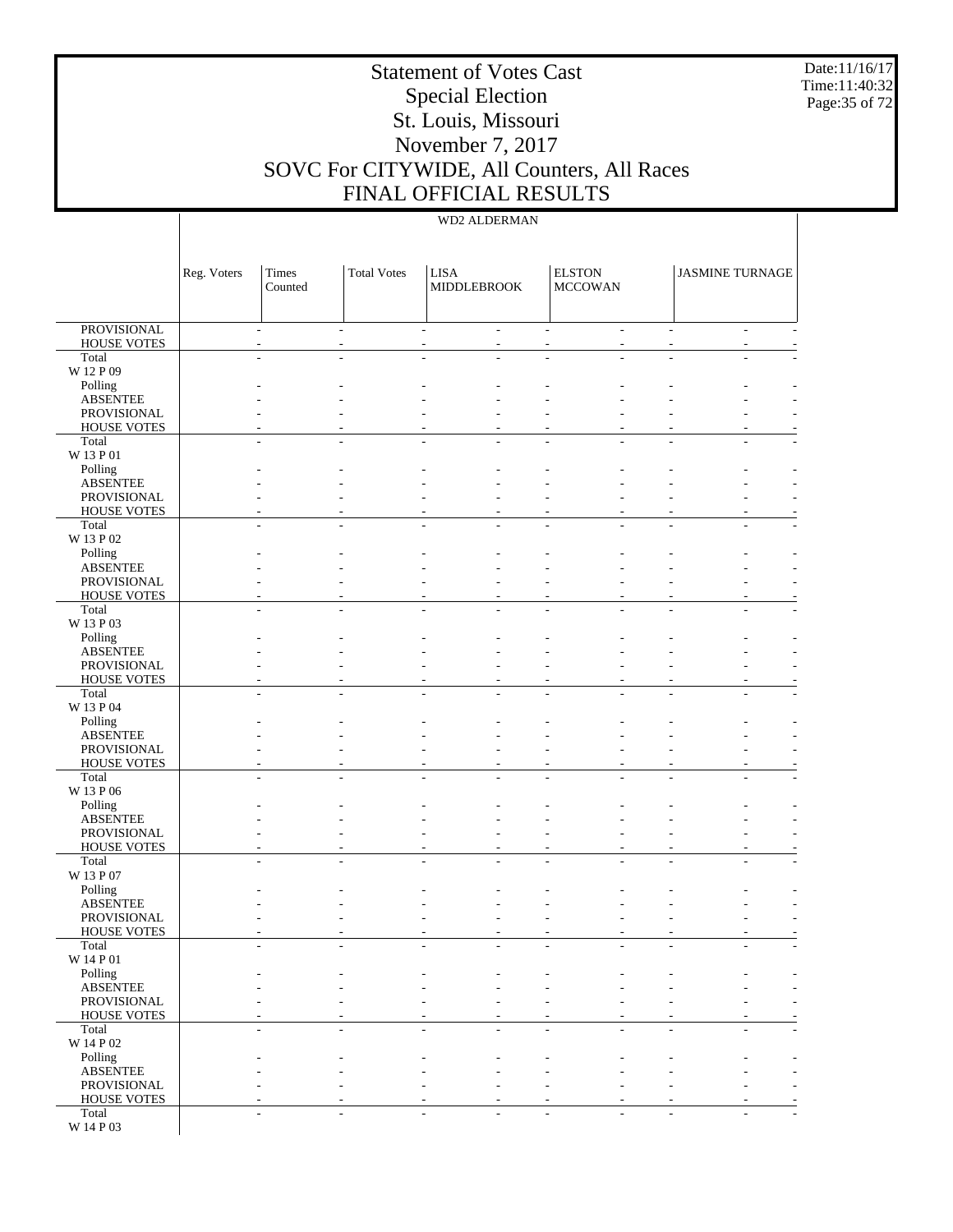Date:11/16/17 Time:11:40:32 Page:36 of 72

# Statement of Votes Cast Special Election St. Louis, Missouri November 7, 2017 SOVC For CITYWIDE, All Counters, All Races FINAL OFFICIAL RESULTS

|                                   | Reg. Voters | Times<br>Counted | <b>Total Votes</b> | <b>LISA</b><br><b>MIDDLEBROOK</b> | <b>ELSTON</b><br><b>MCCOWAN</b> | <b>JASMINE TURNAGE</b> |  |
|-----------------------------------|-------------|------------------|--------------------|-----------------------------------|---------------------------------|------------------------|--|
| Polling                           |             |                  |                    |                                   |                                 |                        |  |
| <b>ABSENTEE</b>                   |             |                  |                    |                                   |                                 |                        |  |
| PROVISIONAL                       |             |                  |                    |                                   |                                 |                        |  |
| <b>HOUSE VOTES</b>                |             |                  |                    |                                   |                                 |                        |  |
| Total<br>W 14 P 04                |             |                  |                    |                                   |                                 |                        |  |
| Polling                           |             |                  |                    |                                   |                                 |                        |  |
| <b>ABSENTEE</b>                   |             |                  |                    |                                   |                                 |                        |  |
| PROVISIONAL                       |             |                  |                    |                                   |                                 |                        |  |
| <b>HOUSE VOTES</b>                |             |                  |                    |                                   |                                 |                        |  |
| Total                             |             |                  |                    |                                   |                                 |                        |  |
| W 14 P 05                         |             |                  |                    |                                   |                                 |                        |  |
| Polling                           |             |                  |                    |                                   |                                 |                        |  |
| <b>ABSENTEE</b>                   |             |                  |                    |                                   |                                 |                        |  |
| PROVISIONAL                       |             |                  |                    |                                   |                                 |                        |  |
| <b>HOUSE VOTES</b><br>Total       |             |                  |                    |                                   |                                 |                        |  |
| W 14 P 06                         |             |                  |                    |                                   |                                 |                        |  |
| Polling                           |             |                  |                    |                                   |                                 |                        |  |
| <b>ABSENTEE</b>                   |             |                  |                    |                                   |                                 |                        |  |
| PROVISIONAL                       |             |                  |                    |                                   |                                 |                        |  |
| <b>HOUSE VOTES</b>                |             |                  |                    |                                   |                                 |                        |  |
| Total                             |             |                  |                    |                                   |                                 |                        |  |
| W 14 P 07                         |             |                  |                    |                                   |                                 |                        |  |
| Polling                           |             |                  |                    |                                   |                                 |                        |  |
| <b>ABSENTEE</b>                   |             |                  |                    |                                   |                                 |                        |  |
| PROVISIONAL<br><b>HOUSE VOTES</b> |             |                  |                    |                                   |                                 |                        |  |
| Total                             |             |                  |                    |                                   |                                 |                        |  |
| W 14 P 08                         |             |                  |                    |                                   |                                 |                        |  |
| Polling                           |             |                  |                    |                                   |                                 |                        |  |
| <b>ABSENTEE</b>                   |             |                  |                    |                                   |                                 |                        |  |
| PROVISIONAL                       |             |                  |                    |                                   |                                 |                        |  |
| <b>HOUSE VOTES</b>                |             |                  |                    |                                   |                                 |                        |  |
| Total                             |             |                  |                    |                                   |                                 |                        |  |
| W 14 P 09                         |             |                  |                    |                                   |                                 |                        |  |
| Polling<br><b>ABSENTEE</b>        |             |                  |                    |                                   |                                 |                        |  |
| PROVISIONAL                       |             |                  |                    |                                   |                                 |                        |  |
| HOUSE VOTES                       |             |                  |                    |                                   |                                 |                        |  |
| Total                             |             |                  |                    |                                   |                                 |                        |  |
| W 15 P 01                         |             |                  |                    |                                   |                                 |                        |  |
| Polling                           |             |                  |                    |                                   |                                 |                        |  |
| <b>ABSENTEE</b>                   |             |                  |                    |                                   |                                 |                        |  |
| PROVISIONAL                       |             |                  |                    |                                   |                                 |                        |  |
| <b>HOUSE VOTES</b>                |             |                  |                    |                                   |                                 |                        |  |
| Total                             |             |                  |                    |                                   |                                 |                        |  |
| W 15 P 02                         |             |                  |                    |                                   |                                 |                        |  |
| Polling<br><b>ABSENTEE</b>        |             |                  |                    |                                   |                                 |                        |  |
| PROVISIONAL                       |             |                  |                    |                                   |                                 |                        |  |
| HOUSE VOTES                       |             |                  |                    |                                   |                                 |                        |  |
| Total                             |             |                  |                    |                                   |                                 |                        |  |
| W 15 P 03                         |             |                  |                    |                                   |                                 |                        |  |
| Polling                           |             |                  |                    |                                   |                                 |                        |  |
| <b>ABSENTEE</b>                   |             |                  |                    |                                   |                                 |                        |  |
| PROVISIONAL                       |             |                  |                    |                                   |                                 |                        |  |
| HOUSE VOTES                       |             |                  |                    |                                   |                                 |                        |  |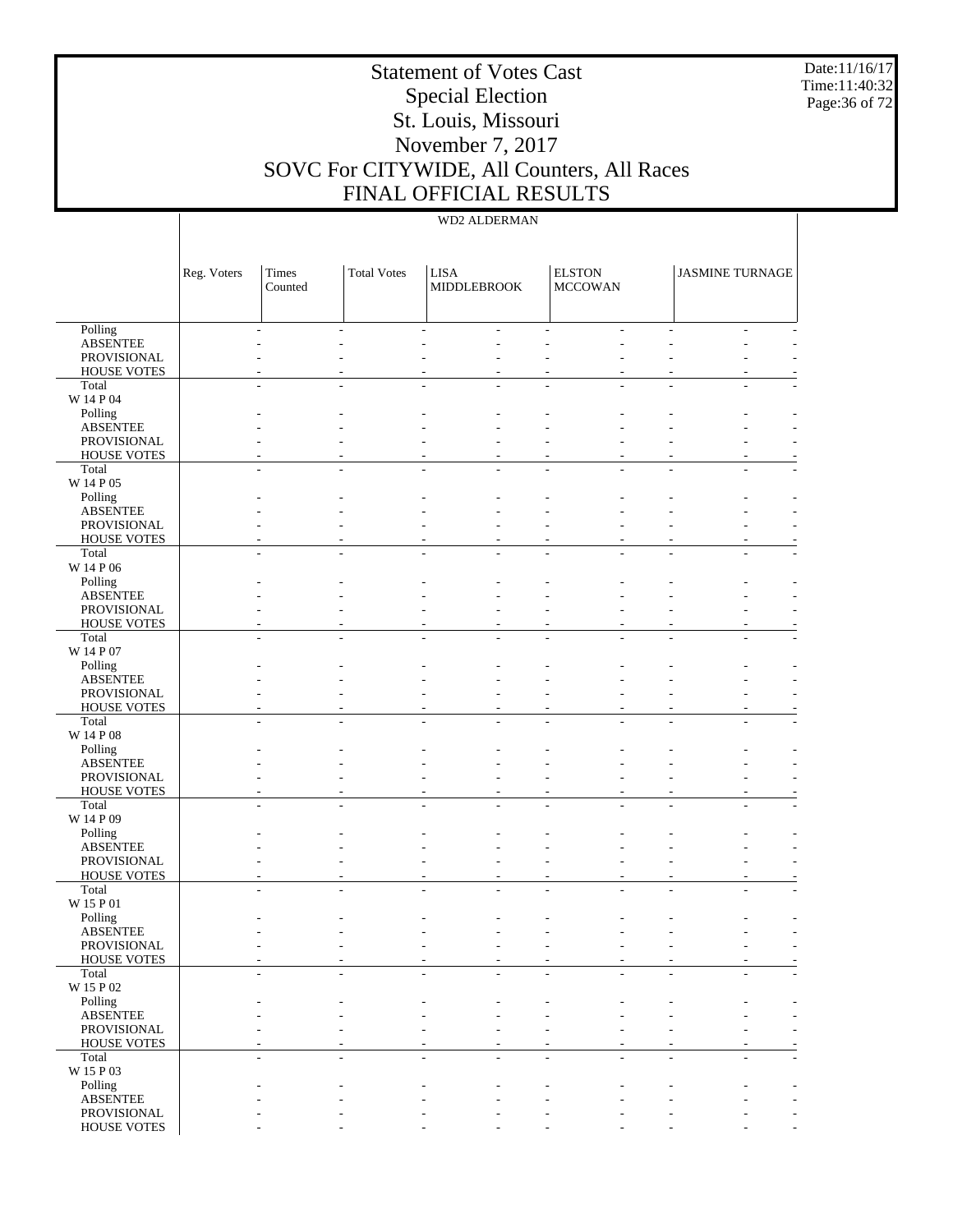Date:11/16/17 Time:11:40:32 Page:37 of 72

# Statement of Votes Cast Special Election St. Louis, Missouri November 7, 2017 SOVC For CITYWIDE, All Counters, All Races FINAL OFFICIAL RESULTS

|                                   | Reg. Voters | Times<br>Counted | <b>Total Votes</b> | <b>LISA</b><br><b>MIDDLEBROOK</b> | <b>ELSTON</b><br><b>MCCOWAN</b> | <b>JASMINE TURNAGE</b> |                          |
|-----------------------------------|-------------|------------------|--------------------|-----------------------------------|---------------------------------|------------------------|--------------------------|
| Total                             |             |                  |                    |                                   |                                 |                        |                          |
| W 15 P 04                         |             |                  |                    |                                   |                                 |                        |                          |
| Polling<br><b>ABSENTEE</b>        |             |                  |                    |                                   |                                 |                        |                          |
| PROVISIONAL                       |             |                  |                    |                                   |                                 |                        |                          |
| <b>HOUSE VOTES</b>                |             |                  |                    |                                   |                                 |                        |                          |
| Total                             |             |                  |                    |                                   |                                 |                        |                          |
| W 15 P 05                         |             |                  |                    |                                   |                                 |                        |                          |
| Polling                           |             |                  |                    |                                   |                                 |                        |                          |
| <b>ABSENTEE</b>                   |             |                  |                    |                                   |                                 |                        |                          |
| PROVISIONAL<br><b>HOUSE VOTES</b> |             |                  |                    |                                   |                                 |                        |                          |
| Total                             |             |                  |                    |                                   |                                 |                        |                          |
| W 15 P 06                         |             |                  |                    |                                   |                                 |                        |                          |
| Polling                           |             |                  |                    |                                   |                                 |                        |                          |
| <b>ABSENTEE</b>                   |             |                  |                    |                                   |                                 |                        |                          |
| PROVISIONAL                       |             |                  |                    |                                   |                                 |                        |                          |
| <b>HOUSE VOTES</b>                |             |                  |                    |                                   |                                 |                        |                          |
| Total<br>W 15 P 07                |             |                  |                    |                                   |                                 |                        |                          |
| Polling                           |             |                  |                    |                                   |                                 |                        |                          |
| <b>ABSENTEE</b>                   |             |                  |                    |                                   |                                 |                        |                          |
| PROVISIONAL                       |             |                  |                    |                                   |                                 |                        |                          |
| <b>HOUSE VOTES</b>                |             |                  |                    |                                   |                                 |                        |                          |
| Total                             |             |                  |                    |                                   |                                 |                        |                          |
| W 16 P 01                         |             |                  |                    |                                   |                                 |                        |                          |
| Polling<br><b>ABSENTEE</b>        |             |                  |                    |                                   |                                 |                        |                          |
| PROVISIONAL                       |             |                  |                    |                                   |                                 |                        |                          |
| <b>HOUSE VOTES</b>                |             |                  |                    |                                   |                                 |                        |                          |
| Total                             |             |                  |                    |                                   |                                 |                        |                          |
| W 16 P 02                         |             |                  |                    |                                   |                                 |                        |                          |
| Polling                           |             |                  |                    |                                   |                                 |                        |                          |
| <b>ABSENTEE</b><br>PROVISIONAL    |             |                  |                    |                                   |                                 |                        |                          |
| <b>HOUSE VOTES</b>                |             |                  |                    |                                   |                                 |                        |                          |
| Total                             |             |                  |                    |                                   |                                 |                        |                          |
| W 16 P 03                         |             |                  |                    |                                   |                                 |                        |                          |
| Polling                           |             |                  |                    |                                   |                                 |                        |                          |
| <b>ABSENTEE</b>                   |             |                  |                    |                                   |                                 |                        |                          |
| PROVISIONAL                       |             |                  |                    |                                   |                                 |                        |                          |
| <b>HOUSE VOTES</b><br>Total       |             |                  |                    |                                   |                                 |                        |                          |
| W 16 P 04                         |             |                  |                    |                                   |                                 |                        |                          |
| Polling                           |             |                  |                    |                                   |                                 |                        |                          |
| <b>ABSENTEE</b>                   |             |                  |                    |                                   |                                 |                        | $\overline{\phantom{a}}$ |
| PROVISIONAL                       |             |                  |                    |                                   |                                 |                        |                          |
| <b>HOUSE VOTES</b>                |             |                  |                    |                                   |                                 |                        |                          |
| Total<br>W 16 P 05                |             |                  |                    |                                   |                                 |                        |                          |
| Polling                           |             |                  |                    |                                   |                                 |                        |                          |
| <b>ABSENTEE</b>                   |             |                  |                    |                                   |                                 |                        |                          |
| PROVISIONAL                       |             |                  |                    |                                   |                                 |                        |                          |
| <b>HOUSE VOTES</b>                |             |                  |                    |                                   |                                 |                        |                          |
| Total                             |             |                  |                    |                                   |                                 |                        |                          |
| W 16 P 06                         |             |                  |                    |                                   |                                 |                        |                          |
| Polling<br><b>ABSENTEE</b>        |             |                  |                    |                                   |                                 |                        | $\overline{\phantom{a}}$ |
|                                   |             |                  |                    |                                   |                                 |                        |                          |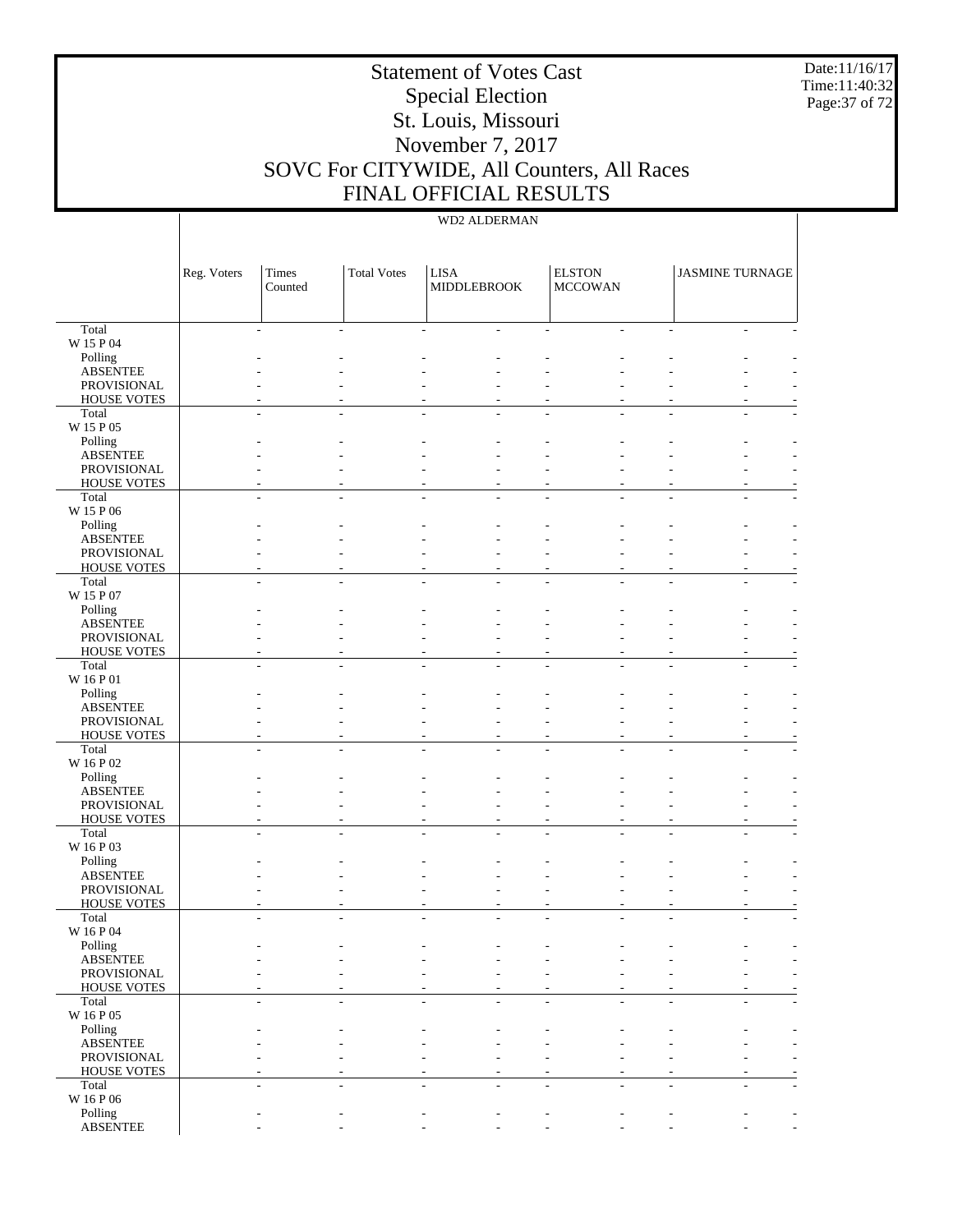Date:11/16/17 Time:11:40:32 Page:38 of 72

# Statement of Votes Cast Special Election St. Louis, Missouri November 7, 2017 SOVC For CITYWIDE, All Counters, All Races FINAL OFFICIAL RESULTS

|                                          | Reg. Voters    | Times<br>Counted | <b>Total Votes</b>            | <b>LISA</b><br>MIDDLEBROOK |                | <b>ELSTON</b><br><b>MCCOWAN</b> |    | <b>JASMINE TURNAGE</b> |                               |
|------------------------------------------|----------------|------------------|-------------------------------|----------------------------|----------------|---------------------------------|----|------------------------|-------------------------------|
| <b>PROVISIONAL</b><br><b>HOUSE VOTES</b> | $\overline{a}$ | $\overline{a}$   | $\overline{\phantom{a}}$<br>٠ | $\overline{a}$             | $\overline{a}$ | ÷.<br>$\overline{\phantom{0}}$  | ÷. |                        | $\sim$<br>$\overline{a}$      |
| Total                                    |                |                  |                               |                            |                |                                 |    |                        |                               |
| W 16 P 07                                |                |                  |                               |                            |                |                                 |    |                        |                               |
| Polling<br><b>ABSENTEE</b>               |                |                  |                               |                            |                |                                 |    |                        |                               |
| PROVISIONAL                              |                |                  |                               |                            |                |                                 |    |                        |                               |
| <b>HOUSE VOTES</b>                       |                |                  |                               |                            |                |                                 |    |                        |                               |
| Total                                    |                |                  | $\overline{a}$                |                            |                |                                 |    |                        |                               |
| W 16 P 08<br>Polling                     |                |                  |                               |                            |                |                                 |    |                        |                               |
| <b>ABSENTEE</b>                          |                |                  |                               |                            |                |                                 |    |                        |                               |
| PROVISIONAL                              |                |                  |                               |                            |                |                                 |    |                        |                               |
| <b>HOUSE VOTES</b>                       |                |                  |                               |                            |                |                                 |    |                        |                               |
| Total<br>W 17 P 01                       |                |                  |                               |                            |                |                                 |    |                        |                               |
| Polling                                  |                |                  |                               |                            |                |                                 |    |                        |                               |
| <b>ABSENTEE</b>                          |                |                  |                               |                            |                |                                 |    |                        |                               |
| PROVISIONAL                              |                |                  |                               |                            |                |                                 |    |                        |                               |
| <b>HOUSE VOTES</b><br>Total              |                |                  | $\overline{\phantom{a}}$      |                            | L.             | ÷                               |    |                        | ۰                             |
| W 17 P 02                                |                |                  |                               |                            |                |                                 |    |                        |                               |
| Polling                                  |                |                  |                               |                            |                |                                 |    |                        |                               |
| <b>ABSENTEE</b>                          |                |                  |                               |                            |                |                                 |    |                        |                               |
| PROVISIONAL<br><b>HOUSE VOTES</b>        |                |                  |                               |                            |                |                                 |    |                        |                               |
| Total                                    |                |                  |                               |                            |                |                                 |    |                        |                               |
| W 17 P 03                                |                |                  |                               |                            |                |                                 |    |                        |                               |
| Polling                                  |                |                  |                               |                            |                |                                 |    |                        |                               |
| <b>ABSENTEE</b><br>PROVISIONAL           |                |                  |                               |                            |                |                                 |    |                        |                               |
| <b>HOUSE VOTES</b>                       |                |                  |                               |                            |                |                                 |    |                        |                               |
| Total                                    |                |                  |                               |                            |                |                                 |    |                        |                               |
| W 17 P 04                                |                |                  |                               |                            |                |                                 |    |                        |                               |
| Polling<br><b>ABSENTEE</b>               |                |                  |                               |                            |                |                                 |    |                        |                               |
| PROVISIONAL                              |                |                  |                               |                            |                |                                 |    |                        |                               |
| <b>HOUSE VOTES</b>                       |                |                  |                               |                            |                | ۰                               |    |                        |                               |
| Total<br>W 17 P 05                       |                |                  |                               |                            |                |                                 |    |                        |                               |
| Polling                                  |                |                  |                               |                            |                |                                 |    |                        |                               |
| <b>ABSENTEE</b>                          |                |                  |                               |                            |                |                                 |    |                        |                               |
| PROVISIONAL                              |                |                  |                               |                            |                |                                 |    |                        |                               |
| <b>HOUSE VOTES</b><br>Total              |                |                  |                               |                            |                |                                 |    |                        |                               |
| W 17 P 06                                |                |                  |                               |                            |                |                                 |    |                        |                               |
| Polling                                  |                |                  |                               |                            |                |                                 |    |                        |                               |
| <b>ABSENTEE</b>                          |                |                  |                               |                            |                |                                 |    |                        |                               |
| PROVISIONAL<br><b>HOUSE VOTES</b>        |                |                  | ٠                             |                            |                | ۰<br>٠                          |    |                        | $\overline{\phantom{a}}$<br>٠ |
| Total                                    | ä,             | ٠                | $\overline{a}$                | $\overline{a}$             | L,             | ÷                               | ÷  |                        | $\overline{a}$<br>٠           |
| W 17 P 07                                |                |                  |                               |                            |                |                                 |    |                        |                               |
| Polling                                  |                |                  |                               |                            |                |                                 |    |                        |                               |
| <b>ABSENTEE</b><br>PROVISIONAL           |                |                  |                               |                            |                | ۰                               |    |                        | ٠                             |
| <b>HOUSE VOTES</b>                       |                |                  |                               |                            |                | ٠                               |    |                        |                               |
| Total                                    | $\overline{a}$ |                  | ÷                             |                            | ٠              | ÷                               | ÷. |                        | $\overline{a}$                |
| W 17 P 08                                |                |                  |                               |                            |                |                                 |    |                        |                               |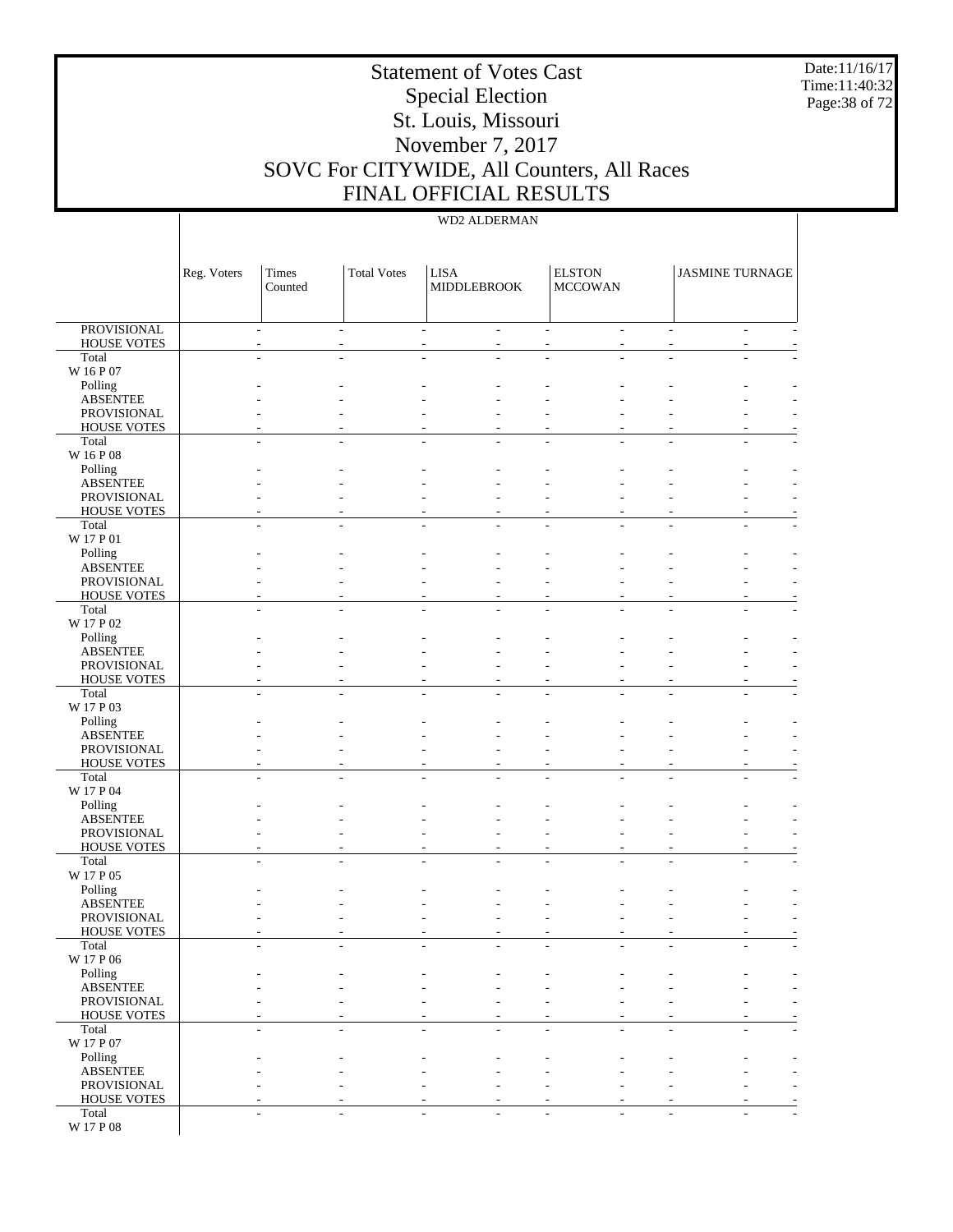Date:11/16/17 Time:11:40:32 Page:39 of 72

# Statement of Votes Cast Special Election St. Louis, Missouri November 7, 2017 SOVC For CITYWIDE, All Counters, All Races FINAL OFFICIAL RESULTS

|                                | Reg. Voters | Times<br>Counted | <b>Total Votes</b> | <b>LISA</b><br><b>MIDDLEBROOK</b> | <b>ELSTON</b><br><b>MCCOWAN</b> | <b>JASMINE TURNAGE</b> |  |
|--------------------------------|-------------|------------------|--------------------|-----------------------------------|---------------------------------|------------------------|--|
| Polling                        |             |                  |                    |                                   |                                 |                        |  |
| <b>ABSENTEE</b>                |             |                  |                    |                                   |                                 |                        |  |
| PROVISIONAL                    |             |                  |                    |                                   |                                 |                        |  |
| <b>HOUSE VOTES</b>             |             |                  |                    |                                   |                                 |                        |  |
| Total<br>W 18 P 01             |             |                  |                    |                                   |                                 |                        |  |
| Polling                        |             |                  |                    |                                   |                                 |                        |  |
| <b>ABSENTEE</b>                |             |                  |                    |                                   |                                 |                        |  |
| PROVISIONAL                    |             |                  |                    |                                   |                                 |                        |  |
| <b>HOUSE VOTES</b>             |             |                  |                    |                                   |                                 |                        |  |
| Total                          |             |                  |                    |                                   |                                 |                        |  |
| $\rm W$ 18 P 02                |             |                  |                    |                                   |                                 |                        |  |
| Polling                        |             |                  |                    |                                   |                                 |                        |  |
| <b>ABSENTEE</b>                |             |                  |                    |                                   |                                 |                        |  |
| PROVISIONAL                    |             |                  |                    |                                   |                                 |                        |  |
| <b>HOUSE VOTES</b><br>Total    |             |                  |                    |                                   |                                 |                        |  |
| W 18 P 03                      |             |                  |                    |                                   |                                 |                        |  |
| Polling                        |             |                  |                    |                                   |                                 |                        |  |
| <b>ABSENTEE</b>                |             |                  |                    |                                   |                                 |                        |  |
| PROVISIONAL                    |             |                  |                    |                                   |                                 |                        |  |
| <b>HOUSE VOTES</b>             |             |                  |                    |                                   |                                 |                        |  |
| Total                          |             |                  |                    |                                   |                                 |                        |  |
| W 18 P 04                      |             |                  |                    |                                   |                                 |                        |  |
| Polling                        |             |                  |                    |                                   |                                 |                        |  |
| <b>ABSENTEE</b><br>PROVISIONAL |             |                  |                    |                                   |                                 |                        |  |
| <b>HOUSE VOTES</b>             |             |                  |                    |                                   |                                 |                        |  |
| Total                          |             |                  |                    |                                   |                                 |                        |  |
| W 18 P 05                      |             |                  |                    |                                   |                                 |                        |  |
| Polling                        |             |                  |                    |                                   |                                 |                        |  |
| <b>ABSENTEE</b>                |             |                  |                    |                                   |                                 |                        |  |
| PROVISIONAL                    |             |                  |                    |                                   |                                 |                        |  |
| <b>HOUSE VOTES</b>             |             |                  |                    |                                   |                                 |                        |  |
| Total                          |             |                  |                    |                                   |                                 |                        |  |
| W 18 P 06<br>Polling           |             |                  |                    |                                   |                                 |                        |  |
| <b>ABSENTEE</b>                |             |                  |                    |                                   |                                 |                        |  |
| PROVISIONAL                    |             |                  |                    |                                   |                                 |                        |  |
| HOUSE VOTES                    |             |                  |                    |                                   |                                 |                        |  |
| Total                          |             |                  |                    |                                   |                                 |                        |  |
| W 19 P 01                      |             |                  |                    |                                   |                                 |                        |  |
| Polling                        |             |                  |                    |                                   |                                 |                        |  |
| <b>ABSENTEE</b>                |             |                  |                    |                                   |                                 |                        |  |
| PROVISIONAL                    |             |                  |                    |                                   |                                 |                        |  |
| <b>HOUSE VOTES</b>             |             |                  |                    |                                   |                                 |                        |  |
| Total<br>W 19 P 02             |             |                  |                    |                                   |                                 |                        |  |
| Polling                        |             |                  |                    |                                   |                                 |                        |  |
| <b>ABSENTEE</b>                |             |                  |                    |                                   |                                 |                        |  |
| PROVISIONAL                    |             |                  |                    |                                   |                                 |                        |  |
| HOUSE VOTES                    |             |                  |                    |                                   |                                 |                        |  |
| Total                          |             |                  |                    |                                   |                                 |                        |  |
| W 19 P 03                      |             |                  |                    |                                   |                                 |                        |  |
| Polling                        |             |                  |                    |                                   |                                 |                        |  |
| <b>ABSENTEE</b>                |             |                  |                    |                                   |                                 |                        |  |
| PROVISIONAL                    |             |                  |                    |                                   |                                 |                        |  |
| HOUSE VOTES                    |             |                  |                    |                                   |                                 |                        |  |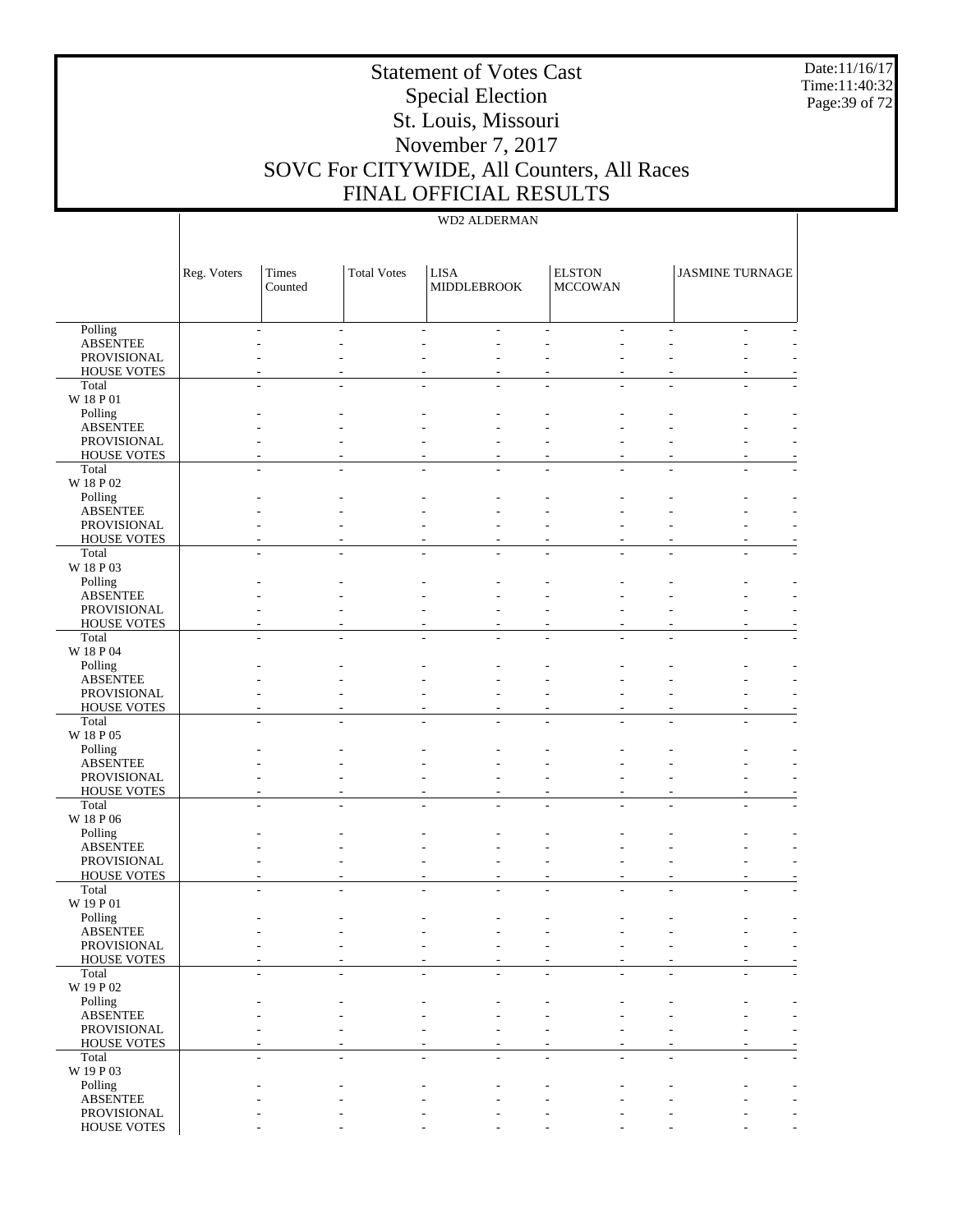Date:11/16/17 Time:11:40:32 Page:40 of 72

# Statement of Votes Cast Special Election St. Louis, Missouri November 7, 2017 SOVC For CITYWIDE, All Counters, All Races FINAL OFFICIAL RESULTS

| Total<br>W 19 P 04<br>Polling<br><b>ABSENTEE</b><br>PROVISIONAL<br><b>HOUSE VOTES</b><br>Total<br>W 19 P 05<br>Polling |                          |
|------------------------------------------------------------------------------------------------------------------------|--------------------------|
|                                                                                                                        |                          |
|                                                                                                                        |                          |
|                                                                                                                        |                          |
|                                                                                                                        |                          |
|                                                                                                                        |                          |
|                                                                                                                        |                          |
|                                                                                                                        |                          |
| <b>ABSENTEE</b>                                                                                                        |                          |
| PROVISIONAL                                                                                                            |                          |
| <b>HOUSE VOTES</b>                                                                                                     |                          |
| Total                                                                                                                  |                          |
| W 19 P 06                                                                                                              |                          |
| Polling<br><b>ABSENTEE</b>                                                                                             |                          |
| PROVISIONAL                                                                                                            |                          |
| <b>HOUSE VOTES</b>                                                                                                     |                          |
| Total                                                                                                                  |                          |
| W 19 P 07                                                                                                              |                          |
| Polling<br><b>ABSENTEE</b>                                                                                             |                          |
| PROVISIONAL                                                                                                            |                          |
| <b>HOUSE VOTES</b>                                                                                                     |                          |
| Total                                                                                                                  |                          |
| W 19 P 08                                                                                                              |                          |
| Polling<br><b>ABSENTEE</b>                                                                                             |                          |
| PROVISIONAL                                                                                                            |                          |
| <b>HOUSE VOTES</b>                                                                                                     |                          |
| Total                                                                                                                  |                          |
| W 19 P 09                                                                                                              |                          |
| Polling<br><b>ABSENTEE</b>                                                                                             |                          |
| PROVISIONAL                                                                                                            |                          |
| <b>HOUSE VOTES</b><br>$\overline{a}$                                                                                   |                          |
| Total                                                                                                                  |                          |
| W 20 P 01                                                                                                              |                          |
| Polling<br><b>ABSENTEE</b>                                                                                             |                          |
| PROVISIONAL                                                                                                            |                          |
| <b>HOUSE VOTES</b>                                                                                                     |                          |
| Total                                                                                                                  |                          |
| W 20 P 02<br>Polling                                                                                                   |                          |
| <b>ABSENTEE</b>                                                                                                        | $\overline{\phantom{a}}$ |
| PROVISIONAL                                                                                                            |                          |
| <b>HOUSE VOTES</b>                                                                                                     |                          |
| Total                                                                                                                  |                          |
| W 20 P 03<br>Polling                                                                                                   |                          |
| <b>ABSENTEE</b>                                                                                                        |                          |
| PROVISIONAL                                                                                                            |                          |
| <b>HOUSE VOTES</b>                                                                                                     |                          |
| Total                                                                                                                  |                          |
| W 20 P 04                                                                                                              |                          |
| Polling<br><b>ABSENTEE</b>                                                                                             |                          |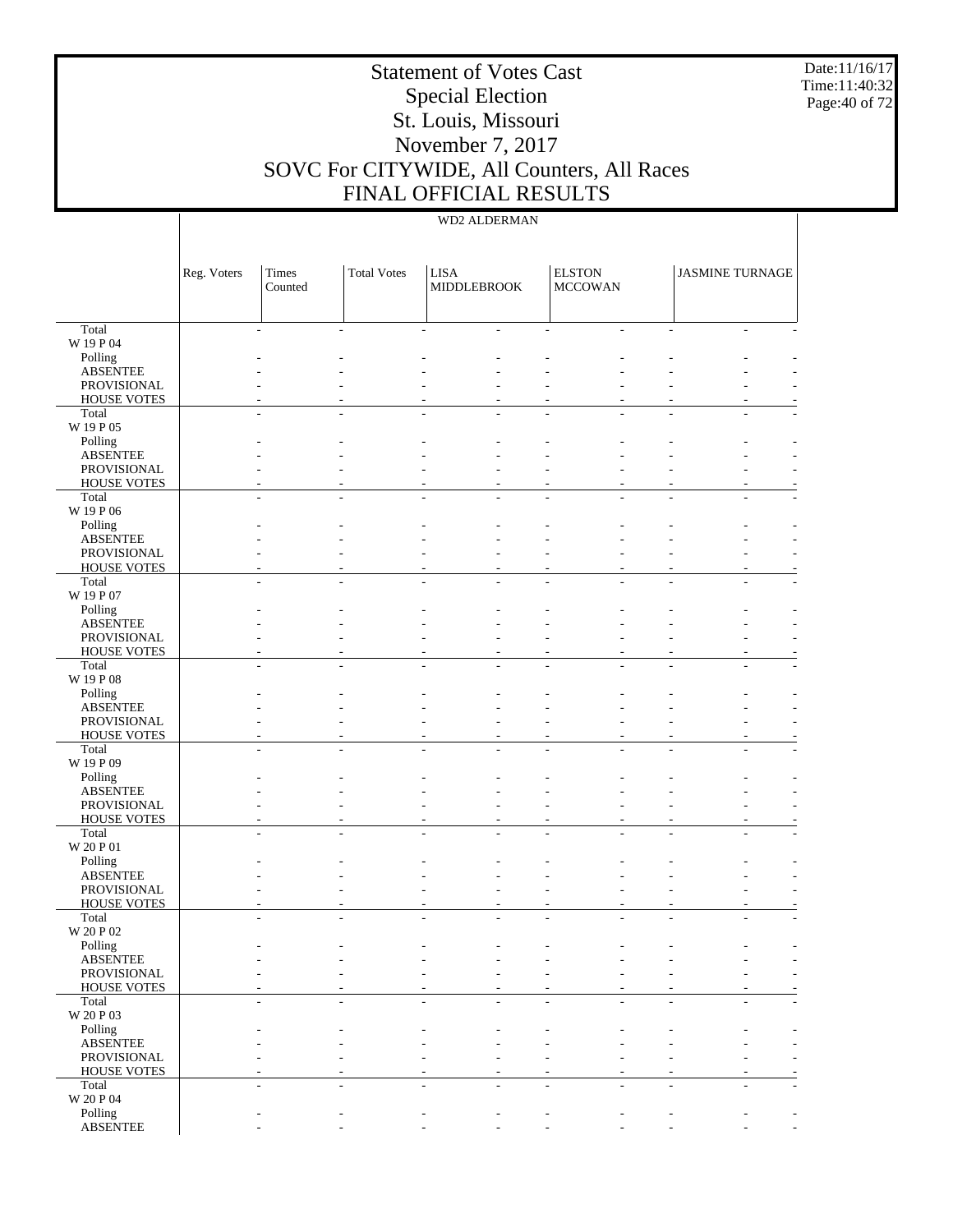Date:11/16/17 Time:11:40:33 Page:41 of 72

# Statement of Votes Cast Special Election St. Louis, Missouri November 7, 2017 SOVC For CITYWIDE, All Counters, All Races FINAL OFFICIAL RESULTS

|                                   | Reg. Voters | Times<br>Counted                           | <b>Total Votes</b>       | <b>LISA</b><br>MIDDLEBROOK                      |                | <b>ELSTON</b><br><b>MCCOWAN</b> |                                      | <b>JASMINE TURNAGE</b> |                          |
|-----------------------------------|-------------|--------------------------------------------|--------------------------|-------------------------------------------------|----------------|---------------------------------|--------------------------------------|------------------------|--------------------------|
| <b>PROVISIONAL</b><br>HOUSE VOTES |             | $\overline{a}$<br>$\overline{\phantom{a}}$ | ٠                        | $\overline{\phantom{a}}$<br>$\overline{a}$<br>٠ | $\overline{a}$ |                                 | ÷.<br>÷.<br>$\overline{\phantom{0}}$ |                        | $\sim$<br>$\overline{a}$ |
| Total                             |             |                                            |                          |                                                 |                |                                 |                                      |                        |                          |
| W 20 P 05                         |             |                                            |                          |                                                 |                |                                 |                                      |                        |                          |
| Polling                           |             |                                            |                          |                                                 |                |                                 |                                      |                        |                          |
| <b>ABSENTEE</b><br>PROVISIONAL    |             |                                            |                          |                                                 |                |                                 |                                      |                        |                          |
| <b>HOUSE VOTES</b>                |             |                                            |                          |                                                 |                |                                 |                                      |                        |                          |
| Total                             |             |                                            | $\overline{a}$           |                                                 |                |                                 |                                      |                        |                          |
| W 20 P 06                         |             |                                            |                          |                                                 |                |                                 |                                      |                        |                          |
| Polling<br><b>ABSENTEE</b>        |             |                                            |                          |                                                 |                |                                 |                                      |                        |                          |
| PROVISIONAL                       |             |                                            |                          |                                                 |                |                                 |                                      |                        |                          |
| <b>HOUSE VOTES</b>                |             |                                            |                          |                                                 |                |                                 |                                      |                        |                          |
| Total                             |             |                                            |                          |                                                 |                |                                 |                                      |                        |                          |
| W 20 P 07<br>Polling              |             |                                            |                          |                                                 |                |                                 |                                      |                        |                          |
| <b>ABSENTEE</b>                   |             |                                            |                          |                                                 |                |                                 |                                      |                        |                          |
| PROVISIONAL                       |             |                                            |                          |                                                 |                |                                 |                                      |                        |                          |
| <b>HOUSE VOTES</b>                |             |                                            |                          |                                                 |                |                                 |                                      |                        |                          |
| Total<br>W 21 P 01                |             |                                            | $\overline{\phantom{a}}$ |                                                 | L.             |                                 | ÷                                    |                        | ٠                        |
| Polling                           |             |                                            |                          |                                                 |                |                                 |                                      |                        |                          |
| <b>ABSENTEE</b>                   |             |                                            |                          |                                                 |                |                                 |                                      |                        |                          |
| PROVISIONAL                       |             |                                            |                          |                                                 |                |                                 |                                      |                        |                          |
| <b>HOUSE VOTES</b><br>Total       |             |                                            |                          |                                                 |                |                                 |                                      |                        |                          |
| W 21 P 02                         |             |                                            |                          |                                                 |                |                                 |                                      |                        |                          |
| Polling                           |             |                                            |                          |                                                 |                |                                 |                                      |                        |                          |
| <b>ABSENTEE</b>                   |             |                                            |                          |                                                 |                |                                 |                                      |                        |                          |
| PROVISIONAL<br><b>HOUSE VOTES</b> |             |                                            |                          |                                                 |                |                                 |                                      |                        |                          |
| Total                             |             |                                            | ٠                        |                                                 |                |                                 |                                      |                        |                          |
| W 21 P 03                         |             |                                            |                          |                                                 |                |                                 |                                      |                        |                          |
| Polling                           |             |                                            |                          |                                                 |                |                                 |                                      |                        |                          |
| <b>ABSENTEE</b><br>PROVISIONAL    |             |                                            |                          |                                                 |                |                                 |                                      |                        |                          |
| <b>HOUSE VOTES</b>                |             |                                            |                          |                                                 |                | ٠                               |                                      |                        |                          |
| Total                             |             |                                            |                          |                                                 |                |                                 |                                      |                        |                          |
| W 21 P 04                         |             |                                            |                          |                                                 |                |                                 |                                      |                        |                          |
| Polling<br><b>ABSENTEE</b>        |             |                                            |                          |                                                 |                |                                 |                                      |                        |                          |
| PROVISIONAL                       |             |                                            |                          |                                                 |                |                                 |                                      |                        |                          |
| <b>HOUSE VOTES</b>                |             |                                            |                          |                                                 |                |                                 |                                      |                        |                          |
| Total                             |             |                                            |                          |                                                 |                |                                 |                                      |                        |                          |
| W 21 P 05                         |             |                                            |                          |                                                 |                |                                 |                                      |                        |                          |
| Polling<br><b>ABSENTEE</b>        |             |                                            |                          |                                                 |                |                                 |                                      |                        |                          |
| PROVISIONAL                       |             |                                            |                          |                                                 |                |                                 |                                      |                        | $\overline{\phantom{a}}$ |
| <b>HOUSE VOTES</b>                |             |                                            |                          |                                                 |                |                                 | ٠                                    |                        | ٠                        |
| Total                             |             | ä,<br>٠                                    | $\overline{a}$           |                                                 | L,             |                                 | ÷<br>÷                               |                        | $\overline{a}$<br>٠      |
| W 21 P 06<br>Polling              |             |                                            |                          |                                                 |                |                                 |                                      |                        |                          |
| <b>ABSENTEE</b>                   |             |                                            |                          |                                                 |                |                                 |                                      |                        |                          |
| PROVISIONAL                       |             |                                            |                          |                                                 |                |                                 | ۰                                    |                        | ٠                        |
| <b>HOUSE VOTES</b>                |             |                                            |                          |                                                 |                |                                 | ٠                                    |                        |                          |
| Total<br>W 21 P 07                |             | $\overline{a}$                             | $\overline{a}$           |                                                 | ٠              |                                 | ÷<br>÷                               |                        | $\overline{a}$           |
|                                   |             |                                            |                          |                                                 |                |                                 |                                      |                        |                          |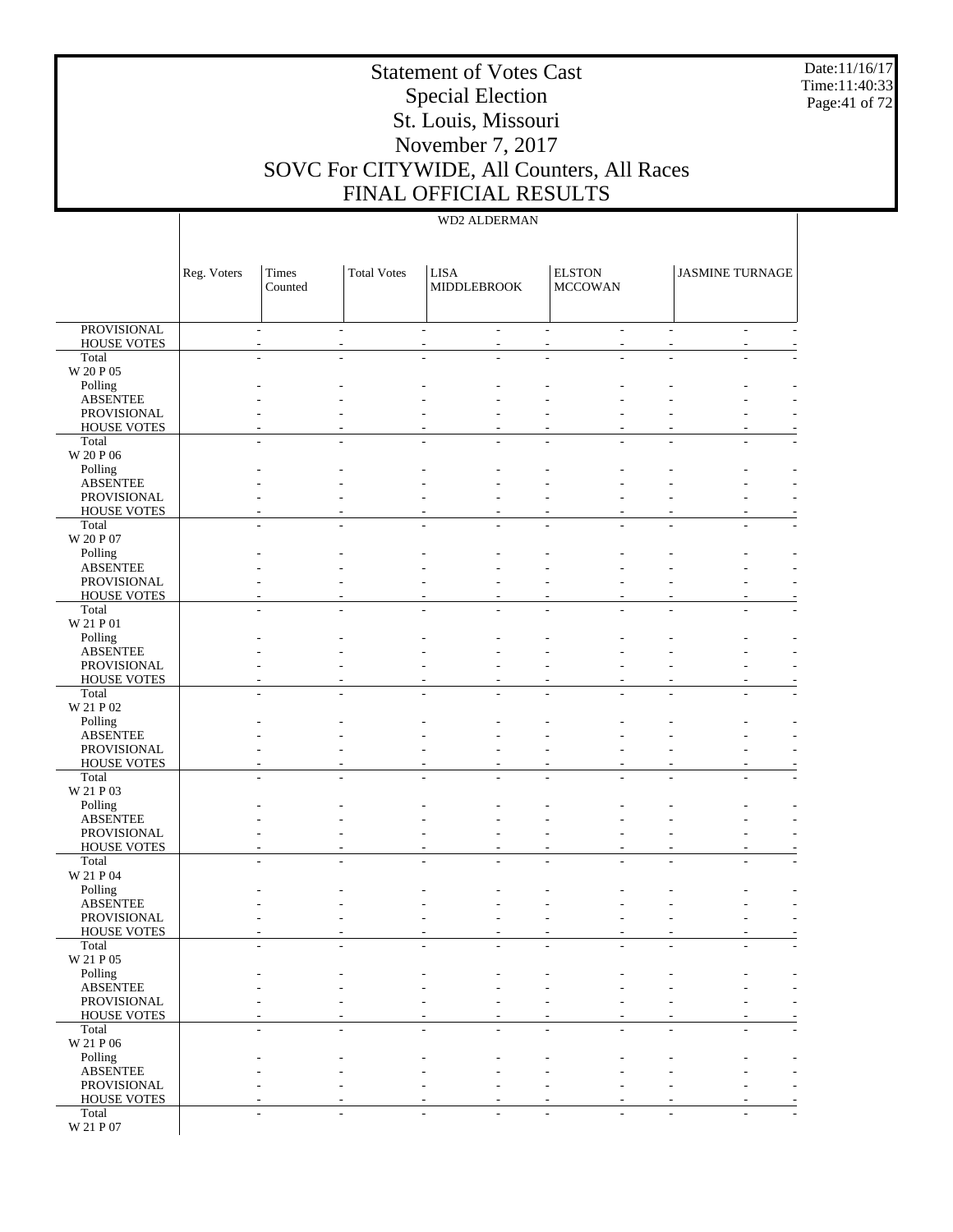Date:11/16/17 Time:11:40:33 Page:42 of 72

# Statement of Votes Cast Special Election St. Louis, Missouri November 7, 2017 SOVC For CITYWIDE, All Counters, All Races FINAL OFFICIAL RESULTS

|                                   | Reg. Voters | Times<br>Counted | <b>Total Votes</b> | <b>LISA</b><br>MIDDLEBROOK | <b>ELSTON</b><br><b>MCCOWAN</b> | <b>JASMINE TURNAGE</b> |  |
|-----------------------------------|-------------|------------------|--------------------|----------------------------|---------------------------------|------------------------|--|
| Polling                           |             |                  |                    |                            |                                 |                        |  |
| <b>ABSENTEE</b>                   |             |                  |                    |                            |                                 |                        |  |
| PROVISIONAL<br><b>HOUSE VOTES</b> |             |                  |                    |                            |                                 |                        |  |
| Total                             |             |                  |                    |                            |                                 |                        |  |
| W 21 P 08                         |             |                  |                    |                            |                                 |                        |  |
| Polling                           |             |                  |                    |                            |                                 |                        |  |
| <b>ABSENTEE</b>                   |             |                  |                    |                            |                                 |                        |  |
| PROVISIONAL<br><b>HOUSE VOTES</b> |             |                  |                    |                            |                                 |                        |  |
| Total                             |             |                  |                    |                            |                                 |                        |  |
| W 21 P 09                         |             |                  |                    |                            |                                 |                        |  |
| Polling                           |             |                  |                    |                            |                                 |                        |  |
| <b>ABSENTEE</b>                   |             |                  |                    |                            |                                 |                        |  |
| PROVISIONAL                       |             |                  |                    |                            |                                 |                        |  |
| <b>HOUSE VOTES</b><br>Total       |             |                  |                    |                            |                                 |                        |  |
| W 22 P 01                         |             |                  |                    |                            |                                 |                        |  |
| Polling                           |             |                  |                    |                            |                                 |                        |  |
| <b>ABSENTEE</b>                   |             |                  |                    |                            |                                 |                        |  |
| PROVISIONAL                       |             |                  |                    |                            |                                 |                        |  |
| <b>HOUSE VOTES</b><br>Total       |             |                  |                    |                            |                                 |                        |  |
| W 22 P 02                         |             |                  |                    |                            |                                 |                        |  |
| Polling                           |             |                  |                    |                            |                                 |                        |  |
| <b>ABSENTEE</b>                   |             |                  |                    |                            |                                 |                        |  |
| PROVISIONAL                       |             |                  |                    |                            |                                 |                        |  |
| <b>HOUSE VOTES</b>                |             |                  |                    |                            |                                 |                        |  |
| Total<br>W 22 P 03                |             |                  |                    |                            |                                 |                        |  |
| Polling                           |             |                  |                    |                            |                                 |                        |  |
| <b>ABSENTEE</b>                   |             |                  |                    |                            |                                 |                        |  |
| PROVISIONAL                       |             |                  |                    |                            |                                 |                        |  |
| <b>HOUSE VOTES</b>                |             |                  |                    |                            |                                 |                        |  |
| Total<br>W 22 P 04                |             |                  |                    |                            |                                 |                        |  |
| Polling                           |             |                  |                    |                            |                                 |                        |  |
| <b>ABSENTEE</b>                   |             |                  |                    |                            |                                 |                        |  |
| PROVISIONAL                       |             |                  |                    |                            |                                 |                        |  |
| <b>HOUSE VOTES</b>                |             |                  |                    |                            |                                 |                        |  |
| Total                             |             |                  |                    |                            |                                 |                        |  |
| W 22 P 05<br>Polling              |             |                  |                    |                            |                                 |                        |  |
| <b>ABSENTEE</b>                   |             |                  |                    |                            |                                 |                        |  |
| PROVISIONAL                       |             |                  |                    |                            |                                 |                        |  |
| HOUSE VOTES                       |             |                  |                    |                            |                                 |                        |  |
| Total                             |             |                  |                    |                            |                                 |                        |  |
| W 22 P 06                         |             |                  |                    |                            |                                 |                        |  |
| Polling<br><b>ABSENTEE</b>        |             |                  |                    |                            |                                 |                        |  |
| PROVISIONAL                       |             |                  |                    |                            |                                 |                        |  |
| <b>HOUSE VOTES</b>                |             |                  |                    |                            |                                 |                        |  |
| Total                             |             |                  |                    |                            |                                 |                        |  |
| W 22 P 07                         |             |                  |                    |                            |                                 |                        |  |
| Polling                           |             |                  |                    |                            |                                 |                        |  |
| <b>ABSENTEE</b><br>PROVISIONAL    |             |                  |                    |                            |                                 |                        |  |
| HOUSE VOTES                       |             |                  |                    |                            |                                 |                        |  |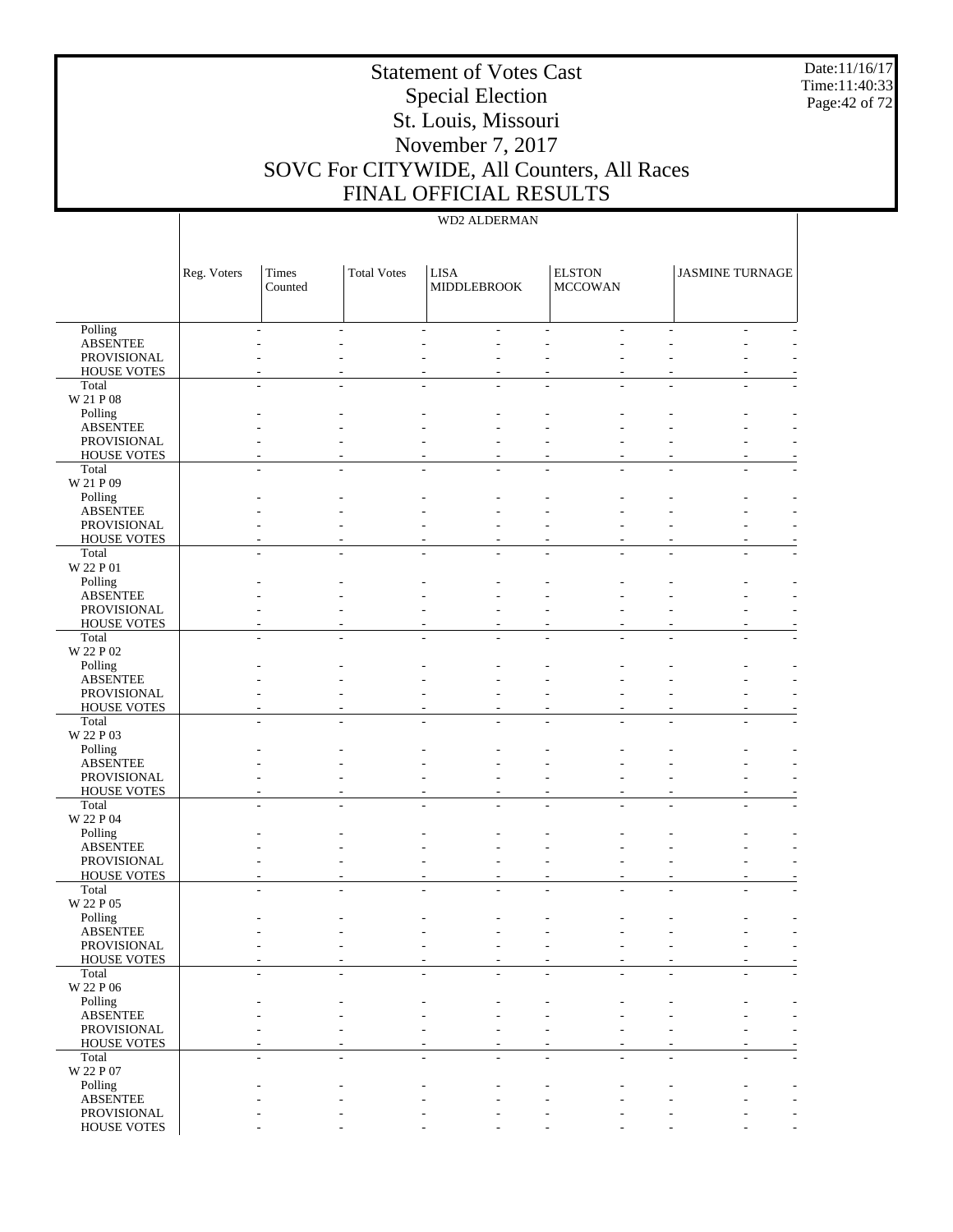Date:11/16/17 Time:11:40:33 Page:43 of 72

# Statement of Votes Cast Special Election St. Louis, Missouri November 7, 2017 SOVC For CITYWIDE, All Counters, All Races FINAL OFFICIAL RESULTS

|                                   | Reg. Voters | Times<br>Counted | <b>Total Votes</b> | <b>LISA</b><br><b>MIDDLEBROOK</b> |                | <b>ELSTON</b><br><b>MCCOWAN</b> | <b>JASMINE TURNAGE</b> |                          |
|-----------------------------------|-------------|------------------|--------------------|-----------------------------------|----------------|---------------------------------|------------------------|--------------------------|
| Total                             |             |                  |                    |                                   |                |                                 |                        |                          |
| W 22 P 08                         |             |                  |                    |                                   |                |                                 |                        |                          |
| Polling<br><b>ABSENTEE</b>        |             |                  |                    |                                   |                |                                 |                        |                          |
| PROVISIONAL                       |             |                  |                    |                                   |                |                                 |                        |                          |
| <b>HOUSE VOTES</b>                |             |                  |                    |                                   |                |                                 |                        |                          |
| Total                             |             |                  |                    |                                   |                |                                 |                        |                          |
| W 23 P 01<br>Polling              |             |                  |                    |                                   |                |                                 |                        |                          |
| <b>ABSENTEE</b>                   |             |                  |                    |                                   |                |                                 |                        |                          |
| PROVISIONAL                       |             |                  |                    |                                   |                |                                 |                        |                          |
| <b>HOUSE VOTES</b>                |             |                  |                    |                                   |                |                                 |                        |                          |
| Total<br>W 23 P 02                |             |                  |                    |                                   |                |                                 |                        |                          |
| Polling                           |             |                  |                    |                                   |                |                                 |                        |                          |
| <b>ABSENTEE</b>                   |             |                  |                    |                                   |                |                                 |                        |                          |
| PROVISIONAL                       |             |                  |                    |                                   |                |                                 |                        |                          |
| <b>HOUSE VOTES</b>                |             |                  |                    |                                   |                |                                 |                        |                          |
| Total<br>W 23 P 03                |             |                  |                    |                                   |                |                                 |                        |                          |
| Polling                           |             |                  |                    |                                   |                |                                 |                        |                          |
| <b>ABSENTEE</b>                   |             |                  |                    |                                   |                |                                 |                        |                          |
| PROVISIONAL                       |             |                  |                    |                                   |                |                                 |                        |                          |
| <b>HOUSE VOTES</b><br>Total       |             |                  |                    |                                   |                |                                 |                        |                          |
| W 23 P 04                         |             |                  |                    |                                   |                |                                 |                        |                          |
| Polling                           |             |                  |                    |                                   |                |                                 |                        |                          |
| <b>ABSENTEE</b>                   |             |                  |                    |                                   |                |                                 |                        |                          |
| PROVISIONAL                       |             |                  |                    |                                   |                |                                 |                        |                          |
| <b>HOUSE VOTES</b><br>Total       |             |                  |                    |                                   |                |                                 |                        |                          |
| W 23 P 05                         |             |                  |                    |                                   |                |                                 |                        |                          |
| Polling                           |             |                  |                    |                                   |                |                                 |                        |                          |
| <b>ABSENTEE</b>                   |             |                  |                    |                                   |                |                                 |                        |                          |
| PROVISIONAL<br><b>HOUSE VOTES</b> |             |                  |                    |                                   | $\overline{a}$ |                                 |                        |                          |
| Total                             |             |                  |                    |                                   |                |                                 |                        |                          |
| W 23 P 06                         |             |                  |                    |                                   |                |                                 |                        |                          |
| Polling                           |             |                  |                    |                                   |                |                                 |                        |                          |
| <b>ABSENTEE</b><br>PROVISIONAL    |             |                  |                    |                                   |                |                                 |                        |                          |
| <b>HOUSE VOTES</b>                |             |                  |                    |                                   |                |                                 |                        |                          |
| Total                             |             |                  |                    |                                   |                |                                 |                        |                          |
| W 23 P 07                         |             |                  |                    |                                   |                |                                 |                        |                          |
| Polling<br><b>ABSENTEE</b>        |             |                  |                    |                                   |                |                                 |                        |                          |
| PROVISIONAL                       |             |                  |                    |                                   |                |                                 |                        | $\overline{\phantom{a}}$ |
| <b>HOUSE VOTES</b>                |             |                  |                    |                                   |                |                                 |                        |                          |
| Total                             |             |                  |                    |                                   |                |                                 |                        |                          |
| W 23 P 08                         |             |                  |                    |                                   |                |                                 |                        |                          |
| Polling<br><b>ABSENTEE</b>        |             |                  |                    |                                   |                |                                 |                        |                          |
| PROVISIONAL                       |             |                  |                    |                                   |                |                                 |                        |                          |
| <b>HOUSE VOTES</b>                |             |                  |                    |                                   |                |                                 |                        |                          |
| Total                             |             |                  |                    |                                   |                |                                 |                        |                          |
| W 23 P 09<br>Polling              |             |                  |                    |                                   |                |                                 |                        |                          |
| <b>ABSENTEE</b>                   |             |                  |                    |                                   |                |                                 |                        | $\overline{\phantom{a}}$ |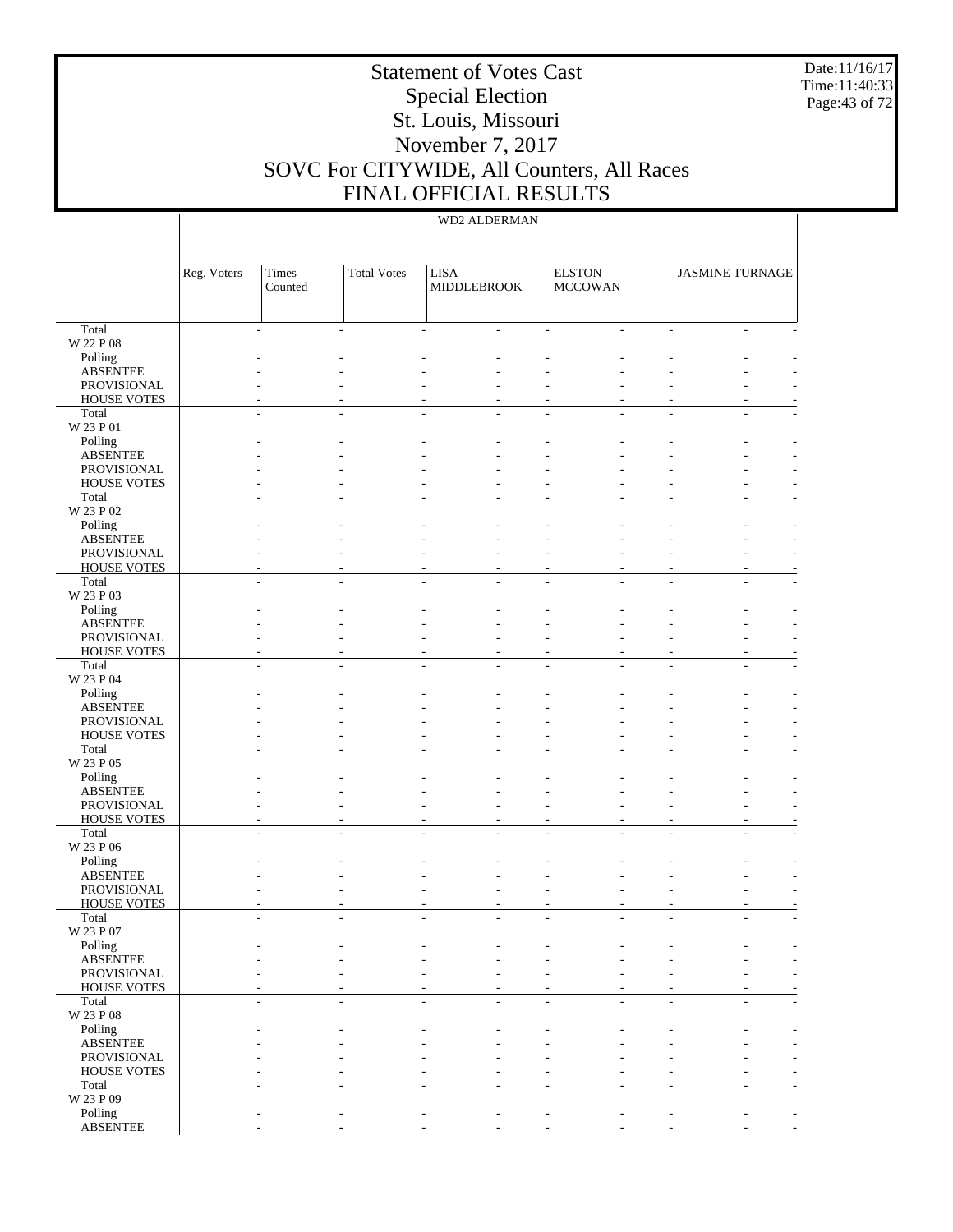Date:11/16/17 Time:11:40:33 Page:44 of 72

## Statement of Votes Cast Special Election St. Louis, Missouri November 7, 2017 SOVC For CITYWIDE, All Counters, All Races FINAL OFFICIAL RESULTS

### WD2 ALDERMAN

|                                          | Reg. Voters | Times<br>Counted                           | <b>Total Votes</b> | <b>LISA</b><br>MIDDLEBROOK                           |        | <b>ELSTON</b><br><b>MCCOWAN</b> |                    | <b>JASMINE TURNAGE</b> |                          |
|------------------------------------------|-------------|--------------------------------------------|--------------------|------------------------------------------------------|--------|---------------------------------|--------------------|------------------------|--------------------------|
| <b>PROVISIONAL</b><br><b>HOUSE VOTES</b> |             | $\overline{\phantom{a}}$<br>$\overline{a}$ |                    | $\overline{\phantom{a}}$<br>$\overline{\phantom{a}}$ | $\sim$ |                                 | $\mathcal{L}$<br>÷ | ٠                      | $\overline{\phantom{a}}$ |
| Total<br>W 24 P 01                       |             |                                            |                    |                                                      |        |                                 |                    |                        |                          |
| Polling<br><b>ABSENTEE</b>               |             |                                            |                    |                                                      |        |                                 |                    |                        |                          |
| PROVISIONAL<br><b>HOUSE VOTES</b>        |             |                                            |                    |                                                      |        |                                 |                    |                        |                          |
| Total<br>W 24 P 02                       |             | ÷.<br>ä,                                   |                    | ÷.                                                   | ÷.     |                                 | ÷.                 | ÷                      |                          |
| Polling<br><b>ABSENTEE</b>               |             |                                            |                    |                                                      |        |                                 |                    |                        |                          |
| PROVISIONAL                              |             |                                            |                    |                                                      |        |                                 |                    |                        |                          |
| <b>HOUSE VOTES</b><br>Total              |             |                                            |                    |                                                      |        |                                 |                    |                        |                          |
| W 24 P 03<br>Polling                     |             |                                            |                    |                                                      |        |                                 |                    |                        |                          |
| <b>ABSENTEE</b><br>PROVISIONAL           |             |                                            |                    |                                                      |        |                                 |                    |                        |                          |
| <b>HOUSE VOTES</b><br>Total              |             | ÷.<br>ä,                                   |                    | ÷.                                                   | L.     |                                 | ÷.                 | ÷.                     |                          |
| W 24 P 04<br>Polling                     |             |                                            |                    |                                                      |        |                                 |                    |                        |                          |
| <b>ABSENTEE</b><br>PROVISIONAL           |             |                                            |                    |                                                      |        |                                 |                    |                        |                          |
| <b>HOUSE VOTES</b><br>Total              |             |                                            |                    |                                                      |        |                                 |                    |                        |                          |
| W 24 P 05<br>Polling                     |             |                                            |                    |                                                      |        |                                 |                    |                        |                          |
| <b>ABSENTEE</b>                          |             |                                            |                    |                                                      |        |                                 |                    |                        |                          |
| PROVISIONAL<br><b>HOUSE VOTES</b>        |             |                                            |                    |                                                      |        |                                 |                    |                        |                          |
| Total<br>W 24 P 06                       |             | ÷.                                         |                    |                                                      |        |                                 |                    |                        |                          |
| Polling<br><b>ABSENTEE</b>               |             |                                            |                    |                                                      |        |                                 |                    |                        |                          |
| PROVISIONAL<br><b>HOUSE VOTES</b>        |             |                                            |                    |                                                      |        |                                 |                    |                        |                          |
| Total<br>W 24 P 07                       |             |                                            |                    |                                                      |        |                                 |                    |                        |                          |
| Polling<br><b>ABSENTEE</b>               |             |                                            |                    |                                                      |        |                                 |                    |                        |                          |
| PROVISIONAL<br><b>HOUSE VOTES</b>        |             |                                            |                    |                                                      |        |                                 |                    |                        |                          |
| Total<br>W 24 P 08                       |             |                                            |                    |                                                      |        |                                 |                    |                        |                          |
| Polling                                  |             |                                            |                    |                                                      |        |                                 |                    |                        |                          |
| ABSENTEE<br>PROVISIONAL                  |             |                                            |                    |                                                      |        |                                 |                    |                        |                          |
| <b>HOUSE VOTES</b><br>Total              |             | $\overline{a}$<br>÷                        |                    | ÷.<br>÷                                              | ÷.     |                                 | ÷.<br>٠            | ÷                      |                          |
| W 25 P 01<br>Polling                     |             |                                            |                    |                                                      |        |                                 |                    |                        |                          |
| ABSENTEE<br>PROVISIONAL                  |             |                                            |                    |                                                      | ÷      |                                 |                    |                        |                          |
| <b>HOUSE VOTES</b><br>Total              |             | ÷                                          |                    |                                                      |        |                                 | ÷.                 | ÷                      |                          |
| W 25 P 02                                |             |                                            |                    |                                                      |        |                                 |                    |                        |                          |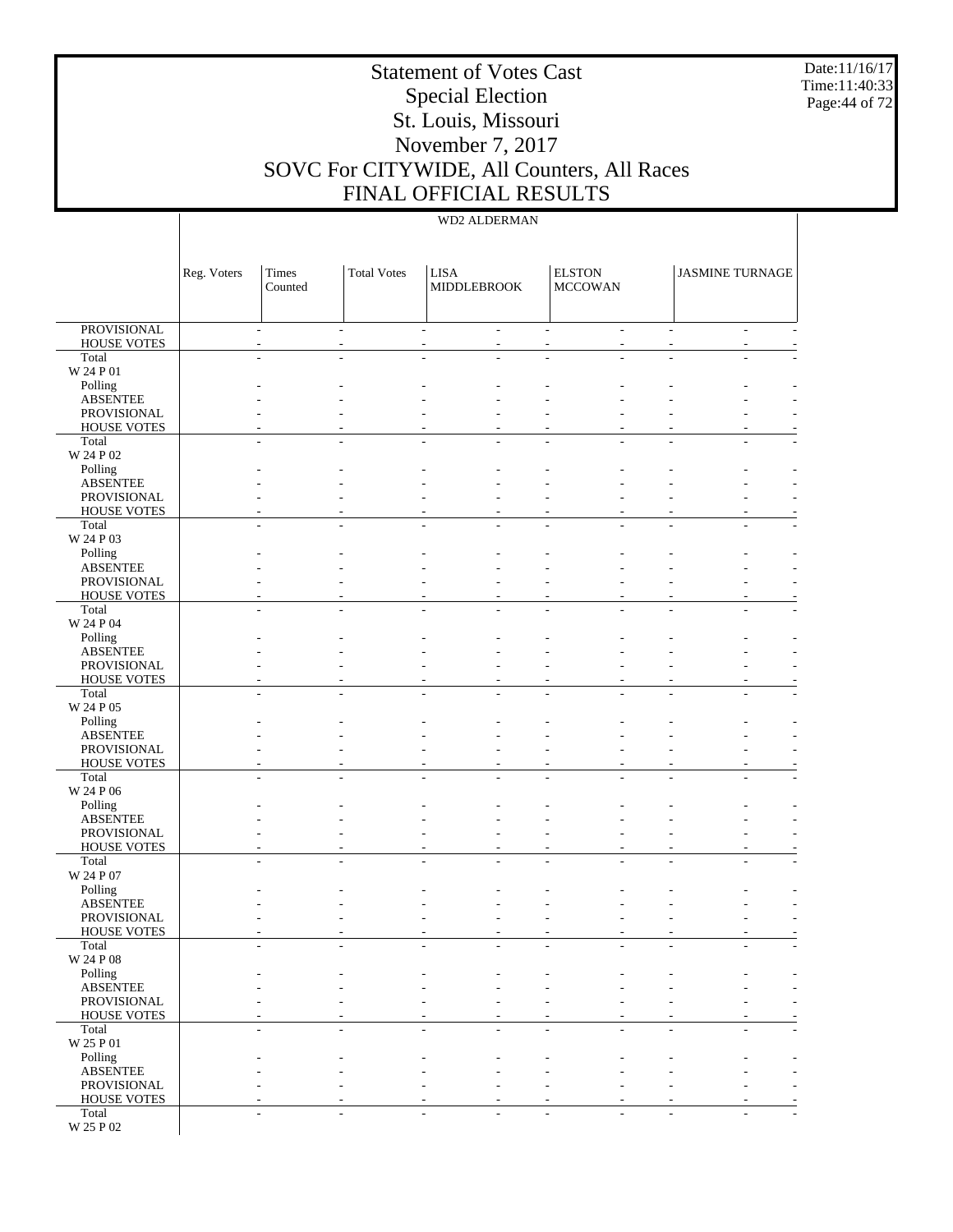Date:11/16/17 Time:11:40:33 Page:45 of 72

# Statement of Votes Cast Special Election St. Louis, Missouri November 7, 2017 SOVC For CITYWIDE, All Counters, All Races FINAL OFFICIAL RESULTS

|                                   | Reg. Voters | Times<br>Counted | <b>Total Votes</b> | <b>LISA</b><br><b>MIDDLEBROOK</b> | <b>ELSTON</b><br><b>MCCOWAN</b> | <b>JASMINE TURNAGE</b> |  |
|-----------------------------------|-------------|------------------|--------------------|-----------------------------------|---------------------------------|------------------------|--|
| Polling                           |             |                  |                    |                                   |                                 |                        |  |
| <b>ABSENTEE</b>                   |             |                  |                    |                                   |                                 |                        |  |
| PROVISIONAL                       |             |                  |                    |                                   |                                 |                        |  |
| <b>HOUSE VOTES</b>                |             |                  |                    |                                   |                                 |                        |  |
| Total<br>W 25 P 03                |             |                  |                    |                                   |                                 |                        |  |
| Polling                           |             |                  |                    |                                   |                                 |                        |  |
| <b>ABSENTEE</b>                   |             |                  |                    |                                   |                                 |                        |  |
| PROVISIONAL                       |             |                  |                    |                                   |                                 |                        |  |
| <b>HOUSE VOTES</b>                |             |                  |                    |                                   |                                 |                        |  |
| Total                             |             |                  |                    |                                   |                                 |                        |  |
| W 25 P 04                         |             |                  |                    |                                   |                                 |                        |  |
| Polling                           |             |                  |                    |                                   |                                 |                        |  |
| <b>ABSENTEE</b><br>PROVISIONAL    |             |                  |                    |                                   |                                 |                        |  |
| <b>HOUSE VOTES</b>                |             |                  |                    |                                   |                                 |                        |  |
| Total                             |             |                  |                    |                                   |                                 |                        |  |
| W 25 P 05                         |             |                  |                    |                                   |                                 |                        |  |
| Polling                           |             |                  |                    |                                   |                                 |                        |  |
| <b>ABSENTEE</b>                   |             |                  |                    |                                   |                                 |                        |  |
| PROVISIONAL                       |             |                  |                    |                                   |                                 |                        |  |
| <b>HOUSE VOTES</b>                |             |                  |                    |                                   |                                 |                        |  |
| Total                             |             |                  |                    |                                   |                                 |                        |  |
| W 25 P 06<br>Polling              |             |                  |                    |                                   |                                 |                        |  |
| <b>ABSENTEE</b>                   |             |                  |                    |                                   |                                 |                        |  |
| PROVISIONAL                       |             |                  |                    |                                   |                                 |                        |  |
| <b>HOUSE VOTES</b>                |             |                  |                    |                                   |                                 |                        |  |
| Total                             |             |                  |                    |                                   |                                 |                        |  |
| W 26 P 01                         |             |                  |                    |                                   |                                 |                        |  |
| Polling                           |             |                  |                    |                                   |                                 |                        |  |
| <b>ABSENTEE</b>                   |             |                  |                    |                                   |                                 |                        |  |
| PROVISIONAL<br><b>HOUSE VOTES</b> |             |                  |                    |                                   |                                 |                        |  |
| Total                             |             |                  |                    |                                   |                                 |                        |  |
| W 26 P 02                         |             |                  |                    |                                   |                                 |                        |  |
| Polling                           |             |                  |                    |                                   |                                 |                        |  |
| <b>ABSENTEE</b>                   |             |                  |                    |                                   |                                 |                        |  |
| PROVISIONAL                       |             |                  |                    |                                   |                                 |                        |  |
| <b>HOUSE VOTES</b>                |             |                  |                    |                                   |                                 |                        |  |
| Total                             |             |                  |                    |                                   |                                 |                        |  |
| W 26 P 03<br>Polling              |             |                  |                    |                                   |                                 |                        |  |
| <b>ABSENTEE</b>                   |             |                  |                    |                                   |                                 |                        |  |
| PROVISIONAL                       |             |                  |                    |                                   |                                 |                        |  |
| HOUSE VOTES                       |             |                  |                    |                                   |                                 |                        |  |
| Total                             |             |                  |                    |                                   |                                 |                        |  |
| W 26 P 04                         |             |                  |                    |                                   |                                 |                        |  |
| Polling                           |             |                  |                    |                                   |                                 |                        |  |
| <b>ABSENTEE</b>                   |             |                  |                    |                                   |                                 |                        |  |
| PROVISIONAL<br><b>HOUSE VOTES</b> |             |                  |                    |                                   |                                 |                        |  |
| Total                             |             |                  |                    |                                   |                                 |                        |  |
| W 26 P 05                         |             |                  |                    |                                   |                                 |                        |  |
| Polling                           |             |                  |                    |                                   |                                 |                        |  |
| <b>ABSENTEE</b>                   |             |                  |                    |                                   |                                 |                        |  |
| PROVISIONAL                       |             |                  |                    |                                   |                                 |                        |  |
| HOUSE VOTES                       |             |                  |                    |                                   |                                 |                        |  |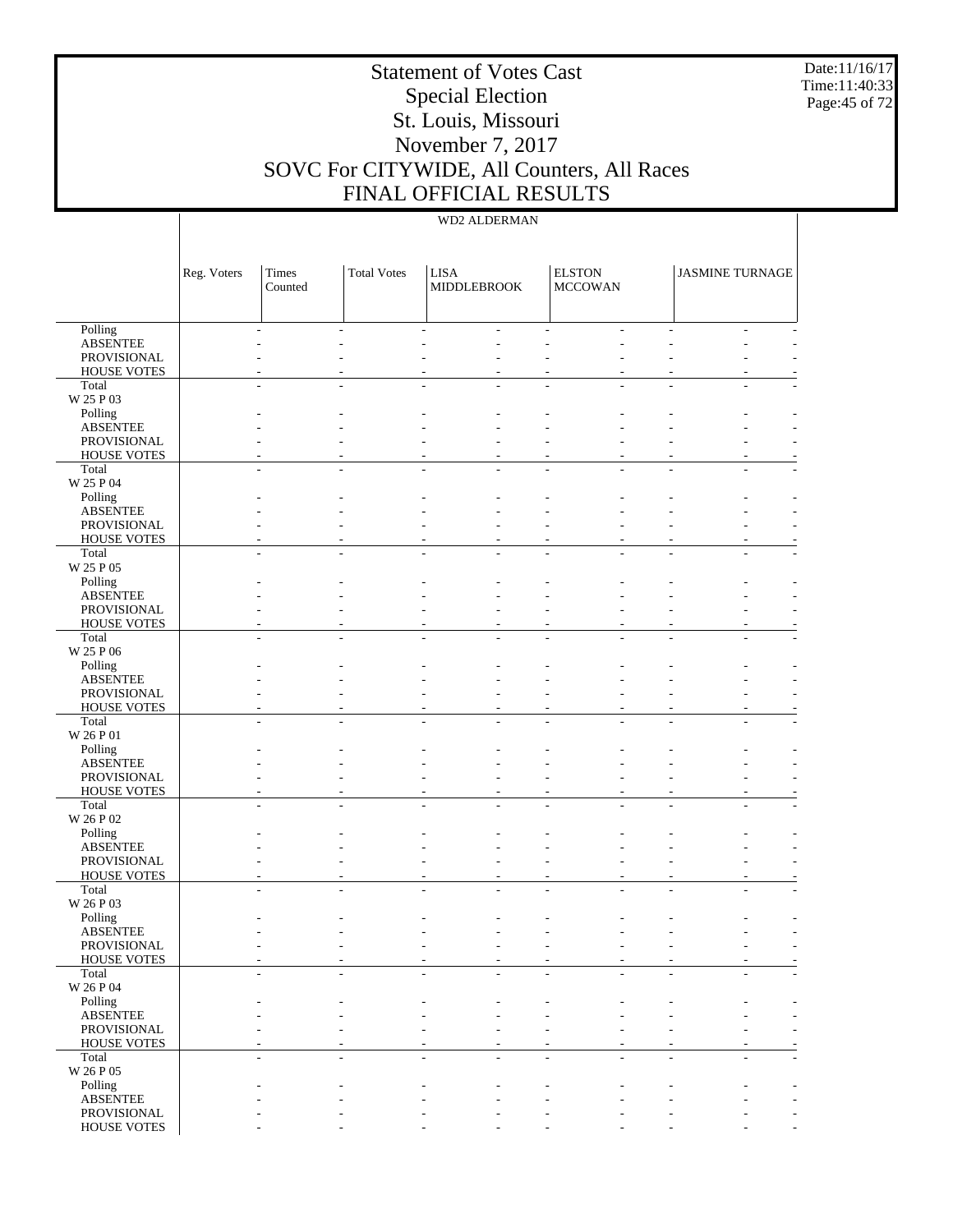Date:11/16/17 Time:11:40:33 Page:46 of 72

# Statement of Votes Cast Special Election St. Louis, Missouri November 7, 2017 SOVC For CITYWIDE, All Counters, All Races FINAL OFFICIAL RESULTS

|                             | Reg. Voters | Times<br>Counted | <b>Total Votes</b> | <b>LISA</b><br><b>MIDDLEBROOK</b> | <b>ELSTON</b><br><b>MCCOWAN</b> | <b>JASMINE TURNAGE</b> |                          |
|-----------------------------|-------------|------------------|--------------------|-----------------------------------|---------------------------------|------------------------|--------------------------|
| Total                       |             |                  |                    |                                   |                                 |                        |                          |
| W 26 P 06                   |             |                  |                    |                                   |                                 |                        |                          |
| Polling<br><b>ABSENTEE</b>  |             |                  |                    |                                   |                                 |                        |                          |
| PROVISIONAL                 |             |                  |                    |                                   |                                 |                        |                          |
| <b>HOUSE VOTES</b>          |             |                  |                    |                                   |                                 |                        |                          |
| Total                       |             |                  |                    |                                   |                                 |                        |                          |
| W 27 P 01                   |             |                  |                    |                                   |                                 |                        |                          |
| Polling<br><b>ABSENTEE</b>  |             |                  |                    |                                   |                                 |                        |                          |
| PROVISIONAL                 |             |                  |                    |                                   |                                 |                        |                          |
| <b>HOUSE VOTES</b>          |             |                  |                    |                                   |                                 |                        |                          |
| Total                       |             |                  |                    |                                   |                                 |                        |                          |
| W 27 P 02<br>Polling        |             |                  |                    |                                   |                                 |                        |                          |
| <b>ABSENTEE</b>             |             |                  |                    |                                   |                                 |                        |                          |
| PROVISIONAL                 |             |                  |                    |                                   |                                 |                        |                          |
| <b>HOUSE VOTES</b>          |             |                  |                    |                                   |                                 |                        |                          |
| Total<br>W 27 P 03          |             |                  |                    |                                   |                                 |                        |                          |
| Polling                     |             |                  |                    |                                   |                                 |                        |                          |
| <b>ABSENTEE</b>             |             |                  |                    |                                   |                                 |                        |                          |
| PROVISIONAL                 |             |                  |                    |                                   |                                 |                        |                          |
| <b>HOUSE VOTES</b>          |             |                  |                    |                                   |                                 |                        |                          |
| Total                       |             |                  |                    |                                   |                                 |                        |                          |
| W 27 P 04<br>Polling        |             |                  |                    |                                   |                                 |                        |                          |
| <b>ABSENTEE</b>             |             |                  |                    |                                   |                                 |                        |                          |
| PROVISIONAL                 |             |                  |                    |                                   |                                 |                        |                          |
| <b>HOUSE VOTES</b>          |             |                  |                    |                                   |                                 |                        |                          |
| Total<br>W 27 P 05          |             |                  |                    |                                   |                                 |                        |                          |
| Polling                     |             |                  |                    |                                   |                                 |                        |                          |
| <b>ABSENTEE</b>             |             |                  |                    |                                   |                                 |                        |                          |
| PROVISIONAL                 |             |                  |                    |                                   |                                 |                        |                          |
| <b>HOUSE VOTES</b>          |             |                  |                    |                                   |                                 |                        |                          |
| Total<br>W 27 P 06          |             |                  |                    |                                   |                                 |                        |                          |
| Polling                     |             |                  |                    |                                   |                                 |                        |                          |
| <b>ABSENTEE</b>             |             |                  |                    |                                   |                                 |                        |                          |
| PROVISIONAL                 |             |                  |                    |                                   |                                 |                        |                          |
| <b>HOUSE VOTES</b><br>Total |             |                  |                    |                                   |                                 |                        |                          |
| W 27 P 07                   |             |                  |                    |                                   |                                 |                        |                          |
| Polling                     |             |                  |                    |                                   |                                 |                        |                          |
| <b>ABSENTEE</b>             |             |                  |                    |                                   |                                 |                        | $\overline{\phantom{a}}$ |
| PROVISIONAL                 |             |                  |                    |                                   |                                 |                        |                          |
| <b>HOUSE VOTES</b><br>Total |             |                  |                    |                                   |                                 |                        |                          |
| W 27 P 08                   |             |                  |                    |                                   |                                 |                        |                          |
| Polling                     |             |                  |                    |                                   |                                 |                        |                          |
| <b>ABSENTEE</b>             |             |                  |                    |                                   |                                 |                        |                          |
| PROVISIONAL                 |             |                  |                    |                                   |                                 |                        |                          |
| <b>HOUSE VOTES</b><br>Total |             |                  |                    |                                   |                                 |                        |                          |
| $\rm W$ 28 P 01             |             |                  |                    |                                   |                                 |                        |                          |
| Polling                     |             |                  |                    |                                   |                                 |                        |                          |
| <b>ABSENTEE</b>             |             |                  |                    |                                   |                                 |                        | $\overline{\phantom{a}}$ |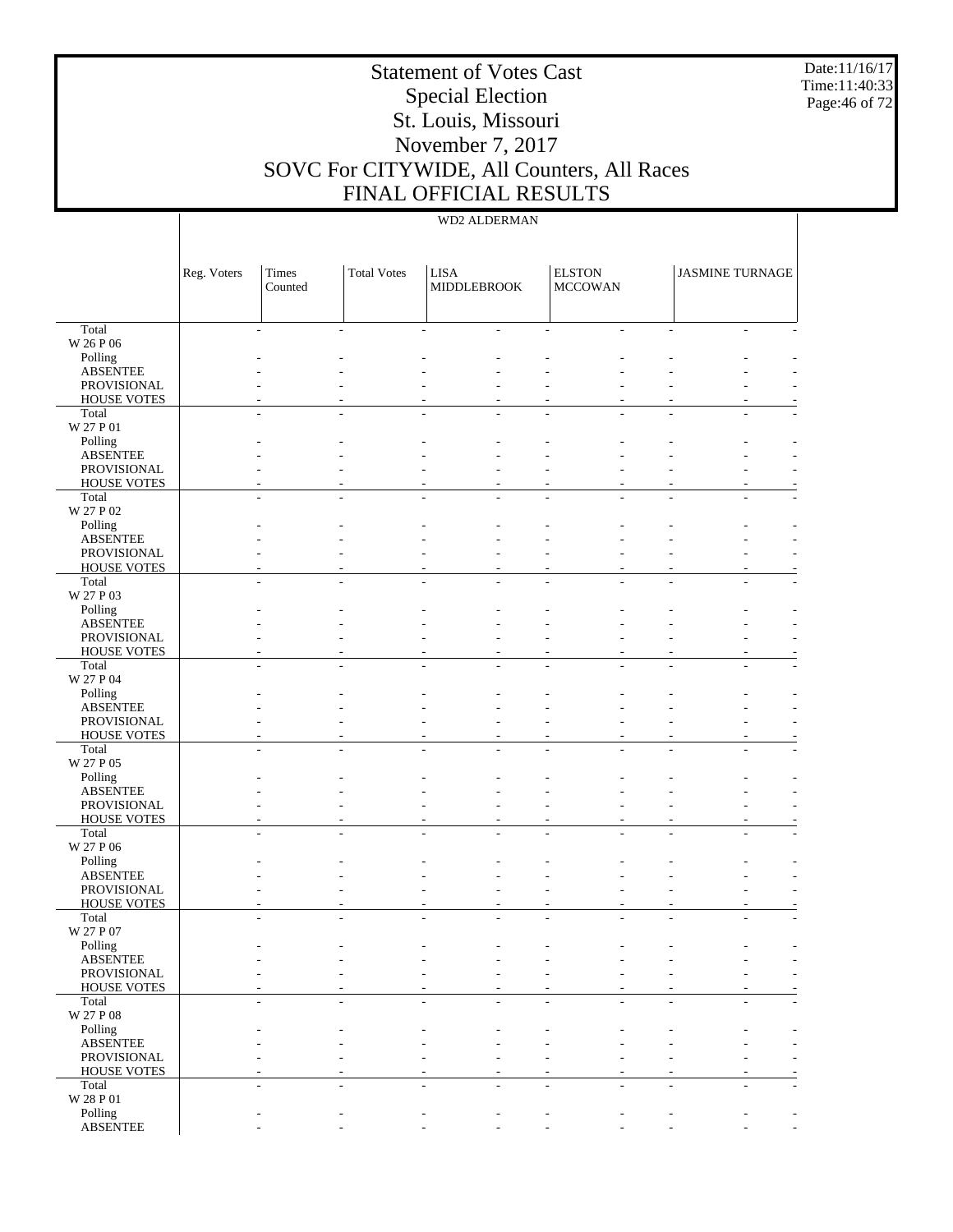Date:11/16/17 Time:11:40:33 Page:47 of 72

# Statement of Votes Cast Special Election St. Louis, Missouri November 7, 2017 SOVC For CITYWIDE, All Counters, All Races FINAL OFFICIAL RESULTS

|                                          | Reg. Voters | Times<br>Counted         | <b>Total Votes</b> | <b>LISA</b><br>MIDDLEBROOK         |    | <b>ELSTON</b><br><b>MCCOWAN</b> |                             | <b>JASMINE TURNAGE</b> |             |
|------------------------------------------|-------------|--------------------------|--------------------|------------------------------------|----|---------------------------------|-----------------------------|------------------------|-------------|
| <b>PROVISIONAL</b><br><b>HOUSE VOTES</b> |             | $\overline{a}$<br>$\sim$ |                    | $\overline{\phantom{a}}$<br>$\sim$ | ÷  |                                 | $\mathcal{L}_{\mathcal{A}}$ |                        | $\sim$<br>٠ |
| Total                                    |             |                          |                    |                                    |    |                                 |                             |                        |             |
| W 28 P 02                                |             |                          |                    |                                    |    |                                 |                             |                        |             |
| Polling<br><b>ABSENTEE</b>               |             |                          |                    |                                    |    |                                 |                             |                        |             |
| PROVISIONAL                              |             |                          |                    |                                    |    |                                 |                             |                        |             |
| <b>HOUSE VOTES</b><br>Total              |             |                          |                    |                                    |    |                                 |                             |                        |             |
| W 28 P 04                                |             |                          |                    |                                    |    |                                 |                             |                        |             |
| Polling                                  |             |                          |                    |                                    |    |                                 |                             |                        |             |
| <b>ABSENTEE</b><br>PROVISIONAL           |             |                          |                    |                                    |    |                                 |                             |                        |             |
| <b>HOUSE VOTES</b>                       |             |                          |                    |                                    |    |                                 |                             |                        |             |
| Total                                    |             |                          |                    |                                    |    |                                 |                             |                        |             |
| W 28 P 05<br>Polling                     |             |                          |                    |                                    |    |                                 |                             |                        |             |
| <b>ABSENTEE</b>                          |             |                          |                    |                                    |    |                                 |                             |                        |             |
| PROVISIONAL<br><b>HOUSE VOTES</b>        |             |                          |                    |                                    |    |                                 |                             |                        |             |
| Total                                    |             |                          |                    |                                    |    |                                 |                             |                        |             |
| W 28 P 06                                |             |                          |                    |                                    |    |                                 |                             |                        |             |
| Polling<br><b>ABSENTEE</b>               |             |                          |                    |                                    |    |                                 |                             |                        |             |
| PROVISIONAL                              |             |                          |                    |                                    |    |                                 |                             |                        |             |
| <b>HOUSE VOTES</b>                       |             |                          |                    |                                    |    |                                 |                             |                        |             |
| Total<br>W 28 P 07                       |             |                          |                    |                                    |    |                                 |                             |                        |             |
| Polling                                  |             |                          |                    |                                    |    |                                 |                             |                        |             |
| <b>ABSENTEE</b><br>PROVISIONAL           |             |                          |                    |                                    |    |                                 |                             |                        |             |
| <b>HOUSE VOTES</b>                       |             |                          |                    |                                    |    |                                 |                             |                        |             |
| Total                                    |             |                          |                    |                                    |    |                                 |                             |                        |             |
| W 28 P 08<br>Polling                     |             |                          |                    |                                    |    |                                 |                             |                        |             |
| <b>ABSENTEE</b>                          |             |                          |                    |                                    |    |                                 |                             |                        |             |
| PROVISIONAL                              |             |                          |                    |                                    |    |                                 |                             |                        |             |
| <b>HOUSE VOTES</b><br>Total              |             |                          |                    |                                    |    |                                 |                             |                        |             |
| W 28 P 09                                |             |                          |                    |                                    |    |                                 |                             |                        |             |
| Polling                                  |             |                          |                    |                                    |    |                                 |                             |                        |             |
| <b>ABSENTEE</b><br>PROVISIONAL           |             |                          |                    |                                    |    |                                 |                             |                        |             |
| <b>HOUSE VOTES</b>                       |             |                          |                    |                                    |    |                                 |                             |                        |             |
| Total<br>W 28 P 10                       |             |                          |                    |                                    |    |                                 |                             |                        |             |
| Polling                                  |             |                          |                    |                                    |    |                                 |                             |                        |             |
| <b>ABSENTEE</b>                          |             |                          |                    |                                    |    |                                 |                             |                        |             |
| PROVISIONAL<br><b>HOUSE VOTES</b>        |             |                          |                    |                                    |    |                                 |                             |                        |             |
| Total                                    |             | L.                       |                    | ÷                                  | L. |                                 |                             |                        | ÷           |
| W 28 P 11                                |             |                          |                    |                                    |    |                                 |                             |                        |             |
| Polling<br><b>ABSENTEE</b>               |             |                          |                    |                                    |    |                                 |                             |                        |             |
| PROVISIONAL                              |             |                          |                    |                                    | ٠  |                                 |                             |                        |             |
| <b>HOUSE VOTES</b><br>Total              |             |                          |                    |                                    |    |                                 |                             |                        |             |
| Total                                    |             |                          |                    |                                    |    |                                 |                             |                        |             |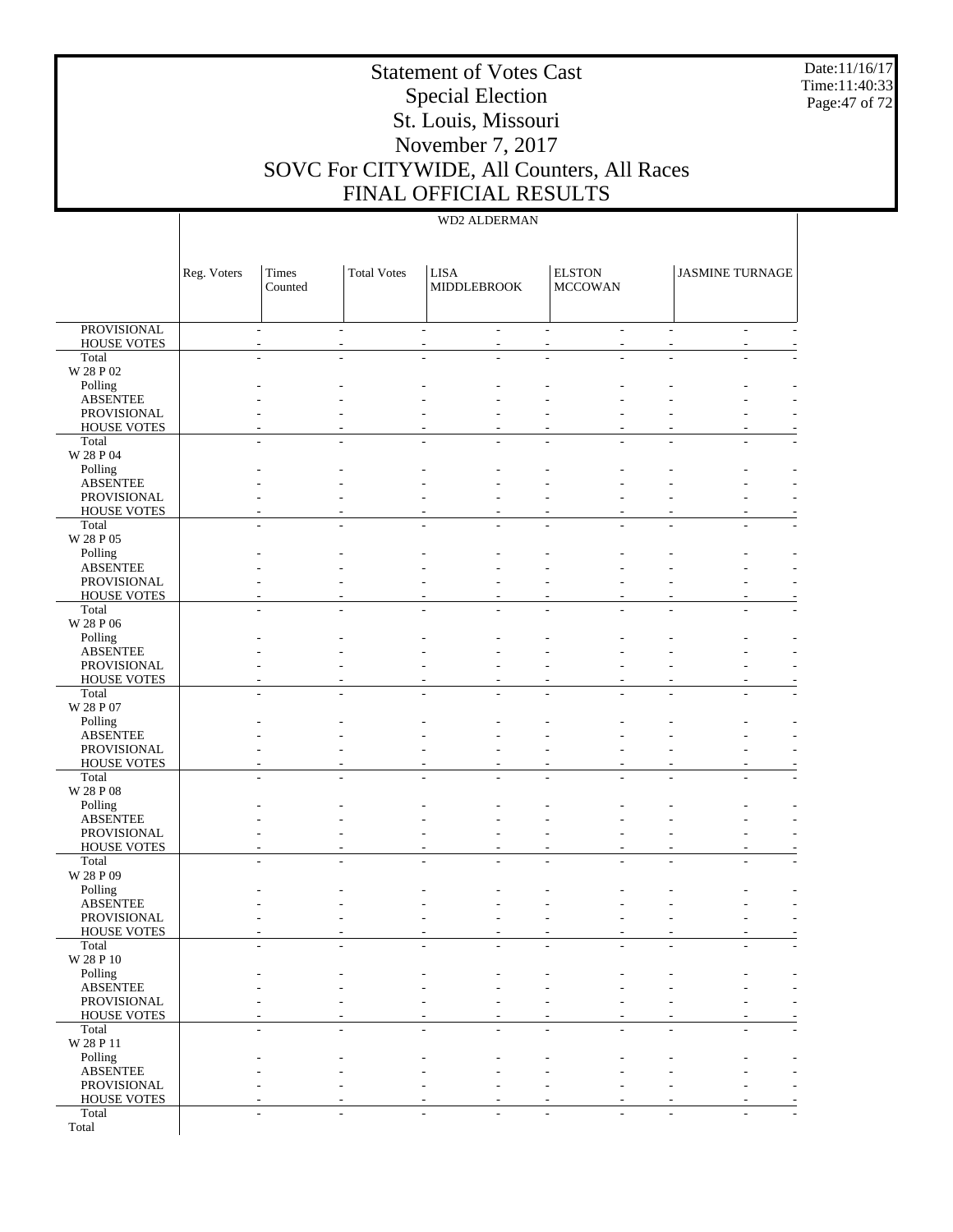Date:11/16/17 Time:11:40:33 Page:48 of 72

# Statement of Votes Cast Special Election St. Louis, Missouri November 7, 2017 SOVC For CITYWIDE, All Counters, All Races FINAL OFFICIAL RESULTS

|                    | Reg. Voters | Times<br>Counted | <b>Total Votes</b> | <b>LISA</b><br><b>MIDDLEBROOK</b> |        | <b>ELSTON</b><br><b>MCCOWAN</b> |          | <b>JASMINE TURNAGE</b> |        |
|--------------------|-------------|------------------|--------------------|-----------------------------------|--------|---------------------------------|----------|------------------------|--------|
| Polling            | 5706        | 1055             | 1046               | 501                               | 47.90% | 174                             | 16.63%   | 367                    | 35.09% |
| <b>ABSENTEE</b>    | 5706        | 128              | 128                | 81                                | 63.28% |                                 | 8.59%    | 36                     | 28.13% |
| <b>PROVISIONAL</b> | 5706        |                  |                    |                                   | 50.00% |                                 | $0.00\%$ |                        | 50.00% |
| <b>HOUSE VOTES</b> | 5706        |                  |                    |                                   |        |                                 |          |                        |        |
| Total              | 5706        | 1185             | 1176               | 583                               | 49.57% | 185                             | 15.73%   | 404                    | 34.35% |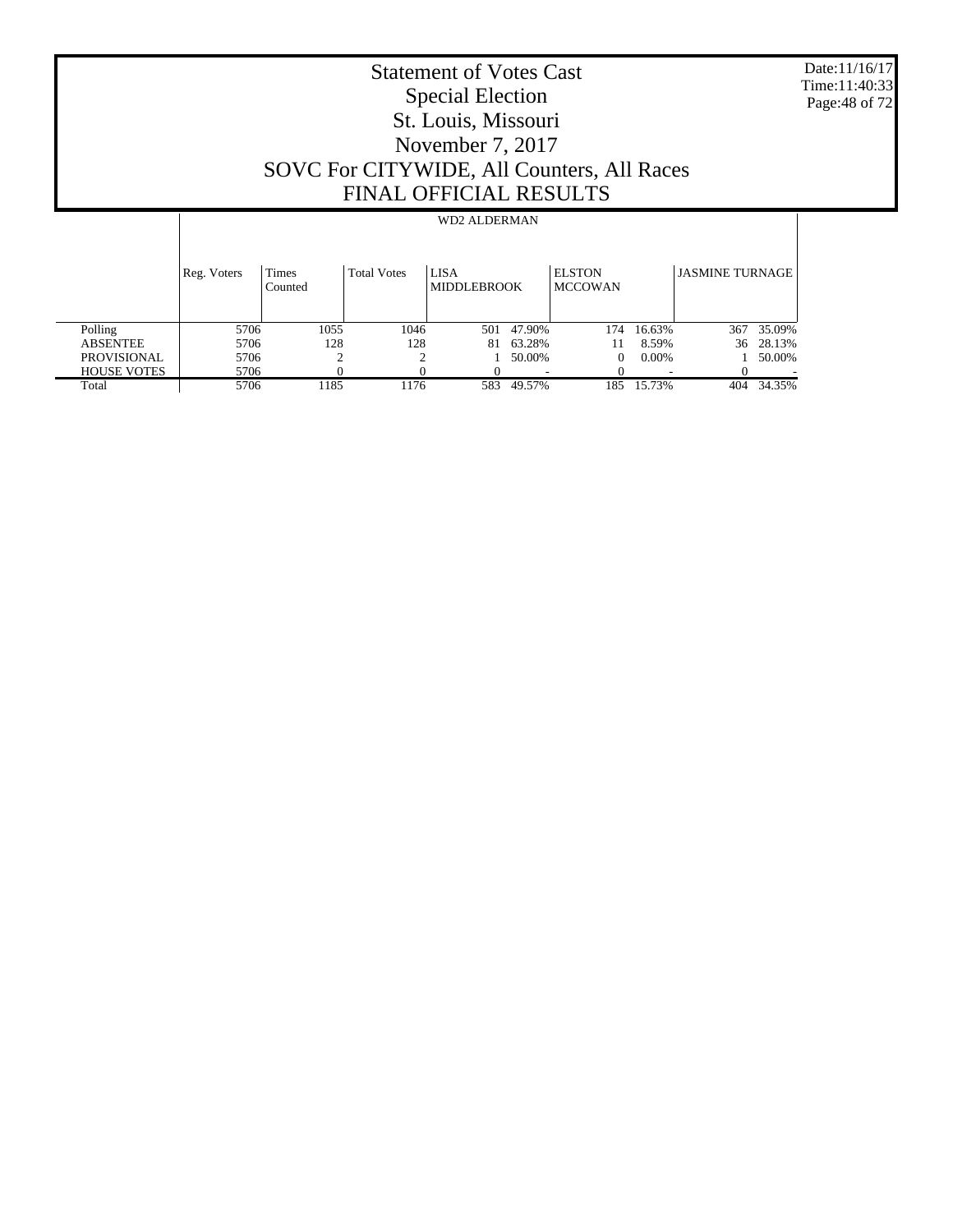Date:11/16/17 Time:11:40:33 Page:49 of 72

# Statement of Votes Cast Special Election St. Louis, Missouri November 7, 2017 SOVC For CITYWIDE, All Counters, All Races FINAL OFFICIAL RESULTS

|                                          | <b>WD2 ALDERMAN</b>        |              |                                |                                  | PROP P                               |                     |                                  |                  |
|------------------------------------------|----------------------------|--------------|--------------------------------|----------------------------------|--------------------------------------|---------------------|----------------------------------|------------------|
|                                          |                            |              |                                |                                  |                                      |                     |                                  |                  |
|                                          | Write-In Votes             | Reg. Voters  | <b>Times Counted</b>           | <b>Total Votes</b>               | <b>YES</b>                           |                     | NO                               |                  |
|                                          |                            |              |                                |                                  |                                      |                     |                                  |                  |
|                                          |                            |              |                                |                                  |                                      |                     |                                  |                  |
| <b>CITYWIDE</b>                          |                            |              |                                |                                  |                                      |                     |                                  |                  |
| W 01 P 01                                |                            | 952          | 106                            | 106                              |                                      | 58 54.72%           |                                  |                  |
| Polling<br><b>ABSENTEE</b>               |                            | 952          | 15                             | 14                               | 7                                    | 50.00%              | 48<br>7                          | 45.28%<br>50.00% |
| <b>PROVISIONAL</b>                       |                            | 952          | $\mathbf{0}$                   | $\mathbf{0}$                     | $\mathbf{0}$                         |                     | $\boldsymbol{0}$                 |                  |
| <b>HOUSE VOTES</b>                       |                            | 952          | $\mathbf{0}$                   | $\overline{0}$                   | $\mathbf{0}$                         |                     | $\mathbf{0}$                     |                  |
| Total                                    |                            | 952          | 121                            | 120                              | 65                                   | 54.17%              | 55                               | 45.83%           |
| W 01 P 02                                |                            |              |                                |                                  |                                      |                     |                                  |                  |
| Polling                                  |                            | 1002         | 123                            | 123                              | 64                                   | 52.03%              | 59                               | 47.97%           |
| <b>ABSENTEE</b>                          |                            | 1002         | 15                             | 15                               | 8                                    | 53.33%              | 7                                | 46.67%           |
| PROVISIONAL<br><b>HOUSE VOTES</b>        |                            | 1002<br>1002 | $\mathbf{0}$<br>$\overline{0}$ | $\boldsymbol{0}$<br>$\mathbf{0}$ | $\mathbf{0}$<br>$\boldsymbol{0}$     |                     | $\boldsymbol{0}$<br>$\mathbf{0}$ |                  |
| Total                                    |                            | 1002         | 138                            | 138                              | 72                                   | 52.17%              | 66                               | 47.83%           |
| W 01 P 03                                |                            |              |                                |                                  |                                      |                     |                                  |                  |
| Polling                                  |                            | 1142         | 146                            | 146                              | 82                                   | 56.16%              | 64                               | 43.84%           |
| <b>ABSENTEE</b>                          |                            | 1142         | 23                             | 23                               | 7                                    | 30.43%              | 16                               | 69.57%           |
| <b>PROVISIONAL</b>                       |                            | 1142         | $\mathbf{0}$                   | $\mathbf{0}$                     | $\overline{0}$                       |                     | $\boldsymbol{0}$                 |                  |
| <b>HOUSE VOTES</b>                       |                            | 1142         | $\mathbf{0}$                   | $\overline{0}$                   | $\theta$                             |                     | $\theta$                         |                  |
| Total                                    |                            | 1142         | 169                            | 169                              | 89                                   | 52.66%              | 80                               | 47.34%           |
| W 01 P 04                                |                            |              |                                |                                  |                                      |                     |                                  |                  |
| Polling                                  |                            | 902<br>902   | 114<br>7                       | 114<br>7                         | $\overline{4}$                       | 66 57.89%<br>57.14% | 48<br>3                          | 42.11%<br>42.86% |
| <b>ABSENTEE</b><br><b>PROVISIONAL</b>    |                            | 902          | $\boldsymbol{0}$               | $\boldsymbol{0}$                 | $\mathbf{0}$                         |                     | $\mathbf{0}$                     |                  |
| <b>HOUSE VOTES</b>                       |                            | 902          | $\mathbf{0}$                   | $\overline{0}$                   | $\mathbf{0}$                         |                     | $\boldsymbol{0}$                 |                  |
| Total                                    |                            | 902          | 121                            | 121                              | 70                                   | 57.85%              | 51                               | 42.15%           |
| W 01 P 05                                |                            |              |                                |                                  |                                      |                     |                                  |                  |
| Polling                                  |                            | 1048         | 159                            | 159                              | 90                                   | 56.60%              | 69                               | 43.40%           |
| <b>ABSENTEE</b>                          |                            | 1048         | $22\,$                         | $22\,$                           | 14                                   | 63.64%              | 8                                | 36.36%           |
| <b>PROVISIONAL</b>                       |                            | 1048         | $\mathbf{0}$                   | $\mathbf{0}$                     | $\boldsymbol{0}$                     |                     | $\boldsymbol{0}$                 |                  |
| <b>HOUSE VOTES</b>                       |                            | 1048         | $\overline{0}$                 | $\overline{0}$                   | $\theta$                             |                     | $\mathbf{0}$                     |                  |
| Total<br>W 01 P 06                       |                            | 1048         | 181                            | 181                              | 104                                  | 57.46%              | 77                               | 42.54%           |
| Polling                                  |                            | 1250         | 154                            | 153                              | 86                                   | 56.21%              | 67                               | 43.79%           |
| <b>ABSENTEE</b>                          |                            | 1250         | 45                             | 45                               | 31                                   | 68.89%              | 14                               | 31.11%           |
| <b>PROVISIONAL</b>                       |                            | 1250         | $\mathbf{0}$                   | $\boldsymbol{0}$                 | $\boldsymbol{0}$                     |                     | $\boldsymbol{0}$                 |                  |
| <b>HOUSE VOTES</b>                       |                            | 1250         | $\mathbf{0}$                   | $\mathbf{0}$                     | $\boldsymbol{0}$                     |                     | $\mathbf{0}$                     |                  |
| Total                                    |                            | 1250         | 199                            | 198                              | 117                                  | 59.09%              | 81                               | 40.91%           |
| W 01 P 07                                |                            |              |                                |                                  |                                      |                     |                                  |                  |
| Polling                                  |                            | 114          | 2                              | $\boldsymbol{2}$                 | $\boldsymbol{0}$                     | 0.00%               |                                  | 2 100.00%        |
| <b>ABSENTEE</b>                          |                            | 114          | 1                              | 1                                | $\boldsymbol{0}$<br>$\boldsymbol{0}$ | 0.00%               |                                  | 1 100.00%        |
| <b>PROVISIONAL</b><br><b>HOUSE VOTES</b> |                            | 114<br>114   | $\mathbf{0}$<br>$\theta$       | $\boldsymbol{0}$<br>$\theta$     | $\mathbf{0}$                         |                     | $\boldsymbol{0}$<br>$\mathbf{0}$ |                  |
| Total                                    |                            | 114          | 3                              | 3                                | $\mathbf{0}$                         | 0.00%               |                                  | 3 100.00%        |
| W 02 P 01                                |                            |              |                                |                                  |                                      |                     |                                  |                  |
| Polling                                  | 0.00%<br>$\mathbf{0}$      | 276          | 35                             | 35                               | 21                                   | 60.00%              | 14                               | 40.00%           |
| <b>ABSENTEE</b>                          | $\mathbf{0}$<br>$0.00\%$   | 276          | 6                              | 6                                | $\mathbf{1}$                         | 16.67%              | 5                                | 83.33%           |
| PROVISIONAL                              | $\boldsymbol{0}$           | 276          | $\boldsymbol{0}$               | $\boldsymbol{0}$                 | $\boldsymbol{0}$                     |                     | $\boldsymbol{0}$                 |                  |
| <b>HOUSE VOTES</b>                       | $\boldsymbol{0}$           | 276          | $\mathbf{0}$                   | $\theta$                         | $\boldsymbol{0}$                     |                     | $\mathbf{0}$                     |                  |
| Total<br>W 02 P 02                       | $\overline{0}$<br>$0.00\%$ | 276          | 41                             | 41                               | 22                                   | 53.66%              | 19                               | 46.34%           |
| Polling                                  | $\mathbf{0}$<br>0.00%      | 253          | 21                             | 21                               |                                      | 11 52.38%           | 10                               | 47.62%           |
| <b>ABSENTEE</b>                          | $\mathbf{0}$<br>0.00%      | 253          | 3                              | 3                                | $\overline{2}$                       | 66.67%              | 1                                | 33.33%           |
| PROVISIONAL                              | $\boldsymbol{0}$           | 253          | $\mathbf{0}$                   | $\boldsymbol{0}$                 | $\boldsymbol{0}$                     |                     | $\boldsymbol{0}$                 |                  |
| <b>HOUSE VOTES</b>                       | $\boldsymbol{0}$           | 253          | $\boldsymbol{0}$               | $\boldsymbol{0}$                 | $\boldsymbol{0}$                     |                     | $\mathbf{0}$                     |                  |
| Total                                    | $\overline{0}$<br>$0.00\%$ | 253          | 24                             | 24                               | 13                                   | 54.17%              | 11                               | 45.83%           |
| W 02 P 03                                |                            |              |                                |                                  |                                      |                     |                                  |                  |
| Polling                                  | $\mathbf{0}$<br>$0.00\%$   | 1054         | 148                            | 147                              |                                      | 83 56.46%           |                                  | 64 43.54%        |
| <b>ABSENTEE</b>                          | $\overline{0}$<br>$0.00\%$ | 1054         | 14                             | 14                               |                                      | 11 78.57%           |                                  | 3 21.43%         |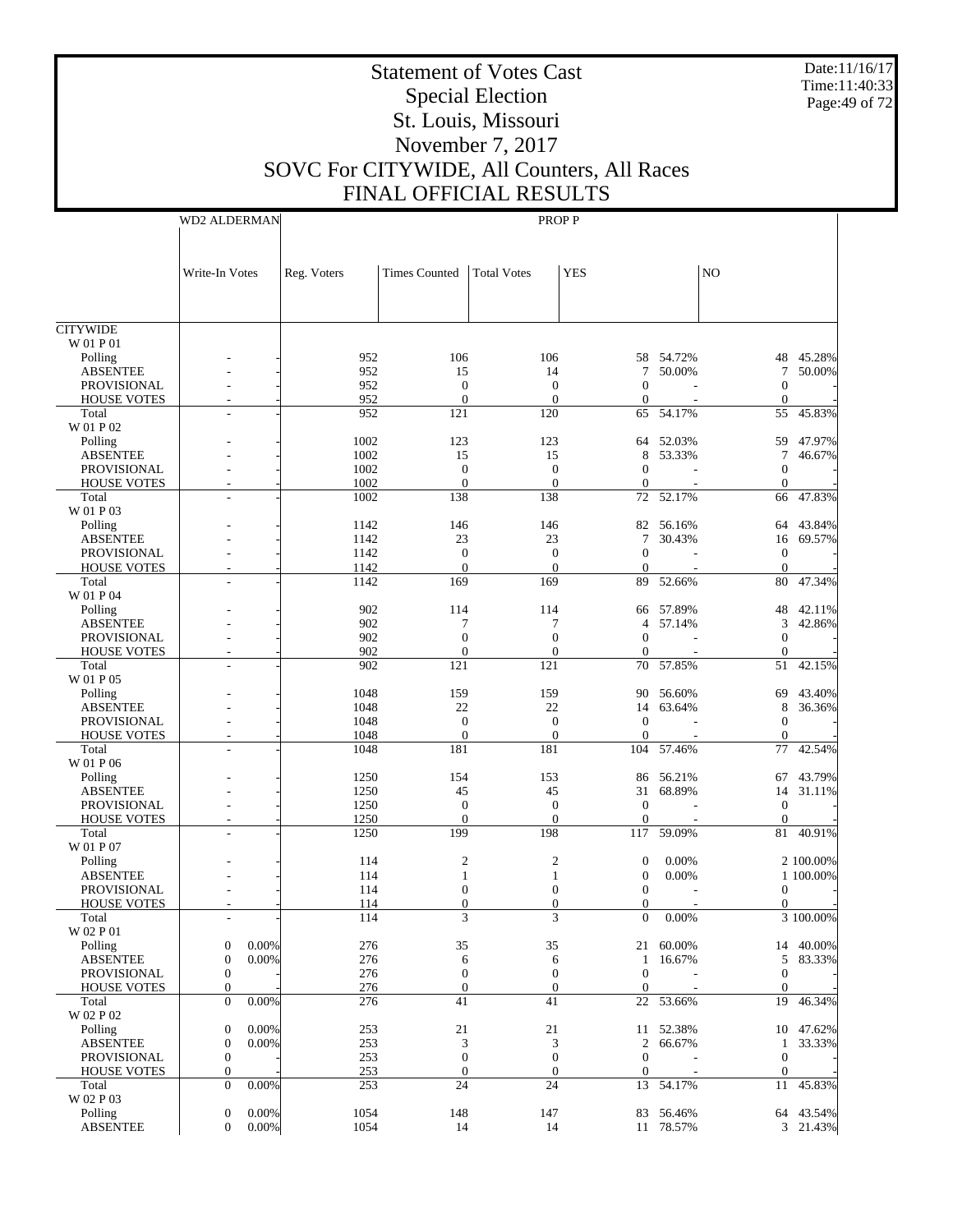Date:11/16/17 Time:11:40:33 Page:50 of 72

# Statement of Votes Cast Special Election St. Louis, Missouri November 7, 2017 SOVC For CITYWIDE, All Counters, All Races FINAL OFFICIAL RESULTS

WD2 ALDERMAN

|                                          | Write-In Votes                       |                | Reg. Voters  | <b>Times Counted</b>         | <b>Total Votes</b>           | <b>YES</b>                   |                       | N <sub>O</sub>                   |                       |
|------------------------------------------|--------------------------------------|----------------|--------------|------------------------------|------------------------------|------------------------------|-----------------------|----------------------------------|-----------------------|
|                                          |                                      |                |              |                              |                              |                              |                       |                                  |                       |
|                                          |                                      |                |              |                              |                              |                              |                       |                                  |                       |
| <b>PROVISIONAL</b><br><b>HOUSE VOTES</b> | $\boldsymbol{0}$<br>$\boldsymbol{0}$ |                | 1054<br>1054 | $\mathbf{0}$<br>$\mathbf{0}$ | $\theta$<br>$\boldsymbol{0}$ | $\mathbf{0}$<br>$\mathbf{0}$ | ٠                     | $\overline{0}$<br>$\overline{0}$ |                       |
| Total                                    | $\overline{0}$                       | 0.00%          | 1054         | 162                          | 161                          | 94                           | 58.39%                | 67                               | 41.61%                |
| W 02 P 04                                |                                      |                |              |                              |                              |                              |                       |                                  |                       |
| Polling                                  | $\overline{2}$                       | 2.25%          | 663          | 92                           | 92                           | 45                           | 48.91%                | 47                               | 51.09%                |
| <b>ABSENTEE</b>                          | $\boldsymbol{0}$                     | 0.00%          | 663          | 7                            | 7                            | 5                            | 71.43%                | $\mathfrak{2}$                   | 28.57%                |
| <b>PROVISIONAL</b><br><b>HOUSE VOTES</b> | $\boldsymbol{0}$<br>$\boldsymbol{0}$ | 0.00%          | 663<br>663   | 1<br>$\mathbf{0}$            | 1<br>$\theta$                | $\mathbf{0}$<br>$\mathbf{0}$ | 0.00%                 | $\mathbf{0}$                     | 1 100.00%             |
| Total                                    | $\overline{2}$                       | 2.06%          | 663          | 100                          | 100                          | 50                           | 50.00%                | 50                               | 50.00%                |
| W 02 P 05                                |                                      |                |              |                              |                              |                              |                       |                                  |                       |
| Polling                                  | $\boldsymbol{0}$                     | 0.00%          | 1097         | 272                          | 270                          | 127                          | 47.04%                | 143                              | 52.96%                |
| <b>ABSENTEE</b>                          | $\boldsymbol{0}$                     | 0.00%          | 1097         | 37                           | 37                           | 26                           | 70.27%                | 11                               | 29.73%                |
| <b>PROVISIONAL</b>                       | $\boldsymbol{0}$                     |                | 1097         | $\mathbf{0}$                 | $\overline{0}$               | $\overline{0}$               |                       | $\boldsymbol{0}$                 |                       |
| <b>HOUSE VOTES</b><br>Total              | $\boldsymbol{0}$<br>$\mathbf{0}$     | 0.00%          | 1097<br>1097 | $\mathbf{0}$<br>309          | $\theta$<br>307              | $\mathbf{0}$<br>153          | 49.84%                | $\mathbf{0}$<br>154              | 50.16%                |
| W 02 P 06                                |                                      |                |              |                              |                              |                              |                       |                                  |                       |
| Polling                                  | $\boldsymbol{0}$                     |                | 15           | $\mathbf{0}$                 | $\mathbf{0}$                 | $\overline{0}$               |                       | $\boldsymbol{0}$                 |                       |
| <b>ABSENTEE</b>                          | $\boldsymbol{0}$                     |                | 15           | $\mathbf{0}$                 | $\boldsymbol{0}$             | $\overline{0}$               |                       | $\mathbf{0}$                     |                       |
| <b>PROVISIONAL</b>                       | $\boldsymbol{0}$                     |                | 15           | $\mathbf{0}$                 | $\theta$                     | $\overline{0}$               |                       | $\mathbf{0}$                     |                       |
| <b>HOUSE VOTES</b>                       | $\boldsymbol{0}$                     |                | 15           | $\mathbf{0}$                 | $\boldsymbol{0}$             | $\mathbf{0}$                 |                       | $\mathbf{0}$                     |                       |
| Total                                    | $\overline{0}$                       |                | 15           | $\Omega$                     | $\Omega$                     | $\overline{0}$               |                       | $\Omega$                         |                       |
| W 02 P 07                                |                                      |                |              |                              |                              |                              |                       |                                  |                       |
| Polling<br><b>ABSENTEE</b>               | $\mathbf{1}$<br>$\boldsymbol{0}$     | 0.39%<br>0.00% | 1047<br>1047 | 257<br>40                    | 255<br>37                    | 28                           | 132 51.76%<br>75.68%  | 123<br>9                         | 48.24%<br>24.32%      |
| <b>PROVISIONAL</b>                       | $\boldsymbol{0}$                     |                | 1047         | $\boldsymbol{0}$             | $\mathbf{0}$                 | $\overline{0}$               |                       | $\overline{0}$                   |                       |
| <b>HOUSE VOTES</b>                       | $\boldsymbol{0}$                     |                | 1047         | $\mathbf{0}$                 | $\overline{0}$               | $\mathbf{0}$                 |                       | $\overline{0}$                   |                       |
| Total                                    | $\mathbf{1}$                         | 0.34%          | 1047         | 297                          | 292                          | 160                          | 54.79%                | 132                              | 45.21%                |
| W 02 P 08                                |                                      |                |              |                              |                              |                              |                       |                                  |                       |
| Polling                                  | $\mathbf{1}$                         | 0.44%          | 1301         | 230                          | 228                          | 134                          | 58.77%                | 94                               | 41.23%                |
| <b>ABSENTEE</b><br><b>PROVISIONAL</b>    | $\boldsymbol{0}$<br>$\boldsymbol{0}$ | 0.00%<br>0.00% | 1301<br>1301 | 21<br>1                      | 21<br>1                      | 16<br>$\overline{0}$         | 76.19%<br>0.00%       | 5                                | 23.81%<br>1 100.00%   |
| <b>HOUSE VOTES</b>                       | $\boldsymbol{0}$                     |                | 1301         | $\theta$                     | $\theta$                     | $\mathbf{0}$                 |                       | $\boldsymbol{0}$                 |                       |
| Total                                    | $\mathbf{1}$                         | 0.40%          | 1301         | 252                          | 250                          | 150                          | 60.00%                | 100                              | 40.00%                |
| W 03 P 01                                |                                      |                |              |                              |                              |                              |                       |                                  |                       |
| Polling                                  |                                      |                | 309          | 40                           | 40                           | 20                           | 50.00%                | 20                               | 50.00%                |
| <b>ABSENTEE</b>                          |                                      |                | 309          | 3                            | 3                            | $\mathfrak{2}$               | 66.67%                | $\mathbf{1}$                     | 33.33%                |
| <b>PROVISIONAL</b>                       |                                      |                | 309          | $\mathbf{0}$                 | $\theta$                     | $\overline{0}$               |                       | $\mathbf{0}$                     |                       |
| <b>HOUSE VOTES</b><br>Total              |                                      |                | 309<br>309   | $\mathbf{0}$<br>43           | $\overline{0}$<br>43         | 0<br>22                      | 51.16%                | $\overline{0}$<br>21             | 48.84%                |
| W 03 P 02                                |                                      |                |              |                              |                              |                              |                       |                                  |                       |
| Polling                                  |                                      |                | 901          | 149                          | 149                          | 88                           | 59.06%                | 61                               | 40.94%                |
| <b>ABSENTEE</b>                          |                                      |                | 901          | 9                            | 9                            | 5                            | 55.56%                | 4                                | 44.44%                |
| <b>PROVISIONAL</b>                       |                                      |                | 901          | $\mathbf{0}$                 | $\overline{0}$               | $\overline{0}$               |                       | $\boldsymbol{0}$                 |                       |
| <b>HOUSE VOTES</b>                       |                                      |                | 901          | 0                            | $\mathbf{0}$                 | $\mathbf{0}$                 |                       | $\overline{0}$                   |                       |
| Total<br>W 03 P 03                       |                                      |                | 901          | 158                          | 158                          |                              | 93 58.86%             |                                  | 65 41.14%             |
| Polling                                  |                                      |                | 559          | $28\,$                       | 28                           |                              | 14 50.00%             |                                  | 14 50.00%             |
| <b>ABSENTEE</b>                          |                                      |                | 559          | $25\,$                       | 24                           |                              | 17 70.83%             | $7\overline{ }$                  | 29.17%                |
| PROVISIONAL                              |                                      |                | 559          | $\boldsymbol{0}$             | $\mathbf{0}$                 | $\boldsymbol{0}$             |                       | $\mathbf{0}$                     |                       |
| <b>HOUSE VOTES</b>                       |                                      |                | 559          | $\mathbf{0}$                 | $\overline{0}$               | $\mathbf{0}$                 |                       | $\overline{0}$                   |                       |
| Total                                    |                                      |                | 559          | 53                           | 52                           |                              | 31 59.62%             | 21                               | 40.38%                |
| W 03 P 04                                |                                      |                |              |                              |                              |                              |                       |                                  |                       |
| Polling<br><b>ABSENTEE</b>               |                                      |                | 894<br>894   | 60                           | 60                           |                              | 35 58.33%<br>6 75.00% |                                  | 25 41.67%<br>2 25.00% |
| PROVISIONAL                              |                                      |                | 894          | 8<br>$\boldsymbol{0}$        | 8<br>$\boldsymbol{0}$        | $\boldsymbol{0}$             |                       | $\overline{0}$                   |                       |
| <b>HOUSE VOTES</b>                       |                                      |                | 894          | $\mathbf{0}$                 | $\overline{0}$               | $\mathbf{0}$                 |                       | $\overline{0}$                   |                       |
| Total                                    |                                      |                | 894          | 68                           | 68                           |                              | 41 60.29%             |                                  | 27 39.71%             |
| W 03 P 05                                |                                      |                |              |                              |                              |                              |                       |                                  |                       |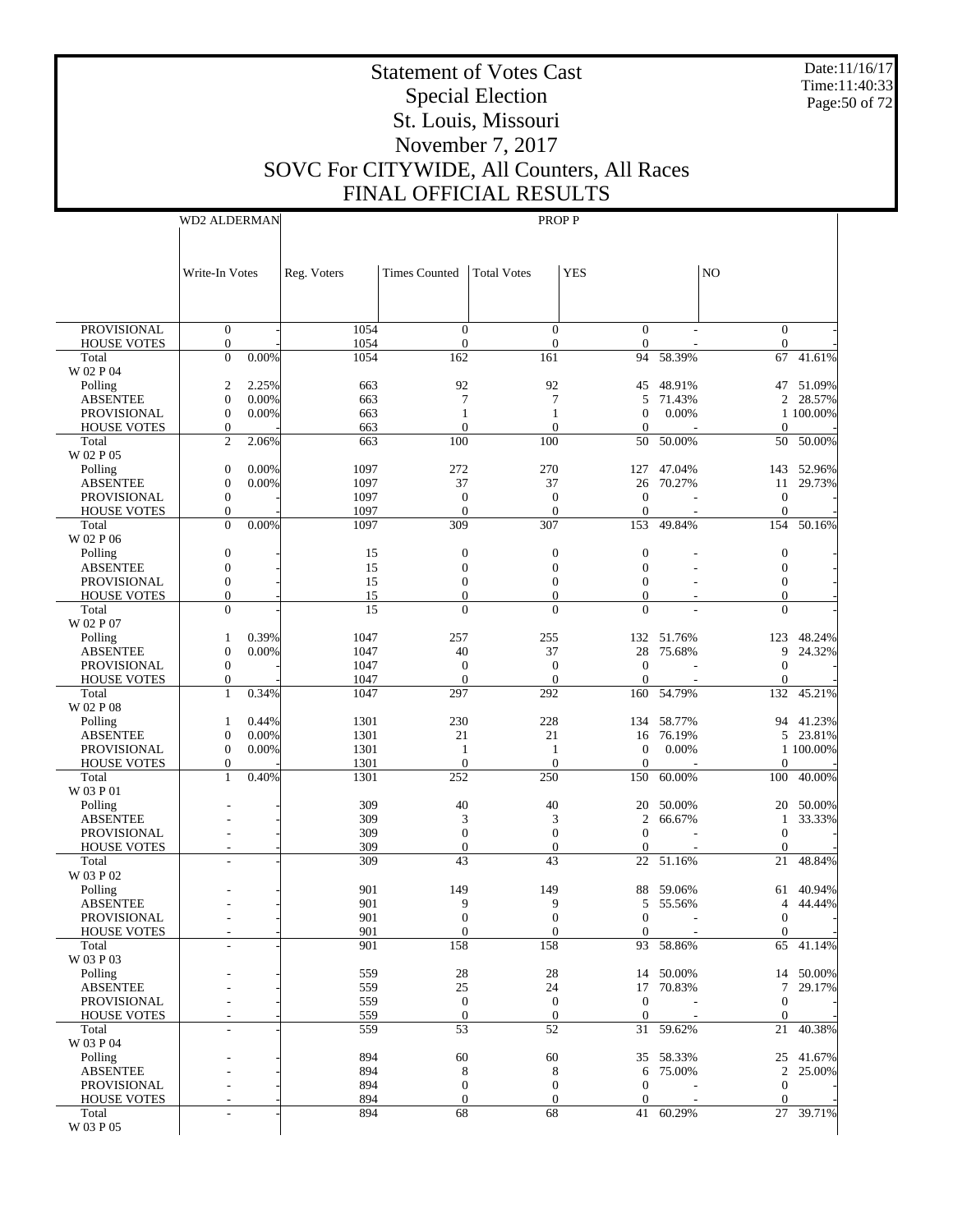Date:11/16/17 Time:11:40:33 Page:51 of 72

# Statement of Votes Cast Special Election St. Louis, Missouri November 7, 2017 SOVC For CITYWIDE, All Counters, All Races FINAL OFFICIAL RESULTS

| TUJAL KESULT. |              |  |
|---------------|--------------|--|
|               | <b>PROPP</b> |  |

|                                | Write-In Votes           | Reg. Voters | Times Counted      | <b>Total Votes</b> | <b>YES</b>         |                      | N <sub>O</sub>    |                        |
|--------------------------------|--------------------------|-------------|--------------------|--------------------|--------------------|----------------------|-------------------|------------------------|
|                                |                          |             |                    |                    |                    |                      |                   |                        |
|                                |                          |             |                    |                    |                    |                      |                   |                        |
| Polling                        |                          | 659         | 44                 | 44                 | 28                 | 63.64%               | 16                | 36.36%                 |
| <b>ABSENTEE</b>                |                          | 659         | 9                  | 8                  | 4                  | 50.00%               | 4                 | 50.00%                 |
| PROVISIONAL                    |                          | 659         | $\mathbf{0}$       | $\boldsymbol{0}$   | $\mathbf{0}$       |                      | $\mathbf{0}$      |                        |
| <b>HOUSE VOTES</b>             | ÷,                       | 659         | $\overline{0}$     | $\mathbf{0}$       | $\mathbf{0}$       |                      | $\mathbf{0}$      |                        |
| Total                          |                          | 659         | 53                 | 52                 | 32                 | $61.\overline{54\%}$ | 20                | 38.46%                 |
| W 03 P 06                      |                          |             |                    |                    |                    |                      |                   |                        |
| Polling                        |                          | 687         | 72<br>14           | 72<br>14           | 39                 | 54.17%               | 33                | 45.83%                 |
| <b>ABSENTEE</b><br>PROVISIONAL |                          | 687<br>687  | $\theta$           | $\theta$           | 7<br>$\Omega$      | 50.00%               | 7<br>$\mathbf{0}$ | 50.00%                 |
| <b>HOUSE VOTES</b>             |                          | 687         | $\overline{0}$     | $\mathbf{0}$       | $\boldsymbol{0}$   |                      | $\mathbf{0}$      |                        |
| Total                          |                          | 687         | 86                 | 86                 | 46                 | 53.49%               | 40                | 46.51%                 |
| W 03 P 07                      |                          |             |                    |                    |                    |                      |                   |                        |
| Polling                        |                          | 964         | 98                 | 98                 | 41                 | 41.84%               | 57                | 58.16%                 |
| <b>ABSENTEE</b>                |                          | 964         | 15                 | 15                 | 9                  | 60.00%               | 6                 | 40.00%                 |
| PROVISIONAL                    |                          | 964         | $\theta$           | $\theta$           | $\mathbf{0}$       |                      | $\mathbf{0}$      |                        |
| <b>HOUSE VOTES</b>             | $\overline{a}$           | 964         | $\theta$           | $\mathbf{0}$       | $\mathbf{0}$       |                      | $\mathbf{0}$      |                        |
| Total                          |                          | 964         | 113                | 113                | 50                 | 44.25%               | 63                | 55.75%                 |
| W 03 P 08                      |                          |             |                    |                    |                    |                      |                   |                        |
| Polling<br><b>ABSENTEE</b>     |                          | 570<br>570  | 43<br>11           | 43<br>11           | 26<br>6            | 60.47%<br>54.55%     | 17<br>5           | 39.53%<br>45.45%       |
| PROVISIONAL                    |                          | 570         | $\theta$           | $\theta$           | $\Omega$           |                      | $\mathbf{0}$      |                        |
| <b>HOUSE VOTES</b>             |                          | 570         | $\mathbf{0}$       | $\theta$           | $\mathbf{0}$       |                      | $\mathbf{0}$      |                        |
| Total                          |                          | 570         | 54                 | 54                 | 32                 | 59.26%               | 22                | 40.74%                 |
| W 03 P 09                      |                          |             |                    |                    |                    |                      |                   |                        |
| Polling                        |                          | 502         | 81                 | 81                 | 27                 | 33.33%               | 54                | 66.67%                 |
| <b>ABSENTEE</b>                |                          | 502         | 22                 | 22                 |                    | 18 81.82%            | 4                 | 18.18%                 |
| PROVISIONAL                    |                          | 502         | $\theta$           | $\theta$           | $\Omega$           |                      | $\mathbf{0}$      |                        |
| <b>HOUSE VOTES</b>             | $\overline{a}$           | 502         | $\mathbf{0}$       | $\Omega$           | $\mathbf{0}$       |                      | $\mathbf{0}$      |                        |
| Total                          |                          | 502         | 103                | 103                | 45                 | 43.69%               | 58                | 56.31%                 |
| W 04 P 01                      |                          |             |                    |                    |                    |                      |                   |                        |
| Polling                        |                          | 691         | 82                 | 82                 | 45                 | 54.88%               |                   | 37 45.12%              |
| <b>ABSENTEE</b><br>PROVISIONAL |                          | 691<br>691  | 34<br>$\mathbf{1}$ | 34<br>1            | 21<br>$\mathbf{0}$ | 61.76%<br>0.00%      |                   | 13 38.24%<br>1 100.00% |
| <b>HOUSE VOTES</b>             |                          | 691         | $\mathbf{0}$       | $\boldsymbol{0}$   | $\mathbf{0}$       |                      | $\mathbf{0}$      |                        |
| Total                          |                          | 691         | 117                | 117                | 66                 | 56.41%               | 51                | 43.59%                 |
| W 04 P 02                      |                          |             |                    |                    |                    |                      |                   |                        |
| Polling                        |                          | 1526        | 152                | 152                | 85                 | 55.92%               | 67                | 44.08%                 |
| <b>ABSENTEE</b>                |                          | 1526        | 12                 | 11                 | 6                  | 54.55%               | 5                 | 45.45%                 |
| PROVISIONAL                    |                          | 1526        | $\theta$           | $\theta$           | $\Omega$           |                      | $\mathbf{0}$      |                        |
| <b>HOUSE VOTES</b>             | $\overline{a}$           | 1526        | $\mathbf{0}$       | $\mathbf{0}$       | $\mathbf{0}$       |                      | $\mathbf{0}$      |                        |
| Total                          |                          | 1526        | 164                | 163                | 91                 | 55.83%               | 72                | 44.17%                 |
| W 04 P 03                      |                          |             |                    |                    |                    |                      |                   |                        |
| Polling<br><b>ABSENTEE</b>     |                          | 647<br>647  | 70<br>9            | 70<br>9            | 41<br>4            | 58.57%<br>44.44%     | 29                | 41.43%<br>5 55.56%     |
| PROVISIONAL                    | $\overline{\phantom{a}}$ | 647         | $\boldsymbol{0}$   | $\boldsymbol{0}$   | $\boldsymbol{0}$   |                      | $\boldsymbol{0}$  |                        |
| <b>HOUSE VOTES</b>             | L,                       | 647         | $\mathbf{0}$       | $\mathbf{0}$       | $\mathbf{0}$       |                      | $\theta$          |                        |
| Total                          |                          | 647         | 79                 | 79                 | 45                 | 56.96%               | 34                | 43.04%                 |
| W 04 P 04                      |                          |             |                    |                    |                    |                      |                   |                        |
| Polling                        |                          | 879         | 93                 | 93                 |                    | 54 58.06%            | 39                | 41.94%                 |
| <b>ABSENTEE</b>                |                          | 879         | 13                 | 13                 | 5                  | 38.46%               | 8                 | 61.54%                 |
| PROVISIONAL                    |                          | 879         | $\mathbf{0}$       | $\mathbf{0}$       | $\mathbf{0}$       |                      | $\mathbf{0}$      |                        |
| <b>HOUSE VOTES</b>             | $\overline{a}$           | 879         | $\mathbf{0}$       | $\theta$           | $\boldsymbol{0}$   |                      | $\mathbf{0}$      |                        |
| Total                          | L,                       | 879         | 106                | 106                |                    | 59 55.66%            | 47                | 44.34%                 |
| W 04 P 05<br>Polling           |                          | 759         | 82                 | 82                 |                    | 51 62.20%            | 31                | 37.80%                 |
| <b>ABSENTEE</b>                |                          | 759         | 11                 | 11                 | 7                  | 63.64%               | 4                 | 36.36%                 |
| PROVISIONAL                    |                          | 759         | $\boldsymbol{0}$   | $\boldsymbol{0}$   | $\boldsymbol{0}$   |                      | $\boldsymbol{0}$  |                        |
| <b>HOUSE VOTES</b>             |                          | 759         | $\boldsymbol{0}$   | $\boldsymbol{0}$   | $\boldsymbol{0}$   |                      | $\boldsymbol{0}$  |                        |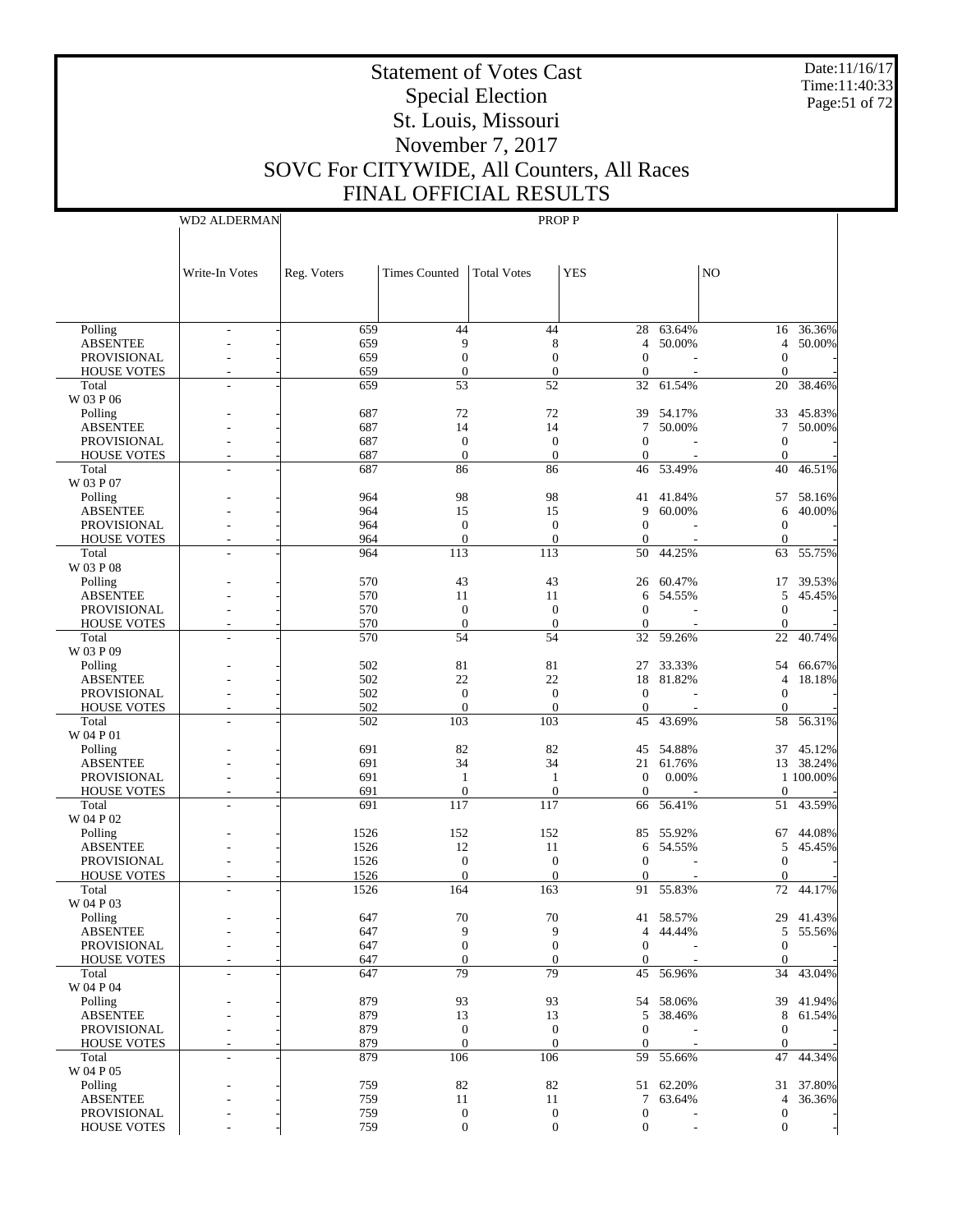Date:11/16/17 Time:11:40:33 Page:52 of 72

# Statement of Votes Cast Special Election St. Louis, Missouri November 7, 2017 SOVC For CITYWIDE, All Counters, All Races FINAL OFFICIAL RESULTS

WD2 ALDERMAN

|                            | Write-In Votes           | Reg. Voters | <b>Times Counted</b> | <b>Total Votes</b>    | <b>YES</b>       |                     | NO                    |           |
|----------------------------|--------------------------|-------------|----------------------|-----------------------|------------------|---------------------|-----------------------|-----------|
|                            |                          |             |                      |                       |                  |                     |                       |           |
|                            |                          |             |                      |                       |                  |                     |                       |           |
| Total                      | $\overline{\phantom{a}}$ | 759         | 93                   | 93                    |                  | 58 62.37%           |                       | 35 37.63% |
| W 04 P 06                  |                          | 553         | 59                   | 59                    |                  | 25 42.37%           | 34                    | 57.63%    |
| Polling<br><b>ABSENTEE</b> |                          | 553         | 5                    | 5                     | 1                | 20.00%              | 4                     | 80.00%    |
| <b>PROVISIONAL</b>         |                          | 553         | $\mathbf{0}$         | $\boldsymbol{0}$      | $\theta$         |                     | $\boldsymbol{0}$      |           |
| <b>HOUSE VOTES</b>         |                          | 553         | $\mathbf{0}$         | $\boldsymbol{0}$      | $\boldsymbol{0}$ | L,                  | $\boldsymbol{0}$      |           |
| Total                      |                          | 553         | 64                   | 64                    | 26               | 40.63%              | 38                    | 59.38%    |
| W 04 P 07                  |                          |             |                      |                       |                  |                     |                       |           |
| Polling                    |                          | 783         | 109                  | 109                   | 57               | 52.29%              | 52                    | 47.71%    |
| <b>ABSENTEE</b>            |                          | 783         | 20                   | 20                    | 17               | 85.00%              | 3                     | 15.00%    |
| <b>PROVISIONAL</b>         |                          | 783         | $\mathbf{0}$         | $\boldsymbol{0}$      | $\theta$         |                     | $\boldsymbol{0}$      |           |
| <b>HOUSE VOTES</b>         | ÷                        | 783         | $\mathbf{0}$         | $\boldsymbol{0}$      | $\mathbf{0}$     |                     | $\boldsymbol{0}$      |           |
| Total                      | $\overline{a}$           | 783         | 129                  | 129                   | 74               | 57.36%              | 55                    | 42.64%    |
| W 04 P 08                  |                          |             |                      |                       |                  |                     |                       |           |
| Polling                    |                          | 161         | 18                   | 18                    | 7                | 38.89%              |                       | 11 61.11% |
| <b>ABSENTEE</b>            |                          | 161         | $\mathfrak{2}$       | $\mathfrak{2}$        | $\theta$         | 0.00%               |                       | 2 100.00% |
| <b>PROVISIONAL</b>         |                          | 161         | $\mathbf{0}$         | $\boldsymbol{0}$      | $\mathbf{0}$     |                     | $\boldsymbol{0}$      |           |
| <b>HOUSE VOTES</b>         | ٠                        | 161         | $\boldsymbol{0}$     | $\boldsymbol{0}$      | $\mathbf{0}$     |                     | $\boldsymbol{0}$      |           |
| Total                      |                          | 161         | 20                   | 20                    | 7                | 35.00%              | 13                    | 65.00%    |
| W 04 P 09                  |                          |             |                      |                       |                  |                     |                       |           |
| Polling                    |                          | 138         | 21                   | 21                    |                  | 10 47.62%           | 11                    | 52.38%    |
| <b>ABSENTEE</b>            |                          | 138         | 1                    | 1                     |                  | 1 100.00%           | $\boldsymbol{0}$      | 0.00%     |
| <b>PROVISIONAL</b>         |                          | 138         | $\mathbf{0}$         | $\boldsymbol{0}$      | $\mathbf{0}$     |                     | $\mathbf{0}$          |           |
| <b>HOUSE VOTES</b>         | $\overline{a}$           | 138         | $\boldsymbol{0}$     | $\boldsymbol{0}$      | $\boldsymbol{0}$ |                     | $\mathbf{0}$          |           |
| Total<br>W 04 P 10         |                          | 138         | 22                   | 22                    | 11               | 50.00%              | 11                    | 50.00%    |
| Polling                    |                          | 245         | 23                   | 23                    |                  | 9 39.13%            | 14                    | 60.87%    |
| <b>ABSENTEE</b>            |                          | 245         | $\overline{c}$       | $\mathfrak{2}$        |                  | 2 100.00%           | $\boldsymbol{0}$      | 0.00%     |
| <b>PROVISIONAL</b>         |                          | 245         | $\mathbf{0}$         | $\boldsymbol{0}$      | $\theta$         |                     | $\mathbf{0}$          |           |
| <b>HOUSE VOTES</b>         | ٠                        | 245         | $\boldsymbol{0}$     | $\boldsymbol{0}$      | $\boldsymbol{0}$ |                     | $\boldsymbol{0}$      |           |
| Total                      |                          | 245         | 25                   | 25                    | 11               | 44.00%              | 14                    | 56.00%    |
| W 05 P 01                  |                          |             |                      |                       |                  |                     |                       |           |
| Polling                    |                          | 494         | 48                   | 48                    | 35               | 72.92%              | 13                    | 27.08%    |
| <b>ABSENTEE</b>            |                          | 494         | 22                   | 22                    | 13               | 59.09%              | 9                     | 40.91%    |
| <b>PROVISIONAL</b>         |                          | 494         | $\mathbf{0}$         | $\boldsymbol{0}$      | $\theta$         |                     | $\mathbf{0}$          |           |
| <b>HOUSE VOTES</b>         | $\overline{a}$           | 494         | $\mathbf{0}$         | $\boldsymbol{0}$      | $\mathbf{0}$     | $\overline{a}$      | $\mathbf 0$           |           |
| Total                      |                          | 494         | 70                   | 70                    | 48               | 68.57%              | 22                    | 31.43%    |
| W 05 P 02                  |                          |             |                      |                       |                  |                     |                       |           |
| Polling<br><b>ABSENTEE</b> |                          | 643         | 70                   | 70                    |                  | 32 45.71%<br>50.00% | 38                    | 54.29%    |
| <b>PROVISIONAL</b>         |                          | 643<br>643  | 6<br>$\mathbf{0}$    | 6<br>$\boldsymbol{0}$ | 3<br>$\theta$    |                     | 3<br>$\boldsymbol{0}$ | 50.00%    |
| <b>HOUSE VOTES</b>         |                          | 643         | $\overline{0}$       | $\mathbf{0}$          | $\theta$         |                     | $\mathbf{0}$          |           |
| Total                      |                          | 643         | 76                   | 76                    | 35               | 46.05%              | 41                    | 53.95%    |
| W 05 P 03                  |                          |             |                      |                       |                  |                     |                       |           |
| Polling                    |                          | 870         | 94                   | 94                    |                  | 58 61.70%           |                       | 36 38.30% |
| <b>ABSENTEE</b>            |                          | 870         | 35                   | 35                    |                  | 20 57.14%           | 15                    | 42.86%    |
| PROVISIONAL                |                          | 870         | $\mathbf{0}$         | $\boldsymbol{0}$      | $\mathbf{0}$     |                     | $\boldsymbol{0}$      |           |
| <b>HOUSE VOTES</b>         | $\overline{a}$           | 870         | $\boldsymbol{0}$     | $\boldsymbol{0}$      | $\mathbf{0}$     |                     | $\mathbf{0}$          |           |
| Total                      | ÷                        | 870         | 129                  | 129                   | 78               | 60.47%              | 51                    | 39.53%    |
| W 05 P 04                  |                          |             |                      |                       |                  |                     |                       |           |
| Polling                    |                          | 525         | 67                   | 67                    |                  | 26 38.81%           | 41                    | 61.19%    |
| <b>ABSENTEE</b>            |                          | 525         | 3                    | 3                     |                  | 3 100.00%           | $\mathbf{0}$          | 0.00%     |
| PROVISIONAL                |                          | 525         | $\boldsymbol{0}$     | $\boldsymbol{0}$      | $\boldsymbol{0}$ |                     | $\mathbf{0}$          |           |
| <b>HOUSE VOTES</b>         | $\overline{a}$           | 525         | $\boldsymbol{0}$     | $\boldsymbol{0}$      | $\mathbf{0}$     |                     | $\overline{0}$        |           |
| Total                      | ٠                        | 525         | 70                   | $70\,$                | 29               | 41.43%              | 41                    | 58.57%    |
| W 05 P 05                  |                          |             |                      |                       |                  |                     |                       |           |
| Polling                    |                          | 854         | 64                   | 64                    |                  | 32 50.00%           |                       | 32 50.00% |
| <b>ABSENTEE</b>            |                          | 854         | 9                    | 9                     |                  | 2 22.22%            |                       | 7 77.78%  |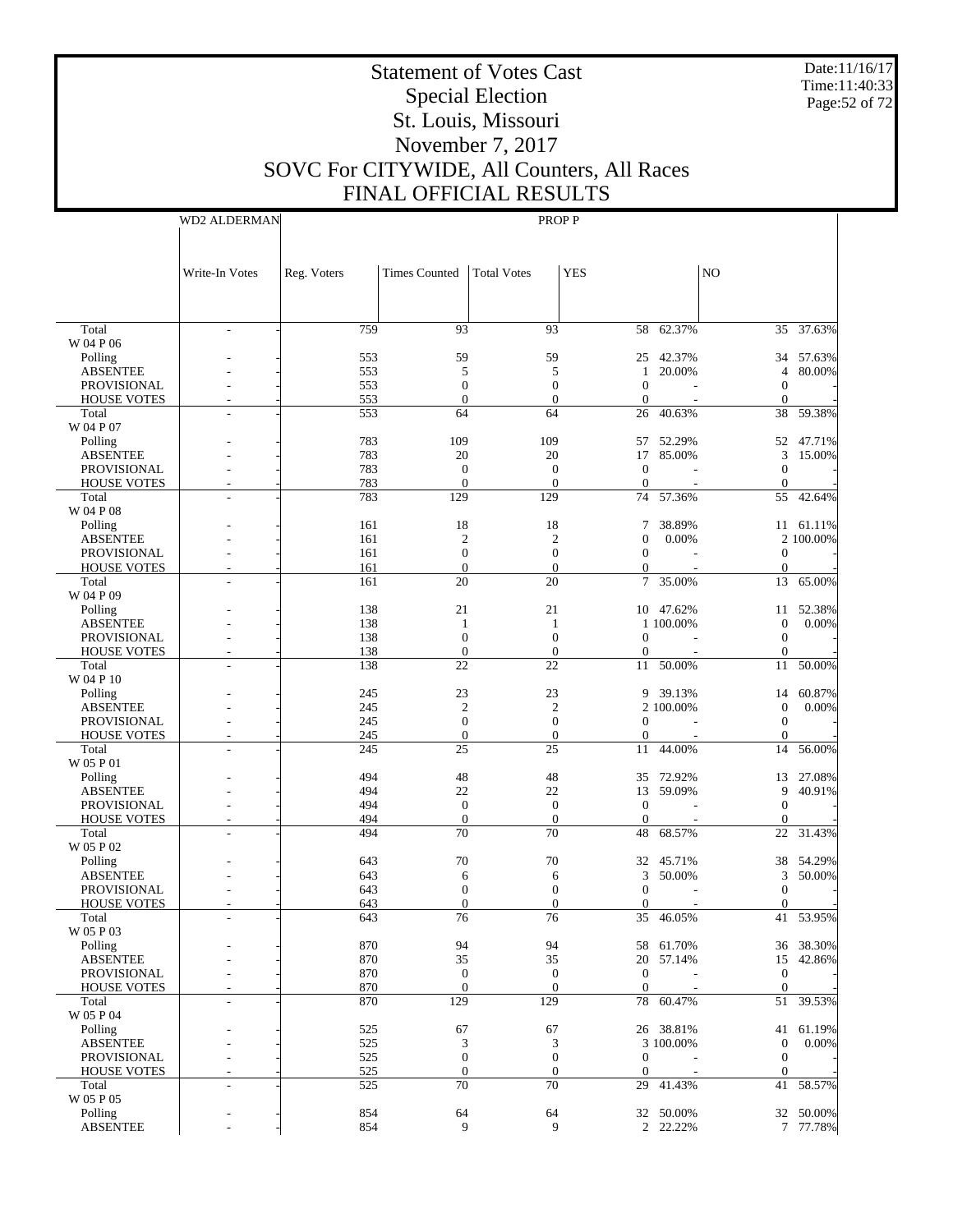Date:11/16/17 Time:11:40:33 Page:53 of 72

# Statement of Votes Cast Special Election St. Louis, Missouri November 7, 2017 SOVC For CITYWIDE, All Counters, All Races FINAL OFFICIAL RESULTS

|                             | <b>WD2 ALDERMAN</b>      |              | <b>PROPP</b>          |                       |                    |            |                    |            |  |
|-----------------------------|--------------------------|--------------|-----------------------|-----------------------|--------------------|------------|--------------------|------------|--|
|                             |                          |              |                       |                       |                    |            |                    |            |  |
|                             |                          |              |                       |                       |                    |            |                    |            |  |
|                             |                          |              |                       |                       |                    |            |                    |            |  |
|                             | Write-In Votes           | Reg. Voters  | <b>Times Counted</b>  | <b>Total Votes</b>    | <b>YES</b>         |            | NO.                |            |  |
|                             |                          |              |                       |                       |                    |            |                    |            |  |
|                             |                          |              |                       |                       |                    |            |                    |            |  |
| <b>PROVISIONAL</b>          | $\overline{\phantom{a}}$ | 854          | $\overline{0}$        | $\theta$              | $\Omega$           |            | $\overline{0}$     |            |  |
| <b>HOUSE VOTES</b>          |                          | 854          | $\mathbf{0}$          | $\overline{0}$        | $\boldsymbol{0}$   |            | $\mathbf{0}$       |            |  |
| Total                       |                          | 854          | 73                    | 73                    | 34                 | 46.58%     | 39                 | 53.42%     |  |
| W 05 P 06                   |                          |              |                       |                       |                    |            |                    |            |  |
| Polling                     |                          | 1032         | 113                   | 112                   | 59                 | 52.68%     | 53                 | 47.32%     |  |
| <b>ABSENTEE</b>             |                          | 1032         | 15                    | 14                    |                    | 10 71.43%  | 4                  | 28.57%     |  |
| <b>PROVISIONAL</b>          |                          | 1032         | $\overline{0}$        | $\theta$              | $\Omega$           |            | $\mathbf{0}$       |            |  |
| <b>HOUSE VOTES</b>          |                          | 1032         | $\overline{0}$        | $\overline{0}$        | $\mathbf{0}$       |            | $\mathbf{0}$       |            |  |
| Total                       |                          | 1032         | 128                   | 126                   | 69                 | 54.76%     | 57                 | 45.24%     |  |
| W 05 P 07                   |                          |              |                       |                       |                    |            |                    |            |  |
| Polling                     |                          | 1144         | 132                   | 132                   | 70                 | 53.03%     | 62                 | 46.97%     |  |
| <b>ABSENTEE</b>             |                          | 1144         | 16                    | 16                    |                    | 10 62.50%  | 6                  | 37.50%     |  |
| <b>PROVISIONAL</b>          |                          | 1144         | $\mathbf{0}$          | $\mathbf{0}$          | $\mathbf{0}$       |            | $\mathbf{0}$       |            |  |
| <b>HOUSE VOTES</b><br>Total |                          | 1144<br>1144 | $\overline{0}$<br>148 | $\overline{0}$<br>148 | $\mathbf{0}$<br>80 | 54.05%     | $\mathbf{0}$<br>68 | 45.95%     |  |
| W 05 P 08                   |                          |              |                       |                       |                    |            |                    |            |  |
| Polling                     |                          | 524          | 54                    | 54                    | 24                 | 44.44%     | 30                 | 55.56%     |  |
| <b>ABSENTEE</b>             |                          | 524          | 27                    | 27                    |                    | 16 59.26%  | 11                 | 40.74%     |  |
| <b>PROVISIONAL</b>          |                          | 524          | $\overline{0}$        | $\mathbf{0}$          | $\mathbf{0}$       |            | $\mathbf{0}$       |            |  |
| <b>HOUSE VOTES</b>          |                          | 524          | $\overline{0}$        | $\mathbf{0}$          | $\mathbf{0}$       |            | $\mathbf{0}$       |            |  |
| Total                       |                          | 524          | 81                    | 81                    | 40                 | 49.38%     | 41                 | 50.62%     |  |
| W 06 P 01                   |                          |              |                       |                       |                    |            |                    |            |  |
| Polling                     |                          | 899          | 201                   | 201                   | 85                 | 42.29%     |                    | 116 57.71% |  |
| <b>ABSENTEE</b>             |                          | 899          | 13                    | 13                    | 8                  | 61.54%     | 5                  | 38.46%     |  |
| <b>PROVISIONAL</b>          |                          | 899          | $\overline{0}$        | $\mathbf{0}$          | $\Omega$           |            | $\mathbf{0}$       |            |  |
| <b>HOUSE VOTES</b>          |                          | 899          | $\overline{0}$        | $\overline{0}$        | $\mathbf{0}$       |            | $\mathbf{0}$       |            |  |
| Total                       |                          | 899          | 214                   | 214                   | 93                 | 43.46%     | 121                | 56.54%     |  |
| W 06 P 02                   |                          |              |                       |                       |                    |            |                    |            |  |
| Polling                     |                          | 799          | 247                   | 247                   |                    | 160 64.78% | 87                 | 35.22%     |  |
| <b>ABSENTEE</b>             |                          | 799          | 8                     | 8                     |                    | 8 100.00%  | $\boldsymbol{0}$   | 0.00%      |  |
| <b>PROVISIONAL</b>          |                          | 799          | $\mathbf{0}$          | $\boldsymbol{0}$      | $\Omega$           |            | $\mathbf{0}$       |            |  |
| <b>HOUSE VOTES</b>          |                          | 799          | $\mathbf{0}$          | $\boldsymbol{0}$      | $\boldsymbol{0}$   |            | $\boldsymbol{0}$   |            |  |
| Total<br>W 06 P 03          |                          | 799          | 255                   | 255                   | 168                | 65.88%     | 87                 | 34.12%     |  |
| Polling                     |                          | 1096         | 222                   | 222                   | 76                 | 34.23%     | 146                | 65.77%     |  |
| <b>ABSENTEE</b>             |                          | 1096         | 5                     | 5                     | $\overline{4}$     | 80.00%     | $\mathbf{1}$       | 20.00%     |  |
| <b>PROVISIONAL</b>          |                          | 1096         | $\mathbf{0}$          | $\overline{0}$        | $\mathbf{0}$       |            | $\mathbf{0}$       |            |  |
| <b>HOUSE VOTES</b>          |                          | 1096         | $\theta$              | $\theta$              | 0                  |            | $\mathbf{0}$       |            |  |
| Total                       |                          | 1096         | 227                   | 227                   | 80                 | 35.24%     | 147                | 64.76%     |  |
| W 06 P 04                   |                          |              |                       |                       |                    |            |                    |            |  |
| Polling                     |                          | 1065         | 280                   | 280                   |                    | 155 55.36% |                    | 125 44.64% |  |
| <b>ABSENTEE</b>             |                          | 1065         | 18                    | 18                    |                    | 10 55.56%  |                    | 8 44.44%   |  |
| PROVISIONAL                 |                          | 1065         | $\boldsymbol{0}$      | $\boldsymbol{0}$      | $\boldsymbol{0}$   |            | $\boldsymbol{0}$   |            |  |
| <b>HOUSE VOTES</b>          |                          | 1065         | $\overline{0}$        | $\theta$              | $\Omega$           |            | $\Omega$           |            |  |
| Total                       |                          | 1065         | 298                   | 298                   | 165                | 55.37%     | 133                | 44.63%     |  |
| W 06 P 05                   |                          |              |                       |                       |                    |            |                    |            |  |
| Polling                     |                          | 526          | 125                   | 125                   |                    | 86 68.80%  | 39                 | 31.20%     |  |
| <b>ABSENTEE</b>             |                          | 526          | 9                     | 9                     | 6                  | 66.67%     | 3                  | 33.33%     |  |
| PROVISIONAL                 |                          | 526          | $\mathbf{0}$          | $\boldsymbol{0}$      | $\mathbf{0}$       |            | $\mathbf{0}$       |            |  |
| <b>HOUSE VOTES</b>          |                          | 526          | $\mathbf{0}$          | $\boldsymbol{0}$      | $\boldsymbol{0}$   |            | $\boldsymbol{0}$   |            |  |
| Total                       |                          | 526          | 134                   | 134                   | 92                 | 68.66%     | 42                 | 31.34%     |  |
| W 06 P 06<br>Polling        |                          | 940          | 142                   | 142                   | 85                 | 59.86%     | 57                 | 40.14%     |  |
| <b>ABSENTEE</b>             |                          | 940          | 8                     | 8                     |                    | 5 62.50%   | 3                  | 37.50%     |  |
| PROVISIONAL                 |                          | 940          | $\mathbf{0}$          | $\mathbf{0}$          | $\mathbf{0}$       |            | $\boldsymbol{0}$   |            |  |
| <b>HOUSE VOTES</b>          |                          | 940          | $\mathbf{0}$          | $\theta$              | 0                  |            | $\mathbf{0}$       |            |  |
| Total                       |                          | 940          | 150                   | 150                   | 90                 | 60.00%     | 60                 | 40.00%     |  |
| W 06 P 07                   |                          |              |                       |                       |                    |            |                    |            |  |
|                             |                          |              |                       |                       |                    |            |                    |            |  |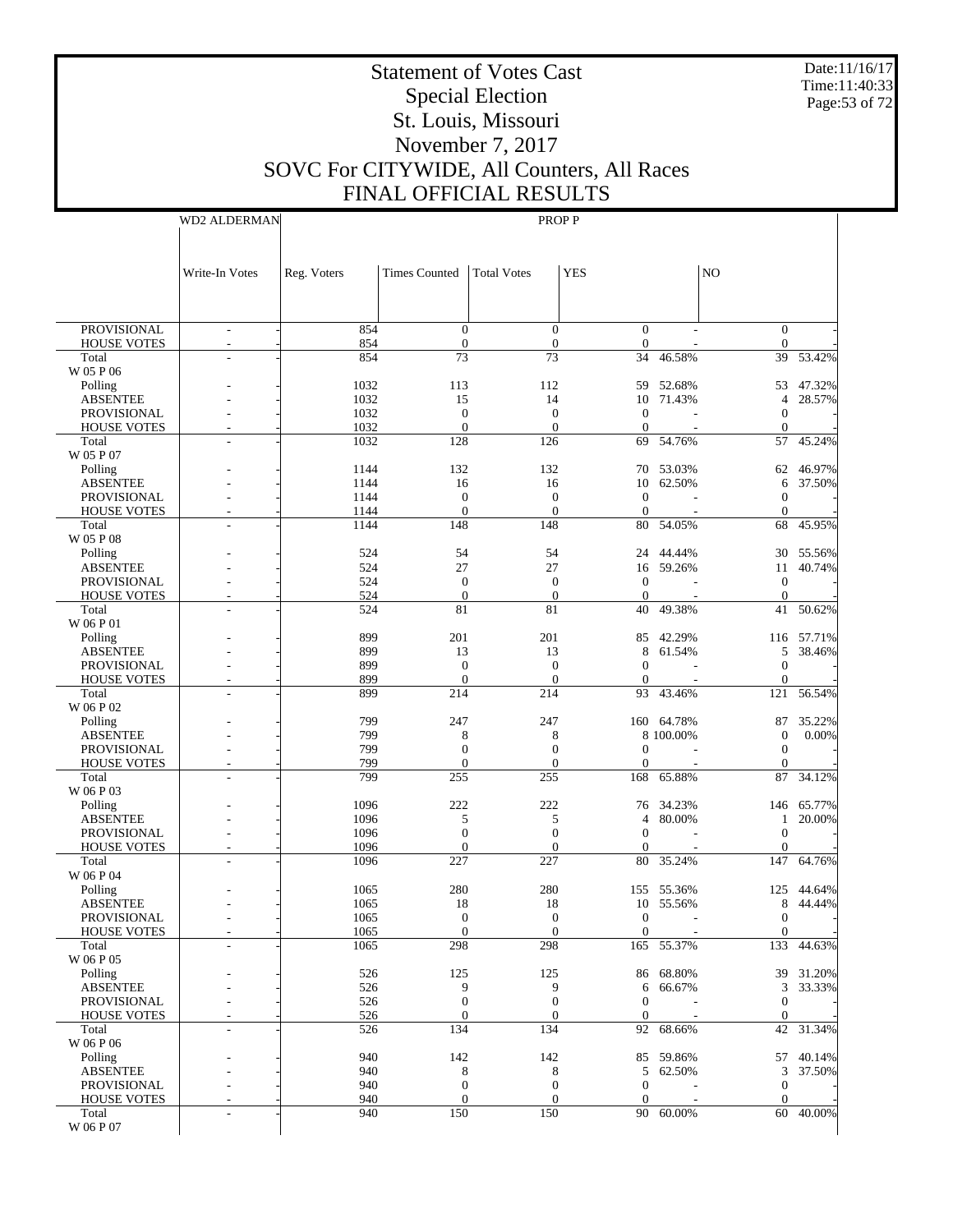Date:11/16/17 Time:11:40:33 Page:54 of 72

## Statement of Votes Cast Special Election St. Louis, Missouri November 7, 2017 SOVC For CITYWIDE, All Counters, All Races FINAL OFFICIAL RESULTS

PROP P

WD2 ALDERMAN

|                                          | Write-In Votes | Reg. Voters  | <b>Times Counted</b>             | <b>Total Votes</b>       | <b>YES</b>                           |            | NO.                            |            |
|------------------------------------------|----------------|--------------|----------------------------------|--------------------------|--------------------------------------|------------|--------------------------------|------------|
|                                          |                |              |                                  |                          |                                      |            |                                |            |
| Polling                                  |                | 1452         | 348                              | 348                      |                                      | 159 45.69% | 189                            | 54.31%     |
| <b>ABSENTEE</b>                          |                | 1452         | 16                               | 16                       |                                      | 7 43.75%   | 9                              | 56.25%     |
| <b>PROVISIONAL</b>                       |                | 1452         | $\mathbf{0}$                     | $\mathbf{0}$             | $\boldsymbol{0}$                     |            | $\theta$                       |            |
| <b>HOUSE VOTES</b>                       |                | 1452<br>1452 | $\mathbf{0}$                     | $\boldsymbol{0}$         | $\boldsymbol{0}$                     | 45.60%     | $\theta$                       |            |
| Total<br>W 06 P 08                       |                |              | 364                              | 364                      | 166                                  |            |                                | 198 54.40% |
| Polling                                  |                | 1032         | 118                              | 118                      |                                      | 72 61.02%  | 46                             | 38.98%     |
| <b>ABSENTEE</b>                          |                | 1032         | 21                               | 21                       | 14                                   | 66.67%     | 7                              | 33.33%     |
| <b>PROVISIONAL</b>                       |                | 1032         | $\mathbf{0}$                     | $\mathbf{0}$             | $\mathbf{0}$                         |            | $\theta$                       |            |
| <b>HOUSE VOTES</b>                       |                | 1032         | $\mathbf{0}$                     | $\theta$                 | $\boldsymbol{0}$                     |            | $\theta$                       |            |
| Total                                    |                | 1032         | 139                              | 139                      |                                      | 86 61.87%  | 53                             | 38.13%     |
| W 06 P 09                                |                |              |                                  |                          |                                      |            |                                |            |
| Polling                                  |                | 130          | 31                               | 31                       |                                      | 14 45.16%  | 17                             | 54.84%     |
| <b>ABSENTEE</b>                          |                | 130          | 1                                | -1                       |                                      | 1 100.00%  | $\theta$                       | 0.00%      |
| <b>PROVISIONAL</b><br><b>HOUSE VOTES</b> |                | 130<br>130   | $\mathbf{0}$<br>$\boldsymbol{0}$ | $\theta$<br>$\mathbf{0}$ | $\boldsymbol{0}$<br>$\boldsymbol{0}$ |            | $\overline{0}$<br>$\mathbf{0}$ |            |
| Total                                    |                | 130          | 32                               | 32                       | 15                                   | 46.88%     | 17                             | 53.13%     |
| W 07 P 01                                |                |              |                                  |                          |                                      |            |                                |            |
| Polling                                  |                | 690          | 139                              | 139                      |                                      | 60 43.17%  | 79                             | 56.83%     |
| <b>ABSENTEE</b>                          |                | 690          | 7                                | 7                        | 5                                    | 71.43%     | $\overline{2}$                 | 28.57%     |
| <b>PROVISIONAL</b>                       |                | 690          | $\mathbf{0}$                     | $\boldsymbol{0}$         | $\boldsymbol{0}$                     |            | $\theta$                       |            |
| <b>HOUSE VOTES</b>                       |                | 690          | $\overline{0}$                   | $\theta$                 | 0                                    |            | $\theta$                       |            |
| Total                                    |                | 690          | 146                              | 146                      | 65                                   | 44.52%     | 81                             | 55.48%     |
| W 07 P 02                                |                |              |                                  |                          |                                      |            |                                |            |
| Polling                                  |                | 688          | 134                              | 134                      |                                      | 56 41.79%  |                                | 78 58.21%  |
| <b>ABSENTEE</b>                          |                | 688          | 4                                | $\overline{4}$           | $\mathbf{1}$                         | 25.00%     | 3                              | 75.00%     |
| <b>PROVISIONAL</b>                       |                | 688          | $\mathbf{0}$                     | $\theta$                 | $\boldsymbol{0}$                     |            | $\theta$                       |            |
| <b>HOUSE VOTES</b><br>Total              |                | 688<br>688   | $\boldsymbol{0}$<br>138          | $\mathbf{0}$<br>138      | $\boldsymbol{0}$                     | 41.30%     | $\theta$                       | 81 58.70%  |
| W 07 P 03                                |                |              |                                  |                          | 57                                   |            |                                |            |
| Polling                                  |                | 636          | 165                              | 165                      |                                      | 107 64.85% | 58                             | 35.15%     |
| <b>ABSENTEE</b>                          |                | 636          | 14                               | 14                       |                                      | 10 71.43%  | $\overline{4}$                 | 28.57%     |
| <b>PROVISIONAL</b>                       |                | 636          | $\mathbf{0}$                     | $\mathbf{0}$             | $\boldsymbol{0}$                     |            | $\theta$                       |            |
| <b>HOUSE VOTES</b>                       | ÷.             | 636          | $\mathbf{0}$                     | $\mathbf{0}$             | $\boldsymbol{0}$                     |            | $\theta$                       |            |
| Total                                    |                | 636          | 179                              | 179                      | 117                                  | 65.36%     | 62                             | 34.64%     |
| W 07 P 04                                |                |              |                                  |                          |                                      |            |                                |            |
| Polling                                  |                | 2025         | 283                              | 283                      |                                      | 153 54.06% |                                | 130 45.94% |
| <b>ABSENTEE</b>                          |                | 2025         | 19                               | 19                       |                                      | 16 84.21%  | 3                              | 15.79%     |
| PROVISIONAL                              |                | 2025         | $\mathbf{0}$                     | $\boldsymbol{0}$         | $\boldsymbol{0}$                     |            | $\theta$                       |            |
| <b>HOUSE VOTES</b>                       |                | 2025         | $\boldsymbol{0}$                 | $\mathbf{0}$             | $\boldsymbol{0}$                     |            | $\theta$                       |            |
| Total<br>W 07 P 05                       |                | 2025         | 302                              | 302                      | 169                                  | 55.96%     | 133                            | 44.04%     |
| Polling                                  |                | 1633         | 264                              | 264                      |                                      | 155 58.71% |                                | 109 41.29% |
| <b>ABSENTEE</b>                          |                | 1633         | 22                               | 22                       |                                      | 15 68.18%  | 7                              | 31.82%     |
| <b>PROVISIONAL</b>                       |                | 1633         | $\mathbf{0}$                     | $\mathbf{0}$             | $\boldsymbol{0}$                     |            | $\mathbf{0}$                   |            |
| <b>HOUSE VOTES</b>                       |                | 1633         | $\overline{0}$                   | $\boldsymbol{0}$         | $\boldsymbol{0}$                     |            | $\mathbf{0}$                   |            |
| Total                                    |                | 1633         | 286                              | 286                      |                                      | 170 59.44% | 116                            | 40.56%     |
| W 07 P 06                                |                |              |                                  |                          |                                      |            |                                |            |
| Polling                                  |                | 2009         | 411                              | 411                      |                                      | 262 63.75% | 149                            | 36.25%     |
| <b>ABSENTEE</b>                          |                | 2009         | 24                               | 24                       |                                      | 15 62.50%  | 9                              | 37.50%     |
| PROVISIONAL                              |                | 2009         | $\mathbf{0}$                     | $\mathbf{0}$             | $\mathbf{0}$                         |            | $\overline{0}$                 |            |
| <b>HOUSE VOTES</b>                       |                | 2009         | $\boldsymbol{0}$                 | $\mathbf{0}$             | $\mathbf{0}$                         |            | $\overline{0}$                 | 158 36.32% |
| Total<br>W 08 P 01                       |                | 2009         | 435                              | 435                      | 277                                  | 63.68%     |                                |            |
| Polling                                  |                | 1123         | 314                              | 314                      |                                      | 120 38.22% |                                | 194 61.78% |
| <b>ABSENTEE</b>                          |                | 1123         | 8                                | 8                        |                                      | 7 87.50%   |                                | 1 12.50%   |
| PROVISIONAL                              |                | 1123         | 1                                | 1                        |                                      | 1 100.00%  | $\overline{0}$                 | 0.00%      |

 $-$  1123 0 0 0 - 0 -

HOUSE VOTES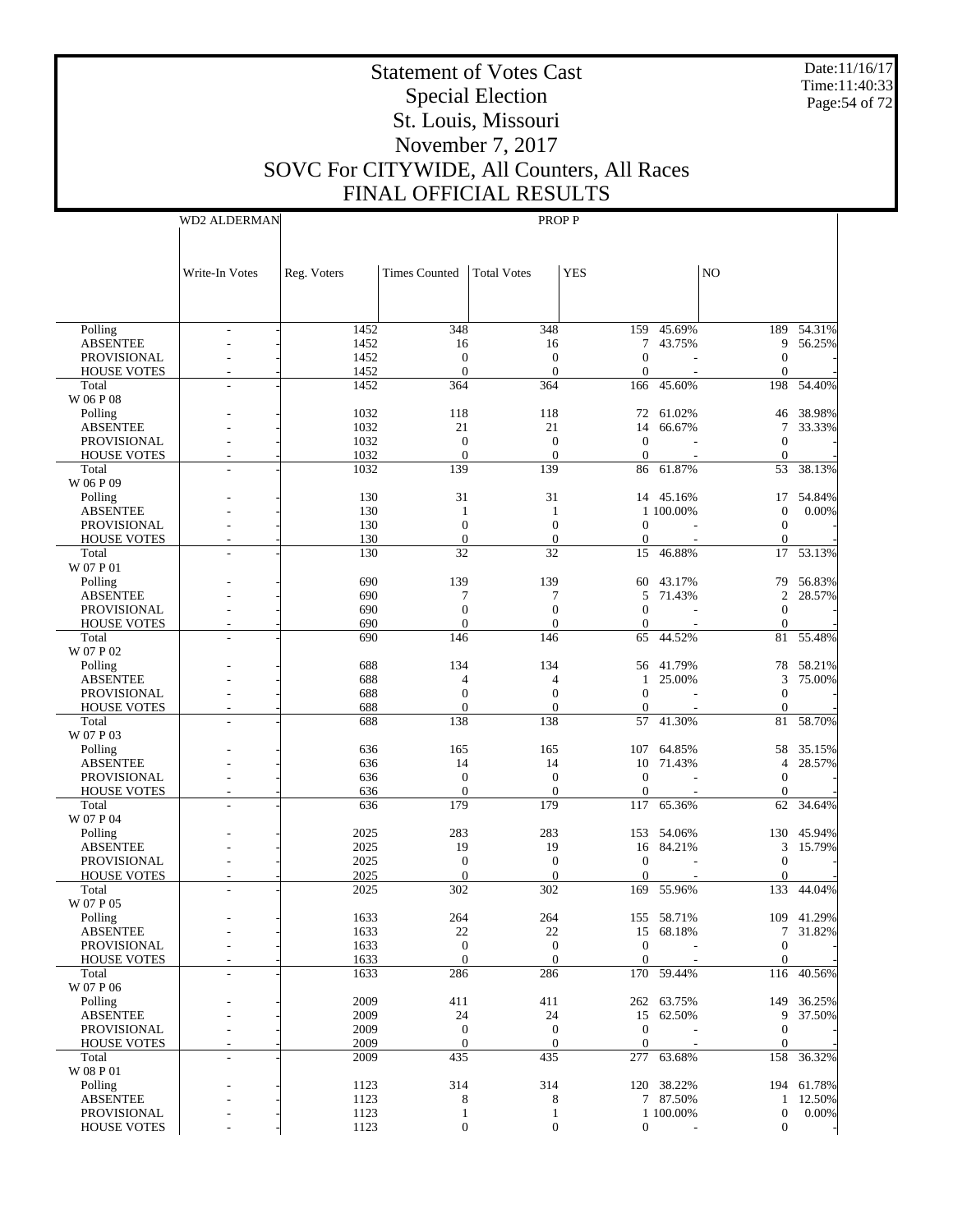Date:11/16/17 Time:11:40:33 Page:55 of 72

# Statement of Votes Cast Special Election St. Louis, Missouri November 7, 2017 SOVC For CITYWIDE, All Counters, All Races

WD2 ALDERMAN

FINAL OFFICIAL RESULTS PROP P

|                            | Write-In Votes | Reg. Voters | <b>Times Counted</b> | <b>Total Votes</b> | <b>YES</b>       |            | N <sub>O</sub>         |            |
|----------------------------|----------------|-------------|----------------------|--------------------|------------------|------------|------------------------|------------|
|                            |                |             |                      |                    |                  |            |                        |            |
| Total                      |                | 1123        | 323                  | 323                |                  | 128 39.63% | 195                    | 60.37%     |
| W 08 P 02                  |                |             |                      |                    |                  |            |                        |            |
| Polling                    |                | 836         | 198                  | 198                | 109              | 55.05%     | 89                     | 44.95%     |
| <b>ABSENTEE</b>            |                | 836         | 6                    | 6                  | 1                | 16.67%     | 5                      | 83.33%     |
| PROVISIONAL                |                | 836         | $\mathbf{0}$         | $\mathbf{0}$       | $\theta$         |            | $\mathbf{0}$           |            |
| <b>HOUSE VOTES</b>         |                | 836         | $\mathbf{0}$         | $\overline{0}$     | $\mathbf{0}$     |            | $\overline{0}$         |            |
| Total<br>W 08 P 03         |                | 836         | 204                  | 204                |                  | 110 53.92% | 94                     | 46.08%     |
|                            |                | 678         | 151                  | 151                |                  | 45.03%     |                        | 54.97%     |
| Polling<br><b>ABSENTEE</b> |                | 678         | 4                    | 4                  | 68               | 4 100.00%  | 83<br>$\boldsymbol{0}$ | $0.00\%$   |
| PROVISIONAL                |                | 678         | $\mathbf{0}$         | $\mathbf{0}$       | $\Omega$         |            | $\mathbf{0}$           |            |
| <b>HOUSE VOTES</b>         |                | 678         | $\mathbf{0}$         | $\overline{0}$     | $\mathbf{0}$     |            | $\mathbf{0}$           |            |
|                            |                | 678         |                      |                    |                  |            |                        |            |
| Total<br>W 08 P 04         |                |             | 155                  | 155                | 72               | 46.45%     | 83                     | 53.55%     |
|                            |                | 1502        | 410                  | 410                |                  | 38.78%     |                        | 61.22%     |
| Polling                    |                |             |                      |                    | 159              |            | 251                    |            |
| <b>ABSENTEE</b>            |                | 1502        | 10                   | 10                 | 5<br>$\theta$    | 50.00%     | 5                      | 50.00%     |
| PROVISIONAL                |                | 1502        | $\mathbf{0}$         | $\mathbf{0}$       |                  |            | $\mathbf{0}$           |            |
| <b>HOUSE VOTES</b>         |                | 1502        | $\mathbf{0}$         | $\overline{0}$     | $\mathbf{0}$     |            | $\mathbf{0}$           |            |
| Total                      |                | 1502        | 420                  | 420                | 164              | 39.05%     | 256                    | 60.95%     |
| W 08 P 05                  |                |             |                      |                    |                  |            |                        |            |
| Polling                    |                | 1497        | 453                  | 453                | 197              | 43.49%     | 256                    | 56.51%     |
| <b>ABSENTEE</b>            |                | 1497        | 12                   | 12                 | 6                | 50.00%     | 6                      | 50.00%     |
| PROVISIONAL                |                | 1497        | $\mathbf{0}$         | $\mathbf{0}$       | $\Omega$         |            | $\mathbf{0}$           |            |
| <b>HOUSE VOTES</b>         |                | 1497        | $\mathbf{0}$         | $\overline{0}$     | $\mathbf{0}$     |            | $\mathbf{0}$           |            |
| Total                      |                | 1497        | 465                  | 465                | 203              | 43.66%     | 262                    | 56.34%     |
| W 08 P 06                  |                |             |                      |                    |                  |            |                        |            |
| Polling                    |                | 85          | 14                   | 14                 | 6                | 42.86%     | 8                      | 57.14%     |
| <b>ABSENTEE</b>            |                | 85          | $\mathbf{0}$         | $\overline{0}$     | $\mathbf{0}$     |            | $\theta$               |            |
| PROVISIONAL                |                | 85          | $\mathbf{0}$         | $\overline{0}$     | $\Omega$         |            | $\Omega$               |            |
| <b>HOUSE VOTES</b>         |                | 85          | $\overline{0}$       | $\overline{0}$     | $\overline{0}$   |            | $\boldsymbol{0}$       |            |
| Total                      |                | 85          | 14                   | 14                 | 6                | 42.86%     | 8                      | 57.14%     |
| W 08 P 07                  |                |             |                      |                    |                  |            |                        |            |
| Polling                    |                | 563         | 131                  | 131                | 69               | 52.67%     | 62                     | 47.33%     |
| <b>ABSENTEE</b>            |                | 563         | 16                   | 16                 | 11               | 68.75%     | 5                      | 31.25%     |
| PROVISIONAL                |                | 563         | $\mathbf{0}$         | $\boldsymbol{0}$   | $\Omega$         |            | $\mathbf{0}$           |            |
| <b>HOUSE VOTES</b>         |                | 563         | $\mathbf{0}$         | $\overline{0}$     | $\mathbf{0}$     |            | $\mathbf{0}$           |            |
| Total                      |                | 563         | 147                  | 147                | 80               | 54.42%     | 67                     | 45.58%     |
| W 08 P 08                  |                |             |                      |                    |                  |            |                        |            |
| Polling                    |                | 960         | 265                  | 265                | 121              | 45.66%     | 144                    | 54.34%     |
| <b>ABSENTEE</b>            |                | 960         | 15                   | 15                 | 9                | 60.00%     | 6                      | 40.00%     |
| PROVISIONAL                |                | 960         | $\mathbf{0}$         | $\mathbf{0}$       | $\Omega$         |            | $\mathbf{0}$           |            |
| <b>HOUSE VOTES</b>         |                | 960         | $\mathbf{0}$         | $\overline{0}$     | $\mathbf{0}$     |            | $\mathbf{0}$           |            |
| Total                      |                | 960         | 280                  | 280                |                  | 130 46.43% | 150                    | 53.57%     |
| W 08 P 09                  |                |             |                      |                    |                  |            |                        |            |
| Polling                    |                | 936         | 240                  | 240                |                  | 106 44.17% |                        | 134 55.83% |
| <b>ABSENTEE</b>            |                | 936         | 11                   | 11                 | 8                | 72.73%     | 3                      | 27.27%     |
| PROVISIONAL                |                | 936         | $\boldsymbol{0}$     | $\boldsymbol{0}$   | $\mathbf{0}$     |            | $\mathbf{0}$           |            |
| <b>HOUSE VOTES</b>         |                | 936         | $\overline{0}$       | $\mathbf{0}$       | $\boldsymbol{0}$ |            | $\mathbf{0}$           |            |
| Total                      |                | 936         | 251                  | 251                |                  | 114 45.42% |                        | 137 54.58% |
| W 09 P 01                  |                |             |                      |                    |                  |            |                        |            |
| Polling                    |                | 1170        | 183                  | 183                | 58               | 31.69%     | 125                    | 68.31%     |
| <b>ABSENTEE</b>            |                | 1170        | 5                    | 5                  | 2                | 40.00%     | 3                      | 60.00%     |
| PROVISIONAL                |                | 1170        | $\boldsymbol{0}$     | $\boldsymbol{0}$   | $\mathbf{0}$     |            | $\mathbf{0}$           |            |
| <b>HOUSE VOTES</b>         |                | 1170        | $\mathbf{0}$         | $\overline{0}$     | $\mathbf{0}$     |            | $\mathbf{0}$           |            |
| Total                      |                | 1170        | 188                  | 188                | 60               | 31.91%     | 128                    | 68.09%     |
| W 09 P 02                  |                |             |                      |                    |                  |            |                        |            |
| Polling                    |                | 1364        | 192                  | 192                |                  | 127 66.15% |                        | 65 33.85%  |
| <b>ABSENTEE</b>            |                | 1364        | 16                   | 16                 |                  | 11 68.75%  |                        | 5 31.25%   |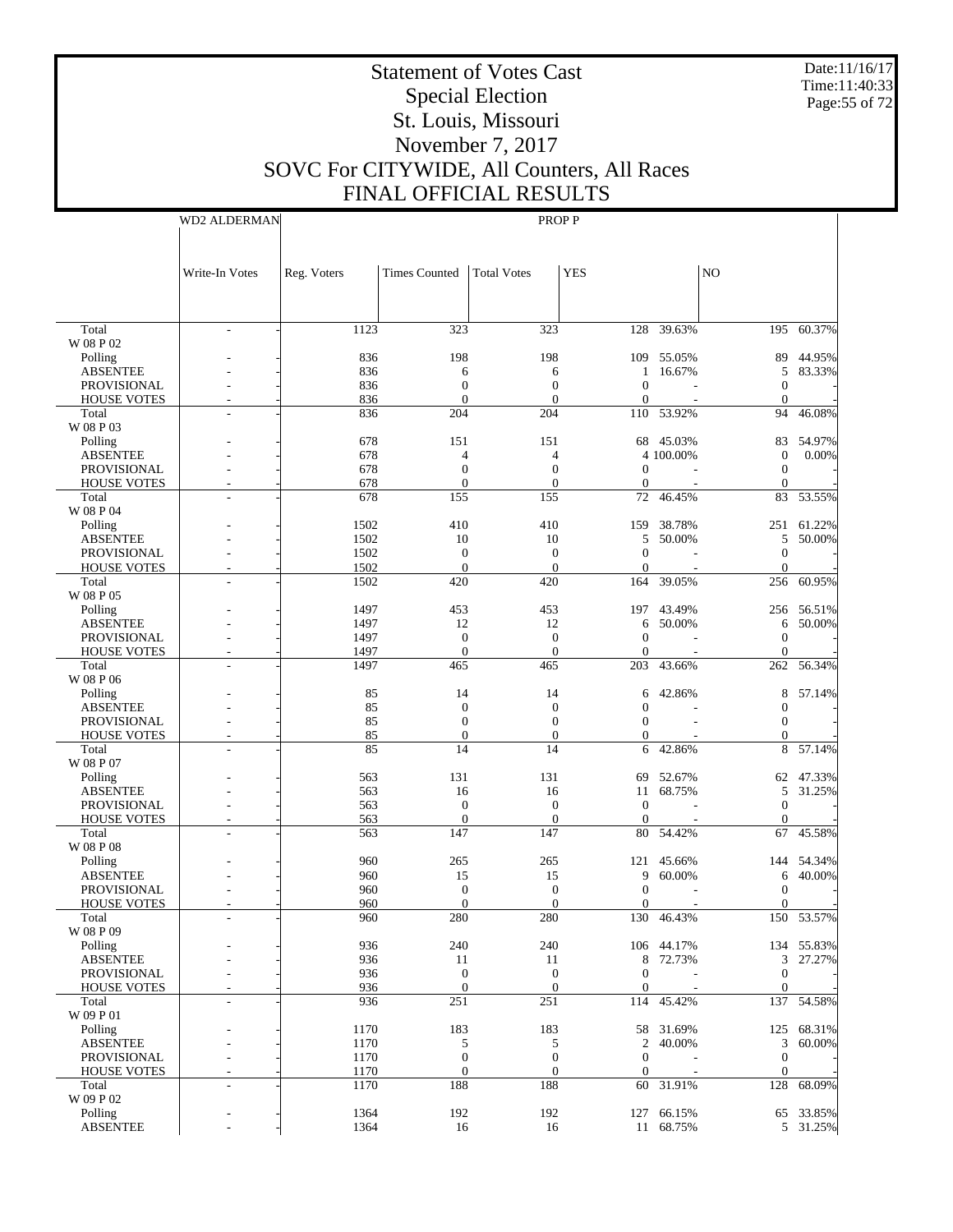Date:11/16/17 Time:11:40:33 Page:56 of 72

# Statement of Votes Cast Special Election St. Louis, Missouri November 7, 2017 SOVC For CITYWIDE, All Counters, All Races FINAL OFFICIAL RESULTS

WD2 ALDERMAN

|                                          | Write-In Votes                 | Reg. Voters  | <b>Times Counted</b>             | <b>Total Votes</b>                   | <b>YES</b>                       |                     | N <sub>O</sub>                       |                    |
|------------------------------------------|--------------------------------|--------------|----------------------------------|--------------------------------------|----------------------------------|---------------------|--------------------------------------|--------------------|
|                                          |                                |              |                                  |                                      |                                  |                     |                                      |                    |
|                                          |                                |              |                                  |                                      |                                  |                     |                                      |                    |
| <b>PROVISIONAL</b><br><b>HOUSE VOTES</b> | $\overline{\phantom{a}}$<br>÷, | 1364<br>1364 | $\mathbf{0}$<br>$\mathbf{0}$     | $\overline{0}$<br>$\mathbf{0}$       | $\mathbf{0}$<br>$\mathbf{0}$     |                     | $\overline{0}$<br>$\mathbf{0}$       |                    |
| Total                                    |                                | 1364         | 208                              | 208                                  | 138                              | 66.35%              | 70                                   | 33.65%             |
| W 09 P 03<br>Polling                     |                                | 884          | 227                              | 227                                  |                                  | 115 50.66%          | 112                                  | 49.34%             |
| <b>ABSENTEE</b>                          |                                | 884          | 6                                | 6                                    | $\overline{4}$                   | 66.67%              | $\mathbf{2}$                         | 33.33%             |
| PROVISIONAL<br><b>HOUSE VOTES</b>        |                                | 884<br>884   | $\boldsymbol{0}$<br>$\mathbf{0}$ | $\boldsymbol{0}$<br>$\mathbf{0}$     | $\mathbf{0}$<br>$\overline{0}$   |                     | $\mathbf{0}$<br>$\mathbf{0}$         |                    |
| Total                                    |                                | 884          | 233                              | 233                                  | 119                              | 51.07%              | 114                                  | 48.93%             |
| W 09 P 04                                |                                |              |                                  |                                      |                                  |                     |                                      |                    |
| Polling<br><b>ABSENTEE</b>               |                                | 634<br>634   | 148<br>5                         | 148<br>5                             | 4                                | 85 57.43%<br>80.00% | 63<br>1                              | 42.57%<br>20.00%   |
| <b>PROVISIONAL</b>                       |                                | 634          | $\mathbf{0}$                     | $\mathbf{0}$                         | $\overline{0}$                   |                     | $\mathbf{0}$                         |                    |
| <b>HOUSE VOTES</b>                       |                                | 634          | $\mathbf{0}$                     | $\mathbf{0}$                         | $\theta$                         |                     | $\boldsymbol{0}$                     |                    |
| Total<br>W 09 P 05                       |                                | 634          | 153                              | 153                                  | 89                               | 58.17%              | 64                                   | 41.83%             |
| Polling                                  |                                | 777          | 196                              | 196                                  | 76                               | 38.78%              |                                      | 120 61.22%         |
| <b>ABSENTEE</b>                          |                                | 777          | 1                                | 1                                    | $\overline{0}$                   | 0.00%               |                                      | 1 100.00%          |
| PROVISIONAL                              |                                | 777          | $\boldsymbol{0}$                 | $\boldsymbol{0}$                     | $\overline{0}$                   |                     | $\boldsymbol{0}$                     |                    |
| <b>HOUSE VOTES</b><br>Total              |                                | 777<br>777   | $\mathbf{0}$<br>197              | $\mathbf{0}$<br>197                  | $\overline{0}$<br>76             | 38.58%              | $\boldsymbol{0}$<br>121              | 61.42%             |
| W 09 P 06                                |                                |              |                                  |                                      |                                  |                     |                                      |                    |
| Polling                                  |                                | 933          | 120                              | 120                                  |                                  | 42 35.00%           | 78                                   | 65.00%             |
| <b>ABSENTEE</b>                          |                                | 933<br>933   | 8                                | 8                                    | $\overline{4}$                   | 50.00%              | $\overline{4}$<br>$\mathbf{0}$       | 50.00%             |
| <b>PROVISIONAL</b><br><b>HOUSE VOTES</b> |                                | 933          | $\boldsymbol{0}$<br>$\mathbf{0}$ | $\boldsymbol{0}$<br>$\mathbf{0}$     | $\overline{0}$<br>$\overline{0}$ |                     | $\boldsymbol{0}$                     |                    |
| Total                                    |                                | 933          | 128                              | 128                                  | 46                               | 35.94%              | 82                                   | 64.06%             |
| W 09 P 07                                |                                |              |                                  |                                      |                                  |                     |                                      |                    |
| Polling<br><b>ABSENTEE</b>               |                                | 76<br>76     | 1<br>$\mathfrak{2}$              | 1<br>$\overline{c}$                  | $\theta$                         | 0.00%<br>2 100,00%  | $\boldsymbol{0}$                     | 1 100.00%<br>0.00% |
| PROVISIONAL                              |                                | 76           | $\boldsymbol{0}$                 | $\boldsymbol{0}$                     | $\overline{0}$                   |                     | $\mathbf{0}$                         |                    |
| <b>HOUSE VOTES</b>                       |                                | 76           | $\mathbf{0}$                     | $\boldsymbol{0}$                     | $\mathbf{0}$                     |                     | $\mathbf{0}$                         |                    |
| Total<br>W 09 P 08                       |                                | 76           | 3                                | 3                                    | $\overline{c}$                   | 66.67%              | $\mathbf{1}$                         | 33.33%             |
| Polling                                  |                                | 433          | 94                               | 92                                   | 34                               | 36.96%              | 58                                   | 63.04%             |
| <b>ABSENTEE</b>                          |                                | 433          | 6                                | 6                                    | $\overline{c}$                   | 33.33%              | $\overline{4}$                       | 66.67%             |
| <b>PROVISIONAL</b><br>HOUSE VOTES        |                                | 433<br>433   | $\boldsymbol{0}$<br>$\Omega$     | $\boldsymbol{0}$<br>$\mathbf{0}$     | $\overline{0}$<br>$\overline{0}$ |                     | $\boldsymbol{0}$<br>$\boldsymbol{0}$ |                    |
| Total                                    |                                | 433          | 100                              | 98                                   | 36                               | 36.73%              | 62                                   | 63.27%             |
| W 09 P 09                                |                                |              |                                  |                                      |                                  |                     |                                      |                    |
| Polling<br><b>ABSENTEE</b>               |                                | 347<br>347   | 79<br>4                          | 79<br>4                              | 43<br>3                          | 54.43%<br>75.00%    | 36<br>1                              | 45.57%<br>25.00%   |
| PROVISIONAL                              |                                | 347          | $\boldsymbol{0}$                 | $\boldsymbol{0}$                     | $\overline{0}$                   |                     | $\mathbf{0}$                         |                    |
| <b>HOUSE VOTES</b>                       |                                | 347          | $\Omega$                         | $\boldsymbol{0}$                     | $\mathbf{0}$                     |                     | $\mathbf{0}$                         |                    |
| Total                                    | $\overline{a}$                 | 347          | 83                               | 83                                   |                                  | 46 55.42%           |                                      | 37 44.58%          |
| W 10 P 01<br>Polling                     |                                | 1275         | 366                              | 366                                  |                                  | 243 66.39%          |                                      | 123 33.61%         |
| <b>ABSENTEE</b>                          |                                | 1275         | 15                               | 15                                   |                                  | 8 53.33%            | $7\overline{ }$                      | 46.67%             |
| PROVISIONAL                              |                                | 1275         | $\mathbf{0}$                     | $\boldsymbol{0}$                     | $\mathbf{0}$                     |                     | $\mathbf{0}$                         |                    |
| <b>HOUSE VOTES</b><br>Total              |                                | 1275<br>1275 | $\mathbf{0}$<br>381              | $\boldsymbol{0}$<br>381              | $\mathbf{0}$                     | 251 65.88%          | $\overline{0}$<br>130                | 34.12%             |
| W 10 P 02                                |                                |              |                                  |                                      |                                  |                     |                                      |                    |
| Polling                                  |                                | 1097         | 327                              | 327                                  |                                  | 258 78.90%          |                                      | 69 21.10%          |
| <b>ABSENTEE</b>                          |                                | 1097         | 12                               | 12                                   |                                  | 7 58.33%            | 5 <sup>5</sup><br>$\overline{0}$     | 41.67%             |
| PROVISIONAL<br><b>HOUSE VOTES</b>        |                                | 1097<br>1097 | $\boldsymbol{0}$<br>$\mathbf{0}$ | $\boldsymbol{0}$<br>$\boldsymbol{0}$ | $\mathbf{0}$<br>$\mathbf{0}$     |                     | $\mathbf{0}$                         |                    |
| Total                                    | ÷,                             | 1097         | 339                              | 339                                  |                                  | 265 78.17%          |                                      | 74 21.83%          |
| W 10 P 03                                |                                |              |                                  |                                      |                                  |                     |                                      |                    |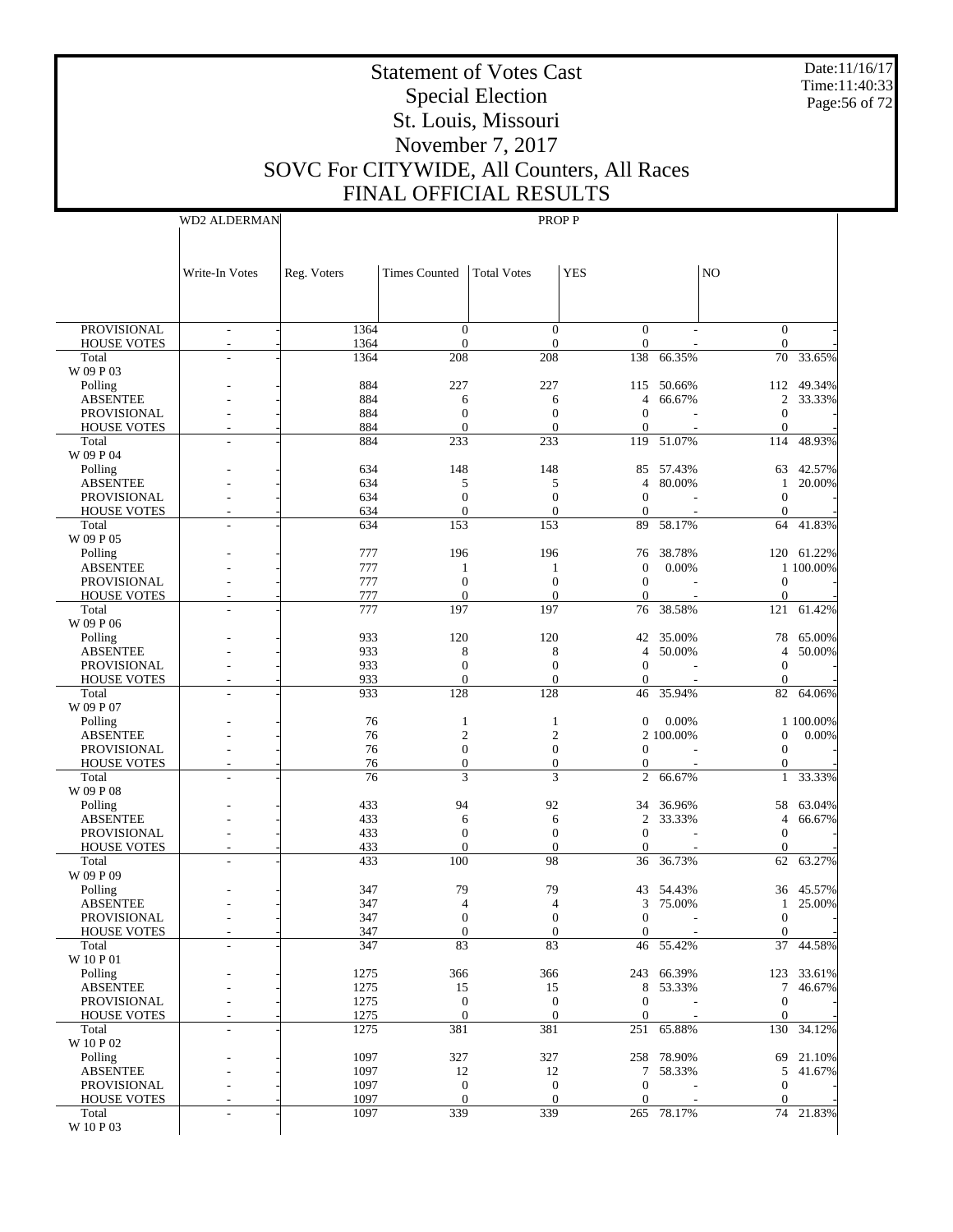Date:11/16/17 Time:11:40:33 Page:57 of 72

# Statement of Votes Cast Special Election St. Louis, Missouri November 7, 2017 SOVC For CITYWIDE, All Counters, All Races FINAL OFFICIAL RESULTS

WD2 ALDERMAN

|                            | Write-In Votes | Reg. Voters  | Times Counted    | <b>Total Votes</b>   | <b>YES</b>       |                       | N <sub>O</sub>    |                    |
|----------------------------|----------------|--------------|------------------|----------------------|------------------|-----------------------|-------------------|--------------------|
|                            |                |              |                  |                      |                  |                       |                   |                    |
|                            |                |              |                  |                      |                  |                       |                   |                    |
| Polling                    |                | 995          | 264              | 264                  |                  | 205 77.65%            | 59                | 22.35%             |
| <b>ABSENTEE</b>            |                | 995          | 10               | 10                   |                  | 7 70.00%              | 3                 | 30.00%             |
| <b>PROVISIONAL</b>         |                | 995          | $\theta$         | $\theta$             | $\mathbf{0}$     |                       | $\mathbf{0}$      |                    |
| <b>HOUSE VOTES</b>         |                | 995          | $\mathbf{0}$     | $\mathbf{0}$         | $\mathbf{0}$     |                       | $\mathbf{0}$      |                    |
| Total                      |                | 995          | 274              | 274                  | 212              | 77.37%                | 62                | 22.63%             |
| W 10 P 04                  |                |              |                  |                      |                  |                       |                   |                    |
| Polling<br><b>ABSENTEE</b> |                | 1202<br>1202 | 293<br>6         | 292<br>6             | 179<br>4         | 61.30%<br>66.67%      | 113               | 38.70%<br>2 33.33% |
| <b>PROVISIONAL</b>         |                | 1202         | $\mathbf{0}$     | $\mathbf{0}$         | $\Omega$         |                       | $\mathbf{0}$      |                    |
| <b>HOUSE VOTES</b>         |                | 1202         | $\mathbf{0}$     | $\theta$             | $\mathbf{0}$     |                       | $\mathbf{0}$      |                    |
| Total                      |                | 1202         | 299              | 298                  | 183              | 61.41%                | 115               | 38.59%             |
| W 10 P 05                  |                |              |                  |                      |                  |                       |                   |                    |
| Polling                    |                | 1128         | 183              | 183                  | 86               | 46.99%                |                   | 97 53.01%          |
| <b>ABSENTEE</b>            |                | 1128         | 4                | $\overline{4}$       | $\mathbf{0}$     | 0.00%                 |                   | 4 100.00%          |
| <b>PROVISIONAL</b>         |                | 1128         | $\mathbf{0}$     | $\mathbf{0}$         | $\mathbf{0}$     |                       | $\mathbf{0}$      |                    |
| <b>HOUSE VOTES</b>         |                | 1128         | $\overline{0}$   | $\overline{0}$       | $\mathbf{0}$     |                       | $\mathbf{0}$      |                    |
| Total                      |                | 1128         | 187              | 187                  | 86               | 45.99%                | 101               | 54.01%             |
| W 10 P 06                  |                | 191          | 61               |                      | 49               | 80.33%                |                   | 12 19.67%          |
| Polling<br><b>ABSENTEE</b> |                | 191          | 4                | 61<br>$\overline{4}$ | 2                | 50.00%                | $\overline{c}$    | 50.00%             |
| <b>PROVISIONAL</b>         |                | 191          | $\mathbf{0}$     | $\mathbf{0}$         | $\Omega$         |                       | $\mathbf{0}$      |                    |
| <b>HOUSE VOTES</b>         |                | 191          | $\overline{0}$   | $\mathbf{0}$         | $\mathbf{0}$     |                       | $\mathbf{0}$      |                    |
| Total                      |                | 191          | 65               | 65                   | 51               | 78.46%                | 14                | 21.54%             |
| W 10 P 07                  |                |              |                  |                      |                  |                       |                   |                    |
| Polling                    |                | 1087         | 235              | 235                  | 113              | 48.09%                |                   | 122 51.91%         |
| <b>ABSENTEE</b>            |                | 1087         | 3                | 3                    | $\overline{2}$   | 66.67%                | $\mathbf{1}$      | 33.33%             |
| <b>PROVISIONAL</b>         |                | 1087         | $\mathbf{0}$     | $\mathbf{0}$         | $\Omega$         |                       | $\mathbf{0}$      |                    |
| <b>HOUSE VOTES</b>         |                | 1087         | $\mathbf{0}$     | $\overline{0}$       | $\mathbf{0}$     |                       | $\mathbf{0}$      |                    |
| Total                      |                | 1087         | 238              | 238                  | 115              | 48.32%                | 123               | 51.68%             |
| W 10 P 09                  |                |              |                  |                      |                  |                       |                   |                    |
| Polling<br><b>ABSENTEE</b> |                | 49<br>49     | 3<br>1           | 3<br>1               |                  | 2 66.67%<br>1 100.00% | 1<br>$\mathbf{0}$ | 33.33%<br>0.00%    |
| <b>PROVISIONAL</b>         |                | 49           | $\mathbf{0}$     | $\overline{0}$       | $\Omega$         |                       | $\mathbf{0}$      |                    |
| <b>HOUSE VOTES</b>         |                | 49           | $\mathbf{0}$     | $\overline{0}$       | 0                |                       | $\boldsymbol{0}$  |                    |
| Total                      |                | 49           | $\overline{4}$   | $\overline{4}$       | 3                | 75.00%                | 1                 | 25.00%             |
| W 10 P 10                  |                |              |                  |                      |                  |                       |                   |                    |
| Polling                    |                | 160          | 41               | 41                   | 27               | 65.85%                | 14                | 34.15%             |
| <b>ABSENTEE</b>            |                | 160          | $\overline{2}$   | $\overline{2}$       |                  | 2 100.00%             | $\mathbf{0}$      | 0.00%              |
| PROVISIONAL                |                | 160          | $\theta$         | $\theta$             | $\mathbf{0}$     |                       | $\mathbf{0}$      |                    |
| <b>HOUSE VOTES</b>         |                | 160          | $\mathbf{0}$     | $\mathbf{0}$         | $\mathbf{0}$     |                       | $\mathbf{0}$      |                    |
| Total                      |                | 160          | 43               | 43                   | 29               | $67.\overline{44\%}$  | 14                | 32.56%             |
| W 11 P 01<br>Polling       |                | 770          | 131              | 131                  |                  | 89 67.94%             |                   | 42 32.06%          |
| <b>ABSENTEE</b>            |                | 770          | 7                | 7                    |                  | 4 57.14%              |                   | 3 42.86%           |
| PROVISIONAL                |                | 770          | $\boldsymbol{0}$ | $\boldsymbol{0}$     | $\boldsymbol{0}$ |                       | $\boldsymbol{0}$  |                    |
| <b>HOUSE VOTES</b>         |                | 770          | $\overline{0}$   | $\overline{0}$       | $\mathbf{0}$     |                       | $\Omega$          |                    |
| Total                      |                | 770          | 138              | 138                  | 93               | 67.39%                | 45                | 32.61%             |
| W 11 P 02                  |                |              |                  |                      |                  |                       |                   |                    |
| Polling                    |                | 1113         | 347              | 347                  |                  | 245 70.61%            |                   | 102 29.39%         |
| <b>ABSENTEE</b>            |                | 1113         | 9                | 9                    |                  | 8 88.89%              |                   | 1 11.11%           |
| PROVISIONAL                |                | 1113         | $\mathbf{0}$     | $\mathbf{0}$         | $\mathbf{0}$     |                       | $\mathbf{0}$      |                    |
| <b>HOUSE VOTES</b>         |                | 1113         | $\boldsymbol{0}$ | $\boldsymbol{0}$     | $\boldsymbol{0}$ |                       | $\mathbf{0}$      |                    |
| Total<br>W 11 P 03         |                | 1113         | 356              | 356                  |                  | 253 71.07%            | 103               | 28.93%             |
| Polling                    |                | 786          | 70               | 70                   |                  | 38 54.29%             |                   | 32 45.71%          |
| <b>ABSENTEE</b>            |                | 786          | 6                | 6                    |                  | 6 100.00%             | $\boldsymbol{0}$  | 0.00%              |
| PROVISIONAL                |                | 786          | $\boldsymbol{0}$ | $\boldsymbol{0}$     | $\boldsymbol{0}$ |                       | $\boldsymbol{0}$  |                    |
| HOUSE VOTES                |                | 786          | $\boldsymbol{0}$ | $\boldsymbol{0}$     | $\boldsymbol{0}$ |                       | $\mathbf{0}$      |                    |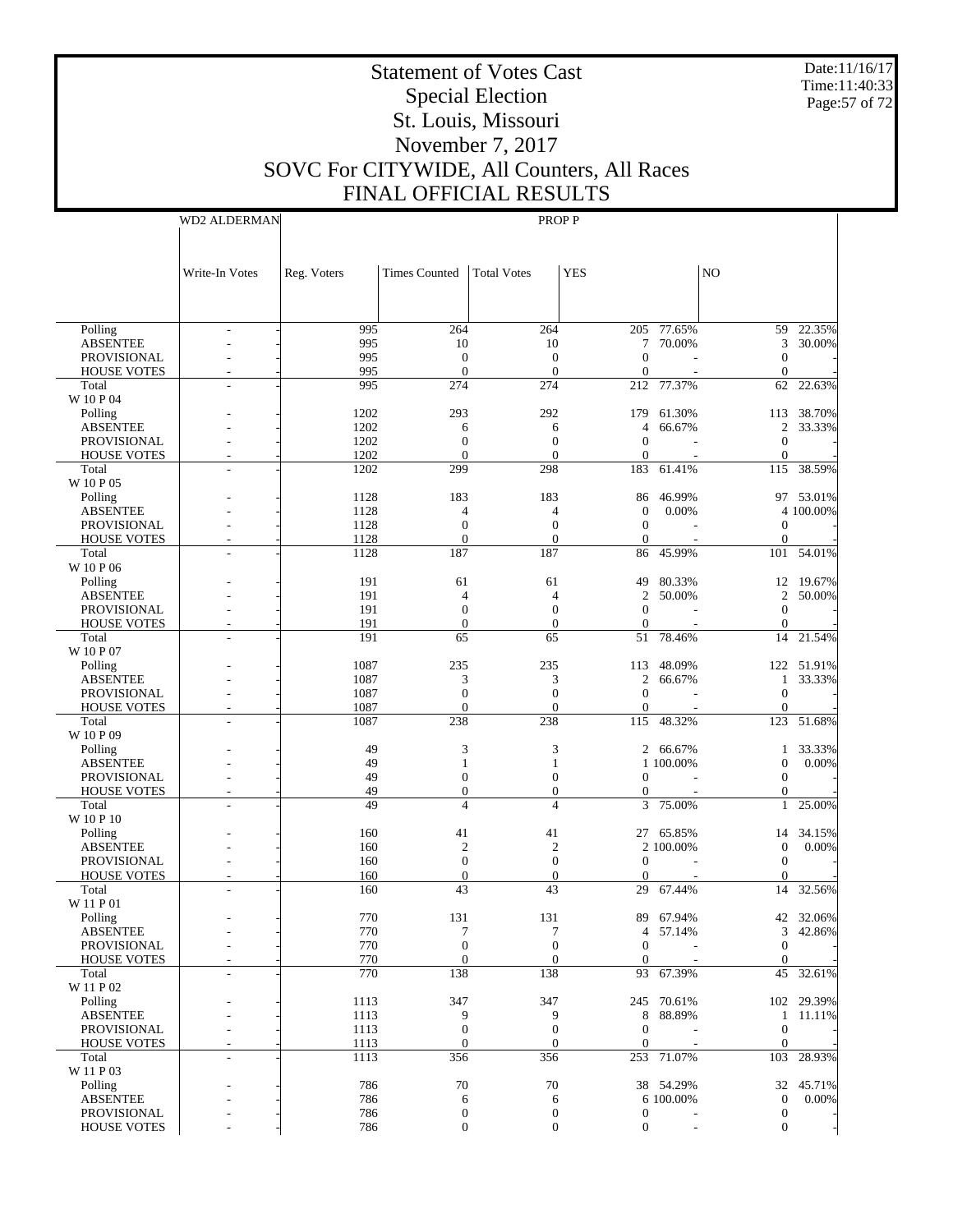Date:11/16/17 Time:11:40:33 Page:58 of 72

# Statement of Votes Cast Special Election St. Louis, Missouri November 7, 2017 SOVC For CITYWIDE, All Counters, All Races FINAL OFFICIAL RESULTS

WD2 ALDERMAN

|                                          | Write-In Votes           | Reg. Voters  | <b>Times Counted</b>             | <b>Total Votes</b>       | <b>YES</b>                     |                  | NO                               |                  |
|------------------------------------------|--------------------------|--------------|----------------------------------|--------------------------|--------------------------------|------------------|----------------------------------|------------------|
|                                          |                          |              |                                  |                          |                                |                  |                                  |                  |
| Total                                    | $\overline{\phantom{a}}$ | 786          | 76                               | 76                       |                                | $44 - 57.89%$    |                                  | $32 - 42.11%$    |
| W 11 P 04                                |                          |              |                                  |                          |                                |                  |                                  |                  |
| Polling                                  |                          | 1212         | 217                              | 217                      |                                | 139 64.06%       | 78                               | 35.94%           |
| <b>ABSENTEE</b>                          |                          | 1212         | 18                               | 18                       |                                | 12 66.67%        | 6                                | 33.33%           |
| <b>PROVISIONAL</b>                       |                          | 1212         | $\mathbf{1}$                     | 1                        |                                | 1 100.00%        | $\boldsymbol{0}$                 | 0.00%            |
| <b>HOUSE VOTES</b><br>Total              | L,                       | 1212<br>1212 | $\mathbf{0}$<br>236              | $\overline{0}$<br>236    | $\mathbf{0}$<br>152            | 64.41%           | $\mathbf{0}$<br>84               | 35.59%           |
| W 11 P 05                                |                          |              |                                  |                          |                                |                  |                                  |                  |
| Polling                                  |                          | 1206         | 184                              | 184                      | 98                             | 53.26%           | 86                               | 46.74%           |
| <b>ABSENTEE</b>                          |                          | 1206         | 33                               | 33                       | 30                             | 90.91%           | 3                                | 9.09%            |
| <b>PROVISIONAL</b>                       |                          | 1206         | $\boldsymbol{0}$                 | $\mathbf{0}$             | $\mathbf{0}$                   |                  | $\mathbf{0}$                     |                  |
| <b>HOUSE VOTES</b>                       |                          | 1206         | $\mathbf{0}$                     | $\mathbf{0}$             | $\mathbf{0}$                   |                  | $\mathbf{0}$                     |                  |
| Total                                    | ÷.                       | 1206         | 217                              | 217                      | 128                            | 58.99%           | 89                               | 41.01%           |
| W 11 P 06                                |                          |              |                                  |                          |                                |                  |                                  |                  |
| Polling                                  |                          | 1028         | 189                              | 189                      |                                | 111 58.73%       | 78                               | 41.27%           |
| <b>ABSENTEE</b>                          |                          | 1028         | 9                                | 9                        | 5                              | 55.56%           | 4                                | 44.44%           |
| <b>PROVISIONAL</b><br><b>HOUSE VOTES</b> |                          | 1028<br>1028 | $\boldsymbol{0}$<br>$\mathbf{0}$ | $\mathbf{0}$<br>$\theta$ | $\overline{0}$<br>$\mathbf{0}$ |                  | $\mathbf{0}$<br>$\boldsymbol{0}$ |                  |
| Total                                    |                          | 1028         | 198                              | 198                      |                                | 116 58.59%       | 82                               | 41.41%           |
| W 12 P 01                                |                          |              |                                  |                          |                                |                  |                                  |                  |
| Polling                                  |                          | 739          | 202                              | 202                      |                                | 172 85.15%       | 30                               | 14.85%           |
| <b>ABSENTEE</b>                          |                          | 739          | 6                                | 6                        | 5                              | 83.33%           | 1                                | 16.67%           |
| <b>PROVISIONAL</b>                       |                          | 739          | $\mathbf{0}$                     | $\mathbf{0}$             | $\overline{0}$                 |                  | $\boldsymbol{0}$                 |                  |
| <b>HOUSE VOTES</b>                       |                          | 739          | $\mathbf{0}$                     | $\overline{0}$           | $\boldsymbol{0}$               |                  | $\boldsymbol{0}$                 |                  |
| Total<br>W 12 P 02                       |                          | 739          | 208                              | 208                      | 177                            | 85.10%           | 31                               | 14.90%           |
| Polling                                  |                          | 1608         | 471                              | 471                      |                                | 403 85.56%       | 68                               | 14.44%           |
| <b>ABSENTEE</b>                          |                          | 1608         | 26                               | 26                       | 22                             | 84.62%           | 4                                | 15.38%           |
| <b>PROVISIONAL</b>                       |                          | 1608         | $\boldsymbol{0}$                 | $\boldsymbol{0}$         | $\mathbf{0}$                   |                  | $\boldsymbol{0}$                 |                  |
| <b>HOUSE VOTES</b>                       | ٠                        | 1608         | $\mathbf{0}$                     | $\overline{0}$           | $\mathbf{0}$                   |                  | $\mathbf{0}$                     |                  |
| Total                                    |                          | 1608         | 497                              | 497                      | 425                            | 85.51%           | 72                               | 14.49%           |
| W 12 P 03                                |                          |              |                                  |                          |                                |                  |                                  |                  |
| Polling<br><b>ABSENTEE</b>               |                          | 799<br>799   | 249<br>5                         | 249<br>5                 | 189<br>1                       | 75.90%<br>20.00% | 60<br>4                          | 24.10%<br>80.00% |
| <b>PROVISIONAL</b>                       |                          | 799          | $\mathbf{0}$                     | $\boldsymbol{0}$         | $\boldsymbol{0}$               |                  | $\boldsymbol{0}$                 |                  |
| <b>HOUSE VOTES</b>                       | ٠                        | 799          | $\mathbf{0}$                     | $\overline{0}$           | $\mathbf{0}$                   |                  | $\mathbf{0}$                     |                  |
| Total                                    | ÷.                       | 799          | 254                              | 254                      | 190                            | 74.80%           | 64                               | 25.20%           |
| W 12 P 04                                |                          |              |                                  |                          |                                |                  |                                  |                  |
| Polling                                  |                          | 1351         | 421                              | 421                      |                                | 318 75.53%       | 103                              | 24.47%           |
| <b>ABSENTEE</b>                          |                          | 1351         | 15                               | 15                       | 8                              | 53.33%           | 7                                | 46.67%           |
| <b>PROVISIONAL</b>                       |                          | 1351         | $\boldsymbol{0}$                 | $\mathbf{0}$             | $\overline{0}$                 |                  | $\boldsymbol{0}$                 |                  |
| <b>HOUSE VOTES</b>                       |                          | 1351         | $\mathbf{0}$                     | $\theta$                 | 0                              |                  | 0                                |                  |
| Total                                    |                          | 1351         | 436                              | 436                      |                                | 326 74.77%       |                                  | 110 25.23%       |
| W 12 P 05<br>Polling                     |                          | 1584         | 482                              | 482                      |                                | 337 69.92%       |                                  | 145 30.08%       |
| <b>ABSENTEE</b>                          |                          | 1584         | 21                               | 21                       |                                | 17 80.95%        | 4                                | 19.05%           |
| PROVISIONAL                              |                          | 1584         | $\mathbf{0}$                     | $\mathbf{0}$             | $\boldsymbol{0}$               |                  | $\boldsymbol{0}$                 |                  |
| <b>HOUSE VOTES</b>                       |                          | 1584         | $\mathbf{0}$                     | $\mathbf{0}$             | $\boldsymbol{0}$               |                  | $\mathbf{0}$                     |                  |
| Total                                    |                          | 1584         | 503                              | 503                      |                                | 354 70.38%       | 149                              | 29.62%           |
| W 12 P 06                                |                          |              |                                  |                          |                                |                  |                                  |                  |
| Polling                                  |                          | 1648         | 419                              | 419                      |                                | 296 70.64%       |                                  | 123 29.36%       |
| <b>ABSENTEE</b>                          |                          | 1648         | 33                               | 33                       |                                | 19 57.58%        |                                  | 14 42.42%        |
| PROVISIONAL                              |                          | 1648         | $\boldsymbol{0}$                 | $\boldsymbol{0}$         | $\boldsymbol{0}$               |                  | $\mathbf{0}$                     |                  |
| <b>HOUSE VOTES</b>                       |                          | 1648         | $\mathbf{0}$                     | $\boldsymbol{0}$         | $\boldsymbol{0}$               |                  | $\mathbf{0}$                     |                  |
| Total<br>W 12 P 08                       | ä,                       | 1648         | 452                              | 452                      |                                | 315 69.69%       | 137                              | 30.31%           |
| Polling                                  |                          | 85           | 23                               | 23                       |                                | 16 69.57%        |                                  | 7 30.43%         |
| <b>ABSENTEE</b>                          |                          | 85           | $\mathbf{0}$                     | $\overline{0}$           | $\boldsymbol{0}$               |                  | 0                                |                  |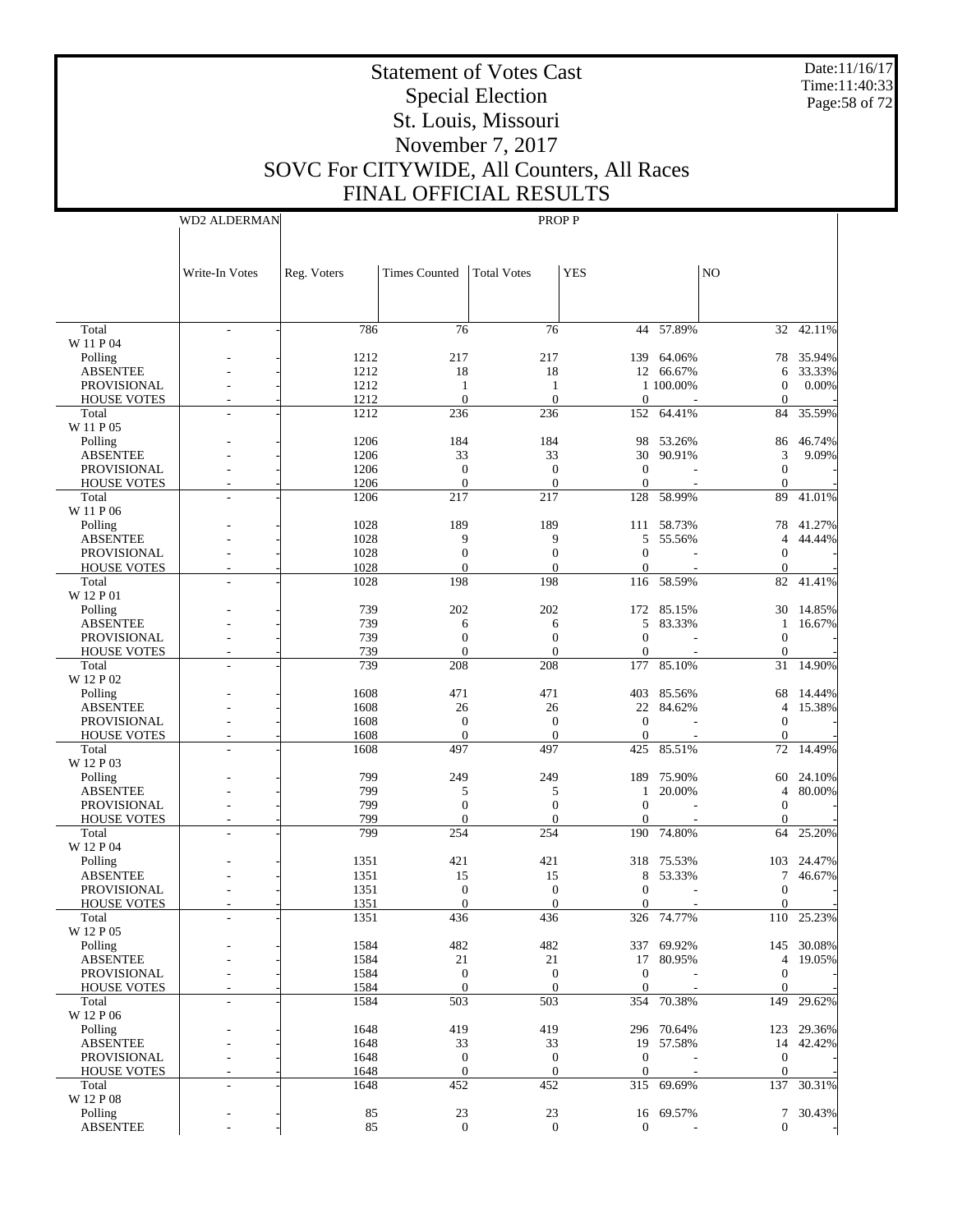Date:11/16/17 Time:11:40:33 Page:59 of 72

# Statement of Votes Cast Special Election St. Louis, Missouri November 7, 2017 SOVC For CITYWIDE, All Counters, All Races FINAL OFFICIAL RESULTS

WD2 ALDERMAN

|                                          | Write-In Votes           | Reg. Voters  | <b>Times Counted</b>     | <b>Total Votes</b>       | <b>YES</b>                     |                         | N <sub>O</sub>               |                  |
|------------------------------------------|--------------------------|--------------|--------------------------|--------------------------|--------------------------------|-------------------------|------------------------------|------------------|
|                                          |                          |              |                          |                          |                                |                         |                              |                  |
|                                          |                          |              |                          |                          |                                |                         |                              |                  |
| <b>PROVISIONAL</b>                       | $\overline{\phantom{a}}$ | 85           | $\overline{0}$           | $\theta$                 | $\Omega$                       |                         | $\overline{0}$               |                  |
| <b>HOUSE VOTES</b>                       | $\overline{a}$           | 85           | $\mathbf{0}$             | $\mathbf{0}$             | $\boldsymbol{0}$               |                         | $\mathbf{0}$                 |                  |
| Total                                    |                          | 85           | 23                       | 23                       | 16                             | 69.57%                  | $\overline{7}$               | 30.43%           |
| W 12 P 09<br>Polling                     |                          | 51           | 12                       | 12                       | 8                              | 66.67%                  | $\overline{4}$               | 33.33%           |
| <b>ABSENTEE</b>                          |                          | 51           | $\mathbf{0}$             | $\theta$                 | $\theta$                       |                         | $\mathbf{0}$                 |                  |
| <b>PROVISIONAL</b>                       |                          | 51           | $\mathbf{0}$             | $\theta$                 | $\Omega$                       |                         | $\mathbf{0}$                 |                  |
| <b>HOUSE VOTES</b>                       |                          | 51           | $\Omega$                 | $\overline{0}$           | $\Omega$                       |                         | $\Omega$                     |                  |
| Total                                    |                          | 51           | 12                       | 12                       | 8                              | 66.67%                  | 4                            | 33.33%           |
| W 13 P 01                                |                          |              |                          |                          |                                |                         |                              |                  |
| Polling<br><b>ABSENTEE</b>               |                          | 1677<br>1677 | 383<br>22                | 383<br>22                | 238                            | 62.14%<br>17 77.27%     | 145<br>5                     | 37.86%<br>22.73% |
| <b>PROVISIONAL</b>                       |                          | 1677         | $\mathbf{0}$             | $\mathbf{0}$             | $\Omega$                       |                         | $\mathbf{0}$                 |                  |
| <b>HOUSE VOTES</b>                       |                          | 1677         | $\Omega$                 | $\theta$                 | $\theta$                       |                         | $\mathbf{0}$                 |                  |
| Total                                    |                          | 1677         | 405                      | 405                      |                                | 255 62.96%              | 150                          | 37.04%           |
| W 13 P 02                                |                          |              |                          |                          |                                |                         |                              |                  |
| Polling                                  |                          | 1502         | 457                      | 457                      |                                | 336 73.52%              | 121                          | 26.48%           |
| <b>ABSENTEE</b>                          |                          | 1502         | 19                       | 19                       |                                | 17 89.47%               |                              | 2 10.53%         |
| <b>PROVISIONAL</b><br><b>HOUSE VOTES</b> |                          | 1502<br>1502 | $\mathbf{0}$<br>$\Omega$ | $\mathbf{0}$<br>$\Omega$ | $\Omega$<br>$\theta$           |                         | $\mathbf{0}$<br>$\mathbf{0}$ |                  |
| Total                                    |                          | 1502         | 476                      | 476                      |                                | 353 74.16%              | 123                          | 25.84%           |
| W 13 P 03                                |                          |              |                          |                          |                                |                         |                              |                  |
| Polling                                  |                          | 1167         | 164                      | 164                      |                                | 102 62.20%              | 62                           | 37.80%           |
| <b>ABSENTEE</b>                          |                          | 1167         | 7                        | 7                        |                                | 5 71.43%                | $\overline{c}$               | 28.57%           |
| <b>PROVISIONAL</b>                       |                          | 1167         | $\mathbf{0}$             | $\overline{0}$           | $\theta$                       |                         | $\mathbf{0}$                 |                  |
| <b>HOUSE VOTES</b>                       |                          | 1167         | $\mathbf{0}$             | $\overline{0}$           | $\mathbf{0}$                   |                         | $\mathbf{0}$                 |                  |
| Total                                    |                          | 1167         | 171                      | 171                      |                                | 107 62.57%              | 64                           | 37.43%           |
| W 13 P 04<br>Polling                     |                          | 1297         | 402                      | 402                      | 287                            | 71.39%                  | 115                          | 28.61%           |
| <b>ABSENTEE</b>                          |                          | 1297         | 11                       | 11                       | 9                              | 81.82%                  |                              | 2 18.18%         |
| PROVISIONAL                              |                          | 1297         | $\theta$                 | $\mathbf{0}$             | $\Omega$                       |                         | $\mathbf{0}$                 |                  |
| <b>HOUSE VOTES</b>                       |                          | 1297         | $\mathbf{0}$             | $\overline{0}$           | $\mathbf{0}$                   |                         | $\mathbf{0}$                 |                  |
| Total                                    |                          | 1297         | 413                      | 413                      |                                | 296 71.67%              | 117                          | 28.33%           |
| W 13 P 06                                |                          |              |                          |                          |                                |                         |                              |                  |
| Polling<br><b>ABSENTEE</b>               |                          | 1244<br>1244 | 216<br>12                | 216<br>12                |                                | 140 64.81%<br>10 83.33% | 76<br>$\overline{c}$         | 35.19%<br>16.67% |
| <b>PROVISIONAL</b>                       |                          | 1244         | $\mathbf{0}$             | $\mathbf{0}$             | $\theta$                       |                         | $\mathbf{0}$                 |                  |
| <b>HOUSE VOTES</b>                       |                          | 1244         | $\mathbf{0}$             | $\overline{0}$           | $\overline{0}$                 |                         | $\mathbf{0}$                 |                  |
| Total                                    |                          | 1244         | 228                      | 228                      | 150                            | 65.79%                  | 78                           | 34.21%           |
| W 13 P 07                                |                          |              |                          |                          |                                |                         |                              |                  |
| Polling                                  |                          | 53           | 4                        | 4                        | 3                              | 75.00%                  | $\mathbf{1}$                 | 25.00%           |
| <b>ABSENTEE</b><br><b>PROVISIONAL</b>    |                          | 53<br>53     | 0                        | 1<br>$\mathbf{0}$        | $\overline{0}$<br>$\mathbf{0}$ | 0.00%                   | $\boldsymbol{0}$             | 1 100.00%        |
| <b>HOUSE VOTES</b>                       |                          | 53           | $\Omega$                 | $\theta$                 | $\Omega$                       |                         | $\Omega$                     |                  |
| Total                                    | $\overline{\phantom{a}}$ | 53           | 5                        | 5                        |                                | 3 60.00%                |                              | 2 40.00%         |
| W 14 P 01                                |                          |              |                          |                          |                                |                         |                              |                  |
| Polling                                  |                          | 944          | 278                      | 278                      |                                | 181 65.11%              | 97                           | 34.89%           |
| <b>ABSENTEE</b>                          |                          | 944          | 11                       | 11                       |                                | 8 72.73%                | $\mathfrak{Z}$               | 27.27%           |
| PROVISIONAL                              |                          | 944          | $\mathbf{0}$             | $\mathbf{0}$             | $\mathbf{0}$                   |                         | $\boldsymbol{0}$<br>$\Omega$ |                  |
| <b>HOUSE VOTES</b><br>Total              | $\overline{\phantom{a}}$ | 944<br>944   | $\theta$<br>289          | $\mathbf{0}$<br>289      | $\theta$                       | 189 65.40%              | 100                          | 34.60%           |
| W 14 P 02                                |                          |              |                          |                          |                                |                         |                              |                  |
| Polling                                  |                          | 823          | 164                      | 164                      |                                | 83 50.61%               | 81                           | 49.39%           |
| <b>ABSENTEE</b>                          |                          | 823          | 7                        | 7                        |                                | 5 71.43%                | $\overline{2}$               | 28.57%           |
| PROVISIONAL                              |                          | 823          | $\boldsymbol{0}$         | $\mathbf{0}$             | $\mathbf{0}$                   |                         | $\overline{0}$               |                  |
| <b>HOUSE VOTES</b>                       |                          | 823          | $\mathbf{0}$             | $\mathbf{0}$             | $\boldsymbol{0}$               |                         | $\overline{0}$               |                  |
| Total<br>W 14 P 03                       |                          | 823          | 171                      | 171                      |                                | 88 51.46%               |                              | 83 48.54%        |
|                                          |                          |              |                          |                          |                                |                         |                              |                  |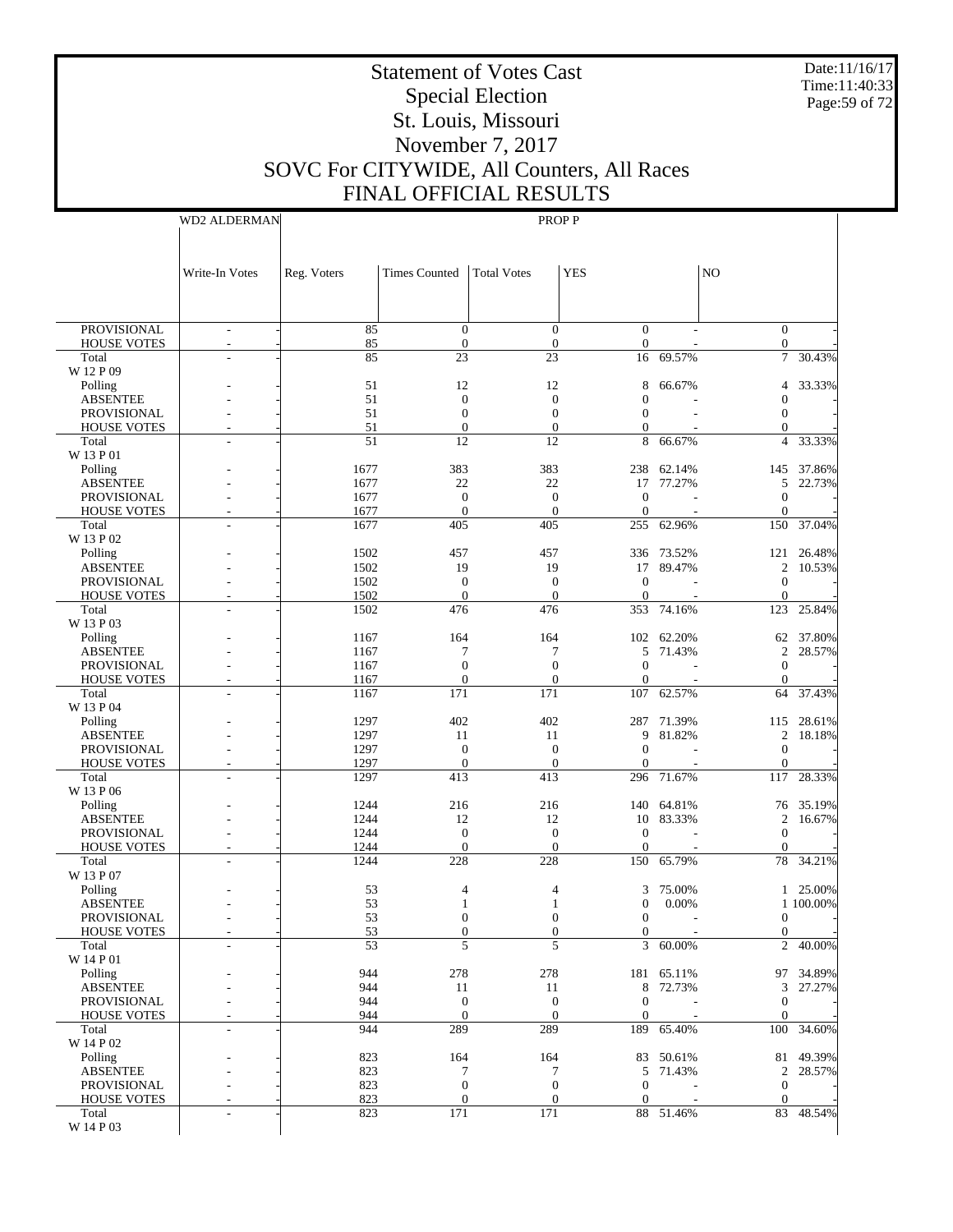Date:11/16/17 Time:11:40:33 Page:60 of 72

# Statement of Votes Cast Special Election St. Louis, Missouri November 7, 2017 SOVC For CITYWIDE, All Counters, All Races FINAL OFFICIAL RESULTS

WD2 ALDERMAN

|                                       | Write-In Votes | Reg. Voters  | <b>Times Counted</b>         | <b>Total Votes</b>           | <b>YES</b>                       |                      | N <sub>O</sub>               |                     |
|---------------------------------------|----------------|--------------|------------------------------|------------------------------|----------------------------------|----------------------|------------------------------|---------------------|
|                                       |                |              |                              |                              |                                  |                      |                              |                     |
|                                       |                |              |                              |                              |                                  |                      |                              |                     |
| Polling                               | ٠              | 1009<br>1009 | 215<br>15                    | 215                          |                                  | 148 68.84%<br>86.67% |                              | 67 31.16%<br>13.33% |
| <b>ABSENTEE</b><br><b>PROVISIONAL</b> |                | 1009         | $\mathbf{0}$                 | 15<br>$\mathbf{0}$           | 13<br>$\mathbf{0}$               |                      | 2<br>0                       |                     |
| <b>HOUSE VOTES</b>                    |                | 1009         | $\mathbf{0}$                 | $\overline{0}$               | $\boldsymbol{0}$                 |                      | $\theta$                     |                     |
| Total                                 |                | 1009         | 230                          | 230                          | 161                              | 70.00%               | 69                           | 30.00%              |
| W 14 P 04                             |                |              |                              |                              |                                  |                      |                              |                     |
| Polling<br><b>ABSENTEE</b>            |                | 1353<br>1353 | 381<br>4                     | 381<br>4                     | 3                                | 234 61.42%<br>75.00% | 147<br>1                     | 38.58%<br>25.00%    |
| PROVISIONAL                           |                | 1353         | $\mathbf{0}$                 | $\mathbf{0}$                 | $\boldsymbol{0}$                 |                      | $\boldsymbol{0}$             |                     |
| <b>HOUSE VOTES</b>                    |                | 1353         | $\mathbf{0}$                 | $\overline{0}$               | $\mathbf{0}$                     |                      | $\theta$                     |                     |
| Total                                 |                | 1353         | 385                          | 385                          |                                  | 237 61.56%           | 148                          | 38.44%              |
| W 14 P 05                             |                |              |                              |                              |                                  |                      |                              |                     |
| Polling                               |                | 596<br>596   | 79<br>9                      | 79<br>9                      | 39<br>8                          | 49.37%<br>88.89%     | 40                           | 50.63%              |
| <b>ABSENTEE</b><br><b>PROVISIONAL</b> |                | 596          | $\mathbf{0}$                 | $\mathbf{0}$                 | $\mathbf{0}$                     |                      | 1<br>$\mathbf 0$             | 11.11%              |
| <b>HOUSE VOTES</b>                    |                | 596          | $\mathbf{0}$                 | $\overline{0}$               | $\mathbf{0}$                     |                      | $\theta$                     |                     |
| Total                                 |                | 596          | 88                           | 88                           | 47                               | 53.41%               | 41                           | 46.59%              |
| W 14 P 06                             |                |              |                              |                              |                                  |                      |                              |                     |
| Polling                               |                | 1035         | 201                          | 201                          |                                  | 119 59.20%           | 82                           | 40.80%              |
| <b>ABSENTEE</b>                       |                | 1035         | 4                            | 4                            | 3                                | 75.00%               | 1                            | 25.00%              |
| PROVISIONAL                           |                | 1035<br>1035 | $\mathbf{0}$<br>$\mathbf{0}$ | $\mathbf{0}$<br>$\mathbf{0}$ | $\boldsymbol{0}$<br>$\mathbf{0}$ |                      | $\boldsymbol{0}$<br>$\theta$ |                     |
| <b>HOUSE VOTES</b><br>Total           |                | 1035         | 205                          | 205                          |                                  | 122 59.51%           | 83                           | 40.49%              |
| W 14 P 07                             |                |              |                              |                              |                                  |                      |                              |                     |
| Polling                               |                | 94           | 28                           | 28                           |                                  | 14 50.00%            | 14                           | 50.00%              |
| <b>ABSENTEE</b>                       |                | 94           | $\overline{2}$               | $\overline{2}$               |                                  | 2 100.00%            | $\mathbf{0}$                 | 0.00%               |
| <b>PROVISIONAL</b>                    |                | 94           | $\mathbf{0}$                 | $\boldsymbol{0}$             | $\boldsymbol{0}$                 |                      | $\boldsymbol{0}$             |                     |
| <b>HOUSE VOTES</b>                    |                | 94           | $\mathbf{0}$                 | $\overline{0}$               | $\mathbf{0}$                     |                      | $\theta$                     |                     |
| Total<br>W 14 P 08                    |                | 94           | 30                           | 30                           | 16                               | 53.33%               | 14                           | 46.67%              |
| Polling                               |                | 52           | 14                           | 14                           | 6                                | 42.86%               | 8                            | 57.14%              |
| <b>ABSENTEE</b>                       |                | 52           | $\mathbf{0}$                 | $\mathbf{0}$                 | $\theta$                         |                      | $\mathbf{0}$                 |                     |
| <b>PROVISIONAL</b>                    |                | 52           | $\mathbf{0}$                 | $\boldsymbol{0}$             | $\Omega$                         |                      | 0                            |                     |
| <b>HOUSE VOTES</b>                    |                | 52           | $\mathbf{0}$                 | $\overline{0}$               | $\overline{0}$                   |                      | $\mathbf{0}$                 |                     |
| Total                                 |                | 52           | 14                           | 14                           | 6                                | 42.86%               | 8                            | 57.14%              |
| W 14 P 09                             |                |              |                              |                              |                                  |                      |                              |                     |
| Polling<br><b>ABSENTEE</b>            |                | 350<br>350   | 67<br>16                     | 67<br>16                     | 45<br>15                         | 67.16%<br>93.75%     | 22<br>1                      | 32.84%<br>6.25%     |
| <b>PROVISIONAL</b>                    |                | 350          | $\mathbf{0}$                 | $\mathbf{0}$                 | $\boldsymbol{0}$                 |                      | $\mathbf{0}$                 |                     |
| <b>HOUSE VOTES</b>                    |                | 350          | $\mathbf{0}$                 | $\overline{0}$               | $\mathbf{0}$                     |                      | $\theta$                     |                     |
| Total                                 |                | 350          | 83                           | 83                           | 60                               | 72.29%               | 23                           | 27.71%              |
| W 15 P 01                             |                |              |                              |                              |                                  |                      |                              |                     |
| Polling                               |                | 1198         | 334                          | 334                          |                                  | 119 35.63%           |                              | 215 64.37%          |
| <b>ABSENTEE</b><br><b>PROVISIONAL</b> |                | 1198         | 8<br>$\boldsymbol{0}$        | 8<br>$\boldsymbol{0}$        | $\boldsymbol{0}$                 | 5 62.50%             |                              | 3 37.50%            |
| <b>HOUSE VOTES</b>                    |                | 1198<br>1198 | $\mathbf{0}$                 | $\mathbf{0}$                 | $\mathbf{0}$                     |                      | $\boldsymbol{0}$<br>$\Omega$ |                     |
| Total                                 | ٠              | 1198         | 342                          | 342                          | 124                              | 36.26%               |                              | 218 63.74%          |
| W 15 P 02                             |                |              |                              |                              |                                  |                      |                              |                     |
| Polling                               |                | 1421         | 517                          | 517                          |                                  | 177 34.24%           |                              | 340 65.76%          |
| <b>ABSENTEE</b>                       |                | 1421         | 13                           | 13                           |                                  | 5 38.46%             | 8                            | 61.54%              |
| PROVISIONAL                           |                | 1421         | $\boldsymbol{0}$             | $\boldsymbol{0}$             | $\mathbf{0}$                     |                      | $\boldsymbol{0}$             |                     |
| <b>HOUSE VOTES</b><br>Total           |                | 1421<br>1421 | $\theta$<br>530              | $\mathbf{0}$<br>530          | $\mathbf{0}$                     | 182 34.34%           | $\theta$<br>348              | 65.66%              |
| W 15 P 03                             |                |              |                              |                              |                                  |                      |                              |                     |
| Polling                               |                | 1664         | 474                          | 474                          |                                  | 154 32.49%           |                              | 320 67.51%          |
| <b>ABSENTEE</b>                       |                | 1664         | 15                           | 15                           |                                  | 8 53.33%             | 7                            | 46.67%              |
| PROVISIONAL                           |                | 1664         | $\boldsymbol{0}$             | $\boldsymbol{0}$             | $\boldsymbol{0}$                 |                      | $\boldsymbol{0}$             |                     |
| <b>HOUSE VOTES</b>                    |                | 1664         | $\boldsymbol{0}$             | $\boldsymbol{0}$             | $\boldsymbol{0}$                 |                      | $\boldsymbol{0}$             |                     |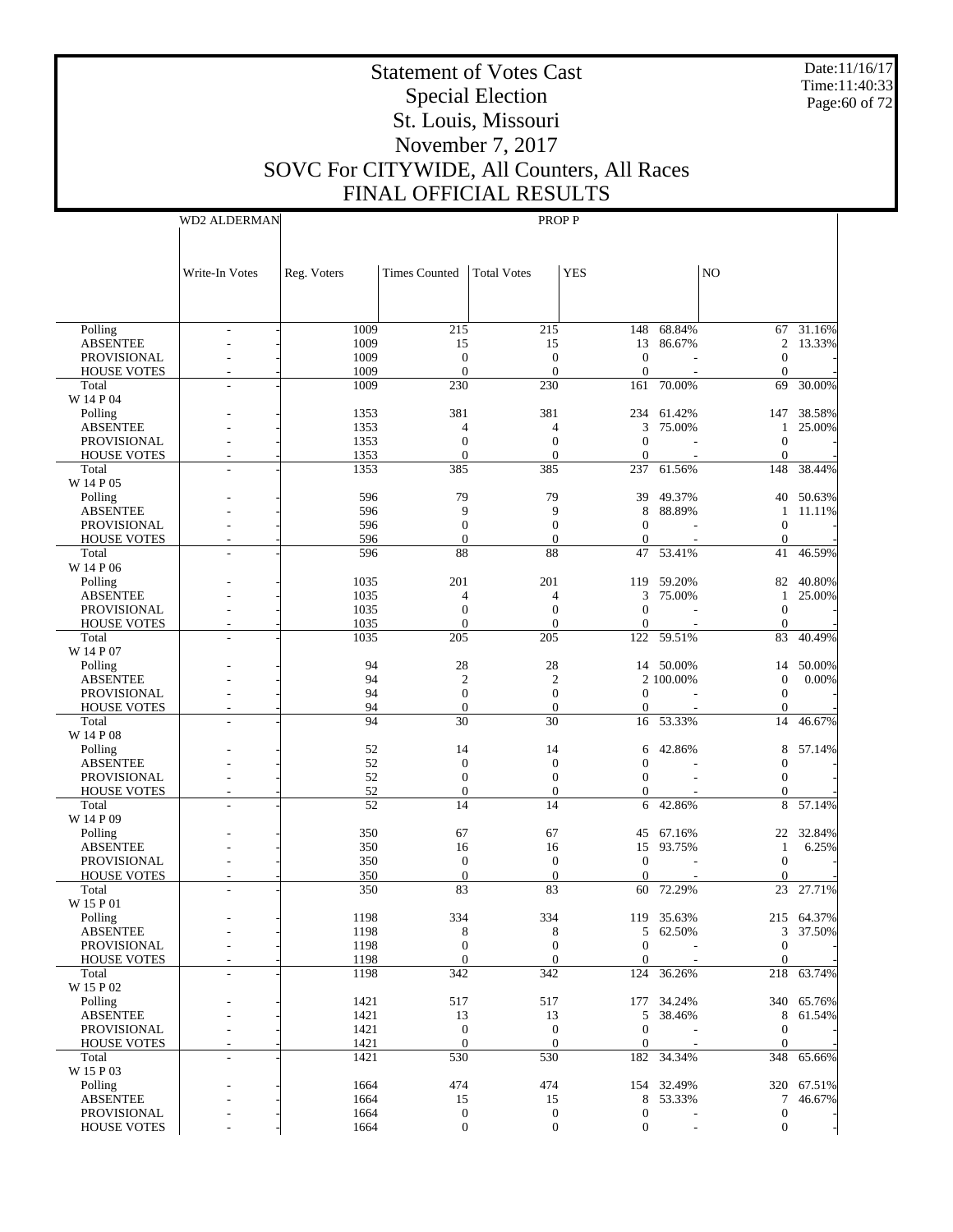Date:11/16/17 Time:11:40:33 Page:61 of 72

# Statement of Votes Cast Special Election St. Louis, Missouri November 7, 2017 SOVC For CITYWIDE, All Counters, All Races

Write-In Votes

FINAL OFFICIAL RESULTS WD2 ALDERMAN Reg. Voters | Times Counted | Total Votes | YES | NO PROP P

| 489<br>162 33.13%<br>66.87%<br>Total<br>1664<br>489<br>327<br>L,<br>W 15 P 04<br>921<br>134<br>134<br>33.58%<br>66.42%<br>Polling<br>45<br>89<br>921<br>7<br>7<br>57.14%<br>3<br>42.86%<br><b>ABSENTEE</b><br>$\overline{4}$<br>$\overline{0}$<br><b>PROVISIONAL</b><br>921<br>$\mathbf{0}$<br>$\mathbf{0}$<br>$\mathbf{0}$<br>921<br>$\mathbf{0}$<br>$\overline{0}$<br><b>HOUSE VOTES</b><br>$\mathbf{0}$<br>$\mathbf{0}$<br>$\overline{a}$<br>Total<br>921<br>141<br>141<br>49<br>34.75%<br>92<br>65.25%<br>W 15 P 05<br>1214<br>316<br>316<br>Polling<br>115 36.39%<br>201<br>63.61%<br><b>ABSENTEE</b><br>1214<br>8<br>8<br>12.50%<br>7<br>87.50%<br>$\mathbf{1}$<br><b>PROVISIONAL</b><br>1214<br>$\overline{0}$<br>$\overline{0}$<br>$\mathbf{0}$<br>$\boldsymbol{0}$<br>1214<br>$\overline{0}$<br>$\theta$<br>$\mathbf{0}$<br>$\overline{0}$<br><b>HOUSE VOTES</b><br>Total<br>1214<br>324<br>324<br>116<br>35.80%<br>208<br>64.20%<br>W 15 P 06<br>650<br>116<br>116<br>68 58.62%<br>48<br>41.38%<br>Polling<br>650<br>3<br>3<br>3 100.00%<br>0.00%<br><b>ABSENTEE</b><br>$\boldsymbol{0}$<br>$\overline{0}$<br>$\overline{0}$<br><b>PROVISIONAL</b><br>650<br>$\mathbf{0}$<br>$\overline{0}$<br>650<br>$\overline{0}$<br>$\overline{0}$<br>$\mathbf{0}$<br>$\mathbf{0}$<br><b>HOUSE VOTES</b><br>119<br>119<br>48<br>40.34%<br>Total<br>650<br>71<br>59.66%<br>W 15 P 07<br>3<br>$\boldsymbol{0}$<br>$\boldsymbol{0}$<br>$\boldsymbol{0}$<br>$\boldsymbol{0}$<br>Polling<br>3<br><b>ABSENTEE</b><br>$\overline{0}$<br>$\overline{0}$<br>$\mathbf{0}$<br>$\boldsymbol{0}$<br>3<br><b>PROVISIONAL</b><br>$\mathbf{0}$<br>$\overline{0}$<br>$\mathbf{0}$<br>$\boldsymbol{0}$<br>3<br>$\overline{0}$<br>$\overline{0}$<br>$\mathbf{0}$<br>$\boldsymbol{0}$<br><b>HOUSE VOTES</b><br>3<br>$\theta$<br>$\theta$<br>$\theta$<br>$\theta$<br>Total<br>W 16 P 01<br>1088<br>376<br>376<br>301 80.05%<br>75<br>19.95%<br>Polling<br>1088<br>24<br>24<br>20<br>83.33%<br>16.67%<br><b>ABSENTEE</b><br>4<br><b>PROVISIONAL</b><br>1088<br>$\mathbf{0}$<br>$\overline{0}$<br>$\mathbf{0}$<br>$\mathbf{0}$<br>1088<br>$\mathbf{0}$<br>$\overline{0}$<br>$\boldsymbol{0}$<br><b>HOUSE VOTES</b><br>$\mathbf{0}$<br>1088<br>400<br>Total<br>400<br>321<br>80.25%<br>79<br>19.75%<br>W 16 P 02<br>1238<br>491<br>491<br>Polling<br>415 84.52%<br>15.48%<br>76<br><b>ABSENTEE</b><br>1238<br>32<br>32<br>23<br>71.88%<br>9<br>28.13%<br><b>PROVISIONAL</b><br>1238<br>$\mathbf{0}$<br>$\overline{0}$<br>$\mathbf{0}$<br>$\overline{0}$<br>1238<br>$\overline{0}$<br>$\overline{0}$<br>$\mathbf{0}$<br><b>HOUSE VOTES</b><br>$\mathbf{0}$<br>1238<br>523<br>16.25%<br>Total<br>523<br>438<br>83.75%<br>85<br>W 16 P 03<br>1197<br>433<br>433<br>334 77.14%<br>22.86%<br>Polling<br>99<br>1197<br>7<br>7<br>85.71%<br>14.29%<br><b>ABSENTEE</b><br>6<br>1<br>$\overline{0}$<br>$\overline{0}$<br><b>PROVISIONAL</b><br>1197<br>$\mathbf{0}$<br>$\boldsymbol{0}$<br>1197<br>$\overline{0}$<br>$\overline{0}$<br>$\overline{0}$<br><b>HOUSE VOTES</b><br>$\mathbf{0}$<br>$\overline{a}$<br>Total<br>1197<br>440<br>440<br>340<br>77.27%<br>100<br>22.73%<br>W 16 P 04<br>1261<br>485<br>485<br>Polling<br>419<br>86.39%<br>13.61%<br>66<br><b>ABSENTEE</b><br>1261<br>18<br>18<br>5.56%<br>17<br>94.44%<br>1<br><b>PROVISIONAL</b><br>1261<br>$\overline{0}$<br>$\overline{0}$<br>$\boldsymbol{0}$<br>$\boldsymbol{0}$<br>1261<br>$\mathbf{0}$<br>$\overline{0}$<br>$\mathbf{0}$<br>$\mathbf{0}$<br><b>HOUSE VOTES</b><br>Total<br>1261<br>503<br>503<br>436 86.68%<br>67 13.32%<br>$\overline{\phantom{a}}$<br>W 16 P 05<br>369<br>1205<br>369<br>274 74.25%<br>95 25.75%<br>Polling<br><b>ABSENTEE</b><br>1205<br>19<br>19<br>16 84.21%<br>3<br>15.79%<br>PROVISIONAL<br>1205<br>$\mathbf{0}$<br>$\boldsymbol{0}$<br>$\boldsymbol{0}$<br>$\mathbf{0}$<br>$\sim$<br>$\overline{0}$<br><b>HOUSE VOTES</b><br>1205<br>$\boldsymbol{0}$<br>$\boldsymbol{0}$<br>$\mathbf{0}$<br>$\overline{\phantom{a}}$<br>388<br>1205<br>388<br>290 74.74%<br>98<br>25.26%<br>Total<br>$\frac{1}{2}$<br>W 16 P 06<br>409<br>Polling<br>995<br>409<br>334 81.66%<br>75 18.34%<br>995<br>9.09%<br>ABSENTEE<br>11<br>11<br>10 90.91%<br>$\mathbf{1}$ |  |  |  |  |  |
|---------------------------------------------------------------------------------------------------------------------------------------------------------------------------------------------------------------------------------------------------------------------------------------------------------------------------------------------------------------------------------------------------------------------------------------------------------------------------------------------------------------------------------------------------------------------------------------------------------------------------------------------------------------------------------------------------------------------------------------------------------------------------------------------------------------------------------------------------------------------------------------------------------------------------------------------------------------------------------------------------------------------------------------------------------------------------------------------------------------------------------------------------------------------------------------------------------------------------------------------------------------------------------------------------------------------------------------------------------------------------------------------------------------------------------------------------------------------------------------------------------------------------------------------------------------------------------------------------------------------------------------------------------------------------------------------------------------------------------------------------------------------------------------------------------------------------------------------------------------------------------------------------------------------------------------------------------------------------------------------------------------------------------------------------------------------------------------------------------------------------------------------------------------------------------------------------------------------------------------------------------------------------------------------------------------------------------------------------------------------------------------------------------------------------------------------------------------------------------------------------------------------------------------------------------------------------------------------------------------------------------------------------------------------------------------------------------------------------------------------------------------------------------------------------------------------------------------------------------------------------------------------------------------------------------------------------------------------------------------------------------------------------------------------------------------------------------------------------------------------------------------------------------------------------------------------------------------------------------------------------------------------------------------------------------------------------------------------------------------------------------------------------------------------------------------------------------------------------------------------------------------------------------------------------------------------------------------------------------------------------------------------------------------------------------------------------------------------------------------------------------------------------------------------------------------------------------------------------------------------------------------------------------------------------------------------------------------------------------------------------------------------------------------------------------------------------------------------------------------------------------------------------------------------------------------------------------------------|--|--|--|--|--|
|                                                                                                                                                                                                                                                                                                                                                                                                                                                                                                                                                                                                                                                                                                                                                                                                                                                                                                                                                                                                                                                                                                                                                                                                                                                                                                                                                                                                                                                                                                                                                                                                                                                                                                                                                                                                                                                                                                                                                                                                                                                                                                                                                                                                                                                                                                                                                                                                                                                                                                                                                                                                                                                                                                                                                                                                                                                                                                                                                                                                                                                                                                                                                                                                                                                                                                                                                                                                                                                                                                                                                                                                                                                                                                                                                                                                                                                                                                                                                                                                                                                                                                                                                                                                                     |  |  |  |  |  |
|                                                                                                                                                                                                                                                                                                                                                                                                                                                                                                                                                                                                                                                                                                                                                                                                                                                                                                                                                                                                                                                                                                                                                                                                                                                                                                                                                                                                                                                                                                                                                                                                                                                                                                                                                                                                                                                                                                                                                                                                                                                                                                                                                                                                                                                                                                                                                                                                                                                                                                                                                                                                                                                                                                                                                                                                                                                                                                                                                                                                                                                                                                                                                                                                                                                                                                                                                                                                                                                                                                                                                                                                                                                                                                                                                                                                                                                                                                                                                                                                                                                                                                                                                                                                                     |  |  |  |  |  |
|                                                                                                                                                                                                                                                                                                                                                                                                                                                                                                                                                                                                                                                                                                                                                                                                                                                                                                                                                                                                                                                                                                                                                                                                                                                                                                                                                                                                                                                                                                                                                                                                                                                                                                                                                                                                                                                                                                                                                                                                                                                                                                                                                                                                                                                                                                                                                                                                                                                                                                                                                                                                                                                                                                                                                                                                                                                                                                                                                                                                                                                                                                                                                                                                                                                                                                                                                                                                                                                                                                                                                                                                                                                                                                                                                                                                                                                                                                                                                                                                                                                                                                                                                                                                                     |  |  |  |  |  |
|                                                                                                                                                                                                                                                                                                                                                                                                                                                                                                                                                                                                                                                                                                                                                                                                                                                                                                                                                                                                                                                                                                                                                                                                                                                                                                                                                                                                                                                                                                                                                                                                                                                                                                                                                                                                                                                                                                                                                                                                                                                                                                                                                                                                                                                                                                                                                                                                                                                                                                                                                                                                                                                                                                                                                                                                                                                                                                                                                                                                                                                                                                                                                                                                                                                                                                                                                                                                                                                                                                                                                                                                                                                                                                                                                                                                                                                                                                                                                                                                                                                                                                                                                                                                                     |  |  |  |  |  |
|                                                                                                                                                                                                                                                                                                                                                                                                                                                                                                                                                                                                                                                                                                                                                                                                                                                                                                                                                                                                                                                                                                                                                                                                                                                                                                                                                                                                                                                                                                                                                                                                                                                                                                                                                                                                                                                                                                                                                                                                                                                                                                                                                                                                                                                                                                                                                                                                                                                                                                                                                                                                                                                                                                                                                                                                                                                                                                                                                                                                                                                                                                                                                                                                                                                                                                                                                                                                                                                                                                                                                                                                                                                                                                                                                                                                                                                                                                                                                                                                                                                                                                                                                                                                                     |  |  |  |  |  |
|                                                                                                                                                                                                                                                                                                                                                                                                                                                                                                                                                                                                                                                                                                                                                                                                                                                                                                                                                                                                                                                                                                                                                                                                                                                                                                                                                                                                                                                                                                                                                                                                                                                                                                                                                                                                                                                                                                                                                                                                                                                                                                                                                                                                                                                                                                                                                                                                                                                                                                                                                                                                                                                                                                                                                                                                                                                                                                                                                                                                                                                                                                                                                                                                                                                                                                                                                                                                                                                                                                                                                                                                                                                                                                                                                                                                                                                                                                                                                                                                                                                                                                                                                                                                                     |  |  |  |  |  |
|                                                                                                                                                                                                                                                                                                                                                                                                                                                                                                                                                                                                                                                                                                                                                                                                                                                                                                                                                                                                                                                                                                                                                                                                                                                                                                                                                                                                                                                                                                                                                                                                                                                                                                                                                                                                                                                                                                                                                                                                                                                                                                                                                                                                                                                                                                                                                                                                                                                                                                                                                                                                                                                                                                                                                                                                                                                                                                                                                                                                                                                                                                                                                                                                                                                                                                                                                                                                                                                                                                                                                                                                                                                                                                                                                                                                                                                                                                                                                                                                                                                                                                                                                                                                                     |  |  |  |  |  |
|                                                                                                                                                                                                                                                                                                                                                                                                                                                                                                                                                                                                                                                                                                                                                                                                                                                                                                                                                                                                                                                                                                                                                                                                                                                                                                                                                                                                                                                                                                                                                                                                                                                                                                                                                                                                                                                                                                                                                                                                                                                                                                                                                                                                                                                                                                                                                                                                                                                                                                                                                                                                                                                                                                                                                                                                                                                                                                                                                                                                                                                                                                                                                                                                                                                                                                                                                                                                                                                                                                                                                                                                                                                                                                                                                                                                                                                                                                                                                                                                                                                                                                                                                                                                                     |  |  |  |  |  |
|                                                                                                                                                                                                                                                                                                                                                                                                                                                                                                                                                                                                                                                                                                                                                                                                                                                                                                                                                                                                                                                                                                                                                                                                                                                                                                                                                                                                                                                                                                                                                                                                                                                                                                                                                                                                                                                                                                                                                                                                                                                                                                                                                                                                                                                                                                                                                                                                                                                                                                                                                                                                                                                                                                                                                                                                                                                                                                                                                                                                                                                                                                                                                                                                                                                                                                                                                                                                                                                                                                                                                                                                                                                                                                                                                                                                                                                                                                                                                                                                                                                                                                                                                                                                                     |  |  |  |  |  |
|                                                                                                                                                                                                                                                                                                                                                                                                                                                                                                                                                                                                                                                                                                                                                                                                                                                                                                                                                                                                                                                                                                                                                                                                                                                                                                                                                                                                                                                                                                                                                                                                                                                                                                                                                                                                                                                                                                                                                                                                                                                                                                                                                                                                                                                                                                                                                                                                                                                                                                                                                                                                                                                                                                                                                                                                                                                                                                                                                                                                                                                                                                                                                                                                                                                                                                                                                                                                                                                                                                                                                                                                                                                                                                                                                                                                                                                                                                                                                                                                                                                                                                                                                                                                                     |  |  |  |  |  |
|                                                                                                                                                                                                                                                                                                                                                                                                                                                                                                                                                                                                                                                                                                                                                                                                                                                                                                                                                                                                                                                                                                                                                                                                                                                                                                                                                                                                                                                                                                                                                                                                                                                                                                                                                                                                                                                                                                                                                                                                                                                                                                                                                                                                                                                                                                                                                                                                                                                                                                                                                                                                                                                                                                                                                                                                                                                                                                                                                                                                                                                                                                                                                                                                                                                                                                                                                                                                                                                                                                                                                                                                                                                                                                                                                                                                                                                                                                                                                                                                                                                                                                                                                                                                                     |  |  |  |  |  |
|                                                                                                                                                                                                                                                                                                                                                                                                                                                                                                                                                                                                                                                                                                                                                                                                                                                                                                                                                                                                                                                                                                                                                                                                                                                                                                                                                                                                                                                                                                                                                                                                                                                                                                                                                                                                                                                                                                                                                                                                                                                                                                                                                                                                                                                                                                                                                                                                                                                                                                                                                                                                                                                                                                                                                                                                                                                                                                                                                                                                                                                                                                                                                                                                                                                                                                                                                                                                                                                                                                                                                                                                                                                                                                                                                                                                                                                                                                                                                                                                                                                                                                                                                                                                                     |  |  |  |  |  |
|                                                                                                                                                                                                                                                                                                                                                                                                                                                                                                                                                                                                                                                                                                                                                                                                                                                                                                                                                                                                                                                                                                                                                                                                                                                                                                                                                                                                                                                                                                                                                                                                                                                                                                                                                                                                                                                                                                                                                                                                                                                                                                                                                                                                                                                                                                                                                                                                                                                                                                                                                                                                                                                                                                                                                                                                                                                                                                                                                                                                                                                                                                                                                                                                                                                                                                                                                                                                                                                                                                                                                                                                                                                                                                                                                                                                                                                                                                                                                                                                                                                                                                                                                                                                                     |  |  |  |  |  |
|                                                                                                                                                                                                                                                                                                                                                                                                                                                                                                                                                                                                                                                                                                                                                                                                                                                                                                                                                                                                                                                                                                                                                                                                                                                                                                                                                                                                                                                                                                                                                                                                                                                                                                                                                                                                                                                                                                                                                                                                                                                                                                                                                                                                                                                                                                                                                                                                                                                                                                                                                                                                                                                                                                                                                                                                                                                                                                                                                                                                                                                                                                                                                                                                                                                                                                                                                                                                                                                                                                                                                                                                                                                                                                                                                                                                                                                                                                                                                                                                                                                                                                                                                                                                                     |  |  |  |  |  |
|                                                                                                                                                                                                                                                                                                                                                                                                                                                                                                                                                                                                                                                                                                                                                                                                                                                                                                                                                                                                                                                                                                                                                                                                                                                                                                                                                                                                                                                                                                                                                                                                                                                                                                                                                                                                                                                                                                                                                                                                                                                                                                                                                                                                                                                                                                                                                                                                                                                                                                                                                                                                                                                                                                                                                                                                                                                                                                                                                                                                                                                                                                                                                                                                                                                                                                                                                                                                                                                                                                                                                                                                                                                                                                                                                                                                                                                                                                                                                                                                                                                                                                                                                                                                                     |  |  |  |  |  |
|                                                                                                                                                                                                                                                                                                                                                                                                                                                                                                                                                                                                                                                                                                                                                                                                                                                                                                                                                                                                                                                                                                                                                                                                                                                                                                                                                                                                                                                                                                                                                                                                                                                                                                                                                                                                                                                                                                                                                                                                                                                                                                                                                                                                                                                                                                                                                                                                                                                                                                                                                                                                                                                                                                                                                                                                                                                                                                                                                                                                                                                                                                                                                                                                                                                                                                                                                                                                                                                                                                                                                                                                                                                                                                                                                                                                                                                                                                                                                                                                                                                                                                                                                                                                                     |  |  |  |  |  |
|                                                                                                                                                                                                                                                                                                                                                                                                                                                                                                                                                                                                                                                                                                                                                                                                                                                                                                                                                                                                                                                                                                                                                                                                                                                                                                                                                                                                                                                                                                                                                                                                                                                                                                                                                                                                                                                                                                                                                                                                                                                                                                                                                                                                                                                                                                                                                                                                                                                                                                                                                                                                                                                                                                                                                                                                                                                                                                                                                                                                                                                                                                                                                                                                                                                                                                                                                                                                                                                                                                                                                                                                                                                                                                                                                                                                                                                                                                                                                                                                                                                                                                                                                                                                                     |  |  |  |  |  |
|                                                                                                                                                                                                                                                                                                                                                                                                                                                                                                                                                                                                                                                                                                                                                                                                                                                                                                                                                                                                                                                                                                                                                                                                                                                                                                                                                                                                                                                                                                                                                                                                                                                                                                                                                                                                                                                                                                                                                                                                                                                                                                                                                                                                                                                                                                                                                                                                                                                                                                                                                                                                                                                                                                                                                                                                                                                                                                                                                                                                                                                                                                                                                                                                                                                                                                                                                                                                                                                                                                                                                                                                                                                                                                                                                                                                                                                                                                                                                                                                                                                                                                                                                                                                                     |  |  |  |  |  |
|                                                                                                                                                                                                                                                                                                                                                                                                                                                                                                                                                                                                                                                                                                                                                                                                                                                                                                                                                                                                                                                                                                                                                                                                                                                                                                                                                                                                                                                                                                                                                                                                                                                                                                                                                                                                                                                                                                                                                                                                                                                                                                                                                                                                                                                                                                                                                                                                                                                                                                                                                                                                                                                                                                                                                                                                                                                                                                                                                                                                                                                                                                                                                                                                                                                                                                                                                                                                                                                                                                                                                                                                                                                                                                                                                                                                                                                                                                                                                                                                                                                                                                                                                                                                                     |  |  |  |  |  |
|                                                                                                                                                                                                                                                                                                                                                                                                                                                                                                                                                                                                                                                                                                                                                                                                                                                                                                                                                                                                                                                                                                                                                                                                                                                                                                                                                                                                                                                                                                                                                                                                                                                                                                                                                                                                                                                                                                                                                                                                                                                                                                                                                                                                                                                                                                                                                                                                                                                                                                                                                                                                                                                                                                                                                                                                                                                                                                                                                                                                                                                                                                                                                                                                                                                                                                                                                                                                                                                                                                                                                                                                                                                                                                                                                                                                                                                                                                                                                                                                                                                                                                                                                                                                                     |  |  |  |  |  |
|                                                                                                                                                                                                                                                                                                                                                                                                                                                                                                                                                                                                                                                                                                                                                                                                                                                                                                                                                                                                                                                                                                                                                                                                                                                                                                                                                                                                                                                                                                                                                                                                                                                                                                                                                                                                                                                                                                                                                                                                                                                                                                                                                                                                                                                                                                                                                                                                                                                                                                                                                                                                                                                                                                                                                                                                                                                                                                                                                                                                                                                                                                                                                                                                                                                                                                                                                                                                                                                                                                                                                                                                                                                                                                                                                                                                                                                                                                                                                                                                                                                                                                                                                                                                                     |  |  |  |  |  |
|                                                                                                                                                                                                                                                                                                                                                                                                                                                                                                                                                                                                                                                                                                                                                                                                                                                                                                                                                                                                                                                                                                                                                                                                                                                                                                                                                                                                                                                                                                                                                                                                                                                                                                                                                                                                                                                                                                                                                                                                                                                                                                                                                                                                                                                                                                                                                                                                                                                                                                                                                                                                                                                                                                                                                                                                                                                                                                                                                                                                                                                                                                                                                                                                                                                                                                                                                                                                                                                                                                                                                                                                                                                                                                                                                                                                                                                                                                                                                                                                                                                                                                                                                                                                                     |  |  |  |  |  |
|                                                                                                                                                                                                                                                                                                                                                                                                                                                                                                                                                                                                                                                                                                                                                                                                                                                                                                                                                                                                                                                                                                                                                                                                                                                                                                                                                                                                                                                                                                                                                                                                                                                                                                                                                                                                                                                                                                                                                                                                                                                                                                                                                                                                                                                                                                                                                                                                                                                                                                                                                                                                                                                                                                                                                                                                                                                                                                                                                                                                                                                                                                                                                                                                                                                                                                                                                                                                                                                                                                                                                                                                                                                                                                                                                                                                                                                                                                                                                                                                                                                                                                                                                                                                                     |  |  |  |  |  |
|                                                                                                                                                                                                                                                                                                                                                                                                                                                                                                                                                                                                                                                                                                                                                                                                                                                                                                                                                                                                                                                                                                                                                                                                                                                                                                                                                                                                                                                                                                                                                                                                                                                                                                                                                                                                                                                                                                                                                                                                                                                                                                                                                                                                                                                                                                                                                                                                                                                                                                                                                                                                                                                                                                                                                                                                                                                                                                                                                                                                                                                                                                                                                                                                                                                                                                                                                                                                                                                                                                                                                                                                                                                                                                                                                                                                                                                                                                                                                                                                                                                                                                                                                                                                                     |  |  |  |  |  |
|                                                                                                                                                                                                                                                                                                                                                                                                                                                                                                                                                                                                                                                                                                                                                                                                                                                                                                                                                                                                                                                                                                                                                                                                                                                                                                                                                                                                                                                                                                                                                                                                                                                                                                                                                                                                                                                                                                                                                                                                                                                                                                                                                                                                                                                                                                                                                                                                                                                                                                                                                                                                                                                                                                                                                                                                                                                                                                                                                                                                                                                                                                                                                                                                                                                                                                                                                                                                                                                                                                                                                                                                                                                                                                                                                                                                                                                                                                                                                                                                                                                                                                                                                                                                                     |  |  |  |  |  |
|                                                                                                                                                                                                                                                                                                                                                                                                                                                                                                                                                                                                                                                                                                                                                                                                                                                                                                                                                                                                                                                                                                                                                                                                                                                                                                                                                                                                                                                                                                                                                                                                                                                                                                                                                                                                                                                                                                                                                                                                                                                                                                                                                                                                                                                                                                                                                                                                                                                                                                                                                                                                                                                                                                                                                                                                                                                                                                                                                                                                                                                                                                                                                                                                                                                                                                                                                                                                                                                                                                                                                                                                                                                                                                                                                                                                                                                                                                                                                                                                                                                                                                                                                                                                                     |  |  |  |  |  |
|                                                                                                                                                                                                                                                                                                                                                                                                                                                                                                                                                                                                                                                                                                                                                                                                                                                                                                                                                                                                                                                                                                                                                                                                                                                                                                                                                                                                                                                                                                                                                                                                                                                                                                                                                                                                                                                                                                                                                                                                                                                                                                                                                                                                                                                                                                                                                                                                                                                                                                                                                                                                                                                                                                                                                                                                                                                                                                                                                                                                                                                                                                                                                                                                                                                                                                                                                                                                                                                                                                                                                                                                                                                                                                                                                                                                                                                                                                                                                                                                                                                                                                                                                                                                                     |  |  |  |  |  |
|                                                                                                                                                                                                                                                                                                                                                                                                                                                                                                                                                                                                                                                                                                                                                                                                                                                                                                                                                                                                                                                                                                                                                                                                                                                                                                                                                                                                                                                                                                                                                                                                                                                                                                                                                                                                                                                                                                                                                                                                                                                                                                                                                                                                                                                                                                                                                                                                                                                                                                                                                                                                                                                                                                                                                                                                                                                                                                                                                                                                                                                                                                                                                                                                                                                                                                                                                                                                                                                                                                                                                                                                                                                                                                                                                                                                                                                                                                                                                                                                                                                                                                                                                                                                                     |  |  |  |  |  |
|                                                                                                                                                                                                                                                                                                                                                                                                                                                                                                                                                                                                                                                                                                                                                                                                                                                                                                                                                                                                                                                                                                                                                                                                                                                                                                                                                                                                                                                                                                                                                                                                                                                                                                                                                                                                                                                                                                                                                                                                                                                                                                                                                                                                                                                                                                                                                                                                                                                                                                                                                                                                                                                                                                                                                                                                                                                                                                                                                                                                                                                                                                                                                                                                                                                                                                                                                                                                                                                                                                                                                                                                                                                                                                                                                                                                                                                                                                                                                                                                                                                                                                                                                                                                                     |  |  |  |  |  |
|                                                                                                                                                                                                                                                                                                                                                                                                                                                                                                                                                                                                                                                                                                                                                                                                                                                                                                                                                                                                                                                                                                                                                                                                                                                                                                                                                                                                                                                                                                                                                                                                                                                                                                                                                                                                                                                                                                                                                                                                                                                                                                                                                                                                                                                                                                                                                                                                                                                                                                                                                                                                                                                                                                                                                                                                                                                                                                                                                                                                                                                                                                                                                                                                                                                                                                                                                                                                                                                                                                                                                                                                                                                                                                                                                                                                                                                                                                                                                                                                                                                                                                                                                                                                                     |  |  |  |  |  |
|                                                                                                                                                                                                                                                                                                                                                                                                                                                                                                                                                                                                                                                                                                                                                                                                                                                                                                                                                                                                                                                                                                                                                                                                                                                                                                                                                                                                                                                                                                                                                                                                                                                                                                                                                                                                                                                                                                                                                                                                                                                                                                                                                                                                                                                                                                                                                                                                                                                                                                                                                                                                                                                                                                                                                                                                                                                                                                                                                                                                                                                                                                                                                                                                                                                                                                                                                                                                                                                                                                                                                                                                                                                                                                                                                                                                                                                                                                                                                                                                                                                                                                                                                                                                                     |  |  |  |  |  |
|                                                                                                                                                                                                                                                                                                                                                                                                                                                                                                                                                                                                                                                                                                                                                                                                                                                                                                                                                                                                                                                                                                                                                                                                                                                                                                                                                                                                                                                                                                                                                                                                                                                                                                                                                                                                                                                                                                                                                                                                                                                                                                                                                                                                                                                                                                                                                                                                                                                                                                                                                                                                                                                                                                                                                                                                                                                                                                                                                                                                                                                                                                                                                                                                                                                                                                                                                                                                                                                                                                                                                                                                                                                                                                                                                                                                                                                                                                                                                                                                                                                                                                                                                                                                                     |  |  |  |  |  |
|                                                                                                                                                                                                                                                                                                                                                                                                                                                                                                                                                                                                                                                                                                                                                                                                                                                                                                                                                                                                                                                                                                                                                                                                                                                                                                                                                                                                                                                                                                                                                                                                                                                                                                                                                                                                                                                                                                                                                                                                                                                                                                                                                                                                                                                                                                                                                                                                                                                                                                                                                                                                                                                                                                                                                                                                                                                                                                                                                                                                                                                                                                                                                                                                                                                                                                                                                                                                                                                                                                                                                                                                                                                                                                                                                                                                                                                                                                                                                                                                                                                                                                                                                                                                                     |  |  |  |  |  |
|                                                                                                                                                                                                                                                                                                                                                                                                                                                                                                                                                                                                                                                                                                                                                                                                                                                                                                                                                                                                                                                                                                                                                                                                                                                                                                                                                                                                                                                                                                                                                                                                                                                                                                                                                                                                                                                                                                                                                                                                                                                                                                                                                                                                                                                                                                                                                                                                                                                                                                                                                                                                                                                                                                                                                                                                                                                                                                                                                                                                                                                                                                                                                                                                                                                                                                                                                                                                                                                                                                                                                                                                                                                                                                                                                                                                                                                                                                                                                                                                                                                                                                                                                                                                                     |  |  |  |  |  |
|                                                                                                                                                                                                                                                                                                                                                                                                                                                                                                                                                                                                                                                                                                                                                                                                                                                                                                                                                                                                                                                                                                                                                                                                                                                                                                                                                                                                                                                                                                                                                                                                                                                                                                                                                                                                                                                                                                                                                                                                                                                                                                                                                                                                                                                                                                                                                                                                                                                                                                                                                                                                                                                                                                                                                                                                                                                                                                                                                                                                                                                                                                                                                                                                                                                                                                                                                                                                                                                                                                                                                                                                                                                                                                                                                                                                                                                                                                                                                                                                                                                                                                                                                                                                                     |  |  |  |  |  |
|                                                                                                                                                                                                                                                                                                                                                                                                                                                                                                                                                                                                                                                                                                                                                                                                                                                                                                                                                                                                                                                                                                                                                                                                                                                                                                                                                                                                                                                                                                                                                                                                                                                                                                                                                                                                                                                                                                                                                                                                                                                                                                                                                                                                                                                                                                                                                                                                                                                                                                                                                                                                                                                                                                                                                                                                                                                                                                                                                                                                                                                                                                                                                                                                                                                                                                                                                                                                                                                                                                                                                                                                                                                                                                                                                                                                                                                                                                                                                                                                                                                                                                                                                                                                                     |  |  |  |  |  |
|                                                                                                                                                                                                                                                                                                                                                                                                                                                                                                                                                                                                                                                                                                                                                                                                                                                                                                                                                                                                                                                                                                                                                                                                                                                                                                                                                                                                                                                                                                                                                                                                                                                                                                                                                                                                                                                                                                                                                                                                                                                                                                                                                                                                                                                                                                                                                                                                                                                                                                                                                                                                                                                                                                                                                                                                                                                                                                                                                                                                                                                                                                                                                                                                                                                                                                                                                                                                                                                                                                                                                                                                                                                                                                                                                                                                                                                                                                                                                                                                                                                                                                                                                                                                                     |  |  |  |  |  |
|                                                                                                                                                                                                                                                                                                                                                                                                                                                                                                                                                                                                                                                                                                                                                                                                                                                                                                                                                                                                                                                                                                                                                                                                                                                                                                                                                                                                                                                                                                                                                                                                                                                                                                                                                                                                                                                                                                                                                                                                                                                                                                                                                                                                                                                                                                                                                                                                                                                                                                                                                                                                                                                                                                                                                                                                                                                                                                                                                                                                                                                                                                                                                                                                                                                                                                                                                                                                                                                                                                                                                                                                                                                                                                                                                                                                                                                                                                                                                                                                                                                                                                                                                                                                                     |  |  |  |  |  |
|                                                                                                                                                                                                                                                                                                                                                                                                                                                                                                                                                                                                                                                                                                                                                                                                                                                                                                                                                                                                                                                                                                                                                                                                                                                                                                                                                                                                                                                                                                                                                                                                                                                                                                                                                                                                                                                                                                                                                                                                                                                                                                                                                                                                                                                                                                                                                                                                                                                                                                                                                                                                                                                                                                                                                                                                                                                                                                                                                                                                                                                                                                                                                                                                                                                                                                                                                                                                                                                                                                                                                                                                                                                                                                                                                                                                                                                                                                                                                                                                                                                                                                                                                                                                                     |  |  |  |  |  |
|                                                                                                                                                                                                                                                                                                                                                                                                                                                                                                                                                                                                                                                                                                                                                                                                                                                                                                                                                                                                                                                                                                                                                                                                                                                                                                                                                                                                                                                                                                                                                                                                                                                                                                                                                                                                                                                                                                                                                                                                                                                                                                                                                                                                                                                                                                                                                                                                                                                                                                                                                                                                                                                                                                                                                                                                                                                                                                                                                                                                                                                                                                                                                                                                                                                                                                                                                                                                                                                                                                                                                                                                                                                                                                                                                                                                                                                                                                                                                                                                                                                                                                                                                                                                                     |  |  |  |  |  |
|                                                                                                                                                                                                                                                                                                                                                                                                                                                                                                                                                                                                                                                                                                                                                                                                                                                                                                                                                                                                                                                                                                                                                                                                                                                                                                                                                                                                                                                                                                                                                                                                                                                                                                                                                                                                                                                                                                                                                                                                                                                                                                                                                                                                                                                                                                                                                                                                                                                                                                                                                                                                                                                                                                                                                                                                                                                                                                                                                                                                                                                                                                                                                                                                                                                                                                                                                                                                                                                                                                                                                                                                                                                                                                                                                                                                                                                                                                                                                                                                                                                                                                                                                                                                                     |  |  |  |  |  |
|                                                                                                                                                                                                                                                                                                                                                                                                                                                                                                                                                                                                                                                                                                                                                                                                                                                                                                                                                                                                                                                                                                                                                                                                                                                                                                                                                                                                                                                                                                                                                                                                                                                                                                                                                                                                                                                                                                                                                                                                                                                                                                                                                                                                                                                                                                                                                                                                                                                                                                                                                                                                                                                                                                                                                                                                                                                                                                                                                                                                                                                                                                                                                                                                                                                                                                                                                                                                                                                                                                                                                                                                                                                                                                                                                                                                                                                                                                                                                                                                                                                                                                                                                                                                                     |  |  |  |  |  |
|                                                                                                                                                                                                                                                                                                                                                                                                                                                                                                                                                                                                                                                                                                                                                                                                                                                                                                                                                                                                                                                                                                                                                                                                                                                                                                                                                                                                                                                                                                                                                                                                                                                                                                                                                                                                                                                                                                                                                                                                                                                                                                                                                                                                                                                                                                                                                                                                                                                                                                                                                                                                                                                                                                                                                                                                                                                                                                                                                                                                                                                                                                                                                                                                                                                                                                                                                                                                                                                                                                                                                                                                                                                                                                                                                                                                                                                                                                                                                                                                                                                                                                                                                                                                                     |  |  |  |  |  |
|                                                                                                                                                                                                                                                                                                                                                                                                                                                                                                                                                                                                                                                                                                                                                                                                                                                                                                                                                                                                                                                                                                                                                                                                                                                                                                                                                                                                                                                                                                                                                                                                                                                                                                                                                                                                                                                                                                                                                                                                                                                                                                                                                                                                                                                                                                                                                                                                                                                                                                                                                                                                                                                                                                                                                                                                                                                                                                                                                                                                                                                                                                                                                                                                                                                                                                                                                                                                                                                                                                                                                                                                                                                                                                                                                                                                                                                                                                                                                                                                                                                                                                                                                                                                                     |  |  |  |  |  |
|                                                                                                                                                                                                                                                                                                                                                                                                                                                                                                                                                                                                                                                                                                                                                                                                                                                                                                                                                                                                                                                                                                                                                                                                                                                                                                                                                                                                                                                                                                                                                                                                                                                                                                                                                                                                                                                                                                                                                                                                                                                                                                                                                                                                                                                                                                                                                                                                                                                                                                                                                                                                                                                                                                                                                                                                                                                                                                                                                                                                                                                                                                                                                                                                                                                                                                                                                                                                                                                                                                                                                                                                                                                                                                                                                                                                                                                                                                                                                                                                                                                                                                                                                                                                                     |  |  |  |  |  |
|                                                                                                                                                                                                                                                                                                                                                                                                                                                                                                                                                                                                                                                                                                                                                                                                                                                                                                                                                                                                                                                                                                                                                                                                                                                                                                                                                                                                                                                                                                                                                                                                                                                                                                                                                                                                                                                                                                                                                                                                                                                                                                                                                                                                                                                                                                                                                                                                                                                                                                                                                                                                                                                                                                                                                                                                                                                                                                                                                                                                                                                                                                                                                                                                                                                                                                                                                                                                                                                                                                                                                                                                                                                                                                                                                                                                                                                                                                                                                                                                                                                                                                                                                                                                                     |  |  |  |  |  |
|                                                                                                                                                                                                                                                                                                                                                                                                                                                                                                                                                                                                                                                                                                                                                                                                                                                                                                                                                                                                                                                                                                                                                                                                                                                                                                                                                                                                                                                                                                                                                                                                                                                                                                                                                                                                                                                                                                                                                                                                                                                                                                                                                                                                                                                                                                                                                                                                                                                                                                                                                                                                                                                                                                                                                                                                                                                                                                                                                                                                                                                                                                                                                                                                                                                                                                                                                                                                                                                                                                                                                                                                                                                                                                                                                                                                                                                                                                                                                                                                                                                                                                                                                                                                                     |  |  |  |  |  |
|                                                                                                                                                                                                                                                                                                                                                                                                                                                                                                                                                                                                                                                                                                                                                                                                                                                                                                                                                                                                                                                                                                                                                                                                                                                                                                                                                                                                                                                                                                                                                                                                                                                                                                                                                                                                                                                                                                                                                                                                                                                                                                                                                                                                                                                                                                                                                                                                                                                                                                                                                                                                                                                                                                                                                                                                                                                                                                                                                                                                                                                                                                                                                                                                                                                                                                                                                                                                                                                                                                                                                                                                                                                                                                                                                                                                                                                                                                                                                                                                                                                                                                                                                                                                                     |  |  |  |  |  |
|                                                                                                                                                                                                                                                                                                                                                                                                                                                                                                                                                                                                                                                                                                                                                                                                                                                                                                                                                                                                                                                                                                                                                                                                                                                                                                                                                                                                                                                                                                                                                                                                                                                                                                                                                                                                                                                                                                                                                                                                                                                                                                                                                                                                                                                                                                                                                                                                                                                                                                                                                                                                                                                                                                                                                                                                                                                                                                                                                                                                                                                                                                                                                                                                                                                                                                                                                                                                                                                                                                                                                                                                                                                                                                                                                                                                                                                                                                                                                                                                                                                                                                                                                                                                                     |  |  |  |  |  |
|                                                                                                                                                                                                                                                                                                                                                                                                                                                                                                                                                                                                                                                                                                                                                                                                                                                                                                                                                                                                                                                                                                                                                                                                                                                                                                                                                                                                                                                                                                                                                                                                                                                                                                                                                                                                                                                                                                                                                                                                                                                                                                                                                                                                                                                                                                                                                                                                                                                                                                                                                                                                                                                                                                                                                                                                                                                                                                                                                                                                                                                                                                                                                                                                                                                                                                                                                                                                                                                                                                                                                                                                                                                                                                                                                                                                                                                                                                                                                                                                                                                                                                                                                                                                                     |  |  |  |  |  |
|                                                                                                                                                                                                                                                                                                                                                                                                                                                                                                                                                                                                                                                                                                                                                                                                                                                                                                                                                                                                                                                                                                                                                                                                                                                                                                                                                                                                                                                                                                                                                                                                                                                                                                                                                                                                                                                                                                                                                                                                                                                                                                                                                                                                                                                                                                                                                                                                                                                                                                                                                                                                                                                                                                                                                                                                                                                                                                                                                                                                                                                                                                                                                                                                                                                                                                                                                                                                                                                                                                                                                                                                                                                                                                                                                                                                                                                                                                                                                                                                                                                                                                                                                                                                                     |  |  |  |  |  |
|                                                                                                                                                                                                                                                                                                                                                                                                                                                                                                                                                                                                                                                                                                                                                                                                                                                                                                                                                                                                                                                                                                                                                                                                                                                                                                                                                                                                                                                                                                                                                                                                                                                                                                                                                                                                                                                                                                                                                                                                                                                                                                                                                                                                                                                                                                                                                                                                                                                                                                                                                                                                                                                                                                                                                                                                                                                                                                                                                                                                                                                                                                                                                                                                                                                                                                                                                                                                                                                                                                                                                                                                                                                                                                                                                                                                                                                                                                                                                                                                                                                                                                                                                                                                                     |  |  |  |  |  |
|                                                                                                                                                                                                                                                                                                                                                                                                                                                                                                                                                                                                                                                                                                                                                                                                                                                                                                                                                                                                                                                                                                                                                                                                                                                                                                                                                                                                                                                                                                                                                                                                                                                                                                                                                                                                                                                                                                                                                                                                                                                                                                                                                                                                                                                                                                                                                                                                                                                                                                                                                                                                                                                                                                                                                                                                                                                                                                                                                                                                                                                                                                                                                                                                                                                                                                                                                                                                                                                                                                                                                                                                                                                                                                                                                                                                                                                                                                                                                                                                                                                                                                                                                                                                                     |  |  |  |  |  |
|                                                                                                                                                                                                                                                                                                                                                                                                                                                                                                                                                                                                                                                                                                                                                                                                                                                                                                                                                                                                                                                                                                                                                                                                                                                                                                                                                                                                                                                                                                                                                                                                                                                                                                                                                                                                                                                                                                                                                                                                                                                                                                                                                                                                                                                                                                                                                                                                                                                                                                                                                                                                                                                                                                                                                                                                                                                                                                                                                                                                                                                                                                                                                                                                                                                                                                                                                                                                                                                                                                                                                                                                                                                                                                                                                                                                                                                                                                                                                                                                                                                                                                                                                                                                                     |  |  |  |  |  |
|                                                                                                                                                                                                                                                                                                                                                                                                                                                                                                                                                                                                                                                                                                                                                                                                                                                                                                                                                                                                                                                                                                                                                                                                                                                                                                                                                                                                                                                                                                                                                                                                                                                                                                                                                                                                                                                                                                                                                                                                                                                                                                                                                                                                                                                                                                                                                                                                                                                                                                                                                                                                                                                                                                                                                                                                                                                                                                                                                                                                                                                                                                                                                                                                                                                                                                                                                                                                                                                                                                                                                                                                                                                                                                                                                                                                                                                                                                                                                                                                                                                                                                                                                                                                                     |  |  |  |  |  |
|                                                                                                                                                                                                                                                                                                                                                                                                                                                                                                                                                                                                                                                                                                                                                                                                                                                                                                                                                                                                                                                                                                                                                                                                                                                                                                                                                                                                                                                                                                                                                                                                                                                                                                                                                                                                                                                                                                                                                                                                                                                                                                                                                                                                                                                                                                                                                                                                                                                                                                                                                                                                                                                                                                                                                                                                                                                                                                                                                                                                                                                                                                                                                                                                                                                                                                                                                                                                                                                                                                                                                                                                                                                                                                                                                                                                                                                                                                                                                                                                                                                                                                                                                                                                                     |  |  |  |  |  |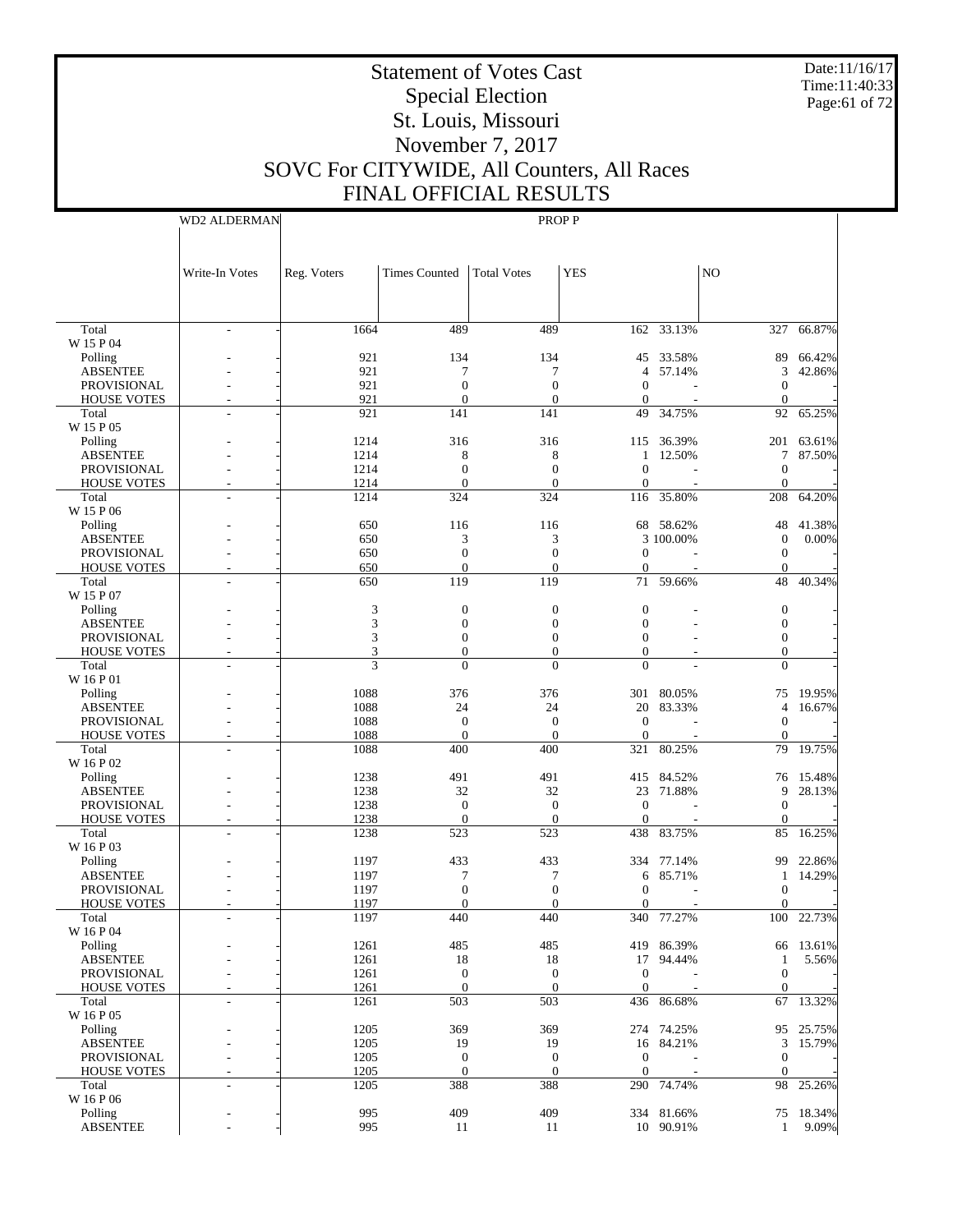Date:11/16/17 Time:11:40:33 Page:62 of 72

# Statement of Votes Cast Special Election St. Louis, Missouri November 7, 2017 SOVC For CITYWIDE, All Counters, All Races FINAL OFFICIAL RESULTS

WD2 ALDERMAN

|                                | Write-In Votes           | Reg. Voters  | <b>Times Counted</b>             | <b>Total Votes</b>                   | <b>YES</b>                           |                  | N <sub>O</sub>                       |                  |
|--------------------------------|--------------------------|--------------|----------------------------------|--------------------------------------|--------------------------------------|------------------|--------------------------------------|------------------|
|                                |                          |              |                                  |                                      |                                      |                  |                                      |                  |
|                                |                          |              |                                  |                                      |                                      |                  |                                      |                  |
| <b>PROVISIONAL</b>             | $\overline{\phantom{a}}$ | 995          | $\mathbf{0}$                     | $\overline{0}$                       | $\mathbf{0}$                         |                  | $\overline{0}$                       |                  |
| HOUSE VOTES                    | $\overline{\phantom{a}}$ | 995          | $\mathbf{0}$                     | $\mathbf{0}$                         | $\mathbf{0}$                         |                  | $\boldsymbol{0}$                     |                  |
| Total<br>W 16 P 07             |                          | 995          | 420                              | 420                                  |                                      | 344 81.90%       | 76                                   | 18.10%           |
| Polling                        |                          | 1014         | 367                              | 367                                  |                                      | 286 77.93%       | 81                                   | 22.07%           |
| <b>ABSENTEE</b>                |                          | 1014         | 20                               | 20                                   | 18                                   | 90.00%           | 2                                    | 10.00%           |
| PROVISIONAL                    |                          | 1014         | $\mathbf{0}$                     | $\boldsymbol{0}$                     | $\boldsymbol{0}$                     |                  | $\boldsymbol{0}$                     |                  |
| <b>HOUSE VOTES</b><br>Total    | L.                       | 1014<br>1014 | $\mathbf{0}$<br>387              | $\mathbf{0}$<br>387                  | $\mathbf{0}$<br>304                  | ÷<br>78.55%      | $\mathbf{0}$<br>83                   | 21.45%           |
| W 16 P 08                      |                          |              |                                  |                                      |                                      |                  |                                      |                  |
| Polling                        |                          | 512          | 116                              | 116                                  |                                      | 90 77.59%        | 26                                   | 22.41%           |
| <b>ABSENTEE</b>                |                          | 512          | 6                                | 6                                    |                                      | 6 100.00%        | $\mathbf{0}$                         | 0.00%            |
| <b>PROVISIONAL</b>             |                          | 512          | $\mathbf{0}$                     | $\boldsymbol{0}$                     | $\theta$                             |                  | $\boldsymbol{0}$                     |                  |
| <b>HOUSE VOTES</b>             |                          | 512          | $\mathbf{0}$                     | $\boldsymbol{0}$                     | $\mathbf{0}$                         |                  | $\mathbf{0}$                         |                  |
| Total<br>W 17 P 01             | L.                       | 512          | 122                              | 122                                  |                                      | 96 78.69%        | 26                                   | 21.31%           |
| Polling                        |                          | 624          | 134                              | 134                                  |                                      | 64 47.76%        | 70                                   | 52.24%           |
| <b>ABSENTEE</b>                |                          | 624          | $\overline{c}$                   | $\boldsymbol{2}$                     |                                      | 2 100.00%        | $\boldsymbol{0}$                     | 0.00%            |
| PROVISIONAL                    |                          | 624          | $\mathbf{0}$                     | $\boldsymbol{0}$                     | $\mathbf{0}$                         |                  | $\mathbf{0}$                         |                  |
| <b>HOUSE VOTES</b>             |                          | 624          | $\mathbf{0}$                     | $\mathbf{0}$                         | $\mathbf{0}$                         | $\sim$           | $\mathbf{0}$                         |                  |
| Total<br>W 17 P 02             |                          | 624          | 136                              | 136                                  | 66                                   | 48.53%           | 70                                   | 51.47%           |
| Polling                        |                          | 636          | 105                              | 105                                  | 62                                   | 59.05%           | 43                                   | 40.95%           |
| <b>ABSENTEE</b>                |                          | 636          | 4                                | 4                                    | 2                                    | 50.00%           | $\overline{c}$                       | 50.00%           |
| <b>PROVISIONAL</b>             |                          | 636          | $\mathbf{0}$                     | $\boldsymbol{0}$                     | $\mathbf{0}$                         |                  | $\boldsymbol{0}$                     |                  |
| <b>HOUSE VOTES</b>             |                          | 636          | $\Omega$                         | $\mathbf{0}$                         | $\theta$                             |                  | $\boldsymbol{0}$                     |                  |
| Total                          |                          | 636          | 109                              | 109                                  | 64                                   | 58.72%           | 45                                   | 41.28%           |
| W 17 P 03<br>Polling           |                          | 60           | 6                                | 6                                    | 3                                    | 50.00%           | 3                                    | 50.00%           |
| <b>ABSENTEE</b>                |                          | 60           | $\mathfrak{2}$                   | $\overline{c}$                       | $\mathbf{0}$                         | 0.00%            |                                      | 2 100.00%        |
| PROVISIONAL                    |                          | 60           | $\mathbf{0}$                     | $\boldsymbol{0}$                     | $\mathbf{0}$                         |                  | $\mathbf{0}$                         |                  |
| <b>HOUSE VOTES</b>             |                          | 60           | $\mathbf{0}$                     | $\overline{0}$                       | $\mathbf{0}$                         |                  | $\boldsymbol{0}$                     |                  |
| Total                          |                          | 60           | 8                                | 8                                    | 3                                    | 37.50%           | 5                                    | 62.50%           |
| W 17 P 04                      |                          | 1116         | 160                              | 160                                  |                                      | 83 51.88%        |                                      | 48.13%           |
| Polling<br><b>ABSENTEE</b>     |                          | 1116         | 19                               | 19                                   | 11                                   | 57.89%           | 77<br>8                              | 42.11%           |
| <b>PROVISIONAL</b>             |                          | 1116         | $\mathbf{0}$                     | $\boldsymbol{0}$                     | $\mathbf{0}$                         |                  | $\boldsymbol{0}$                     |                  |
| <b>HOUSE VOTES</b>             |                          | 1116         | $\mathbf{0}$                     | $\mathbf{0}$                         | $\theta$                             |                  | $\mathbf{0}$                         |                  |
| Total                          |                          | 1116         | 179                              | 179                                  | 94                                   | 52.51%           | 85                                   | 47.49%           |
| W 17 P 05                      |                          |              |                                  |                                      |                                      |                  |                                      |                  |
| Polling<br><b>ABSENTEE</b>     |                          | 2004<br>2004 | 468<br>35                        | 468<br>35                            | 318<br>24                            | 67.95%<br>68.57% | 150<br>11                            | 32.05%<br>31.43% |
| PROVISIONAL                    |                          | 2004         | $\mathbf{0}$                     | $\boldsymbol{0}$                     | $\boldsymbol{0}$                     |                  | $\mathbf{0}$                         |                  |
| <b>HOUSE VOTES</b>             |                          | 2004         | $\Omega$                         | $\Omega$                             | $\boldsymbol{0}$                     |                  | $\boldsymbol{0}$                     |                  |
| Total                          | L,                       | 2004         | 503                              | 503                                  |                                      | 342 67.99%       |                                      | 161 32.01%       |
| W 17 P 06                      |                          |              |                                  |                                      |                                      |                  |                                      |                  |
| Polling                        |                          | 1428         | 256                              | 256                                  |                                      | 105 41.02%       |                                      | 151 58.98%       |
| <b>ABSENTEE</b><br>PROVISIONAL |                          | 1428<br>1428 | 24<br>$\mathbf{0}$               | 24<br>$\mathbf{0}$                   | $\mathbf{0}$                         | 21 87.50%        | $\mathbf{0}$                         | 3 12.50%         |
| <b>HOUSE VOTES</b>             |                          | 1428         | $\overline{0}$                   | $\mathbf{0}$                         | $\mathbf{0}$                         |                  | $\mathbf{0}$                         |                  |
| Total                          | L,                       | 1428         | 280                              | 280                                  |                                      | 126 45.00%       | 154                                  | 55.00%           |
| W 17 P 07                      |                          |              |                                  |                                      |                                      |                  |                                      |                  |
| Polling                        |                          | 26           | $\boldsymbol{0}$                 | $\boldsymbol{0}$                     | $\boldsymbol{0}$                     |                  | 0                                    |                  |
| <b>ABSENTEE</b><br>PROVISIONAL |                          | 26<br>26     | $\boldsymbol{0}$<br>$\mathbf{0}$ | $\boldsymbol{0}$<br>$\boldsymbol{0}$ | $\boldsymbol{0}$<br>$\boldsymbol{0}$ |                  | $\boldsymbol{0}$<br>$\boldsymbol{0}$ |                  |
| <b>HOUSE VOTES</b>             |                          | 26           | $\boldsymbol{0}$                 | $\boldsymbol{0}$                     | $\boldsymbol{0}$                     |                  | $\mathbf{0}$                         |                  |
| Total                          |                          | 26           | $\mathbf{0}$                     | $\Omega$                             | $\mathbf{0}$                         |                  | $\Omega$                             |                  |
| W 17 P 08                      |                          |              |                                  |                                      |                                      |                  |                                      |                  |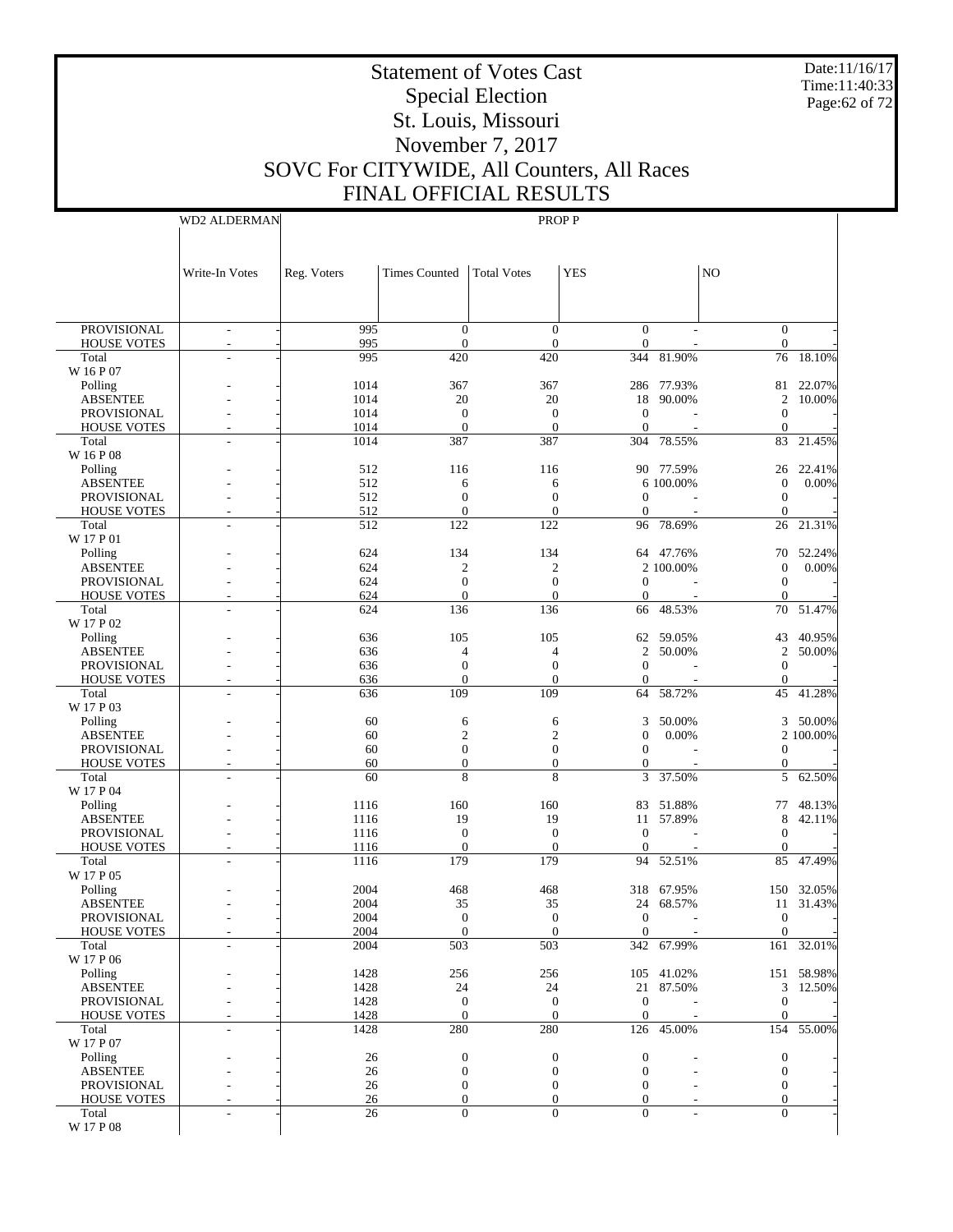Date:11/16/17 Time:11:40:33 Page:63 of 72

## Statement of Votes Cast Special Election St. Louis, Missouri November 7, 2017 SOVC For CITYWIDE, All Counters, All Races FINAL OFFICIAL RESULTS

|                                       | <b>WD2 ALDERMAN</b>      |              |                                      | PROP P                         |                              |            |                            |            |
|---------------------------------------|--------------------------|--------------|--------------------------------------|--------------------------------|------------------------------|------------|----------------------------|------------|
|                                       |                          |              |                                      |                                |                              |            |                            |            |
|                                       |                          |              |                                      |                                |                              |            |                            |            |
|                                       | Write-In Votes           | Reg. Voters  | <b>Times Counted</b>                 | <b>Total Votes</b>             | <b>YES</b>                   |            | N <sub>O</sub>             |            |
|                                       |                          |              |                                      |                                |                              |            |                            |            |
|                                       |                          |              |                                      |                                |                              |            |                            |            |
|                                       |                          |              |                                      |                                |                              |            |                            |            |
| Polling                               |                          | 1151         | 220                                  | 220                            |                              | 132 60.00% |                            | 88 40.00%  |
| <b>ABSENTEE</b>                       |                          | 1151         | 28                                   | 28                             |                              | 19 67.86%  |                            | 9 32.14%   |
| PROVISIONAL<br><b>HOUSE VOTES</b>     |                          | 1151<br>1151 | 1<br>$\boldsymbol{0}$                | -1<br>$\mathbf{0}$             | $\mathbf{0}$<br>$\mathbf{0}$ | 0.00%      | $\theta$                   | 1 100.00%  |
| Total                                 |                          | 1151         | 249                                  | 249                            | 151                          | 60.64%     | 98                         | 39.36%     |
| W 18 P 01                             |                          |              |                                      |                                |                              |            |                            |            |
| Polling                               |                          | 1496         | 258                                  | 258                            |                              | 146 56.59% |                            | 112 43.41% |
| <b>ABSENTEE</b>                       |                          | 1496         | 44                                   | 43                             | 28                           | 65.12%     | 15                         | 34.88%     |
| PROVISIONAL                           |                          | 1496         | $\mathbf{0}$                         | $\mathbf{0}$                   | $\mathbf{0}$                 |            | $\mathbf{0}$               |            |
| <b>HOUSE VOTES</b>                    |                          | 1496         | $\mathbf{0}$                         | $\theta$                       | $\theta$                     |            | $\theta$                   |            |
| Total                                 |                          | 1496         | 302                                  | 301                            | 174                          | 57.81%     | 127                        | 42.19%     |
| W 18 P 02<br>Polling                  |                          | 1033         | 141                                  | 141                            |                              | 57 40.43%  |                            | 84 59.57%  |
| <b>ABSENTEE</b>                       |                          | 1033         | 10                                   | 10                             | 7                            | 70.00%     | 3                          | 30.00%     |
| PROVISIONAL                           |                          | 1033         | $\mathbf{0}$                         | $\mathbf{0}$                   | $\boldsymbol{0}$             |            | $\theta$                   |            |
| <b>HOUSE VOTES</b>                    |                          | 1033         | $\mathbf{0}$                         | $\boldsymbol{0}$               | $\boldsymbol{0}$             |            | $\theta$                   |            |
| Total                                 |                          | 1033         | 151                                  | 151                            | 64                           | 42.38%     |                            | 87 57.62%  |
| W 18 P 03                             |                          |              |                                      |                                |                              |            |                            |            |
| Polling                               |                          | 222          | 24                                   | 24                             | 10                           | 41.67%     | 14                         | 58.33%     |
| <b>ABSENTEE</b>                       |                          | 222          | $\mathbf{0}$                         | $\mathbf{0}$                   | $\mathbf{0}$                 |            | $\theta$                   |            |
| PROVISIONAL                           |                          | 222          | $\mathbf{0}$                         | $\boldsymbol{0}$               | $\boldsymbol{0}$             |            | $\theta$                   |            |
| <b>HOUSE VOTES</b>                    |                          | 222          | $\mathbf{0}$                         | $\theta$                       | $\mathbf{0}$                 |            | $\Omega$                   |            |
| Total<br>W 18 P 04                    |                          | 222          | 24                                   | 24                             | 10                           | 41.67%     | 14                         | 58.33%     |
| Polling                               |                          | 935          | 143                                  | 142                            | 61                           | 42.96%     |                            | 81 57.04%  |
| <b>ABSENTEE</b>                       |                          | 935          | 11                                   | 11                             | 5                            | 45.45%     | 6                          | 54.55%     |
| PROVISIONAL                           |                          | 935          | $\mathbf{0}$                         | $\mathbf{0}$                   | $\boldsymbol{0}$             |            | $\theta$                   |            |
| <b>HOUSE VOTES</b>                    |                          | 935          | $\mathbf{0}$                         | $\boldsymbol{0}$               | $\boldsymbol{0}$             |            | $\theta$                   |            |
| Total                                 |                          | 935          | 154                                  | 153                            | 66                           | 43.14%     |                            | 87 56.86%  |
| W 18 P 05                             |                          |              |                                      |                                |                              |            |                            |            |
| Polling                               |                          | 921          | 136                                  | 135                            | 67                           | 49.63%     | 68                         | 50.37%     |
| <b>ABSENTEE</b>                       |                          | 921          | 51                                   | 51                             | 35                           | 68.63%     | 16                         | 31.37%     |
| PROVISIONAL                           |                          | 921          | $\mathbf{0}$<br>$\mathbf{0}$         | $\mathbf{0}$<br>$\theta$       | $\mathbf{0}$                 |            | $\mathbf{0}$               |            |
| <b>HOUSE VOTES</b><br>Total           |                          | 921<br>921   | 187                                  | 186                            | $\boldsymbol{0}$             | 102 54.84% | $\theta$<br>84             | 45.16%     |
| W 18 P 06                             |                          |              |                                      |                                |                              |            |                            |            |
| Polling                               |                          | 969          | 111                                  | 111                            |                              | 53 47.75%  |                            | 58 52.25%  |
| <b>ABSENTEE</b>                       |                          | 969          | 24                                   | 24                             |                              | 15 62.50%  | 9                          | 37.50%     |
| PROVISIONAL                           |                          | 969          | -1                                   | -1                             |                              | 1 100.00%  | $\boldsymbol{0}$           | 0.00%      |
| <b>HOUSE VOTES</b>                    |                          | 969          | $\overline{0}$                       | $\theta$                       | $\mathbf{0}$                 |            | $\mathbf{0}$               |            |
| Total                                 |                          | 969          | 136                                  | 136                            |                              | 69 50.74%  |                            | 67 49.26%  |
| W 19 P 01                             |                          |              |                                      |                                |                              |            |                            |            |
| Polling                               |                          | 1112         | 182                                  | 182                            |                              | 81 44.51%  |                            | 101 55.49% |
| <b>ABSENTEE</b><br><b>PROVISIONAL</b> |                          | 1112<br>1112 | 11                                   | 11<br>$\mathbf{0}$             | $\boldsymbol{0}$             | 7 63.64%   | $\overline{4}$<br>$\theta$ | 36.36%     |
| <b>HOUSE VOTES</b>                    |                          | 1112         | $\boldsymbol{0}$<br>$\boldsymbol{0}$ | $\boldsymbol{0}$               | $\mathbf{0}$                 |            | $\theta$                   |            |
| Total                                 | $\overline{\phantom{a}}$ | 1112         | 193                                  | 193                            | 88                           | 45.60%     |                            | 105 54.40% |
| W 19 P 02                             |                          |              |                                      |                                |                              |            |                            |            |
| Polling                               |                          | 67           | 44                                   | 44                             |                              | 26 59.09%  | 18                         | 40.91%     |
| <b>ABSENTEE</b>                       |                          | 67           | $\mathbf{0}$                         | $\theta$                       | $\boldsymbol{0}$             |            | $\theta$                   |            |
| PROVISIONAL                           |                          | 67           | $\mathbf{0}$                         | $\mathbf{0}$                   | $\boldsymbol{0}$             |            | $\mathbf{0}$               |            |
| <b>HOUSE VOTES</b>                    |                          | 67           | $\mathbf{0}$                         | $\theta$                       | $\mathbf{0}$                 |            | $\Omega$                   |            |
| Total                                 |                          | 67           | 44                                   | 44                             | 26                           | 59.09%     | 18                         | 40.91%     |
| W 19 P 03                             |                          |              |                                      |                                |                              |            |                            |            |
| Polling                               |                          | 327          | 75                                   | 73                             |                              | 49 67.12%  |                            | 24 32.88%  |
| <b>ABSENTEE</b><br>PROVISIONAL        |                          | 327<br>327   | $\overline{4}$<br>$\boldsymbol{0}$   | $\overline{4}$<br>$\mathbf{0}$ | 2<br>$\boldsymbol{0}$        | 50.00%     | 2<br>$\mathbf{0}$          | 50.00%     |
| <b>HOUSE VOTES</b>                    |                          | 327          | $\mathbf{0}$                         | $\theta$                       | $\boldsymbol{0}$             |            | $\overline{0}$             |            |
|                                       |                          |              |                                      |                                |                              |            |                            |            |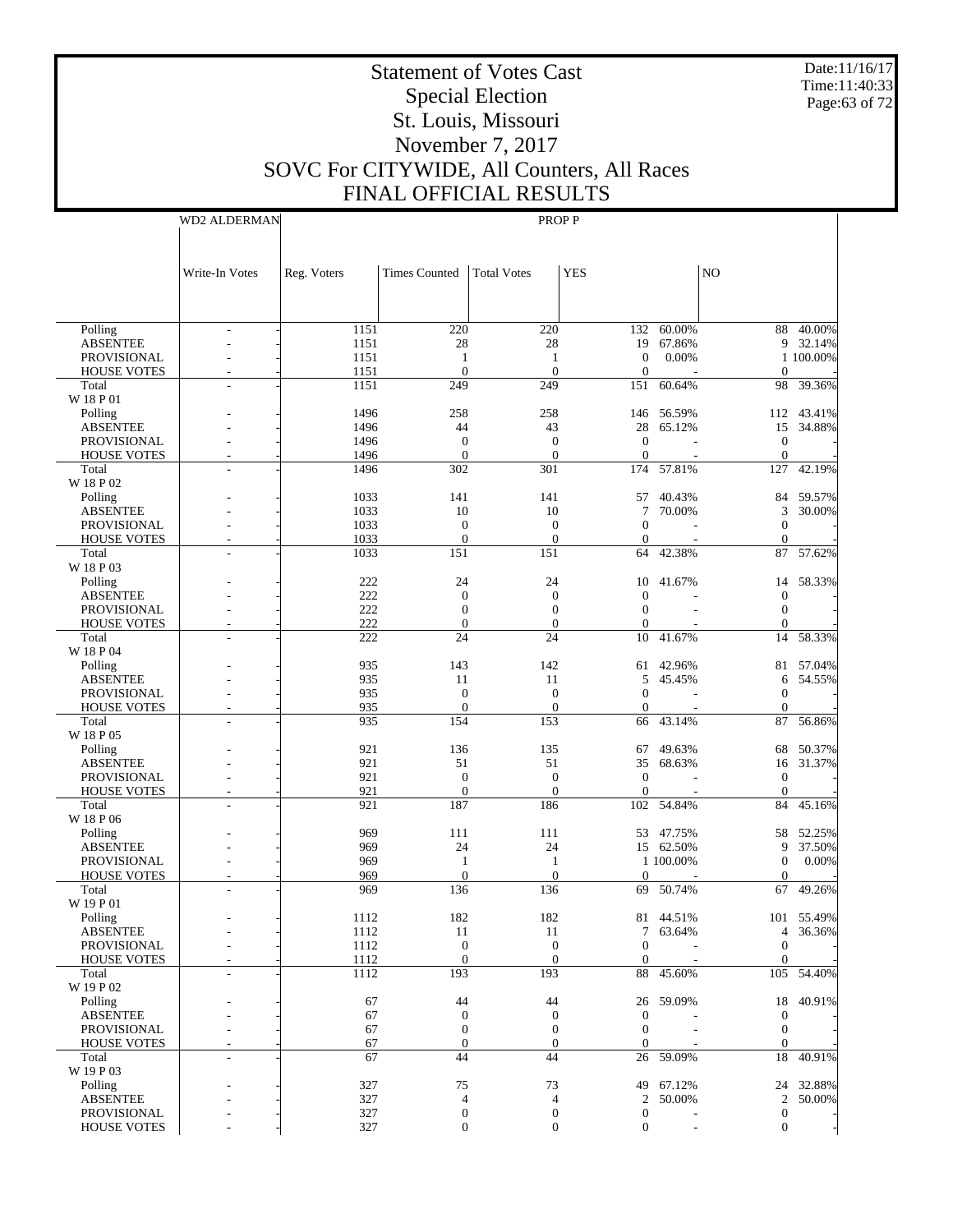Date:11/16/17 Time:11:40:34 Page:64 of 72

# Statement of Votes Cast Special Election St. Louis, Missouri November 7, 2017 SOVC For CITYWIDE, All Counters, All Races FINAL OFFICIAL RESULTS

WD2 ALDERMAN

|                                       | Write-In Votes           | Reg. Voters  | <b>Times Counted</b>                 | <b>Total Votes</b>                   | <b>YES</b>               |                        | NO.                          |                 |
|---------------------------------------|--------------------------|--------------|--------------------------------------|--------------------------------------|--------------------------|------------------------|------------------------------|-----------------|
|                                       |                          |              |                                      |                                      |                          |                        |                              |                 |
|                                       |                          |              |                                      |                                      |                          |                        |                              |                 |
| Total                                 | $\overline{\phantom{a}}$ | 327          | 79                                   | 77                                   |                          | 51 66.23%              |                              | 26 33.77%       |
| W 19 P 04                             |                          |              |                                      |                                      |                          |                        |                              |                 |
| Polling                               |                          | 701          | 99                                   | 99                                   |                          | 47 47.47%              |                              | 52 52.53%       |
| <b>ABSENTEE</b><br><b>PROVISIONAL</b> |                          | 701<br>701   | 7<br>$\mathbf{0}$                    | 7<br>$\overline{0}$                  | 1<br>$\theta$            | 14.29%                 | 6<br>$\boldsymbol{0}$        | 85.71%          |
| <b>HOUSE VOTES</b>                    |                          | 701          | $\overline{0}$                       | $\overline{0}$                       | $\boldsymbol{0}$         |                        | $\boldsymbol{0}$             |                 |
| Total                                 | L.                       | 701          | 106                                  | 106                                  | 48                       | 45.28%                 | 58                           | 54.72%          |
| W 19 P 05                             |                          |              |                                      |                                      |                          |                        |                              |                 |
| Polling                               |                          | 1046         | 47                                   | 47                                   | 22                       | 46.81%                 | 25                           | 53.19%          |
| <b>ABSENTEE</b>                       |                          | 1046         | 12                                   | 12                                   | 9                        | 75.00%                 | 3                            | 25.00%          |
| PROVISIONAL                           |                          | 1046         | $\mathbf{0}$                         | $\mathbf{0}$                         | $\mathbf{0}$             |                        | $\boldsymbol{0}$             |                 |
| <b>HOUSE VOTES</b><br>Total           | L,                       | 1046<br>1046 | $\boldsymbol{0}$<br>59               | $\theta$<br>59                       | $\boldsymbol{0}$<br>31   | 52.54%                 | $\mathbf{0}$<br>28           | 47.46%          |
| W 19 P 06                             |                          |              |                                      |                                      |                          |                        |                              |                 |
| Polling                               |                          | 885          | 134                                  | 134                                  |                          | 65 48.51%              | 69                           | 51.49%          |
| <b>ABSENTEE</b>                       |                          | 885          | 19                                   | 19                                   | 9                        | 47.37%                 | 10                           | 52.63%          |
| <b>PROVISIONAL</b>                    |                          | 885          | $\mathbf{0}$                         | $\mathbf{0}$                         | $\mathbf{0}$             |                        | $\mathbf{0}$                 |                 |
| <b>HOUSE VOTES</b>                    |                          | 885          | $\boldsymbol{0}$                     | $\boldsymbol{0}$                     | $\mathbf{0}$             |                        | $\boldsymbol{0}$             |                 |
| Total                                 |                          | 885          | 153                                  | 153                                  | 74                       | 48.37%                 | 79                           | 51.63%          |
| W 19 P 07                             |                          |              |                                      |                                      |                          |                        |                              |                 |
| Polling<br><b>ABSENTEE</b>            |                          | 203<br>203   | 43<br>$\overline{2}$                 | 43<br>$\overline{2}$                 |                          | 29 67.44%<br>2 100.00% | 14<br>$\boldsymbol{0}$       | 32.56%<br>0.00% |
| <b>PROVISIONAL</b>                    |                          | 203          | $\boldsymbol{0}$                     | $\boldsymbol{0}$                     | $\mathbf{0}$             |                        | $\mathbf{0}$                 |                 |
| <b>HOUSE VOTES</b>                    |                          | 203          | $\boldsymbol{0}$                     | $\boldsymbol{0}$                     | $\boldsymbol{0}$         |                        | $\boldsymbol{0}$             |                 |
| Total                                 | L,                       | 203          | 45                                   | 45                                   | 31                       | 68.89%                 | 14                           | 31.11%          |
| W 19 P 08                             |                          |              |                                      |                                      |                          |                        |                              |                 |
| Polling                               |                          | 619          | 57                                   | 57                                   | 37                       | 64.91%                 | 20                           | 35.09%          |
| <b>ABSENTEE</b>                       |                          | 619          | 8                                    | 8                                    | 7                        | 87.50%                 | 1                            | 12.50%          |
| <b>PROVISIONAL</b>                    |                          | 619          | $\boldsymbol{0}$                     | $\boldsymbol{0}$                     | $\mathbf{0}$             |                        | $\boldsymbol{0}$             |                 |
| <b>HOUSE VOTES</b><br>Total           |                          | 619<br>619   | $\boldsymbol{0}$<br>65               | $\boldsymbol{0}$<br>65               | $\boldsymbol{0}$<br>44   | 67.69%                 | $\boldsymbol{0}$<br>21       | 32.31%          |
| W 19 P 09                             |                          |              |                                      |                                      |                          |                        |                              |                 |
| Polling                               |                          | 514          | 54                                   | 53                                   | 31                       | 58.49%                 | 22                           | 41.51%          |
| <b>ABSENTEE</b>                       |                          | 514          | 14                                   | 14                                   | 10                       | 71.43%                 | 4                            | 28.57%          |
| <b>PROVISIONAL</b>                    |                          | 514          | $\mathbf{0}$                         | $\mathbf{0}$                         | $\theta$                 |                        | $\boldsymbol{0}$             |                 |
| <b>HOUSE VOTES</b>                    |                          | 514          | $\boldsymbol{0}$                     | $\boldsymbol{0}$                     | $\boldsymbol{0}$         |                        | $\mathbf{0}$                 |                 |
| Total                                 | L,                       | 514          | 68                                   | 67                                   | 41                       | 61.19%                 | 26                           | 38.81%          |
| W 20 P 01                             |                          | 1076         | 92                                   | 92                                   |                          |                        |                              | 50 54.35%       |
| Polling<br><b>ABSENTEE</b>            |                          | 1076         | 3                                    | 3                                    | $\overline{c}$           | 42 45.65%<br>66.67%    | 1                            | 33.33%          |
| <b>PROVISIONAL</b>                    |                          | 1076         | $\boldsymbol{0}$                     | $\boldsymbol{0}$                     | $\mathbf{0}$             |                        | $\boldsymbol{0}$             |                 |
| <b>HOUSE VOTES</b>                    |                          | 1076         | $\mathbf{0}$                         | $\boldsymbol{0}$                     | $\theta$                 |                        | $\mathbf{0}$                 |                 |
| Total                                 |                          | 1076         | 95                                   | 95                                   | 44                       | 46.32%                 | 51                           | 53.68%          |
| W 20 P 02                             |                          |              |                                      |                                      |                          |                        |                              |                 |
| Polling                               |                          | 636          | 70                                   | 70                                   |                          | 40 57.14%              |                              | 30 42.86%       |
| <b>ABSENTEE</b>                       |                          | 636          | 5                                    | 5                                    | $\overline{4}$           | 80.00%                 | $\mathbf{1}$                 | 20.00%          |
| PROVISIONAL<br><b>HOUSE VOTES</b>     |                          | 636<br>636   | $\boldsymbol{0}$<br>$\boldsymbol{0}$ | $\boldsymbol{0}$<br>$\boldsymbol{0}$ | $\theta$<br>$\mathbf{0}$ |                        | $\mathbf{0}$<br>$\mathbf{0}$ |                 |
| Total                                 | L,                       | 636          | 75                                   | 75                                   | 44                       | 58.67%                 | 31                           | 41.33%          |
| W 20 P 03                             |                          |              |                                      |                                      |                          |                        |                              |                 |
| Polling                               |                          | 1228         | 161                                  | 161                                  |                          | 61 37.89%              |                              | 100 62.11%      |
| <b>ABSENTEE</b>                       |                          | 1228         | 9                                    | 9                                    | 4                        | 44.44%                 |                              | 5 55.56%        |
| <b>PROVISIONAL</b>                    |                          | 1228         | $\mathbf{1}$                         | $\mathbf{1}$                         | $\mathbf{0}$             | 0.00%                  |                              | 1 100.00%       |
| <b>HOUSE VOTES</b>                    | L,                       | 1228         | $\boldsymbol{0}$                     | $\boldsymbol{0}$                     | $\mathbf{0}$             |                        | $\mathbf{0}$                 |                 |
| Total                                 | L,                       | 1228         | 171                                  | 171                                  | 65                       | 38.01%                 |                              | 106 61.99%      |
| W 20 P 04<br>Polling                  |                          | 703          | 83                                   | 83                                   | 41                       | 49.40%                 |                              | 42 50.60%       |
| <b>ABSENTEE</b>                       |                          | 703          | 3                                    | 3                                    |                          | 2 66.67%               |                              | 1 33.33%        |
|                                       |                          |              |                                      |                                      |                          |                        |                              |                 |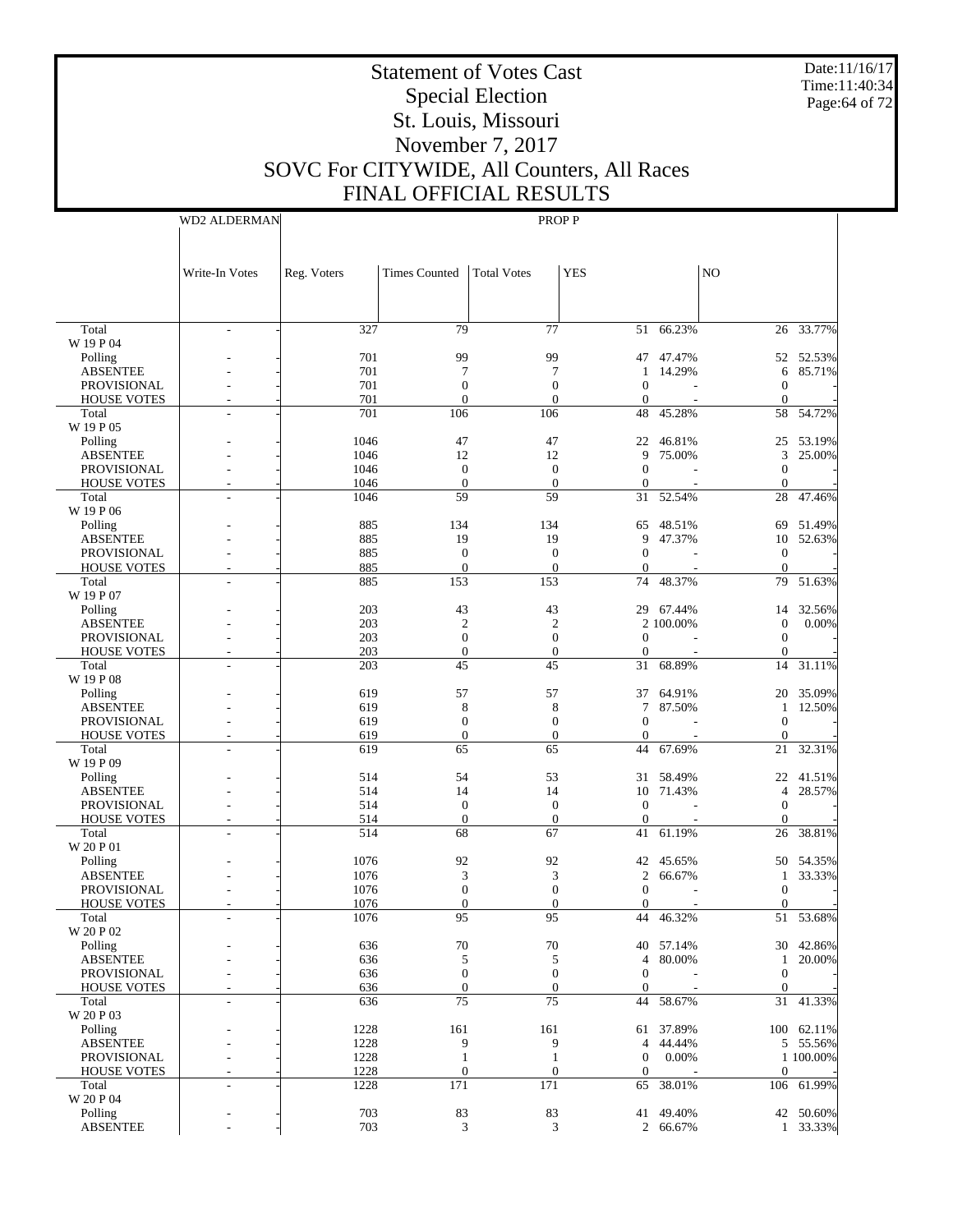Date:11/16/17 Time:11:40:34 Page:65 of 72

# Statement of Votes Cast Special Election St. Louis, Missouri November 7, 2017 SOVC For CITYWIDE, All Counters, All Races FINAL OFFICIAL RESULTS

WD2 ALDERMAN

| <b>YES</b><br>N <sub>O</sub><br>Write-In Votes<br>Reg. Voters<br><b>Times Counted</b><br><b>Total Votes</b><br>703<br><b>PROVISIONAL</b><br>$\mathbf{0}$<br>$\overline{0}$<br>$\overline{0}$<br>$\overline{0}$<br>$\frac{1}{2}$<br>703<br>$\boldsymbol{0}$<br>$\theta$<br>$\mathbf{0}$<br><b>HOUSE VOTES</b><br>$\mathbf{0}$<br>703<br>86<br>43<br>50.00%<br>43<br>86<br>50.00%<br>Total<br>W 20 P 05<br>1240<br>188<br>188<br>34.57%<br>65.43%<br>Polling<br>65<br>123<br>1240<br>9<br>2<br><b>ABSENTEE</b><br>11<br>11<br>81.82%<br>18.18%<br>1240<br>$\mathbf{0}$<br>$\boldsymbol{0}$<br>$\overline{0}$<br>$\mathbf{0}$<br><b>PROVISIONAL</b><br>1240<br>$\mathbf{0}$<br>$\mathbf{0}$<br>$\mathbf{0}$<br><b>HOUSE VOTES</b><br>$\overline{0}$<br>199<br>37.19%<br>Total<br>1240<br>199<br>74<br>125<br>62.81%<br>W 20 P 06<br>225<br>Polling<br>11<br>11<br>5 45.45%<br>54.55%<br>6<br><b>ABSENTEE</b><br>225<br>$\mathfrak{2}$<br>$\mathfrak{2}$<br>0.00%<br>2 100.00%<br>$\mathbf{0}$<br>225<br>$\mathbf{0}$<br>$\mathbf{0}$<br>$\mathbf{0}$<br><b>PROVISIONAL</b><br>$\theta$<br>225<br>$\mathbf{0}$<br><b>HOUSE VOTES</b><br>$\mathbf{0}$<br>$\theta$<br>$\overline{0}$<br>225<br>13<br>13<br>7 53.85%<br>6<br>46.15%<br>Total<br>W 20 P 07<br>334<br>52<br>52<br>50.00%<br>50.00%<br>Polling<br>26<br>26<br>334<br>7<br>63.64%<br>36.36%<br><b>ABSENTEE</b><br>11<br>11<br>$\overline{4}$<br>334<br>$\mathbf{0}$<br>$\boldsymbol{0}$<br>$\mathbf{0}$<br><b>PROVISIONAL</b><br>$\overline{0}$<br>334<br>$\mathbf{0}$<br>$\boldsymbol{0}$<br><b>HOUSE VOTES</b><br>$\overline{0}$<br>$\mathbf{0}$<br>Total<br>334<br>63<br>63<br>33<br>52.38%<br>30<br>47.62%<br>÷,<br>W 21 P 01<br>597<br>68<br>68<br>42.65%<br>Polling<br>39<br>57.35%<br>29<br><b>ABSENTEE</b><br>597<br>8<br>8<br>50.00%<br>50.00%<br>4<br>$\overline{4}$<br>597<br>$\mathbf{0}$<br>$\mathbf{0}$<br>$\overline{0}$<br>$\mathbf{0}$<br><b>PROVISIONAL</b><br>597<br><b>HOUSE VOTES</b><br>$\mathbf{0}$<br>$\theta$<br>$\overline{0}$<br>$\mathbf{0}$<br>597<br>76<br>76<br>43<br>56.58%<br>33<br>43.42%<br>Total<br>W 21 P 02<br>876<br>104<br>104<br>52.88%<br>47.12%<br>Polling<br>55<br>49<br><b>ABSENTEE</b><br>876<br>19<br>18<br>$\tau$<br>38.89%<br>11<br>61.11%<br>876<br>$\mathbf{0}$<br>$\mathbf{0}$<br><b>PROVISIONAL</b><br>$\theta$<br>$\mathbf{0}$<br>876<br>$\boldsymbol{0}$<br><b>HOUSE VOTES</b><br>$\mathbf{0}$<br>$\overline{0}$<br>$\mathbf{0}$<br>Total<br>876<br>123<br>122<br>66<br>54.10%<br>56<br>45.90%<br>÷<br>W 21 P 03<br>825<br>86<br>Polling<br>86<br>50<br>58.14%<br>36<br>41.86%<br><b>ABSENTEE</b><br>825<br>13<br>13<br>8<br>5<br>38.46%<br>61.54%<br>825<br>$\boldsymbol{0}$<br>$\boldsymbol{0}$<br>$\overline{0}$<br>$\mathbf{0}$<br><b>PROVISIONAL</b> |                    |     |  |  |  |
|-----------------------------------------------------------------------------------------------------------------------------------------------------------------------------------------------------------------------------------------------------------------------------------------------------------------------------------------------------------------------------------------------------------------------------------------------------------------------------------------------------------------------------------------------------------------------------------------------------------------------------------------------------------------------------------------------------------------------------------------------------------------------------------------------------------------------------------------------------------------------------------------------------------------------------------------------------------------------------------------------------------------------------------------------------------------------------------------------------------------------------------------------------------------------------------------------------------------------------------------------------------------------------------------------------------------------------------------------------------------------------------------------------------------------------------------------------------------------------------------------------------------------------------------------------------------------------------------------------------------------------------------------------------------------------------------------------------------------------------------------------------------------------------------------------------------------------------------------------------------------------------------------------------------------------------------------------------------------------------------------------------------------------------------------------------------------------------------------------------------------------------------------------------------------------------------------------------------------------------------------------------------------------------------------------------------------------------------------------------------------------------------------------------------------------------------------------------------------------------------------------------------------------------------------------------------------------------------------------------------------------------------------------------------------------------------------------------------------------------------------------------------------|--------------------|-----|--|--|--|
|                                                                                                                                                                                                                                                                                                                                                                                                                                                                                                                                                                                                                                                                                                                                                                                                                                                                                                                                                                                                                                                                                                                                                                                                                                                                                                                                                                                                                                                                                                                                                                                                                                                                                                                                                                                                                                                                                                                                                                                                                                                                                                                                                                                                                                                                                                                                                                                                                                                                                                                                                                                                                                                                                                                                                                       |                    |     |  |  |  |
|                                                                                                                                                                                                                                                                                                                                                                                                                                                                                                                                                                                                                                                                                                                                                                                                                                                                                                                                                                                                                                                                                                                                                                                                                                                                                                                                                                                                                                                                                                                                                                                                                                                                                                                                                                                                                                                                                                                                                                                                                                                                                                                                                                                                                                                                                                                                                                                                                                                                                                                                                                                                                                                                                                                                                                       |                    |     |  |  |  |
|                                                                                                                                                                                                                                                                                                                                                                                                                                                                                                                                                                                                                                                                                                                                                                                                                                                                                                                                                                                                                                                                                                                                                                                                                                                                                                                                                                                                                                                                                                                                                                                                                                                                                                                                                                                                                                                                                                                                                                                                                                                                                                                                                                                                                                                                                                                                                                                                                                                                                                                                                                                                                                                                                                                                                                       |                    |     |  |  |  |
|                                                                                                                                                                                                                                                                                                                                                                                                                                                                                                                                                                                                                                                                                                                                                                                                                                                                                                                                                                                                                                                                                                                                                                                                                                                                                                                                                                                                                                                                                                                                                                                                                                                                                                                                                                                                                                                                                                                                                                                                                                                                                                                                                                                                                                                                                                                                                                                                                                                                                                                                                                                                                                                                                                                                                                       |                    |     |  |  |  |
|                                                                                                                                                                                                                                                                                                                                                                                                                                                                                                                                                                                                                                                                                                                                                                                                                                                                                                                                                                                                                                                                                                                                                                                                                                                                                                                                                                                                                                                                                                                                                                                                                                                                                                                                                                                                                                                                                                                                                                                                                                                                                                                                                                                                                                                                                                                                                                                                                                                                                                                                                                                                                                                                                                                                                                       |                    |     |  |  |  |
|                                                                                                                                                                                                                                                                                                                                                                                                                                                                                                                                                                                                                                                                                                                                                                                                                                                                                                                                                                                                                                                                                                                                                                                                                                                                                                                                                                                                                                                                                                                                                                                                                                                                                                                                                                                                                                                                                                                                                                                                                                                                                                                                                                                                                                                                                                                                                                                                                                                                                                                                                                                                                                                                                                                                                                       |                    |     |  |  |  |
|                                                                                                                                                                                                                                                                                                                                                                                                                                                                                                                                                                                                                                                                                                                                                                                                                                                                                                                                                                                                                                                                                                                                                                                                                                                                                                                                                                                                                                                                                                                                                                                                                                                                                                                                                                                                                                                                                                                                                                                                                                                                                                                                                                                                                                                                                                                                                                                                                                                                                                                                                                                                                                                                                                                                                                       |                    |     |  |  |  |
|                                                                                                                                                                                                                                                                                                                                                                                                                                                                                                                                                                                                                                                                                                                                                                                                                                                                                                                                                                                                                                                                                                                                                                                                                                                                                                                                                                                                                                                                                                                                                                                                                                                                                                                                                                                                                                                                                                                                                                                                                                                                                                                                                                                                                                                                                                                                                                                                                                                                                                                                                                                                                                                                                                                                                                       |                    |     |  |  |  |
|                                                                                                                                                                                                                                                                                                                                                                                                                                                                                                                                                                                                                                                                                                                                                                                                                                                                                                                                                                                                                                                                                                                                                                                                                                                                                                                                                                                                                                                                                                                                                                                                                                                                                                                                                                                                                                                                                                                                                                                                                                                                                                                                                                                                                                                                                                                                                                                                                                                                                                                                                                                                                                                                                                                                                                       |                    |     |  |  |  |
|                                                                                                                                                                                                                                                                                                                                                                                                                                                                                                                                                                                                                                                                                                                                                                                                                                                                                                                                                                                                                                                                                                                                                                                                                                                                                                                                                                                                                                                                                                                                                                                                                                                                                                                                                                                                                                                                                                                                                                                                                                                                                                                                                                                                                                                                                                                                                                                                                                                                                                                                                                                                                                                                                                                                                                       |                    |     |  |  |  |
|                                                                                                                                                                                                                                                                                                                                                                                                                                                                                                                                                                                                                                                                                                                                                                                                                                                                                                                                                                                                                                                                                                                                                                                                                                                                                                                                                                                                                                                                                                                                                                                                                                                                                                                                                                                                                                                                                                                                                                                                                                                                                                                                                                                                                                                                                                                                                                                                                                                                                                                                                                                                                                                                                                                                                                       |                    |     |  |  |  |
|                                                                                                                                                                                                                                                                                                                                                                                                                                                                                                                                                                                                                                                                                                                                                                                                                                                                                                                                                                                                                                                                                                                                                                                                                                                                                                                                                                                                                                                                                                                                                                                                                                                                                                                                                                                                                                                                                                                                                                                                                                                                                                                                                                                                                                                                                                                                                                                                                                                                                                                                                                                                                                                                                                                                                                       |                    |     |  |  |  |
|                                                                                                                                                                                                                                                                                                                                                                                                                                                                                                                                                                                                                                                                                                                                                                                                                                                                                                                                                                                                                                                                                                                                                                                                                                                                                                                                                                                                                                                                                                                                                                                                                                                                                                                                                                                                                                                                                                                                                                                                                                                                                                                                                                                                                                                                                                                                                                                                                                                                                                                                                                                                                                                                                                                                                                       |                    |     |  |  |  |
|                                                                                                                                                                                                                                                                                                                                                                                                                                                                                                                                                                                                                                                                                                                                                                                                                                                                                                                                                                                                                                                                                                                                                                                                                                                                                                                                                                                                                                                                                                                                                                                                                                                                                                                                                                                                                                                                                                                                                                                                                                                                                                                                                                                                                                                                                                                                                                                                                                                                                                                                                                                                                                                                                                                                                                       |                    |     |  |  |  |
|                                                                                                                                                                                                                                                                                                                                                                                                                                                                                                                                                                                                                                                                                                                                                                                                                                                                                                                                                                                                                                                                                                                                                                                                                                                                                                                                                                                                                                                                                                                                                                                                                                                                                                                                                                                                                                                                                                                                                                                                                                                                                                                                                                                                                                                                                                                                                                                                                                                                                                                                                                                                                                                                                                                                                                       |                    |     |  |  |  |
|                                                                                                                                                                                                                                                                                                                                                                                                                                                                                                                                                                                                                                                                                                                                                                                                                                                                                                                                                                                                                                                                                                                                                                                                                                                                                                                                                                                                                                                                                                                                                                                                                                                                                                                                                                                                                                                                                                                                                                                                                                                                                                                                                                                                                                                                                                                                                                                                                                                                                                                                                                                                                                                                                                                                                                       |                    |     |  |  |  |
|                                                                                                                                                                                                                                                                                                                                                                                                                                                                                                                                                                                                                                                                                                                                                                                                                                                                                                                                                                                                                                                                                                                                                                                                                                                                                                                                                                                                                                                                                                                                                                                                                                                                                                                                                                                                                                                                                                                                                                                                                                                                                                                                                                                                                                                                                                                                                                                                                                                                                                                                                                                                                                                                                                                                                                       |                    |     |  |  |  |
|                                                                                                                                                                                                                                                                                                                                                                                                                                                                                                                                                                                                                                                                                                                                                                                                                                                                                                                                                                                                                                                                                                                                                                                                                                                                                                                                                                                                                                                                                                                                                                                                                                                                                                                                                                                                                                                                                                                                                                                                                                                                                                                                                                                                                                                                                                                                                                                                                                                                                                                                                                                                                                                                                                                                                                       |                    |     |  |  |  |
|                                                                                                                                                                                                                                                                                                                                                                                                                                                                                                                                                                                                                                                                                                                                                                                                                                                                                                                                                                                                                                                                                                                                                                                                                                                                                                                                                                                                                                                                                                                                                                                                                                                                                                                                                                                                                                                                                                                                                                                                                                                                                                                                                                                                                                                                                                                                                                                                                                                                                                                                                                                                                                                                                                                                                                       |                    |     |  |  |  |
|                                                                                                                                                                                                                                                                                                                                                                                                                                                                                                                                                                                                                                                                                                                                                                                                                                                                                                                                                                                                                                                                                                                                                                                                                                                                                                                                                                                                                                                                                                                                                                                                                                                                                                                                                                                                                                                                                                                                                                                                                                                                                                                                                                                                                                                                                                                                                                                                                                                                                                                                                                                                                                                                                                                                                                       |                    |     |  |  |  |
|                                                                                                                                                                                                                                                                                                                                                                                                                                                                                                                                                                                                                                                                                                                                                                                                                                                                                                                                                                                                                                                                                                                                                                                                                                                                                                                                                                                                                                                                                                                                                                                                                                                                                                                                                                                                                                                                                                                                                                                                                                                                                                                                                                                                                                                                                                                                                                                                                                                                                                                                                                                                                                                                                                                                                                       |                    |     |  |  |  |
|                                                                                                                                                                                                                                                                                                                                                                                                                                                                                                                                                                                                                                                                                                                                                                                                                                                                                                                                                                                                                                                                                                                                                                                                                                                                                                                                                                                                                                                                                                                                                                                                                                                                                                                                                                                                                                                                                                                                                                                                                                                                                                                                                                                                                                                                                                                                                                                                                                                                                                                                                                                                                                                                                                                                                                       |                    |     |  |  |  |
|                                                                                                                                                                                                                                                                                                                                                                                                                                                                                                                                                                                                                                                                                                                                                                                                                                                                                                                                                                                                                                                                                                                                                                                                                                                                                                                                                                                                                                                                                                                                                                                                                                                                                                                                                                                                                                                                                                                                                                                                                                                                                                                                                                                                                                                                                                                                                                                                                                                                                                                                                                                                                                                                                                                                                                       |                    |     |  |  |  |
|                                                                                                                                                                                                                                                                                                                                                                                                                                                                                                                                                                                                                                                                                                                                                                                                                                                                                                                                                                                                                                                                                                                                                                                                                                                                                                                                                                                                                                                                                                                                                                                                                                                                                                                                                                                                                                                                                                                                                                                                                                                                                                                                                                                                                                                                                                                                                                                                                                                                                                                                                                                                                                                                                                                                                                       |                    |     |  |  |  |
|                                                                                                                                                                                                                                                                                                                                                                                                                                                                                                                                                                                                                                                                                                                                                                                                                                                                                                                                                                                                                                                                                                                                                                                                                                                                                                                                                                                                                                                                                                                                                                                                                                                                                                                                                                                                                                                                                                                                                                                                                                                                                                                                                                                                                                                                                                                                                                                                                                                                                                                                                                                                                                                                                                                                                                       |                    |     |  |  |  |
|                                                                                                                                                                                                                                                                                                                                                                                                                                                                                                                                                                                                                                                                                                                                                                                                                                                                                                                                                                                                                                                                                                                                                                                                                                                                                                                                                                                                                                                                                                                                                                                                                                                                                                                                                                                                                                                                                                                                                                                                                                                                                                                                                                                                                                                                                                                                                                                                                                                                                                                                                                                                                                                                                                                                                                       |                    |     |  |  |  |
|                                                                                                                                                                                                                                                                                                                                                                                                                                                                                                                                                                                                                                                                                                                                                                                                                                                                                                                                                                                                                                                                                                                                                                                                                                                                                                                                                                                                                                                                                                                                                                                                                                                                                                                                                                                                                                                                                                                                                                                                                                                                                                                                                                                                                                                                                                                                                                                                                                                                                                                                                                                                                                                                                                                                                                       |                    |     |  |  |  |
|                                                                                                                                                                                                                                                                                                                                                                                                                                                                                                                                                                                                                                                                                                                                                                                                                                                                                                                                                                                                                                                                                                                                                                                                                                                                                                                                                                                                                                                                                                                                                                                                                                                                                                                                                                                                                                                                                                                                                                                                                                                                                                                                                                                                                                                                                                                                                                                                                                                                                                                                                                                                                                                                                                                                                                       |                    |     |  |  |  |
|                                                                                                                                                                                                                                                                                                                                                                                                                                                                                                                                                                                                                                                                                                                                                                                                                                                                                                                                                                                                                                                                                                                                                                                                                                                                                                                                                                                                                                                                                                                                                                                                                                                                                                                                                                                                                                                                                                                                                                                                                                                                                                                                                                                                                                                                                                                                                                                                                                                                                                                                                                                                                                                                                                                                                                       |                    |     |  |  |  |
|                                                                                                                                                                                                                                                                                                                                                                                                                                                                                                                                                                                                                                                                                                                                                                                                                                                                                                                                                                                                                                                                                                                                                                                                                                                                                                                                                                                                                                                                                                                                                                                                                                                                                                                                                                                                                                                                                                                                                                                                                                                                                                                                                                                                                                                                                                                                                                                                                                                                                                                                                                                                                                                                                                                                                                       |                    |     |  |  |  |
|                                                                                                                                                                                                                                                                                                                                                                                                                                                                                                                                                                                                                                                                                                                                                                                                                                                                                                                                                                                                                                                                                                                                                                                                                                                                                                                                                                                                                                                                                                                                                                                                                                                                                                                                                                                                                                                                                                                                                                                                                                                                                                                                                                                                                                                                                                                                                                                                                                                                                                                                                                                                                                                                                                                                                                       |                    |     |  |  |  |
|                                                                                                                                                                                                                                                                                                                                                                                                                                                                                                                                                                                                                                                                                                                                                                                                                                                                                                                                                                                                                                                                                                                                                                                                                                                                                                                                                                                                                                                                                                                                                                                                                                                                                                                                                                                                                                                                                                                                                                                                                                                                                                                                                                                                                                                                                                                                                                                                                                                                                                                                                                                                                                                                                                                                                                       |                    |     |  |  |  |
|                                                                                                                                                                                                                                                                                                                                                                                                                                                                                                                                                                                                                                                                                                                                                                                                                                                                                                                                                                                                                                                                                                                                                                                                                                                                                                                                                                                                                                                                                                                                                                                                                                                                                                                                                                                                                                                                                                                                                                                                                                                                                                                                                                                                                                                                                                                                                                                                                                                                                                                                                                                                                                                                                                                                                                       |                    |     |  |  |  |
| $\mathbf{0}$<br>$\theta$<br>$\overline{0}$<br>$\mathbf{0}$                                                                                                                                                                                                                                                                                                                                                                                                                                                                                                                                                                                                                                                                                                                                                                                                                                                                                                                                                                                                                                                                                                                                                                                                                                                                                                                                                                                                                                                                                                                                                                                                                                                                                                                                                                                                                                                                                                                                                                                                                                                                                                                                                                                                                                                                                                                                                                                                                                                                                                                                                                                                                                                                                                            | <b>HOUSE VOTES</b> | 825 |  |  |  |
| 99<br>99<br>825<br>58<br>58.59%<br>41<br>41.41%<br>Total                                                                                                                                                                                                                                                                                                                                                                                                                                                                                                                                                                                                                                                                                                                                                                                                                                                                                                                                                                                                                                                                                                                                                                                                                                                                                                                                                                                                                                                                                                                                                                                                                                                                                                                                                                                                                                                                                                                                                                                                                                                                                                                                                                                                                                                                                                                                                                                                                                                                                                                                                                                                                                                                                                              |                    |     |  |  |  |
| W 21 P 04<br>925<br>132<br>43.94%<br>Polling<br>132<br>56.06%<br>58<br>74                                                                                                                                                                                                                                                                                                                                                                                                                                                                                                                                                                                                                                                                                                                                                                                                                                                                                                                                                                                                                                                                                                                                                                                                                                                                                                                                                                                                                                                                                                                                                                                                                                                                                                                                                                                                                                                                                                                                                                                                                                                                                                                                                                                                                                                                                                                                                                                                                                                                                                                                                                                                                                                                                             |                    |     |  |  |  |
| <b>ABSENTEE</b><br>925<br>17<br>9<br>47.06%<br>17<br>52.94%<br>8                                                                                                                                                                                                                                                                                                                                                                                                                                                                                                                                                                                                                                                                                                                                                                                                                                                                                                                                                                                                                                                                                                                                                                                                                                                                                                                                                                                                                                                                                                                                                                                                                                                                                                                                                                                                                                                                                                                                                                                                                                                                                                                                                                                                                                                                                                                                                                                                                                                                                                                                                                                                                                                                                                      |                    |     |  |  |  |
| 925<br>$\mathbf{0}$<br>$\mathbf{0}$<br><b>PROVISIONAL</b><br>$\overline{0}$<br>$\mathbf{0}$                                                                                                                                                                                                                                                                                                                                                                                                                                                                                                                                                                                                                                                                                                                                                                                                                                                                                                                                                                                                                                                                                                                                                                                                                                                                                                                                                                                                                                                                                                                                                                                                                                                                                                                                                                                                                                                                                                                                                                                                                                                                                                                                                                                                                                                                                                                                                                                                                                                                                                                                                                                                                                                                           |                    |     |  |  |  |
| <b>HOUSE VOTES</b><br>925<br>$\mathbf{0}$<br>$\boldsymbol{0}$<br>$\mathbf{0}$<br>$\overline{0}$                                                                                                                                                                                                                                                                                                                                                                                                                                                                                                                                                                                                                                                                                                                                                                                                                                                                                                                                                                                                                                                                                                                                                                                                                                                                                                                                                                                                                                                                                                                                                                                                                                                                                                                                                                                                                                                                                                                                                                                                                                                                                                                                                                                                                                                                                                                                                                                                                                                                                                                                                                                                                                                                       |                    |     |  |  |  |
| 925<br>149<br>149<br>66 44.30%<br>83 55.70%<br>Total<br>W 21 P 05                                                                                                                                                                                                                                                                                                                                                                                                                                                                                                                                                                                                                                                                                                                                                                                                                                                                                                                                                                                                                                                                                                                                                                                                                                                                                                                                                                                                                                                                                                                                                                                                                                                                                                                                                                                                                                                                                                                                                                                                                                                                                                                                                                                                                                                                                                                                                                                                                                                                                                                                                                                                                                                                                                     |                    |     |  |  |  |
| 746<br>92<br>91<br>56 61.54%<br>35 38.46%<br>Polling                                                                                                                                                                                                                                                                                                                                                                                                                                                                                                                                                                                                                                                                                                                                                                                                                                                                                                                                                                                                                                                                                                                                                                                                                                                                                                                                                                                                                                                                                                                                                                                                                                                                                                                                                                                                                                                                                                                                                                                                                                                                                                                                                                                                                                                                                                                                                                                                                                                                                                                                                                                                                                                                                                                  |                    |     |  |  |  |
| <b>ABSENTEE</b><br>746<br>72.73%<br>3 <sup>7</sup><br>27.27%<br>11<br>11<br>8                                                                                                                                                                                                                                                                                                                                                                                                                                                                                                                                                                                                                                                                                                                                                                                                                                                                                                                                                                                                                                                                                                                                                                                                                                                                                                                                                                                                                                                                                                                                                                                                                                                                                                                                                                                                                                                                                                                                                                                                                                                                                                                                                                                                                                                                                                                                                                                                                                                                                                                                                                                                                                                                                         |                    |     |  |  |  |
| 746<br>$\boldsymbol{0}$<br>$\boldsymbol{0}$<br>$\mathbf{0}$<br>$\mathbf{0}$<br>PROVISIONAL                                                                                                                                                                                                                                                                                                                                                                                                                                                                                                                                                                                                                                                                                                                                                                                                                                                                                                                                                                                                                                                                                                                                                                                                                                                                                                                                                                                                                                                                                                                                                                                                                                                                                                                                                                                                                                                                                                                                                                                                                                                                                                                                                                                                                                                                                                                                                                                                                                                                                                                                                                                                                                                                            |                    |     |  |  |  |
| 746<br>$\mathbf{0}$<br>$\boldsymbol{0}$<br>$\overline{0}$<br><b>HOUSE VOTES</b><br>$\mathbf{0}$                                                                                                                                                                                                                                                                                                                                                                                                                                                                                                                                                                                                                                                                                                                                                                                                                                                                                                                                                                                                                                                                                                                                                                                                                                                                                                                                                                                                                                                                                                                                                                                                                                                                                                                                                                                                                                                                                                                                                                                                                                                                                                                                                                                                                                                                                                                                                                                                                                                                                                                                                                                                                                                                       |                    |     |  |  |  |
| 746<br>103<br>102<br>64 62.75%<br>38 37.25%<br>Total<br>ä,<br>W 21 P 06                                                                                                                                                                                                                                                                                                                                                                                                                                                                                                                                                                                                                                                                                                                                                                                                                                                                                                                                                                                                                                                                                                                                                                                                                                                                                                                                                                                                                                                                                                                                                                                                                                                                                                                                                                                                                                                                                                                                                                                                                                                                                                                                                                                                                                                                                                                                                                                                                                                                                                                                                                                                                                                                                               |                    |     |  |  |  |
| 811<br>158<br>158<br>86 54.43%<br>Polling<br>72 45.57%                                                                                                                                                                                                                                                                                                                                                                                                                                                                                                                                                                                                                                                                                                                                                                                                                                                                                                                                                                                                                                                                                                                                                                                                                                                                                                                                                                                                                                                                                                                                                                                                                                                                                                                                                                                                                                                                                                                                                                                                                                                                                                                                                                                                                                                                                                                                                                                                                                                                                                                                                                                                                                                                                                                |                    |     |  |  |  |
| <b>ABSENTEE</b><br>811<br>8<br>53.33%<br>7 46.67%<br>15<br>15                                                                                                                                                                                                                                                                                                                                                                                                                                                                                                                                                                                                                                                                                                                                                                                                                                                                                                                                                                                                                                                                                                                                                                                                                                                                                                                                                                                                                                                                                                                                                                                                                                                                                                                                                                                                                                                                                                                                                                                                                                                                                                                                                                                                                                                                                                                                                                                                                                                                                                                                                                                                                                                                                                         |                    |     |  |  |  |
| PROVISIONAL<br>811<br>0.00%<br>1 100.00%<br>$\mathbf{1}$<br>$\mathbf{1}$<br>$\mathbf{0}$                                                                                                                                                                                                                                                                                                                                                                                                                                                                                                                                                                                                                                                                                                                                                                                                                                                                                                                                                                                                                                                                                                                                                                                                                                                                                                                                                                                                                                                                                                                                                                                                                                                                                                                                                                                                                                                                                                                                                                                                                                                                                                                                                                                                                                                                                                                                                                                                                                                                                                                                                                                                                                                                              |                    |     |  |  |  |
| 811<br>$\theta$<br>$\mathbf{0}$<br>$\overline{0}$<br><b>HOUSE VOTES</b><br>$\overline{0}$<br>811<br>174<br>174<br>80 45.98%<br>94 54.02%<br>Total<br>ä,                                                                                                                                                                                                                                                                                                                                                                                                                                                                                                                                                                                                                                                                                                                                                                                                                                                                                                                                                                                                                                                                                                                                                                                                                                                                                                                                                                                                                                                                                                                                                                                                                                                                                                                                                                                                                                                                                                                                                                                                                                                                                                                                                                                                                                                                                                                                                                                                                                                                                                                                                                                                               |                    |     |  |  |  |
| W 21 P 07                                                                                                                                                                                                                                                                                                                                                                                                                                                                                                                                                                                                                                                                                                                                                                                                                                                                                                                                                                                                                                                                                                                                                                                                                                                                                                                                                                                                                                                                                                                                                                                                                                                                                                                                                                                                                                                                                                                                                                                                                                                                                                                                                                                                                                                                                                                                                                                                                                                                                                                                                                                                                                                                                                                                                             |                    |     |  |  |  |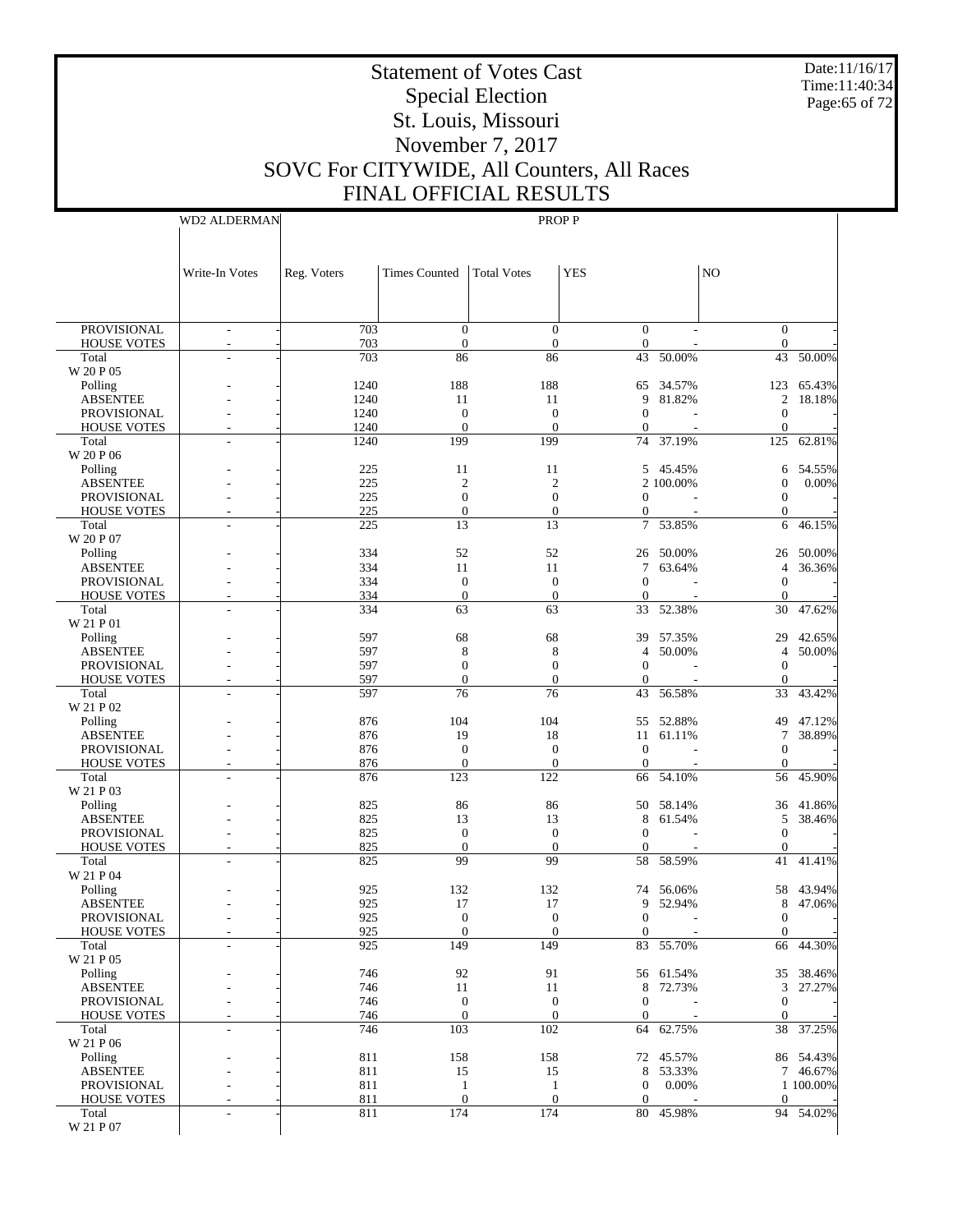Date:11/16/17 Time:11:40:34 Page:66 of 72

# Statement of Votes Cast Special Election St. Louis, Missouri November 7, 2017 SOVC For CITYWIDE, All Counters, All Races FINAL OFFICIAL RESULTS

| AL NESULT    |
|--------------|
| <b>PROPP</b> |

|                             | Write-In Votes | Reg. Voters  | Times Counted           | <b>Total Votes</b>    | <b>YES</b>             |           | N <sub>O</sub>       |           |
|-----------------------------|----------------|--------------|-------------------------|-----------------------|------------------------|-----------|----------------------|-----------|
|                             |                |              |                         |                       |                        |           |                      |           |
|                             |                |              |                         |                       |                        |           |                      |           |
| Polling                     | ÷,             | 548          | 71                      | 71                    |                        | 34 47.89% |                      | 37 52.11% |
| <b>ABSENTEE</b>             |                | 548          | 12                      | 12                    | 8                      | 66.67%    | 4                    | 33.33%    |
| PROVISIONAL                 |                | 548          | $\mathbf{0}$            | $\mathbf{0}$          | $\mathbf{0}$           |           | 0                    |           |
| <b>HOUSE VOTES</b><br>Total | L,             | 548<br>548   | $\mathbf{0}$<br>83      | $\overline{0}$<br>83  | $\boldsymbol{0}$<br>42 | 50.60%    | $\overline{0}$<br>41 | 49.40%    |
| W 21 P 08                   |                |              |                         |                       |                        |           |                      |           |
| Polling                     |                | 705          | 107                     | 107                   | 51                     | 47.66%    |                      | 56 52.34% |
| <b>ABSENTEE</b>             |                | 705          | 15                      | 15                    | 9                      | 60.00%    | 6                    | 40.00%    |
| <b>PROVISIONAL</b>          |                | 705          | $\mathbf{0}$            | $\mathbf{0}$          | $\mathbf{0}$           |           | $\boldsymbol{0}$     |           |
| <b>HOUSE VOTES</b>          |                | 705          | $\mathbf{0}$            | $\boldsymbol{0}$      | $\boldsymbol{0}$       |           | $\mathbf{0}$         |           |
| Total<br>W 21 P 09          | ÷.             | 705          | 122                     | 122                   | 60                     | 49.18%    | 62                   | 50.82%    |
| Polling                     |                | 837          | 96                      | 96                    | 55                     | 57.29%    | 41                   | 42.71%    |
| <b>ABSENTEE</b>             |                | 837          | 15                      | 15                    | 12                     | 80.00%    | 3                    | 20.00%    |
| PROVISIONAL                 |                | 837          | $\mathbf{0}$            | $\mathbf{0}$          | $\mathbf{0}$           |           | $\boldsymbol{0}$     |           |
| <b>HOUSE VOTES</b>          |                | 837          | $\mathbf{0}$            | $\overline{0}$        | $\boldsymbol{0}$       |           | $\overline{0}$       |           |
| Total<br>W 22 P 01          |                | 837          | 111                     | 111                   | 67                     | 60.36%    | 44                   | 39.64%    |
| Polling                     |                | 493          | 39                      | 39                    |                        | 20 51.28% | 19                   | 48.72%    |
| <b>ABSENTEE</b>             |                | 493          | $\mathbf{1}$            | 1                     |                        | 1 100.00% | $\boldsymbol{0}$     | 0.00%     |
| <b>PROVISIONAL</b>          |                | 493          | $\mathbf{0}$            | $\boldsymbol{0}$      | $\boldsymbol{0}$       |           | $\boldsymbol{0}$     |           |
| <b>HOUSE VOTES</b>          |                | 493          | $\mathbf{0}$            | $\overline{0}$        | $\boldsymbol{0}$       |           | $\mathbf{0}$         |           |
| Total<br>W 22 P 02          | L.             | 493          | 40                      | 40                    | 21                     | 52.50%    | 19                   | 47.50%    |
| Polling                     |                | 1000         | 99                      | 98                    | 55                     | 56.12%    | 43                   | 43.88%    |
| <b>ABSENTEE</b>             |                | 1000         | 16                      | 16                    | 6                      | 37.50%    | 10                   | 62.50%    |
| <b>PROVISIONAL</b>          |                | 1000         | $\mathbf{0}$            | $\mathbf{0}$          | $\mathbf{0}$           |           | $\boldsymbol{0}$     |           |
| <b>HOUSE VOTES</b>          |                | 1000<br>1000 | $\boldsymbol{0}$<br>115 | $\overline{0}$<br>114 | $\boldsymbol{0}$<br>61 | 53.51%    | $\overline{0}$<br>53 | 46.49%    |
| Total<br>W 22 P 03          |                |              |                         |                       |                        |           |                      |           |
| Polling                     |                | 1175         | 141                     | 140                   | 79                     | 56.43%    | 61                   | 43.57%    |
| <b>ABSENTEE</b>             |                | 1175         | 12                      | 12                    | $\tau$                 | 58.33%    | 5                    | 41.67%    |
| <b>PROVISIONAL</b>          |                | 1175         | $\mathbf{0}$            | $\mathbf{0}$          | $\boldsymbol{0}$       |           | $\boldsymbol{0}$     |           |
| <b>HOUSE VOTES</b>          |                | 1175         | $\mathbf{0}$            | $\mathbf{0}$          | $\mathbf{0}$           |           | $\mathbf{0}$         |           |
| Total<br>W 22 P 04          |                | 1175         | 153                     | 152                   | 86                     | 56.58%    | 66                   | 43.42%    |
| Polling                     |                | 800          | 98                      | 98                    | 43                     | 43.88%    | 55                   | 56.12%    |
| <b>ABSENTEE</b>             |                | 800          | 23                      | 23                    | 19                     | 82.61%    | 4                    | 17.39%    |
| <b>PROVISIONAL</b>          |                | 800          | $\mathbf{0}$            | $\mathbf{0}$          | $\mathbf{0}$           |           | $\boldsymbol{0}$     |           |
| <b>HOUSE VOTES</b>          |                | 800          | $\mathbf{0}$            | $\boldsymbol{0}$      | $\boldsymbol{0}$       |           | $\overline{0}$       |           |
| Total<br>W 22 P 05          |                | 800          | 121                     | 121                   | 62                     | 51.24%    | 59                   | 48.76%    |
| Polling                     |                | 732          | 72                      | 71                    |                        | 32 45.07% |                      | 39 54.93% |
| <b>ABSENTEE</b>             |                | 732          | 20                      | $20\,$                |                        | 9 45.00%  |                      | 11 55.00% |
| PROVISIONAL                 |                | 732          | $\boldsymbol{0}$        | $\boldsymbol{0}$      | $\boldsymbol{0}$       |           | $\boldsymbol{0}$     |           |
| <b>HOUSE VOTES</b>          | $\overline{a}$ | 732          | $\mathbf{0}$            | $\theta$              | $\mathbf{0}$           |           | $\overline{0}$       |           |
| Total<br>W 22 P 06          |                | 732          | 92                      | 91                    | 41                     | 45.05%    | 50                   | 54.95%    |
| Polling                     |                | 1156         | 121                     | 119                   |                        | 71 59.66% |                      | 48 40.34% |
| <b>ABSENTEE</b>             |                | 1156         | 23                      | $22\,$                |                        | 15 68.18% | $7\overline{ }$      | 31.82%    |
| PROVISIONAL                 |                | 1156         | $\boldsymbol{0}$        | $\mathbf{0}$          | $\boldsymbol{0}$       |           | $\mathbf{0}$         |           |
| <b>HOUSE VOTES</b>          |                | 1156         | $\boldsymbol{0}$        | $\mathbf{0}$          | $\mathbf{0}$           |           | $\mathbf{0}$         |           |
| Total                       | L,             | 1156         | 144                     | 141                   |                        | 86 60.99% | 55                   | 39.01%    |
| W 22 P 07<br>Polling        |                | 469          | 47                      | 47                    |                        | 29 61.70% | 18                   | 38.30%    |
| <b>ABSENTEE</b>             |                | 469          | 5                       | 5                     | 3                      | 60.00%    | $\overline{c}$       | 40.00%    |
| PROVISIONAL                 |                | 469          | $\boldsymbol{0}$        | $\boldsymbol{0}$      | $\boldsymbol{0}$       |           | $\boldsymbol{0}$     |           |
| HOUSE VOTES                 |                | 469          | $\mathbf{0}$            | $\boldsymbol{0}$      | $\boldsymbol{0}$       |           | $\mathbf{0}$         |           |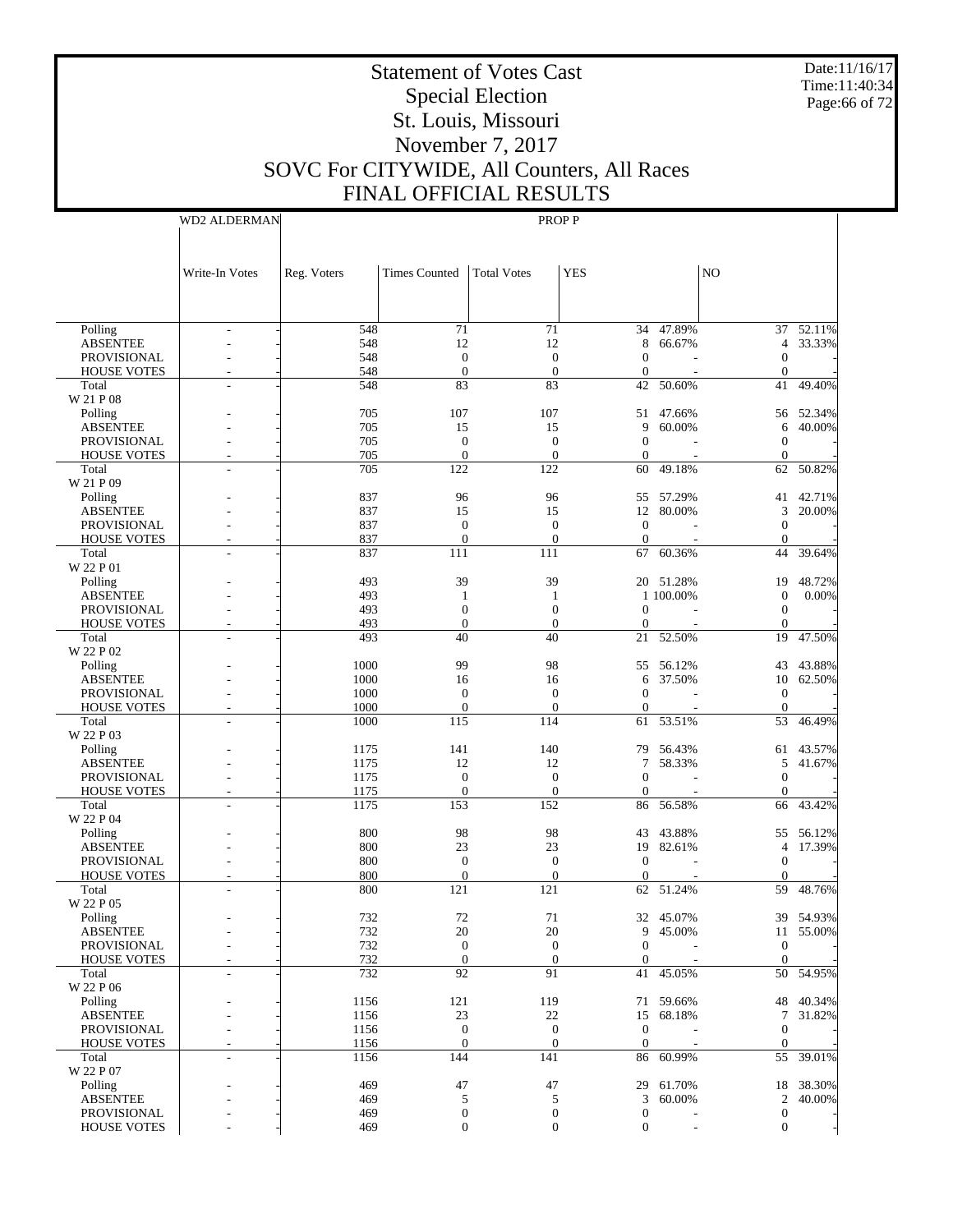Date:11/16/17 Time:11:40:34 Page:67 of 72

# Statement of Votes Cast Special Election St. Louis, Missouri November 7, 2017 SOVC For CITYWIDE, All Counters, All Races FINAL OFFICIAL RESULTS

|                     |              | THULD OITICH IL RESOLTS |                    |            |                  |                |                  |
|---------------------|--------------|-------------------------|--------------------|------------|------------------|----------------|------------------|
| <b>WD2 ALDERMAN</b> |              |                         | PROP P             |            |                  |                |                  |
| Write-In Votes      | Reg. Voters  | <b>Times Counted</b>    | <b>Total Votes</b> | <b>YES</b> |                  | NO             |                  |
|                     | 469          | 52                      | 52                 |            | 32 61.54%        | 20             | 38.46%           |
|                     | 160<br>160   | 18<br>3                 | 18                 | 11<br>2    | 61.11%<br>66.67% | $7\phantom{0}$ | 38.89%<br>33.33% |
|                     | 160<br>160   | 0<br>0                  |                    | 0          |                  | $^{(1)}$       |                  |
|                     | 160          | 21                      | 21                 | 13         | 61.90%           |                | 8 38.10%         |
|                     | 1522<br>---- | 460                     | 460                |            | 318 69.13%       |                | 142 30.87%       |
|                     |              |                         |                    |            |                  |                |                  |

 Total W 22 P 08 Polling ABSENTEE

| <b>PROVISIONAL</b> | 160  | $\boldsymbol{0}$ | $\boldsymbol{0}$ | $\boldsymbol{0}$ |            | $\boldsymbol{0}$ |           |
|--------------------|------|------------------|------------------|------------------|------------|------------------|-----------|
| <b>HOUSE VOTES</b> | 160  | $\overline{0}$   | $\mathbf{0}$     | $\overline{0}$   |            | $\overline{0}$   |           |
| Total              | 160  | 21               | 21               | 13               | 61.90%     | 8                | 38.10%    |
| W 23 P 01          |      |                  |                  |                  |            |                  |           |
| Polling            | 1522 | 460              | 460              | 318              | 69.13%     | 142              | 30.87%    |
| <b>ABSENTEE</b>    | 1522 | 8                | 8                | $\tau$           | 87.50%     | 1                | 12.50%    |
| <b>PROVISIONAL</b> | 1522 | $\boldsymbol{0}$ | $\boldsymbol{0}$ | $\overline{0}$   |            | $\boldsymbol{0}$ |           |
| <b>HOUSE VOTES</b> | 1522 | $\Omega$         | $\theta$         | $\mathbf{0}$     |            | $\Omega$         |           |
| Total              | 1522 | 468              | 468              | 325              | 69.44%     | 143              | 30.56%    |
| W 23 P 02          |      |                  |                  |                  |            |                  |           |
| Polling            | 1151 | 368              | 368              | 258              | 70.11%     | 110              | 29.89%    |
| <b>ABSENTEE</b>    | 1151 | 14               | 13               | 10               | 76.92%     | 3                | 23.08%    |
| <b>PROVISIONAL</b> | 1151 | $\mathbf{0}$     | $\theta$         | $\Omega$         |            | $\Omega$         |           |
| <b>HOUSE VOTES</b> | 1151 | $\mathbf{0}$     | $\theta$         | $\Omega$         |            | $\Omega$         |           |
| Total              | 1151 | 382              | 381              | 268              | 70.34%     | 113              | 29.66%    |
| W 23 P 03          |      |                  |                  |                  |            |                  |           |
|                    | 782  | 253              | 253              | 176              | 69.57%     | 77               | 30.43%    |
| Polling            | 782  |                  |                  | 7                |            |                  | 36.36%    |
| <b>ABSENTEE</b>    |      | 11               | 11               |                  | 63.64%     | $\overline{4}$   |           |
| <b>PROVISIONAL</b> | 782  | $\mathbf{0}$     | $\overline{0}$   | $\overline{0}$   |            | $\mathbf{0}$     |           |
| <b>HOUSE VOTES</b> | 782  | $\mathbf{0}$     | $\overline{0}$   | $\mathbf{0}$     |            | $\mathbf{0}$     |           |
| Total              | 782  | 264              | 264              | 183              | 69.32%     | 81               | 30.68%    |
| W 23 P 04          |      |                  |                  |                  |            |                  |           |
| Polling            | 1181 | 391              | 391              | 289              | 73.91%     | 102              | 26.09%    |
| <b>ABSENTEE</b>    | 1181 | 12               | 12               |                  | 10 83.33%  | $\overline{c}$   | 16.67%    |
| <b>PROVISIONAL</b> | 1181 | $\boldsymbol{0}$ | $\mathbf{0}$     | $\theta$         |            | $\boldsymbol{0}$ |           |
| <b>HOUSE VOTES</b> | 1181 | $\overline{0}$   | $\overline{0}$   | $\overline{0}$   |            | $\overline{0}$   |           |
| Total              | 1181 | 403              | 403              | 299              | 74.19%     | 104              | 25.81%    |
| W 23 P 05          |      |                  |                  |                  |            |                  |           |
| Polling            | 883  | 282              | 282              | 195              | 69.15%     | 87               | 30.85%    |
| <b>ABSENTEE</b>    | 883  | 9                | 9                | $\tau$           | 77.78%     | 2                | 22.22%    |
| <b>PROVISIONAL</b> | 883  | $\overline{0}$   | $\overline{0}$   | $\overline{0}$   |            | $\mathbf{0}$     |           |
| <b>HOUSE VOTES</b> | 883  | $\theta$         | $\theta$         | $\Omega$         |            | $\Omega$         |           |
| Total              | 883  | 291              | 291              |                  | 202 69.42% | 89               | 30.58%    |
| W 23 P 06          |      |                  |                  |                  |            |                  |           |
| Polling            | 912  | 293              | 293              |                  | 200 68.26% | 93               | 31.74%    |
| <b>ABSENTEE</b>    | 912  | $\overline{7}$   | $\overline{7}$   |                  | 7 100.00%  | $\boldsymbol{0}$ | 0.00%     |
| <b>PROVISIONAL</b> | 912  | $\mathbf{1}$     | $\mathbf{1}$     |                  | 1 100,00%  | $\mathbf{0}$     | 0.00%     |
| <b>HOUSE VOTES</b> | 912  | $\mathbf{0}$     | $\theta$         | $\Omega$         |            | $\mathbf{0}$     |           |
| Total              | 912  | 301              | 301              | 208              | 69.10%     | 93               | 30.90%    |
| W 23 P 07          |      |                  |                  |                  |            |                  |           |
| Polling            | 934  | 270              | 270              | 203              | 75.19%     | 67               | 24.81%    |
| <b>ABSENTEE</b>    | 934  | 17               | 17               |                  | 15 88.24%  |                  | 2 11.76%  |
| <b>PROVISIONAL</b> | 934  | $\mathbf{1}$     | 1                | $\mathbf{0}$     | 0.00%      |                  | 1 100.00% |
| <b>HOUSE VOTES</b> | 934  | $\overline{0}$   | $\overline{0}$   | $\mathbf{0}$     |            | $\Omega$         |           |
| Total              | 934  | 288              | 288              | 218              | 75.69%     | 70               | 24.31%    |
| W 23 P 08          |      |                  |                  |                  |            |                  |           |
| Polling            | 899  | 258              | 258              | 178              | 68.99%     | 80               | 31.01%    |
| <b>ABSENTEE</b>    | 899  | 9                | 9                | 5                |            | $\overline{4}$   | 44.44%    |
|                    |      |                  |                  |                  | 55.56%     |                  |           |
| <b>PROVISIONAL</b> | 899  | $\overline{0}$   | $\overline{0}$   | $\mathbf{0}$     |            | $\mathbf{0}$     |           |
| <b>HOUSE VOTES</b> | 899  | $\theta$         | $\theta$         | $\mathbf{0}$     |            | 0                |           |
| Total              | 899  | 267              | 267              | 183              | 68.54%     | 84               | 31.46%    |
| W 23 P 09          |      |                  |                  |                  |            |                  |           |
| Polling            | 281  | 78               | 78               | 53               | 67.95%     | 25               | 32.05%    |
| <b>ABSENTEE</b>    | 281  | 2                | $\overline{2}$   |                  | 2 100.00%  | $\mathbf{0}$     | 0.00%     |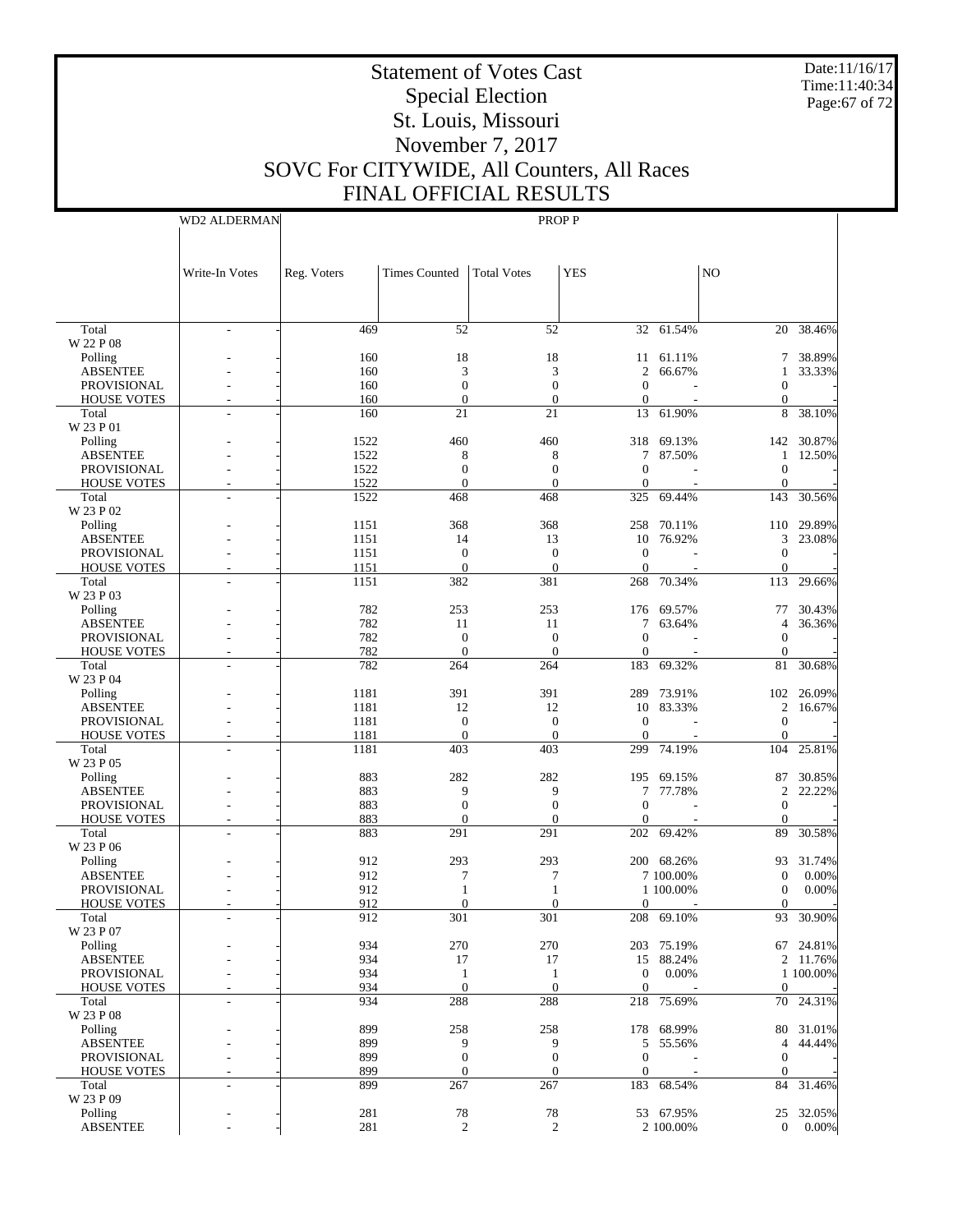Date:11/16/17 Time:11:40:34 Page:68 of 72

# Statement of Votes Cast Special Election St. Louis, Missouri November 7, 2017 SOVC For CITYWIDE, All Counters, All Races FINAL OFFICIAL RESULTS

WD2 ALDERMAN

|                                | Write-In Votes           | Reg. Voters  | <b>Times Counted</b> | <b>Total Votes</b>     | <b>YES</b>          |                     | N <sub>O</sub>   |                       |
|--------------------------------|--------------------------|--------------|----------------------|------------------------|---------------------|---------------------|------------------|-----------------------|
|                                |                          |              |                      |                        |                     |                     |                  |                       |
|                                |                          |              |                      |                        |                     |                     |                  |                       |
| <b>PROVISIONAL</b>             | $\overline{\phantom{a}}$ | 281          | $\mathbf{0}$         | $\overline{0}$         | $\mathbf{0}$        |                     | $\overline{0}$   |                       |
| <b>HOUSE VOTES</b>             | $\overline{\phantom{a}}$ | 281          | $\mathbf{0}$         | $\mathbf{0}$           | $\mathbf{0}$        |                     | $\boldsymbol{0}$ |                       |
| Total<br>W 24 P 01             |                          | 281          | 80                   | 80                     | 55                  | 68.75%              | 25               | 31.25%                |
| Polling                        |                          | 1126         | 279                  | 279                    | 178                 | 63.80%              | 101              | 36.20%                |
| <b>ABSENTEE</b>                |                          | 1126         | 10                   | 10                     | 7                   | 70.00%              | 3                | 30.00%                |
| PROVISIONAL                    |                          | 1126         | $\mathbf{0}$         | $\boldsymbol{0}$       | $\mathbf{0}$        |                     | $\mathbf{0}$     |                       |
| <b>HOUSE VOTES</b>             | L,                       | 1126<br>1126 | $\mathbf{0}$<br>289  | $\mathbf{0}$<br>289    | $\mathbf{0}$<br>185 | 64.01%              | $\Omega$<br>104  | 35.99%                |
| Total<br>W 24 P 02             |                          |              |                      |                        |                     |                     |                  |                       |
| Polling                        |                          | 762          | 180                  | 180                    |                     | 106 58.89%          | 74               | 41.11%                |
| <b>ABSENTEE</b>                |                          | 762          | 9                    | 9                      | 5                   | 55.56%              | $\overline{4}$   | 44.44%                |
| <b>PROVISIONAL</b>             |                          | 762          | $\mathbf{0}$         | $\boldsymbol{0}$       | $\mathbf{0}$        |                     | $\boldsymbol{0}$ |                       |
| <b>HOUSE VOTES</b>             |                          | 762          | $\Omega$             | $\theta$               | $\mathbf{0}$        |                     | $\mathbf{0}$     |                       |
| Total<br>W 24 P 03             |                          | 762          | 189                  | 189                    | 111                 | 58.73%              | 78               | 41.27%                |
| Polling                        |                          | 886          | 166                  | 166                    | 101                 | 60.84%              | 65               | 39.16%                |
| <b>ABSENTEE</b>                |                          | 886          | 10                   | 10                     | 8                   | 80.00%              | $\overline{c}$   | 20.00%                |
| PROVISIONAL                    |                          | 886          | $\mathbf{0}$         | $\boldsymbol{0}$       | $\theta$            |                     | $\mathbf{0}$     |                       |
| <b>HOUSE VOTES</b>             |                          | 886          | $\mathbf{0}$         | $\mathbf{0}$           | $\mathbf{0}$        |                     | $\mathbf{0}$     |                       |
| Total<br>W 24 P 04             |                          | 886          | 176                  | 176                    | 109                 | 61.93%              | 67               | 38.07%                |
| Polling                        |                          | 1124         | 293                  | 293                    |                     | 174 59.39%          | 119              | 40.61%                |
| <b>ABSENTEE</b>                |                          | 1124         | 12                   | 12                     | 7                   | 58.33%              | 5                | 41.67%                |
| <b>PROVISIONAL</b>             |                          | 1124         | $\mathbf{0}$         | $\boldsymbol{0}$       | $\mathbf{0}$        |                     | $\boldsymbol{0}$ |                       |
| <b>HOUSE VOTES</b>             |                          | 1124         | $\mathbf{0}$         | $\mathbf{0}$           | $\mathbf{0}$        |                     | $\mathbf{0}$     |                       |
| Total                          |                          | 1124         | 305                  | 305                    | 181                 | 59.34%              | 124              | 40.66%                |
| W 24 P 05<br>Polling           |                          | 1142         | 288                  | 288                    |                     | 190 65.97%          | 98               | 34.03%                |
| <b>ABSENTEE</b>                |                          | 1142         | 11                   | 11                     | 10                  | 90.91%              | 1                | 9.09%                 |
| <b>PROVISIONAL</b>             |                          | 1142         | $\mathbf{0}$         | $\boldsymbol{0}$       | $\mathbf{0}$        |                     | $\mathbf{0}$     |                       |
| <b>HOUSE VOTES</b>             |                          | 1142         | $\mathbf{0}$         | $\mathbf{0}$           | $\theta$            |                     | $\Omega$         |                       |
| Total                          |                          | 1142         | 299                  | 299                    | 200                 | 66.89%              | 99               | 33.11%                |
| W 24 P 06                      |                          | 1220         | 285                  | 285                    |                     | 154 54.04%          | 131              | 45.96%                |
| Polling<br><b>ABSENTEE</b>     |                          | 1220         | 7                    | 7                      | 6                   | 85.71%              | 1                | 14.29%                |
| <b>PROVISIONAL</b>             |                          | 1220         | $\mathbf{0}$         | $\boldsymbol{0}$       | $\theta$            |                     | $\boldsymbol{0}$ |                       |
| <b>HOUSE VOTES</b>             |                          | 1220         | $\Omega$             | $\theta$               | $\mathbf{0}$        |                     | $\mathbf{0}$     |                       |
| Total                          |                          | 1220         | 292                  | 292                    | 160                 | 54.79%              | 132              | 45.21%                |
| W 24 P 07                      |                          |              |                      |                        |                     |                     |                  |                       |
| Polling<br><b>ABSENTEE</b>     |                          | 1080<br>1080 | 232<br>8             | 232<br>8               | 123<br>1            | 53.02%<br>12.50%    | 109<br>$\tau$    | 46.98%<br>87.50%      |
| <b>PROVISIONAL</b>             |                          | 1080         | $\mathbf{0}$         | $\boldsymbol{0}$       | $\boldsymbol{0}$    |                     | $\boldsymbol{0}$ |                       |
| <b>HOUSE VOTES</b>             |                          | 1080         | $\Omega$             | $\Omega$               | $\mathbf{0}$        |                     | $\boldsymbol{0}$ |                       |
| Total                          | L,                       | 1080         | 240                  | 240                    |                     | 124 51.67%          |                  | 116 48.33%            |
| W 24 P 08                      |                          |              |                      |                        |                     |                     |                  |                       |
| Polling<br><b>ABSENTEE</b>     |                          | 361          | 79                   | 79                     | $\overline{4}$      | 44 55.70%<br>66.67% |                  | 35 44.30%<br>2 33.33% |
| PROVISIONAL                    |                          | 361<br>361   | 6<br>$\mathbf{0}$    | 6<br>$\boldsymbol{0}$  | $\mathbf{0}$        |                     | $\mathbf{0}$     |                       |
| <b>HOUSE VOTES</b>             |                          | 361          | $\boldsymbol{0}$     | $\boldsymbol{0}$       | $\overline{0}$      |                     | $\overline{0}$   |                       |
| Total                          |                          | 361          | 85                   | 85                     |                     | 48 56.47%           | 37               | 43.53%                |
| W 25 P 01                      |                          |              |                      |                        |                     |                     |                  |                       |
| Polling                        |                          | 1309         | 154                  | 154                    |                     | 84 54.55%           |                  | 70 45.45%             |
| <b>ABSENTEE</b><br>PROVISIONAL |                          | 1309<br>1309 | 17<br>$\mathbf{0}$   | 17<br>$\boldsymbol{0}$ | $\overline{0}$      | 14 82.35%           | $\mathbf{0}$     | 3 17.65%              |
| <b>HOUSE VOTES</b>             |                          | 1309         | $\boldsymbol{0}$     | $\boldsymbol{0}$       | $\mathbf{0}$        |                     | $\boldsymbol{0}$ |                       |
| Total                          | L,                       | 1309         | 171                  | 171                    |                     | 98 57.31%           |                  | 73 42.69%             |
| W 25 P 02                      |                          |              |                      |                        |                     |                     |                  |                       |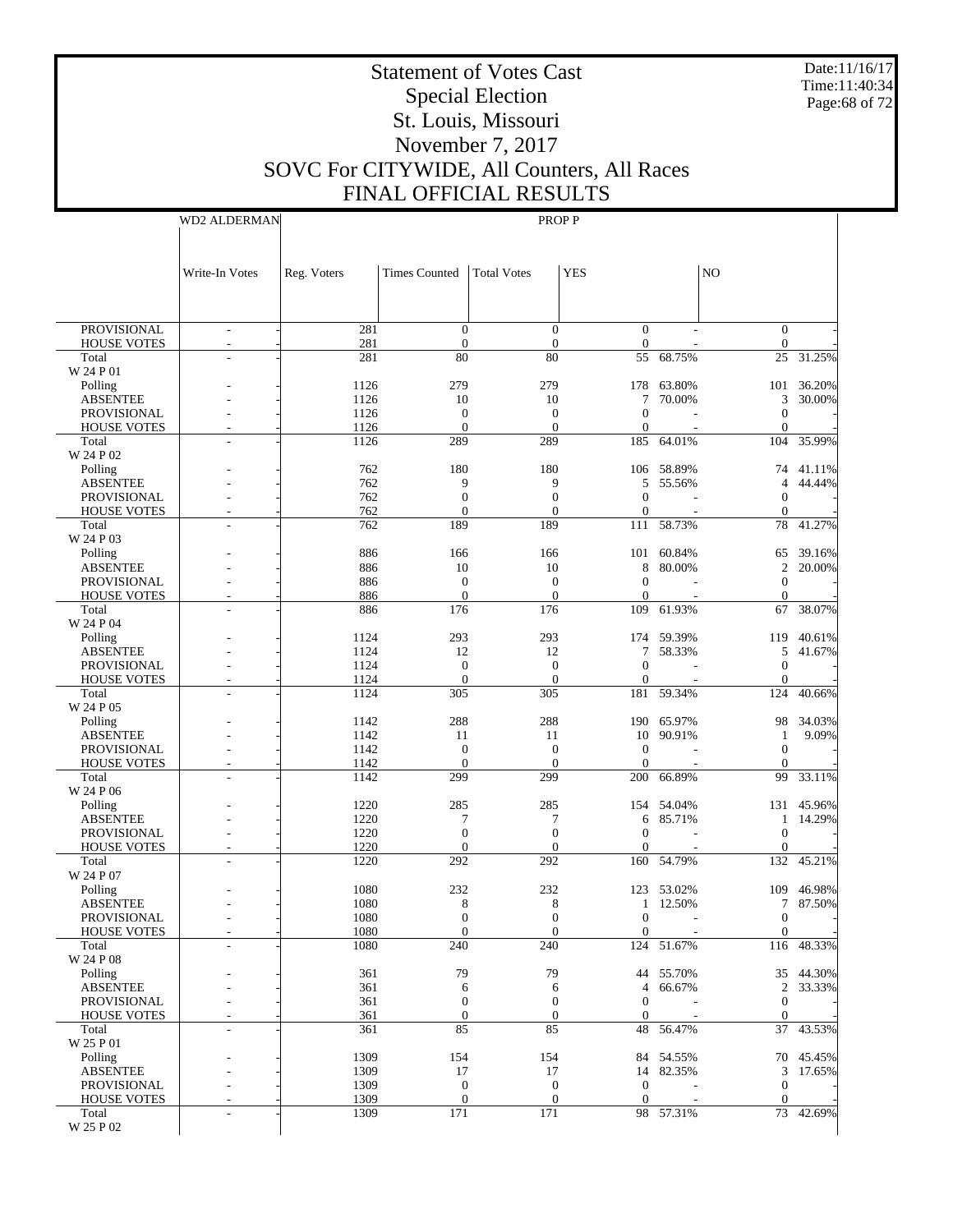Date:11/16/17 Time:11:40:34 Page:69 of 72

# Statement of Votes Cast Special Election St. Louis, Missouri November 7, 2017 SOVC For CITYWIDE, All Counters, All Races FINAL OFFICIAL RESULTS

WD2 ALDERMAN

| Reg. Voters<br><b>Times Counted</b><br><b>Total Votes</b><br><b>YES</b><br>NO<br>Write-In Votes<br>Polling<br>1392<br>215<br>215<br>129 60.00%<br>40.00%<br>86<br><b>ABSENTEE</b><br>1392<br>9<br>9<br>5 55.56%<br>44.44%<br>4<br>1392<br>$\mathbf{0}$<br>PROVISIONAL<br>$\boldsymbol{0}$<br>$\mathbf{0}$<br>$\boldsymbol{0}$<br>1392<br>$\overline{0}$<br>$\overline{0}$<br>$\mathbf{0}$<br><b>HOUSE VOTES</b><br>$\mathbf{0}$<br>1392<br>224<br>224<br>134<br>59.82%<br>90<br>40.18%<br>Total<br>W 25 P 03<br>838<br>93<br>93<br>54 58.06%<br>41.94%<br>Polling<br>39<br><b>ABSENTEE</b><br>838<br>5<br>80.00%<br>20.00%<br>5<br>$\overline{4}$<br>1<br>PROVISIONAL<br>838<br>$\mathbf{0}$<br>$\boldsymbol{0}$<br>$\mathbf{0}$<br>$\boldsymbol{0}$<br>838<br>$\mathbf{0}$<br>$\mathbf{0}$<br>$\overline{0}$<br><b>HOUSE VOTES</b><br>$\boldsymbol{0}$<br>838<br>98<br>98<br>40.82%<br>Total<br>58 59.18%<br>40<br>W 25 P 04<br>Polling<br>100 58.48%<br>1436<br>171<br>171<br>41.52%<br>71<br><b>ABSENTEE</b><br>1436<br>9<br>9<br>44.44%<br>55.56%<br>$\overline{4}$<br>5<br>$\mathbf{0}$<br>PROVISIONAL<br>1436<br>$\boldsymbol{0}$<br>$\mathbf{0}$<br>$\mathbf{0}$<br>1436<br>$\overline{0}$<br>$\overline{0}$<br><b>HOUSE VOTES</b><br>$\overline{0}$<br>$\mathbf{0}$<br>1436<br>180<br>180<br>104 57.78%<br>76<br>42.22%<br>Total<br>W 25 P 05<br>548<br>69<br>69<br>40 57.97%<br>42.03%<br>Polling<br>29<br><b>ABSENTEE</b><br>548<br>1 100.00%<br>0.00%<br>$\boldsymbol{0}$<br>1<br>1<br>PROVISIONAL<br>548<br>$\mathbf{0}$<br>$\boldsymbol{0}$<br>$\mathbf{0}$<br>$\boldsymbol{0}$<br>548<br>$\overline{0}$<br>$\mathbf{0}$<br>$\overline{0}$<br><b>HOUSE VOTES</b><br>$\boldsymbol{0}$<br>70<br>70<br>Total<br>548<br>41 58.57%<br>29<br>41.43%<br>W 25 P 06<br>21<br>3<br>Polling<br>3<br>33.33%<br>2<br>66.67%<br>1<br><b>ABSENTEE</b><br>21<br>$\overline{0}$<br>$\overline{0}$<br>$\mathbf{0}$<br>$\boldsymbol{0}$<br>PROVISIONAL<br>21<br>$\boldsymbol{0}$<br>$\boldsymbol{0}$<br>$\Omega$<br>$\boldsymbol{0}$<br>21<br>$\mathbf{0}$<br>$\overline{0}$<br><b>HOUSE VOTES</b><br>$\overline{0}$<br>$\mathbf{0}$<br>21<br>3<br>3<br>Total<br>33.33%<br>2<br>66.67%<br>$\mathbf{1}$<br>W 26 P 01<br>794<br>Polling<br>125<br>125<br>58<br>46.40%<br>53.60%<br>67<br><b>ABSENTEE</b><br>794<br>8<br>8<br>75.00%<br>25.00%<br>$\overline{2}$<br>6<br>$\mathbf{0}$<br>PROVISIONAL<br>794<br>$\boldsymbol{0}$<br>$\mathbf{0}$<br>$\mathbf{0}$<br>794<br>$\overline{0}$<br>$\mathbf{0}$<br><b>HOUSE VOTES</b><br>$\overline{0}$<br>$\boldsymbol{0}$<br>133<br>51.88%<br>Total<br>794<br>133<br>48.12%<br>64<br>69<br>W 26 P 02<br>79<br>79<br>59.49%<br>40.51%<br>Polling<br>659<br>47<br>32<br><b>ABSENTEE</b><br>21<br>21<br>10 47.62%<br>52.38%<br>659<br>11<br>PROVISIONAL<br>659<br>$\mathbf{0}$<br>$\mathbf{0}$<br>$\mathbf{0}$<br>$\boldsymbol{0}$<br>659<br>$\overline{0}$<br>$\overline{0}$<br><b>HOUSE VOTES</b><br>$\mathbf{0}$<br>$\mathbf{0}$<br>Total<br>659<br>100<br>100<br>57.00%<br>43<br>43.00%<br>57<br>W 26 P 03<br>1914<br>154 49.20%<br>Polling<br>313<br>313<br>159 50.80%<br><b>ABSENTEE</b><br>1914<br>29<br>29<br>8 27.59%<br>21 72.41%<br>1914<br>$\boldsymbol{0}$<br>$\boldsymbol{0}$<br>$\boldsymbol{0}$<br>$\boldsymbol{0}$<br>PROVISIONAL<br>$\overline{0}$<br><b>HOUSE VOTES</b><br>1914<br>$\theta$<br>$\mathbf{0}$<br>$\Omega$<br>$\overline{\phantom{a}}$<br>1914<br>342<br>Total<br>342<br>180 52.63%<br>162<br>47.37%<br>W 26 P 04<br>Polling<br>1307<br>189<br>189<br>102 53.97%<br>46.03%<br>87<br><b>ABSENTEE</b><br>1307<br>40<br>40<br>26 65.00%<br>35.00%<br>14<br>1307<br>PROVISIONAL<br>$\mathbf{0}$<br>$\mathbf{0}$<br>$\mathbf{0}$<br>$\boldsymbol{0}$<br>$\boldsymbol{0}$<br>1307<br>$\mathbf{0}$<br>$\boldsymbol{0}$<br>$\mathbf{0}$<br><b>HOUSE VOTES</b><br>1307<br>128 55.90%<br>44.10%<br>Total<br>229<br>229<br>101<br>٠<br>W 26 P 05<br>Polling<br>1077<br>76 52.41%<br>145<br>145<br>69<br>47.59%<br><b>ABSENTEE</b><br>1077<br>85.71%<br>14.29%<br>7<br>7<br>6<br>1<br>1077<br>PROVISIONAL<br>$\boldsymbol{0}$<br>$\boldsymbol{0}$<br>$\boldsymbol{0}$<br>$\boldsymbol{0}$<br>$\boldsymbol{0}$<br><b>HOUSE VOTES</b><br>1077<br>$\boldsymbol{0}$<br>$\boldsymbol{0}$<br>$\boldsymbol{0}$ |  |  |  |  |  |
|------------------------------------------------------------------------------------------------------------------------------------------------------------------------------------------------------------------------------------------------------------------------------------------------------------------------------------------------------------------------------------------------------------------------------------------------------------------------------------------------------------------------------------------------------------------------------------------------------------------------------------------------------------------------------------------------------------------------------------------------------------------------------------------------------------------------------------------------------------------------------------------------------------------------------------------------------------------------------------------------------------------------------------------------------------------------------------------------------------------------------------------------------------------------------------------------------------------------------------------------------------------------------------------------------------------------------------------------------------------------------------------------------------------------------------------------------------------------------------------------------------------------------------------------------------------------------------------------------------------------------------------------------------------------------------------------------------------------------------------------------------------------------------------------------------------------------------------------------------------------------------------------------------------------------------------------------------------------------------------------------------------------------------------------------------------------------------------------------------------------------------------------------------------------------------------------------------------------------------------------------------------------------------------------------------------------------------------------------------------------------------------------------------------------------------------------------------------------------------------------------------------------------------------------------------------------------------------------------------------------------------------------------------------------------------------------------------------------------------------------------------------------------------------------------------------------------------------------------------------------------------------------------------------------------------------------------------------------------------------------------------------------------------------------------------------------------------------------------------------------------------------------------------------------------------------------------------------------------------------------------------------------------------------------------------------------------------------------------------------------------------------------------------------------------------------------------------------------------------------------------------------------------------------------------------------------------------------------------------------------------------------------------------------------------------------------------------------------------------------------------------------------------------------------------------------------------------------------------------------------------------------------------------------------------------------------------------------------------------------------------------------------------------------------------------------------------------------------------------------------------------------------------------------------------------------------------------------------------------------------------------|--|--|--|--|--|
|                                                                                                                                                                                                                                                                                                                                                                                                                                                                                                                                                                                                                                                                                                                                                                                                                                                                                                                                                                                                                                                                                                                                                                                                                                                                                                                                                                                                                                                                                                                                                                                                                                                                                                                                                                                                                                                                                                                                                                                                                                                                                                                                                                                                                                                                                                                                                                                                                                                                                                                                                                                                                                                                                                                                                                                                                                                                                                                                                                                                                                                                                                                                                                                                                                                                                                                                                                                                                                                                                                                                                                                                                                                                                                                                                                                                                                                                                                                                                                                                                                                                                                                                                                                                                                                            |  |  |  |  |  |
|                                                                                                                                                                                                                                                                                                                                                                                                                                                                                                                                                                                                                                                                                                                                                                                                                                                                                                                                                                                                                                                                                                                                                                                                                                                                                                                                                                                                                                                                                                                                                                                                                                                                                                                                                                                                                                                                                                                                                                                                                                                                                                                                                                                                                                                                                                                                                                                                                                                                                                                                                                                                                                                                                                                                                                                                                                                                                                                                                                                                                                                                                                                                                                                                                                                                                                                                                                                                                                                                                                                                                                                                                                                                                                                                                                                                                                                                                                                                                                                                                                                                                                                                                                                                                                                            |  |  |  |  |  |
|                                                                                                                                                                                                                                                                                                                                                                                                                                                                                                                                                                                                                                                                                                                                                                                                                                                                                                                                                                                                                                                                                                                                                                                                                                                                                                                                                                                                                                                                                                                                                                                                                                                                                                                                                                                                                                                                                                                                                                                                                                                                                                                                                                                                                                                                                                                                                                                                                                                                                                                                                                                                                                                                                                                                                                                                                                                                                                                                                                                                                                                                                                                                                                                                                                                                                                                                                                                                                                                                                                                                                                                                                                                                                                                                                                                                                                                                                                                                                                                                                                                                                                                                                                                                                                                            |  |  |  |  |  |
|                                                                                                                                                                                                                                                                                                                                                                                                                                                                                                                                                                                                                                                                                                                                                                                                                                                                                                                                                                                                                                                                                                                                                                                                                                                                                                                                                                                                                                                                                                                                                                                                                                                                                                                                                                                                                                                                                                                                                                                                                                                                                                                                                                                                                                                                                                                                                                                                                                                                                                                                                                                                                                                                                                                                                                                                                                                                                                                                                                                                                                                                                                                                                                                                                                                                                                                                                                                                                                                                                                                                                                                                                                                                                                                                                                                                                                                                                                                                                                                                                                                                                                                                                                                                                                                            |  |  |  |  |  |
|                                                                                                                                                                                                                                                                                                                                                                                                                                                                                                                                                                                                                                                                                                                                                                                                                                                                                                                                                                                                                                                                                                                                                                                                                                                                                                                                                                                                                                                                                                                                                                                                                                                                                                                                                                                                                                                                                                                                                                                                                                                                                                                                                                                                                                                                                                                                                                                                                                                                                                                                                                                                                                                                                                                                                                                                                                                                                                                                                                                                                                                                                                                                                                                                                                                                                                                                                                                                                                                                                                                                                                                                                                                                                                                                                                                                                                                                                                                                                                                                                                                                                                                                                                                                                                                            |  |  |  |  |  |
|                                                                                                                                                                                                                                                                                                                                                                                                                                                                                                                                                                                                                                                                                                                                                                                                                                                                                                                                                                                                                                                                                                                                                                                                                                                                                                                                                                                                                                                                                                                                                                                                                                                                                                                                                                                                                                                                                                                                                                                                                                                                                                                                                                                                                                                                                                                                                                                                                                                                                                                                                                                                                                                                                                                                                                                                                                                                                                                                                                                                                                                                                                                                                                                                                                                                                                                                                                                                                                                                                                                                                                                                                                                                                                                                                                                                                                                                                                                                                                                                                                                                                                                                                                                                                                                            |  |  |  |  |  |
|                                                                                                                                                                                                                                                                                                                                                                                                                                                                                                                                                                                                                                                                                                                                                                                                                                                                                                                                                                                                                                                                                                                                                                                                                                                                                                                                                                                                                                                                                                                                                                                                                                                                                                                                                                                                                                                                                                                                                                                                                                                                                                                                                                                                                                                                                                                                                                                                                                                                                                                                                                                                                                                                                                                                                                                                                                                                                                                                                                                                                                                                                                                                                                                                                                                                                                                                                                                                                                                                                                                                                                                                                                                                                                                                                                                                                                                                                                                                                                                                                                                                                                                                                                                                                                                            |  |  |  |  |  |
|                                                                                                                                                                                                                                                                                                                                                                                                                                                                                                                                                                                                                                                                                                                                                                                                                                                                                                                                                                                                                                                                                                                                                                                                                                                                                                                                                                                                                                                                                                                                                                                                                                                                                                                                                                                                                                                                                                                                                                                                                                                                                                                                                                                                                                                                                                                                                                                                                                                                                                                                                                                                                                                                                                                                                                                                                                                                                                                                                                                                                                                                                                                                                                                                                                                                                                                                                                                                                                                                                                                                                                                                                                                                                                                                                                                                                                                                                                                                                                                                                                                                                                                                                                                                                                                            |  |  |  |  |  |
|                                                                                                                                                                                                                                                                                                                                                                                                                                                                                                                                                                                                                                                                                                                                                                                                                                                                                                                                                                                                                                                                                                                                                                                                                                                                                                                                                                                                                                                                                                                                                                                                                                                                                                                                                                                                                                                                                                                                                                                                                                                                                                                                                                                                                                                                                                                                                                                                                                                                                                                                                                                                                                                                                                                                                                                                                                                                                                                                                                                                                                                                                                                                                                                                                                                                                                                                                                                                                                                                                                                                                                                                                                                                                                                                                                                                                                                                                                                                                                                                                                                                                                                                                                                                                                                            |  |  |  |  |  |
|                                                                                                                                                                                                                                                                                                                                                                                                                                                                                                                                                                                                                                                                                                                                                                                                                                                                                                                                                                                                                                                                                                                                                                                                                                                                                                                                                                                                                                                                                                                                                                                                                                                                                                                                                                                                                                                                                                                                                                                                                                                                                                                                                                                                                                                                                                                                                                                                                                                                                                                                                                                                                                                                                                                                                                                                                                                                                                                                                                                                                                                                                                                                                                                                                                                                                                                                                                                                                                                                                                                                                                                                                                                                                                                                                                                                                                                                                                                                                                                                                                                                                                                                                                                                                                                            |  |  |  |  |  |
|                                                                                                                                                                                                                                                                                                                                                                                                                                                                                                                                                                                                                                                                                                                                                                                                                                                                                                                                                                                                                                                                                                                                                                                                                                                                                                                                                                                                                                                                                                                                                                                                                                                                                                                                                                                                                                                                                                                                                                                                                                                                                                                                                                                                                                                                                                                                                                                                                                                                                                                                                                                                                                                                                                                                                                                                                                                                                                                                                                                                                                                                                                                                                                                                                                                                                                                                                                                                                                                                                                                                                                                                                                                                                                                                                                                                                                                                                                                                                                                                                                                                                                                                                                                                                                                            |  |  |  |  |  |
|                                                                                                                                                                                                                                                                                                                                                                                                                                                                                                                                                                                                                                                                                                                                                                                                                                                                                                                                                                                                                                                                                                                                                                                                                                                                                                                                                                                                                                                                                                                                                                                                                                                                                                                                                                                                                                                                                                                                                                                                                                                                                                                                                                                                                                                                                                                                                                                                                                                                                                                                                                                                                                                                                                                                                                                                                                                                                                                                                                                                                                                                                                                                                                                                                                                                                                                                                                                                                                                                                                                                                                                                                                                                                                                                                                                                                                                                                                                                                                                                                                                                                                                                                                                                                                                            |  |  |  |  |  |
|                                                                                                                                                                                                                                                                                                                                                                                                                                                                                                                                                                                                                                                                                                                                                                                                                                                                                                                                                                                                                                                                                                                                                                                                                                                                                                                                                                                                                                                                                                                                                                                                                                                                                                                                                                                                                                                                                                                                                                                                                                                                                                                                                                                                                                                                                                                                                                                                                                                                                                                                                                                                                                                                                                                                                                                                                                                                                                                                                                                                                                                                                                                                                                                                                                                                                                                                                                                                                                                                                                                                                                                                                                                                                                                                                                                                                                                                                                                                                                                                                                                                                                                                                                                                                                                            |  |  |  |  |  |
|                                                                                                                                                                                                                                                                                                                                                                                                                                                                                                                                                                                                                                                                                                                                                                                                                                                                                                                                                                                                                                                                                                                                                                                                                                                                                                                                                                                                                                                                                                                                                                                                                                                                                                                                                                                                                                                                                                                                                                                                                                                                                                                                                                                                                                                                                                                                                                                                                                                                                                                                                                                                                                                                                                                                                                                                                                                                                                                                                                                                                                                                                                                                                                                                                                                                                                                                                                                                                                                                                                                                                                                                                                                                                                                                                                                                                                                                                                                                                                                                                                                                                                                                                                                                                                                            |  |  |  |  |  |
|                                                                                                                                                                                                                                                                                                                                                                                                                                                                                                                                                                                                                                                                                                                                                                                                                                                                                                                                                                                                                                                                                                                                                                                                                                                                                                                                                                                                                                                                                                                                                                                                                                                                                                                                                                                                                                                                                                                                                                                                                                                                                                                                                                                                                                                                                                                                                                                                                                                                                                                                                                                                                                                                                                                                                                                                                                                                                                                                                                                                                                                                                                                                                                                                                                                                                                                                                                                                                                                                                                                                                                                                                                                                                                                                                                                                                                                                                                                                                                                                                                                                                                                                                                                                                                                            |  |  |  |  |  |
|                                                                                                                                                                                                                                                                                                                                                                                                                                                                                                                                                                                                                                                                                                                                                                                                                                                                                                                                                                                                                                                                                                                                                                                                                                                                                                                                                                                                                                                                                                                                                                                                                                                                                                                                                                                                                                                                                                                                                                                                                                                                                                                                                                                                                                                                                                                                                                                                                                                                                                                                                                                                                                                                                                                                                                                                                                                                                                                                                                                                                                                                                                                                                                                                                                                                                                                                                                                                                                                                                                                                                                                                                                                                                                                                                                                                                                                                                                                                                                                                                                                                                                                                                                                                                                                            |  |  |  |  |  |
|                                                                                                                                                                                                                                                                                                                                                                                                                                                                                                                                                                                                                                                                                                                                                                                                                                                                                                                                                                                                                                                                                                                                                                                                                                                                                                                                                                                                                                                                                                                                                                                                                                                                                                                                                                                                                                                                                                                                                                                                                                                                                                                                                                                                                                                                                                                                                                                                                                                                                                                                                                                                                                                                                                                                                                                                                                                                                                                                                                                                                                                                                                                                                                                                                                                                                                                                                                                                                                                                                                                                                                                                                                                                                                                                                                                                                                                                                                                                                                                                                                                                                                                                                                                                                                                            |  |  |  |  |  |
|                                                                                                                                                                                                                                                                                                                                                                                                                                                                                                                                                                                                                                                                                                                                                                                                                                                                                                                                                                                                                                                                                                                                                                                                                                                                                                                                                                                                                                                                                                                                                                                                                                                                                                                                                                                                                                                                                                                                                                                                                                                                                                                                                                                                                                                                                                                                                                                                                                                                                                                                                                                                                                                                                                                                                                                                                                                                                                                                                                                                                                                                                                                                                                                                                                                                                                                                                                                                                                                                                                                                                                                                                                                                                                                                                                                                                                                                                                                                                                                                                                                                                                                                                                                                                                                            |  |  |  |  |  |
|                                                                                                                                                                                                                                                                                                                                                                                                                                                                                                                                                                                                                                                                                                                                                                                                                                                                                                                                                                                                                                                                                                                                                                                                                                                                                                                                                                                                                                                                                                                                                                                                                                                                                                                                                                                                                                                                                                                                                                                                                                                                                                                                                                                                                                                                                                                                                                                                                                                                                                                                                                                                                                                                                                                                                                                                                                                                                                                                                                                                                                                                                                                                                                                                                                                                                                                                                                                                                                                                                                                                                                                                                                                                                                                                                                                                                                                                                                                                                                                                                                                                                                                                                                                                                                                            |  |  |  |  |  |
|                                                                                                                                                                                                                                                                                                                                                                                                                                                                                                                                                                                                                                                                                                                                                                                                                                                                                                                                                                                                                                                                                                                                                                                                                                                                                                                                                                                                                                                                                                                                                                                                                                                                                                                                                                                                                                                                                                                                                                                                                                                                                                                                                                                                                                                                                                                                                                                                                                                                                                                                                                                                                                                                                                                                                                                                                                                                                                                                                                                                                                                                                                                                                                                                                                                                                                                                                                                                                                                                                                                                                                                                                                                                                                                                                                                                                                                                                                                                                                                                                                                                                                                                                                                                                                                            |  |  |  |  |  |
|                                                                                                                                                                                                                                                                                                                                                                                                                                                                                                                                                                                                                                                                                                                                                                                                                                                                                                                                                                                                                                                                                                                                                                                                                                                                                                                                                                                                                                                                                                                                                                                                                                                                                                                                                                                                                                                                                                                                                                                                                                                                                                                                                                                                                                                                                                                                                                                                                                                                                                                                                                                                                                                                                                                                                                                                                                                                                                                                                                                                                                                                                                                                                                                                                                                                                                                                                                                                                                                                                                                                                                                                                                                                                                                                                                                                                                                                                                                                                                                                                                                                                                                                                                                                                                                            |  |  |  |  |  |
|                                                                                                                                                                                                                                                                                                                                                                                                                                                                                                                                                                                                                                                                                                                                                                                                                                                                                                                                                                                                                                                                                                                                                                                                                                                                                                                                                                                                                                                                                                                                                                                                                                                                                                                                                                                                                                                                                                                                                                                                                                                                                                                                                                                                                                                                                                                                                                                                                                                                                                                                                                                                                                                                                                                                                                                                                                                                                                                                                                                                                                                                                                                                                                                                                                                                                                                                                                                                                                                                                                                                                                                                                                                                                                                                                                                                                                                                                                                                                                                                                                                                                                                                                                                                                                                            |  |  |  |  |  |
|                                                                                                                                                                                                                                                                                                                                                                                                                                                                                                                                                                                                                                                                                                                                                                                                                                                                                                                                                                                                                                                                                                                                                                                                                                                                                                                                                                                                                                                                                                                                                                                                                                                                                                                                                                                                                                                                                                                                                                                                                                                                                                                                                                                                                                                                                                                                                                                                                                                                                                                                                                                                                                                                                                                                                                                                                                                                                                                                                                                                                                                                                                                                                                                                                                                                                                                                                                                                                                                                                                                                                                                                                                                                                                                                                                                                                                                                                                                                                                                                                                                                                                                                                                                                                                                            |  |  |  |  |  |
|                                                                                                                                                                                                                                                                                                                                                                                                                                                                                                                                                                                                                                                                                                                                                                                                                                                                                                                                                                                                                                                                                                                                                                                                                                                                                                                                                                                                                                                                                                                                                                                                                                                                                                                                                                                                                                                                                                                                                                                                                                                                                                                                                                                                                                                                                                                                                                                                                                                                                                                                                                                                                                                                                                                                                                                                                                                                                                                                                                                                                                                                                                                                                                                                                                                                                                                                                                                                                                                                                                                                                                                                                                                                                                                                                                                                                                                                                                                                                                                                                                                                                                                                                                                                                                                            |  |  |  |  |  |
|                                                                                                                                                                                                                                                                                                                                                                                                                                                                                                                                                                                                                                                                                                                                                                                                                                                                                                                                                                                                                                                                                                                                                                                                                                                                                                                                                                                                                                                                                                                                                                                                                                                                                                                                                                                                                                                                                                                                                                                                                                                                                                                                                                                                                                                                                                                                                                                                                                                                                                                                                                                                                                                                                                                                                                                                                                                                                                                                                                                                                                                                                                                                                                                                                                                                                                                                                                                                                                                                                                                                                                                                                                                                                                                                                                                                                                                                                                                                                                                                                                                                                                                                                                                                                                                            |  |  |  |  |  |
|                                                                                                                                                                                                                                                                                                                                                                                                                                                                                                                                                                                                                                                                                                                                                                                                                                                                                                                                                                                                                                                                                                                                                                                                                                                                                                                                                                                                                                                                                                                                                                                                                                                                                                                                                                                                                                                                                                                                                                                                                                                                                                                                                                                                                                                                                                                                                                                                                                                                                                                                                                                                                                                                                                                                                                                                                                                                                                                                                                                                                                                                                                                                                                                                                                                                                                                                                                                                                                                                                                                                                                                                                                                                                                                                                                                                                                                                                                                                                                                                                                                                                                                                                                                                                                                            |  |  |  |  |  |
|                                                                                                                                                                                                                                                                                                                                                                                                                                                                                                                                                                                                                                                                                                                                                                                                                                                                                                                                                                                                                                                                                                                                                                                                                                                                                                                                                                                                                                                                                                                                                                                                                                                                                                                                                                                                                                                                                                                                                                                                                                                                                                                                                                                                                                                                                                                                                                                                                                                                                                                                                                                                                                                                                                                                                                                                                                                                                                                                                                                                                                                                                                                                                                                                                                                                                                                                                                                                                                                                                                                                                                                                                                                                                                                                                                                                                                                                                                                                                                                                                                                                                                                                                                                                                                                            |  |  |  |  |  |
|                                                                                                                                                                                                                                                                                                                                                                                                                                                                                                                                                                                                                                                                                                                                                                                                                                                                                                                                                                                                                                                                                                                                                                                                                                                                                                                                                                                                                                                                                                                                                                                                                                                                                                                                                                                                                                                                                                                                                                                                                                                                                                                                                                                                                                                                                                                                                                                                                                                                                                                                                                                                                                                                                                                                                                                                                                                                                                                                                                                                                                                                                                                                                                                                                                                                                                                                                                                                                                                                                                                                                                                                                                                                                                                                                                                                                                                                                                                                                                                                                                                                                                                                                                                                                                                            |  |  |  |  |  |
|                                                                                                                                                                                                                                                                                                                                                                                                                                                                                                                                                                                                                                                                                                                                                                                                                                                                                                                                                                                                                                                                                                                                                                                                                                                                                                                                                                                                                                                                                                                                                                                                                                                                                                                                                                                                                                                                                                                                                                                                                                                                                                                                                                                                                                                                                                                                                                                                                                                                                                                                                                                                                                                                                                                                                                                                                                                                                                                                                                                                                                                                                                                                                                                                                                                                                                                                                                                                                                                                                                                                                                                                                                                                                                                                                                                                                                                                                                                                                                                                                                                                                                                                                                                                                                                            |  |  |  |  |  |
|                                                                                                                                                                                                                                                                                                                                                                                                                                                                                                                                                                                                                                                                                                                                                                                                                                                                                                                                                                                                                                                                                                                                                                                                                                                                                                                                                                                                                                                                                                                                                                                                                                                                                                                                                                                                                                                                                                                                                                                                                                                                                                                                                                                                                                                                                                                                                                                                                                                                                                                                                                                                                                                                                                                                                                                                                                                                                                                                                                                                                                                                                                                                                                                                                                                                                                                                                                                                                                                                                                                                                                                                                                                                                                                                                                                                                                                                                                                                                                                                                                                                                                                                                                                                                                                            |  |  |  |  |  |
|                                                                                                                                                                                                                                                                                                                                                                                                                                                                                                                                                                                                                                                                                                                                                                                                                                                                                                                                                                                                                                                                                                                                                                                                                                                                                                                                                                                                                                                                                                                                                                                                                                                                                                                                                                                                                                                                                                                                                                                                                                                                                                                                                                                                                                                                                                                                                                                                                                                                                                                                                                                                                                                                                                                                                                                                                                                                                                                                                                                                                                                                                                                                                                                                                                                                                                                                                                                                                                                                                                                                                                                                                                                                                                                                                                                                                                                                                                                                                                                                                                                                                                                                                                                                                                                            |  |  |  |  |  |
|                                                                                                                                                                                                                                                                                                                                                                                                                                                                                                                                                                                                                                                                                                                                                                                                                                                                                                                                                                                                                                                                                                                                                                                                                                                                                                                                                                                                                                                                                                                                                                                                                                                                                                                                                                                                                                                                                                                                                                                                                                                                                                                                                                                                                                                                                                                                                                                                                                                                                                                                                                                                                                                                                                                                                                                                                                                                                                                                                                                                                                                                                                                                                                                                                                                                                                                                                                                                                                                                                                                                                                                                                                                                                                                                                                                                                                                                                                                                                                                                                                                                                                                                                                                                                                                            |  |  |  |  |  |
|                                                                                                                                                                                                                                                                                                                                                                                                                                                                                                                                                                                                                                                                                                                                                                                                                                                                                                                                                                                                                                                                                                                                                                                                                                                                                                                                                                                                                                                                                                                                                                                                                                                                                                                                                                                                                                                                                                                                                                                                                                                                                                                                                                                                                                                                                                                                                                                                                                                                                                                                                                                                                                                                                                                                                                                                                                                                                                                                                                                                                                                                                                                                                                                                                                                                                                                                                                                                                                                                                                                                                                                                                                                                                                                                                                                                                                                                                                                                                                                                                                                                                                                                                                                                                                                            |  |  |  |  |  |
|                                                                                                                                                                                                                                                                                                                                                                                                                                                                                                                                                                                                                                                                                                                                                                                                                                                                                                                                                                                                                                                                                                                                                                                                                                                                                                                                                                                                                                                                                                                                                                                                                                                                                                                                                                                                                                                                                                                                                                                                                                                                                                                                                                                                                                                                                                                                                                                                                                                                                                                                                                                                                                                                                                                                                                                                                                                                                                                                                                                                                                                                                                                                                                                                                                                                                                                                                                                                                                                                                                                                                                                                                                                                                                                                                                                                                                                                                                                                                                                                                                                                                                                                                                                                                                                            |  |  |  |  |  |
|                                                                                                                                                                                                                                                                                                                                                                                                                                                                                                                                                                                                                                                                                                                                                                                                                                                                                                                                                                                                                                                                                                                                                                                                                                                                                                                                                                                                                                                                                                                                                                                                                                                                                                                                                                                                                                                                                                                                                                                                                                                                                                                                                                                                                                                                                                                                                                                                                                                                                                                                                                                                                                                                                                                                                                                                                                                                                                                                                                                                                                                                                                                                                                                                                                                                                                                                                                                                                                                                                                                                                                                                                                                                                                                                                                                                                                                                                                                                                                                                                                                                                                                                                                                                                                                            |  |  |  |  |  |
|                                                                                                                                                                                                                                                                                                                                                                                                                                                                                                                                                                                                                                                                                                                                                                                                                                                                                                                                                                                                                                                                                                                                                                                                                                                                                                                                                                                                                                                                                                                                                                                                                                                                                                                                                                                                                                                                                                                                                                                                                                                                                                                                                                                                                                                                                                                                                                                                                                                                                                                                                                                                                                                                                                                                                                                                                                                                                                                                                                                                                                                                                                                                                                                                                                                                                                                                                                                                                                                                                                                                                                                                                                                                                                                                                                                                                                                                                                                                                                                                                                                                                                                                                                                                                                                            |  |  |  |  |  |
|                                                                                                                                                                                                                                                                                                                                                                                                                                                                                                                                                                                                                                                                                                                                                                                                                                                                                                                                                                                                                                                                                                                                                                                                                                                                                                                                                                                                                                                                                                                                                                                                                                                                                                                                                                                                                                                                                                                                                                                                                                                                                                                                                                                                                                                                                                                                                                                                                                                                                                                                                                                                                                                                                                                                                                                                                                                                                                                                                                                                                                                                                                                                                                                                                                                                                                                                                                                                                                                                                                                                                                                                                                                                                                                                                                                                                                                                                                                                                                                                                                                                                                                                                                                                                                                            |  |  |  |  |  |
|                                                                                                                                                                                                                                                                                                                                                                                                                                                                                                                                                                                                                                                                                                                                                                                                                                                                                                                                                                                                                                                                                                                                                                                                                                                                                                                                                                                                                                                                                                                                                                                                                                                                                                                                                                                                                                                                                                                                                                                                                                                                                                                                                                                                                                                                                                                                                                                                                                                                                                                                                                                                                                                                                                                                                                                                                                                                                                                                                                                                                                                                                                                                                                                                                                                                                                                                                                                                                                                                                                                                                                                                                                                                                                                                                                                                                                                                                                                                                                                                                                                                                                                                                                                                                                                            |  |  |  |  |  |
|                                                                                                                                                                                                                                                                                                                                                                                                                                                                                                                                                                                                                                                                                                                                                                                                                                                                                                                                                                                                                                                                                                                                                                                                                                                                                                                                                                                                                                                                                                                                                                                                                                                                                                                                                                                                                                                                                                                                                                                                                                                                                                                                                                                                                                                                                                                                                                                                                                                                                                                                                                                                                                                                                                                                                                                                                                                                                                                                                                                                                                                                                                                                                                                                                                                                                                                                                                                                                                                                                                                                                                                                                                                                                                                                                                                                                                                                                                                                                                                                                                                                                                                                                                                                                                                            |  |  |  |  |  |
|                                                                                                                                                                                                                                                                                                                                                                                                                                                                                                                                                                                                                                                                                                                                                                                                                                                                                                                                                                                                                                                                                                                                                                                                                                                                                                                                                                                                                                                                                                                                                                                                                                                                                                                                                                                                                                                                                                                                                                                                                                                                                                                                                                                                                                                                                                                                                                                                                                                                                                                                                                                                                                                                                                                                                                                                                                                                                                                                                                                                                                                                                                                                                                                                                                                                                                                                                                                                                                                                                                                                                                                                                                                                                                                                                                                                                                                                                                                                                                                                                                                                                                                                                                                                                                                            |  |  |  |  |  |
|                                                                                                                                                                                                                                                                                                                                                                                                                                                                                                                                                                                                                                                                                                                                                                                                                                                                                                                                                                                                                                                                                                                                                                                                                                                                                                                                                                                                                                                                                                                                                                                                                                                                                                                                                                                                                                                                                                                                                                                                                                                                                                                                                                                                                                                                                                                                                                                                                                                                                                                                                                                                                                                                                                                                                                                                                                                                                                                                                                                                                                                                                                                                                                                                                                                                                                                                                                                                                                                                                                                                                                                                                                                                                                                                                                                                                                                                                                                                                                                                                                                                                                                                                                                                                                                            |  |  |  |  |  |
|                                                                                                                                                                                                                                                                                                                                                                                                                                                                                                                                                                                                                                                                                                                                                                                                                                                                                                                                                                                                                                                                                                                                                                                                                                                                                                                                                                                                                                                                                                                                                                                                                                                                                                                                                                                                                                                                                                                                                                                                                                                                                                                                                                                                                                                                                                                                                                                                                                                                                                                                                                                                                                                                                                                                                                                                                                                                                                                                                                                                                                                                                                                                                                                                                                                                                                                                                                                                                                                                                                                                                                                                                                                                                                                                                                                                                                                                                                                                                                                                                                                                                                                                                                                                                                                            |  |  |  |  |  |
|                                                                                                                                                                                                                                                                                                                                                                                                                                                                                                                                                                                                                                                                                                                                                                                                                                                                                                                                                                                                                                                                                                                                                                                                                                                                                                                                                                                                                                                                                                                                                                                                                                                                                                                                                                                                                                                                                                                                                                                                                                                                                                                                                                                                                                                                                                                                                                                                                                                                                                                                                                                                                                                                                                                                                                                                                                                                                                                                                                                                                                                                                                                                                                                                                                                                                                                                                                                                                                                                                                                                                                                                                                                                                                                                                                                                                                                                                                                                                                                                                                                                                                                                                                                                                                                            |  |  |  |  |  |
|                                                                                                                                                                                                                                                                                                                                                                                                                                                                                                                                                                                                                                                                                                                                                                                                                                                                                                                                                                                                                                                                                                                                                                                                                                                                                                                                                                                                                                                                                                                                                                                                                                                                                                                                                                                                                                                                                                                                                                                                                                                                                                                                                                                                                                                                                                                                                                                                                                                                                                                                                                                                                                                                                                                                                                                                                                                                                                                                                                                                                                                                                                                                                                                                                                                                                                                                                                                                                                                                                                                                                                                                                                                                                                                                                                                                                                                                                                                                                                                                                                                                                                                                                                                                                                                            |  |  |  |  |  |
|                                                                                                                                                                                                                                                                                                                                                                                                                                                                                                                                                                                                                                                                                                                                                                                                                                                                                                                                                                                                                                                                                                                                                                                                                                                                                                                                                                                                                                                                                                                                                                                                                                                                                                                                                                                                                                                                                                                                                                                                                                                                                                                                                                                                                                                                                                                                                                                                                                                                                                                                                                                                                                                                                                                                                                                                                                                                                                                                                                                                                                                                                                                                                                                                                                                                                                                                                                                                                                                                                                                                                                                                                                                                                                                                                                                                                                                                                                                                                                                                                                                                                                                                                                                                                                                            |  |  |  |  |  |
|                                                                                                                                                                                                                                                                                                                                                                                                                                                                                                                                                                                                                                                                                                                                                                                                                                                                                                                                                                                                                                                                                                                                                                                                                                                                                                                                                                                                                                                                                                                                                                                                                                                                                                                                                                                                                                                                                                                                                                                                                                                                                                                                                                                                                                                                                                                                                                                                                                                                                                                                                                                                                                                                                                                                                                                                                                                                                                                                                                                                                                                                                                                                                                                                                                                                                                                                                                                                                                                                                                                                                                                                                                                                                                                                                                                                                                                                                                                                                                                                                                                                                                                                                                                                                                                            |  |  |  |  |  |
|                                                                                                                                                                                                                                                                                                                                                                                                                                                                                                                                                                                                                                                                                                                                                                                                                                                                                                                                                                                                                                                                                                                                                                                                                                                                                                                                                                                                                                                                                                                                                                                                                                                                                                                                                                                                                                                                                                                                                                                                                                                                                                                                                                                                                                                                                                                                                                                                                                                                                                                                                                                                                                                                                                                                                                                                                                                                                                                                                                                                                                                                                                                                                                                                                                                                                                                                                                                                                                                                                                                                                                                                                                                                                                                                                                                                                                                                                                                                                                                                                                                                                                                                                                                                                                                            |  |  |  |  |  |
|                                                                                                                                                                                                                                                                                                                                                                                                                                                                                                                                                                                                                                                                                                                                                                                                                                                                                                                                                                                                                                                                                                                                                                                                                                                                                                                                                                                                                                                                                                                                                                                                                                                                                                                                                                                                                                                                                                                                                                                                                                                                                                                                                                                                                                                                                                                                                                                                                                                                                                                                                                                                                                                                                                                                                                                                                                                                                                                                                                                                                                                                                                                                                                                                                                                                                                                                                                                                                                                                                                                                                                                                                                                                                                                                                                                                                                                                                                                                                                                                                                                                                                                                                                                                                                                            |  |  |  |  |  |
|                                                                                                                                                                                                                                                                                                                                                                                                                                                                                                                                                                                                                                                                                                                                                                                                                                                                                                                                                                                                                                                                                                                                                                                                                                                                                                                                                                                                                                                                                                                                                                                                                                                                                                                                                                                                                                                                                                                                                                                                                                                                                                                                                                                                                                                                                                                                                                                                                                                                                                                                                                                                                                                                                                                                                                                                                                                                                                                                                                                                                                                                                                                                                                                                                                                                                                                                                                                                                                                                                                                                                                                                                                                                                                                                                                                                                                                                                                                                                                                                                                                                                                                                                                                                                                                            |  |  |  |  |  |
|                                                                                                                                                                                                                                                                                                                                                                                                                                                                                                                                                                                                                                                                                                                                                                                                                                                                                                                                                                                                                                                                                                                                                                                                                                                                                                                                                                                                                                                                                                                                                                                                                                                                                                                                                                                                                                                                                                                                                                                                                                                                                                                                                                                                                                                                                                                                                                                                                                                                                                                                                                                                                                                                                                                                                                                                                                                                                                                                                                                                                                                                                                                                                                                                                                                                                                                                                                                                                                                                                                                                                                                                                                                                                                                                                                                                                                                                                                                                                                                                                                                                                                                                                                                                                                                            |  |  |  |  |  |
|                                                                                                                                                                                                                                                                                                                                                                                                                                                                                                                                                                                                                                                                                                                                                                                                                                                                                                                                                                                                                                                                                                                                                                                                                                                                                                                                                                                                                                                                                                                                                                                                                                                                                                                                                                                                                                                                                                                                                                                                                                                                                                                                                                                                                                                                                                                                                                                                                                                                                                                                                                                                                                                                                                                                                                                                                                                                                                                                                                                                                                                                                                                                                                                                                                                                                                                                                                                                                                                                                                                                                                                                                                                                                                                                                                                                                                                                                                                                                                                                                                                                                                                                                                                                                                                            |  |  |  |  |  |
|                                                                                                                                                                                                                                                                                                                                                                                                                                                                                                                                                                                                                                                                                                                                                                                                                                                                                                                                                                                                                                                                                                                                                                                                                                                                                                                                                                                                                                                                                                                                                                                                                                                                                                                                                                                                                                                                                                                                                                                                                                                                                                                                                                                                                                                                                                                                                                                                                                                                                                                                                                                                                                                                                                                                                                                                                                                                                                                                                                                                                                                                                                                                                                                                                                                                                                                                                                                                                                                                                                                                                                                                                                                                                                                                                                                                                                                                                                                                                                                                                                                                                                                                                                                                                                                            |  |  |  |  |  |
|                                                                                                                                                                                                                                                                                                                                                                                                                                                                                                                                                                                                                                                                                                                                                                                                                                                                                                                                                                                                                                                                                                                                                                                                                                                                                                                                                                                                                                                                                                                                                                                                                                                                                                                                                                                                                                                                                                                                                                                                                                                                                                                                                                                                                                                                                                                                                                                                                                                                                                                                                                                                                                                                                                                                                                                                                                                                                                                                                                                                                                                                                                                                                                                                                                                                                                                                                                                                                                                                                                                                                                                                                                                                                                                                                                                                                                                                                                                                                                                                                                                                                                                                                                                                                                                            |  |  |  |  |  |
|                                                                                                                                                                                                                                                                                                                                                                                                                                                                                                                                                                                                                                                                                                                                                                                                                                                                                                                                                                                                                                                                                                                                                                                                                                                                                                                                                                                                                                                                                                                                                                                                                                                                                                                                                                                                                                                                                                                                                                                                                                                                                                                                                                                                                                                                                                                                                                                                                                                                                                                                                                                                                                                                                                                                                                                                                                                                                                                                                                                                                                                                                                                                                                                                                                                                                                                                                                                                                                                                                                                                                                                                                                                                                                                                                                                                                                                                                                                                                                                                                                                                                                                                                                                                                                                            |  |  |  |  |  |
|                                                                                                                                                                                                                                                                                                                                                                                                                                                                                                                                                                                                                                                                                                                                                                                                                                                                                                                                                                                                                                                                                                                                                                                                                                                                                                                                                                                                                                                                                                                                                                                                                                                                                                                                                                                                                                                                                                                                                                                                                                                                                                                                                                                                                                                                                                                                                                                                                                                                                                                                                                                                                                                                                                                                                                                                                                                                                                                                                                                                                                                                                                                                                                                                                                                                                                                                                                                                                                                                                                                                                                                                                                                                                                                                                                                                                                                                                                                                                                                                                                                                                                                                                                                                                                                            |  |  |  |  |  |
|                                                                                                                                                                                                                                                                                                                                                                                                                                                                                                                                                                                                                                                                                                                                                                                                                                                                                                                                                                                                                                                                                                                                                                                                                                                                                                                                                                                                                                                                                                                                                                                                                                                                                                                                                                                                                                                                                                                                                                                                                                                                                                                                                                                                                                                                                                                                                                                                                                                                                                                                                                                                                                                                                                                                                                                                                                                                                                                                                                                                                                                                                                                                                                                                                                                                                                                                                                                                                                                                                                                                                                                                                                                                                                                                                                                                                                                                                                                                                                                                                                                                                                                                                                                                                                                            |  |  |  |  |  |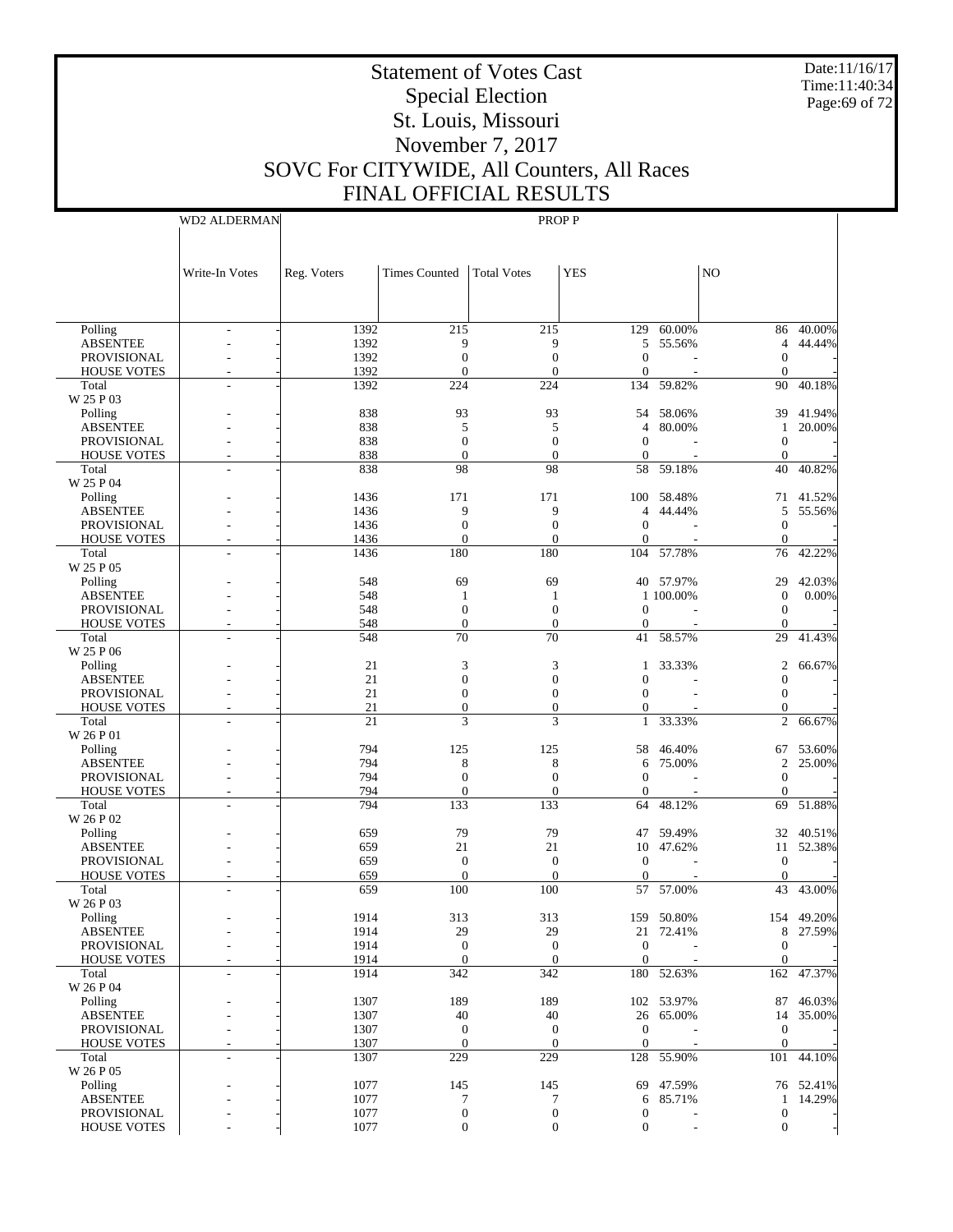Date:11/16/17 Time:11:40:34 Page:70 of 72

# Statement of Votes Cast Special Election St. Louis, Missouri November 7, 2017 SOVC For CITYWIDE, All Counters, All Races FINAL OFFICIAL RESULTS

Write-In Votes WD2 ALDERMAN Reg. Voters | Times Counted | Total Votes | YES | NO PROP P 1077 152 152 75 49.34% 77 50.66% - - 1078 154 154 78 50.65% 76 49.35%  $\begin{array}{ccccccccccc} 1078 &&&& 24 &&&& 24 && 16 & 66.67\% & & & 8 & 33.33\% \\ 1078 &&&& 0 && 0 && 0 && && 0 & & & \\ \end{array}$ - - 1078 0 0 0 - 0 -- - 1078 0 0 0 - 0 - - - 1078 178 178 94 52.81% 84 47.19% 1090 168 168 91 54.17% 77 45.83% - - 1090 27 27 21 77.78% 6 22.22%

 Total W 26 P 06 Polling ABSENTEE PROVISIONAL HOUSE VOTES

 Total W 27 P 01 Polling

| <b>ABSENTEE</b>    | 1090 | 27               | 27               |                  | 21 77.78%      | 6              | 22.22%    |
|--------------------|------|------------------|------------------|------------------|----------------|----------------|-----------|
| <b>PROVISIONAL</b> | 1090 | $\mathbf{0}$     | $\theta$         | $\mathbf{0}$     |                | $\Omega$       |           |
| <b>HOUSE VOTES</b> | 1090 | $\mathbf{0}$     | $\theta$         | $\mathbf{0}$     |                | $\Omega$       |           |
| Total              | 1090 | 195              | 195              | 112              | 57.44%         | 83             | 42.56%    |
| W 27 P 02          |      |                  |                  |                  |                |                |           |
| Polling            | 833  | 68               | 68               |                  | 37 54.41%      |                | 31 45.59% |
| <b>ABSENTEE</b>    | 833  | $\overline{4}$   | $\overline{4}$   | $\mathbf{0}$     | 0.00%          |                | 4 100,00% |
| <b>PROVISIONAL</b> | 833  | $\mathbf{0}$     | $\mathbf{0}$     | $\boldsymbol{0}$ |                | $\Omega$       |           |
| <b>HOUSE VOTES</b> | 833  | $\Omega$         | $\Omega$         | $\Omega$         |                | $\Omega$       |           |
| Total              | 833  | 72               | $\overline{72}$  | 37               | 51.39%         | 35             | 48.61%    |
| W 27 P 03          |      |                  |                  |                  |                |                |           |
| Polling            | 1041 | 105              | 105              |                  | 47 44.76%      |                | 58 55.24% |
|                    | 1041 |                  |                  |                  |                |                |           |
| <b>ABSENTEE</b>    |      | 8                | 8                | 4                | 50.00%         | $\overline{4}$ | 50.00%    |
| PROVISIONAL        | 1041 | $\overline{0}$   | $\Omega$         | $\overline{0}$   |                | $\overline{0}$ |           |
| <b>HOUSE VOTES</b> | 1041 | $\overline{0}$   | $\theta$         | $\mathbf{0}$     |                | $\overline{0}$ |           |
| Total              | 1041 | $\overline{113}$ | $\overline{113}$ | 51               | 45.13%         |                | 62 54.87% |
| W 27 P 04          |      |                  |                  |                  |                |                |           |
| Polling            | 860  | 53               | 53               |                  | 22 41.51%      |                | 31 58.49% |
| <b>ABSENTEE</b>    | 860  | $\,$ 8 $\,$      | $\overline{7}$   | 6                | 85.71%         | -1             | 14.29%    |
| PROVISIONAL        | 860  | $\mathbf{0}$     | $\theta$         | $\mathbf{0}$     |                | $\Omega$       |           |
| <b>HOUSE VOTES</b> | 860  | $\boldsymbol{0}$ | $\mathbf{0}$     | $\mathbf{0}$     |                | $\theta$       |           |
| Total              | 860  | 61               | 60               | 28               | 46.67%         | 32             | 53.33%    |
| W 27 P 05          |      |                  |                  |                  |                |                |           |
| Polling            | 672  | 58               | 57               |                  | 18 31.58%      | 39             | 68.42%    |
| <b>ABSENTEE</b>    | 672  | 14               | 14               | 7                | 50.00%         | 7              | 50.00%    |
| <b>PROVISIONAL</b> | 672  | $\mathbf{0}$     | $\theta$         | $\mathbf{0}$     |                | $\Omega$       |           |
| <b>HOUSE VOTES</b> | 672  | $\overline{0}$   | $\mathbf{0}$     | $\mathbf{0}$     |                | $\theta$       |           |
| Total              | 672  | 72               | $\overline{71}$  | 25               | 35.21%         | 46             | 64.79%    |
| W 27 P 06          |      |                  |                  |                  |                |                |           |
| Polling            | 1174 | 113              | 113              | 68               | 60.18%         | 45             | 39.82%    |
| <b>ABSENTEE</b>    | 1174 | 15               | 15               | 14               | 93.33%         | $\mathbf{1}$   | 6.67%     |
|                    | 1174 | $\mathbf{0}$     | $\mathbf{0}$     |                  |                |                |           |
| <b>PROVISIONAL</b> |      | $\theta$         |                  | $\mathbf{0}$     |                | $\theta$       |           |
| <b>HOUSE VOTES</b> | 1174 |                  | $\Omega$         | $\theta$         |                | $\Omega$       |           |
| Total              | 1174 | 128              | 128              | 82               | 64.06%         | 46             | 35.94%    |
| W 27 P 07          |      |                  |                  |                  |                |                |           |
| Polling            | 1093 | 176              | 176              |                  | 90 51.14%      | 86             | 48.86%    |
| <b>ABSENTEE</b>    | 1093 | 24               | 23               |                  | 12 52.17%      | 11             | 47.83%    |
| <b>PROVISIONAL</b> | 1093 | $\mathbf{0}$     | $\mathbf{0}$     | $\theta$         |                | $\theta$       |           |
| <b>HOUSE VOTES</b> | 1093 | $\Omega$         | $\Omega$         | $\Omega$         | $\overline{a}$ | $\Omega$       |           |
| Total              | 1093 | 200              | 199              | 102              | 51.26%         | 97             | 48.74%    |
| W 27 P 08          |      |                  |                  |                  |                |                |           |
| Polling            | 644  | 121              | 121              |                  | 72 59.50%      | 49             | 40.50%    |
| <b>ABSENTEE</b>    | 644  | 17               | 17               | 14               | 82.35%         | 3              | 17.65%    |
| <b>PROVISIONAL</b> | 644  | $\theta$         | $\overline{0}$   | $\mathbf{0}$     |                | $\Omega$       |           |
| <b>HOUSE VOTES</b> | 644  | $\mathbf{0}$     | $\mathbf{0}$     | $\mathbf{0}$     |                | $\Omega$       |           |
| Total              | 644  | 138              | 138              | 86               | 62.32%         | 52             | 37.68%    |
| W 28 P 01          |      |                  |                  |                  |                |                |           |
| Polling            | 730  | 193              | 193              |                  | 119 61.66%     |                | 74 38.34% |
| <b>ABSENTEE</b>    | 730  | $\overline{4}$   | $\overline{4}$   |                  | 3 75.00%       |                | 1 25.00%  |
|                    |      |                  |                  |                  |                |                |           |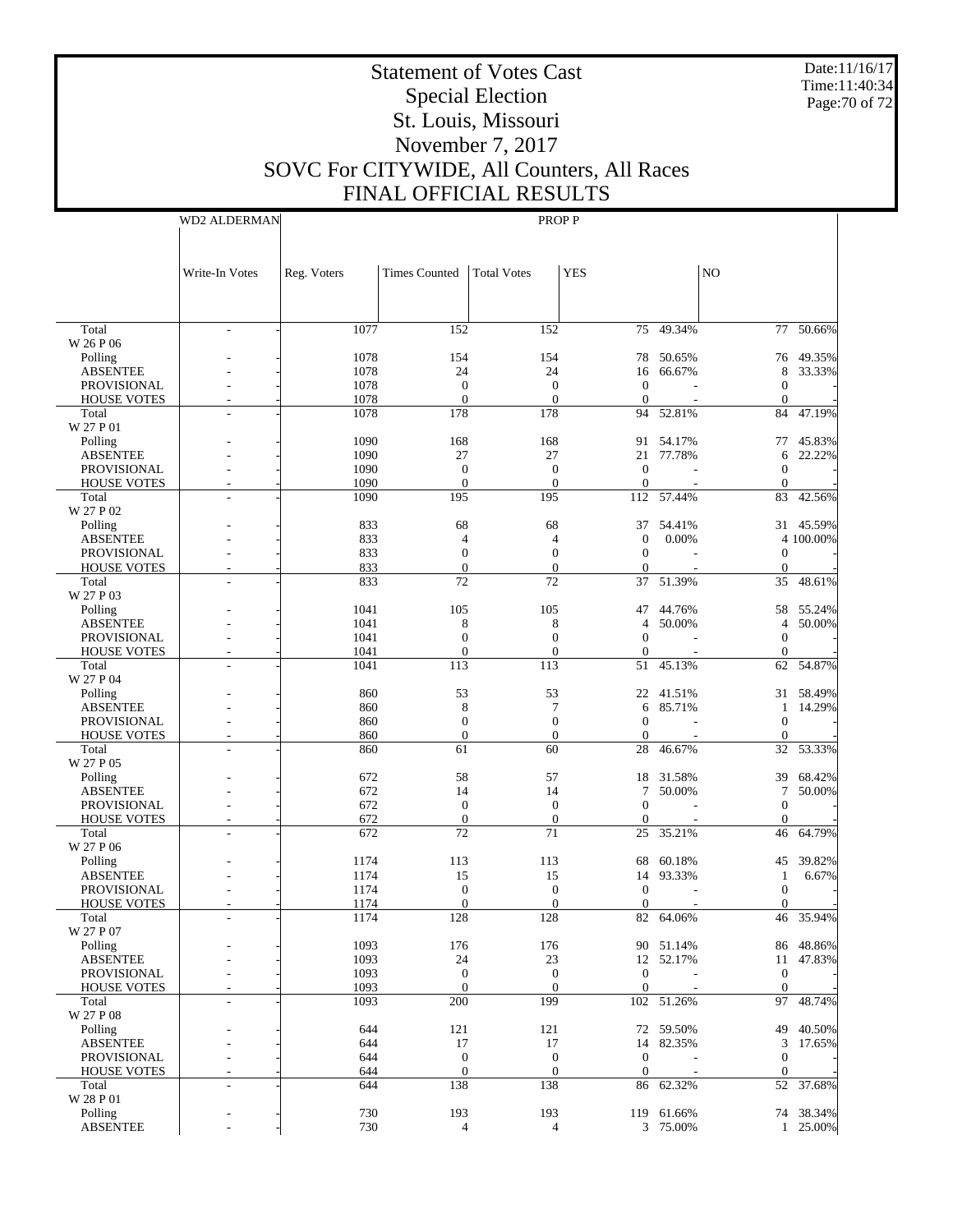Date:11/16/17 Time:11:40:34 Page:71 of 72

# Statement of Votes Cast Special Election St. Louis, Missouri November 7, 2017 SOVC For CITYWIDE, All Counters, All Races FINAL OFFICIAL RESULTS

WD2 ALDERMAN

|                                          | Write-In Votes                                       | Reg. Voters  | <b>Times Counted</b>         | <b>Total Votes</b>                 | <b>YES</b>                     |                                       | N <sub>O</sub>                       |                      |
|------------------------------------------|------------------------------------------------------|--------------|------------------------------|------------------------------------|--------------------------------|---------------------------------------|--------------------------------------|----------------------|
|                                          |                                                      |              |                              |                                    |                                |                                       |                                      |                      |
|                                          |                                                      |              |                              |                                    |                                |                                       |                                      |                      |
| <b>PROVISIONAL</b><br><b>HOUSE VOTES</b> | $\overline{\phantom{a}}$<br>$\overline{\phantom{a}}$ | 730<br>730   | $\mathbf{0}$<br>$\mathbf{0}$ | $\overline{0}$<br>$\boldsymbol{0}$ | $\overline{0}$<br>$\mathbf{0}$ |                                       | $\overline{0}$<br>$\overline{0}$     |                      |
| Total                                    |                                                      | 730          | 197                          | 197                                |                                | 122 61.93%                            |                                      | 75 38.07%            |
| W 28 P 02<br>Polling                     |                                                      | 500          | 155                          | 154                                |                                | 108 70.13%                            |                                      | 46 29.87%            |
| <b>ABSENTEE</b>                          |                                                      | 500          | 4                            | 4                                  | 3                              | 75.00%                                | 1                                    | 25.00%               |
| PROVISIONAL                              |                                                      | 500          | $\Omega$                     | $\mathbf{0}$                       | $\mathbf{0}$                   |                                       | $\mathbf{0}$                         |                      |
| <b>HOUSE VOTES</b><br>Total              |                                                      | 500<br>500   | $\Omega$<br>159              | $\boldsymbol{0}$<br>158            | $\mathbf{0}$<br>111            | 70.25%                                | $\mathbf{0}$<br>47                   | 29.75%               |
| W 28 P 04                                |                                                      |              |                              |                                    |                                |                                       |                                      |                      |
| Polling                                  |                                                      | 559          | 166                          | 166                                |                                | 134 80.72%                            | 32                                   | 19.28%               |
| <b>ABSENTEE</b><br><b>PROVISIONAL</b>    |                                                      | 559<br>559   | 10<br>$\mathbf{0}$           | 10<br>$\mathbf{0}$                 | 6<br>$\mathbf{0}$              | 60.00%                                | $\overline{4}$<br>$\mathbf{0}$       | 40.00%               |
| <b>HOUSE VOTES</b>                       |                                                      | 559          | $\mathbf{0}$                 | $\boldsymbol{0}$                   | $\mathbf{0}$                   |                                       | $\mathbf{0}$                         |                      |
| Total<br>W 28 P 05                       |                                                      | 559          | 176                          | 176                                | 140                            | 79.55%                                | 36                                   | 20.45%               |
| Polling                                  |                                                      | 1103         | 228                          | 228                                |                                | 138 60.53%                            |                                      | 90 39.47%            |
| <b>ABSENTEE</b>                          |                                                      | 1103         | 5                            | 5                                  | 3                              | 60.00%                                | $\overline{c}$                       | 40.00%               |
| PROVISIONAL<br><b>HOUSE VOTES</b>        |                                                      | 1103<br>1103 | $\Omega$<br>$\mathbf{0}$     | $\mathbf{0}$<br>$\boldsymbol{0}$   | $\mathbf{0}$<br>$\mathbf{0}$   |                                       | $\mathbf{0}$<br>$\mathbf{0}$         |                      |
| Total                                    | L.                                                   | 1103         | 233                          | 233                                | 141                            | 60.52%                                | 92                                   | 39.48%               |
| W 28 P 06                                |                                                      |              |                              |                                    |                                |                                       |                                      |                      |
| Polling<br><b>ABSENTEE</b>               |                                                      | 869<br>869   | 249<br>16                    | 249<br>16                          | 8                              | 170 68.27%<br>50.00%                  | 8                                    | 79 31.73%<br>50.00%  |
| PROVISIONAL                              |                                                      | 869          | $\mathbf{0}$                 | $\mathbf{0}$                       | $\mathbf{0}$                   |                                       | $\mathbf{0}$                         |                      |
| <b>HOUSE VOTES</b>                       |                                                      | 869          | $\mathbf{0}$                 | $\mathbf{0}$                       | $\Omega$                       |                                       | $\Omega$                             |                      |
| Total<br>W 28 P 07                       |                                                      | 869          | 265                          | 265                                |                                | 178 67.17%                            | 87                                   | 32.83%               |
| Polling                                  |                                                      | 656          | 192                          | 192                                |                                | 130 67.71%                            |                                      | 62 32.29%            |
| <b>ABSENTEE</b>                          |                                                      | 656          | 3                            | 3                                  | 2                              | 66.67%                                | $\mathbf{1}$                         | 33.33%               |
| PROVISIONAL<br><b>HOUSE VOTES</b>        |                                                      | 656<br>656   | $\Omega$<br>$\Omega$         | $\overline{0}$<br>$\boldsymbol{0}$ | $\mathbf{0}$<br>$\mathbf{0}$   |                                       | $\mathbf{0}$<br>$\mathbf{0}$         |                      |
| Total                                    |                                                      | 656          | 195                          | 195                                |                                | 132 67.69%                            | 63                                   | 32.31%               |
| W 28 P 08                                |                                                      |              |                              |                                    |                                |                                       |                                      |                      |
| Polling<br><b>ABSENTEE</b>               |                                                      | 1207<br>1207 | 259<br>9                     | 259<br>9                           | 7                              | 159 61.39%<br>77.78%                  | $\overline{c}$                       | 100 38.61%<br>22.22% |
| PROVISIONAL                              |                                                      | 1207         | $\mathbf{0}$                 | $\mathbf{0}$                       | $\mathbf{0}$                   |                                       | $\overline{0}$                       |                      |
| <b>HOUSE VOTES</b><br>Total              |                                                      | 1207<br>1207 | $\Omega$<br>268              | $\mathbf{0}$<br>268                | $\mathbf{0}$                   | 166 61.94%                            | $\mathbf{0}$<br>102                  | 38.06%               |
| W 28 P 09                                |                                                      |              |                              |                                    |                                |                                       |                                      |                      |
| Polling                                  |                                                      | 558          | 145                          | 145                                |                                | 100 68.97%                            | 45                                   | 31.03%               |
| <b>ABSENTEE</b><br><b>PROVISIONAL</b>    |                                                      | 558<br>558   | 7<br>$\mathbf{0}$            | 7<br>$\overline{0}$                | $\mathbf{0}$                   | 7 100.00%<br>$\overline{\phantom{a}}$ | $\boldsymbol{0}$<br>$\boldsymbol{0}$ | 0.00%                |
| <b>HOUSE VOTES</b>                       |                                                      | 558          | $\boldsymbol{0}$             | $\boldsymbol{0}$                   | $\overline{0}$                 |                                       | $\overline{0}$                       |                      |
| Total                                    |                                                      | 558          | 152                          | 152                                |                                | 107 70.39%                            |                                      | 45 29.61%            |
| W 28 P 10<br>Polling                     |                                                      | 1089         | 324                          | 324                                |                                | 229 70.68%                            |                                      | 95 29.32%            |
| <b>ABSENTEE</b>                          |                                                      | 1089         | 13                           | 13                                 |                                | 10 76.92%                             |                                      | 3 23.08%             |
| PROVISIONAL                              |                                                      | 1089         | $\mathbf{0}$                 | $\mathbf{0}$                       | $\mathbf{0}$                   |                                       | $\overline{0}$                       |                      |
| <b>HOUSE VOTES</b><br>Total              |                                                      | 1089<br>1089 | $\mathbf{0}$<br>337          | $\mathbf{0}$<br>337                | $\mathbf{0}$                   | 239 70.92%                            | $\overline{0}$                       | 98 29.08%            |
| W 28 P 11                                |                                                      |              |                              |                                    |                                |                                       |                                      |                      |
| Polling                                  |                                                      | 589          | 130                          | 130                                |                                | 100 76.92%                            |                                      | 30 23.08%            |
| <b>ABSENTEE</b><br>PROVISIONAL           |                                                      | 589<br>589   | 6<br>$\mathbf{0}$            | 6<br>$\boldsymbol{0}$              | $\mathbf{0}$                   | 5 83.33%                              | $\overline{0}$                       | 1 16.67%             |
| <b>HOUSE VOTES</b>                       |                                                      | 589          | $\mathbf{0}$                 | $\boldsymbol{0}$                   | $\mathbf{0}$                   |                                       | $\overline{0}$                       |                      |
| Total<br>Total                           |                                                      | 589          | 136                          | 136                                |                                | 105 77.21%                            |                                      | 31 22.79%            |
|                                          |                                                      |              |                              |                                    |                                |                                       |                                      |                      |